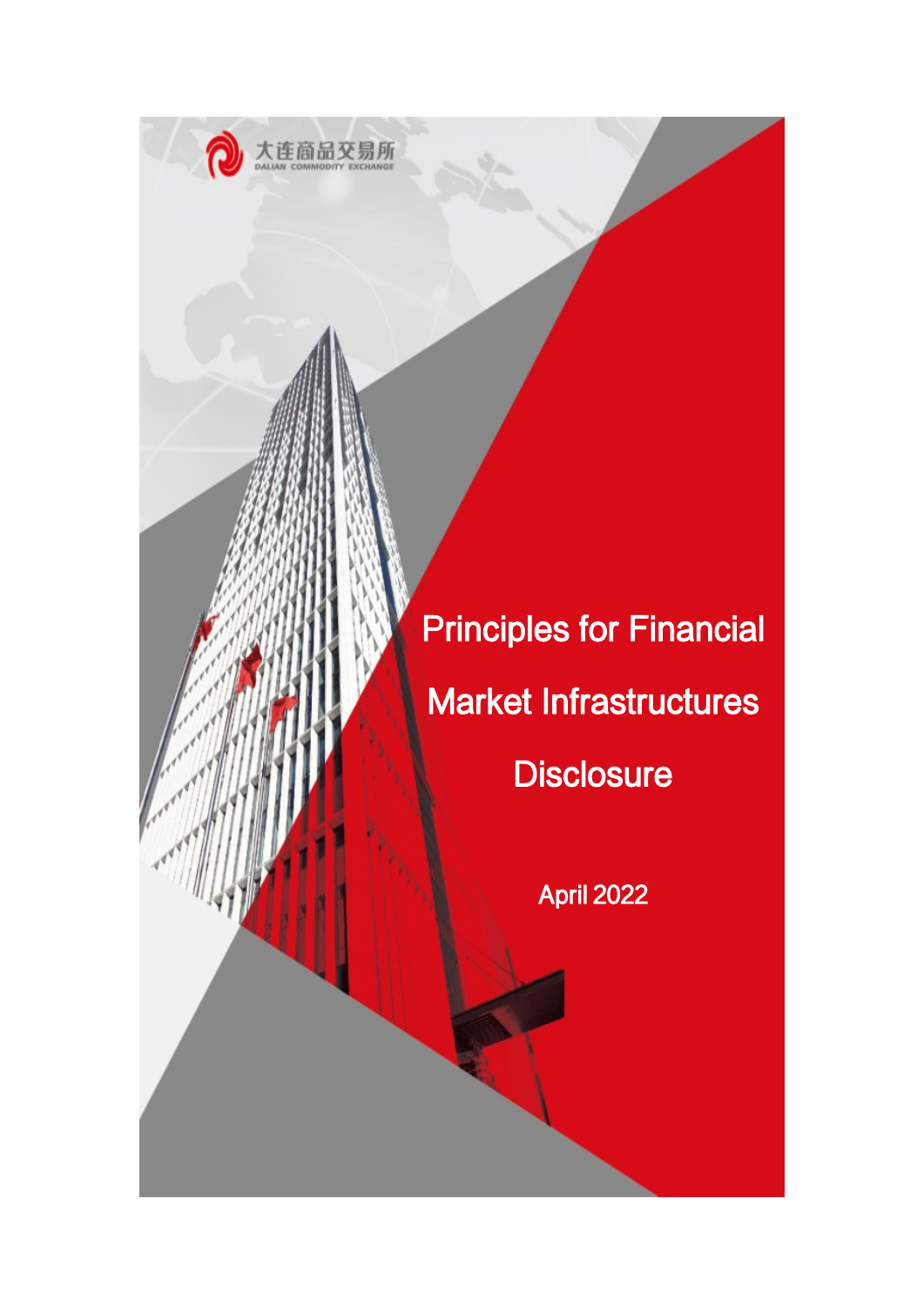# **Table of Contents**

| Principle 23: Disclosure of rules, key procedures, and market data 96 |  |
|-----------------------------------------------------------------------|--|
|                                                                       |  |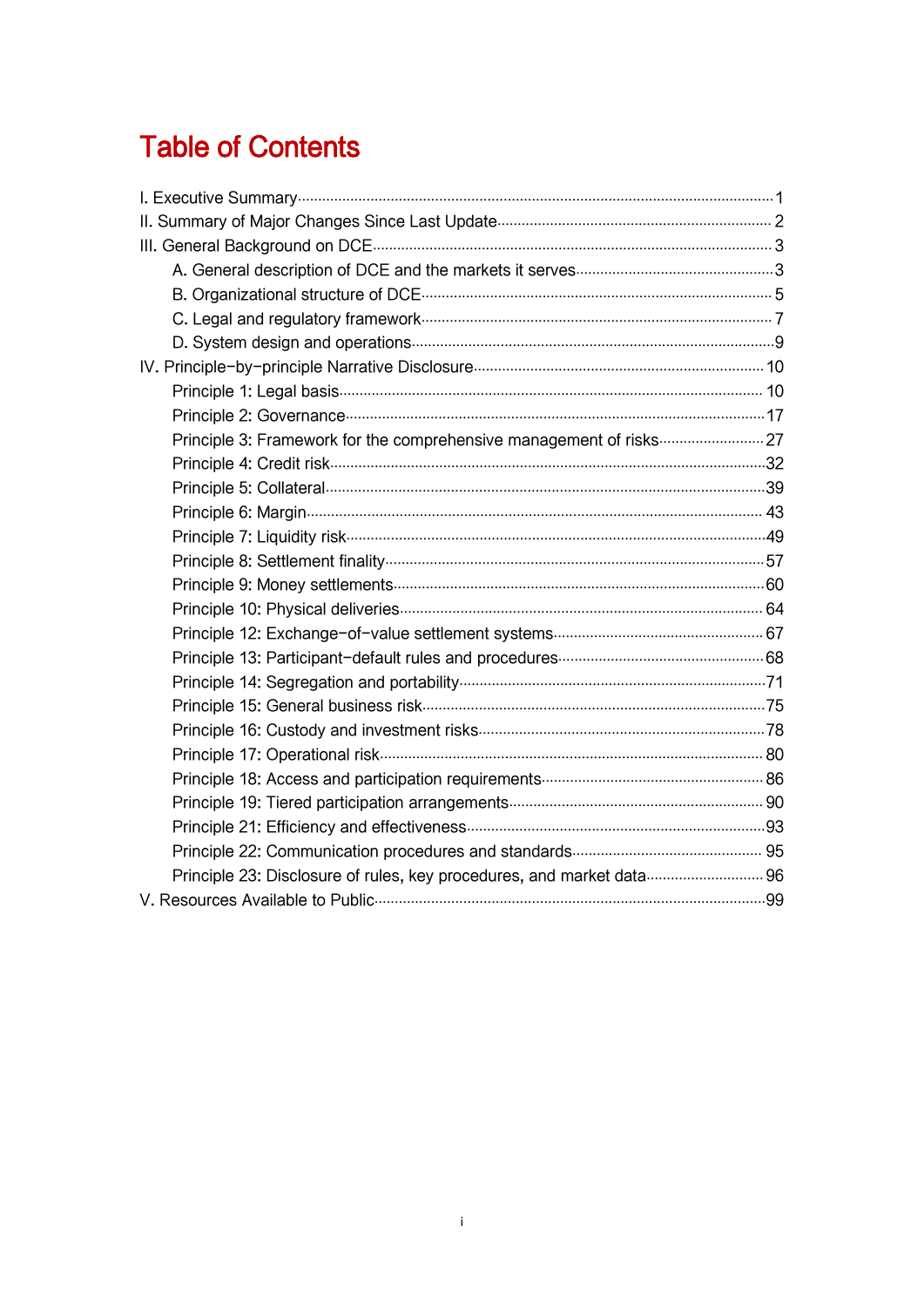# Responding institution:

Dalian Commodity Exchange. Jurisdiction(s) in which the FMI Operates: the People's Republic of China

Authority Regulating, Supervising or Overseeing the FMI:

China Securities Regulatory Commission (CSRC)

The information provided in this disclosure is accurate as of December 31, 2021.

The disclosure can also be found at

<http://www.dce.com.cn/DCE/TradingClearing/Markets/PFMI/index.html>. For further information, please contact: [PFMIResponse@dce.com.cn.](PFMIResponse@dce.com.cn)

Disclaimer: This report is the translation based on the Chinese version and may be used for reference only. In cases there is any discrepancy between the report and the original Chinese version, the original Chinese version shall prevail. Dalian Commodity Exchange may change or update this English translation without any prior notice and shall accept no responsibility or liability for damage or loss caused by any error, inaccuracy, misunderstanding, or change with regard to this English translation.

# <span id="page-2-0"></span>I. Executive Summary

Dalian Commodity Exchange("DCE" or "the Exchange") is a non-profit and self-disciplined futures exchange which is regulated by China Securities Regulatory Commission("CSRC"), China's statutory regulator for the securities and futures markets, under the Regulations on Administration of Futures Trading and the Measures for Administration of Futures Exchanges.

As a futures exchange integrating the functions of both trading and clearing, DCE serves as a Central Counterparty ("CCP") to every trade, becoming the buyer to each seller and the seller to each buyer, and carries out the settlement on a net basis to provide centralized performance guarantee for futures trading. In January 2019, DCE was formally approved by CSRC as a Qualifying Central Counterparty ("QCCP") in China's futures market.

DCE is organized as a membership futures exchange, and it classifies its Members into Futures Company Members and Non-Futures Company Members. The Exchange only conducts clearing activities with its members. Each Futures Company Member conducts clearing activities with its Clients, Overseas Special Participants ("OSPs") who have engaged the member for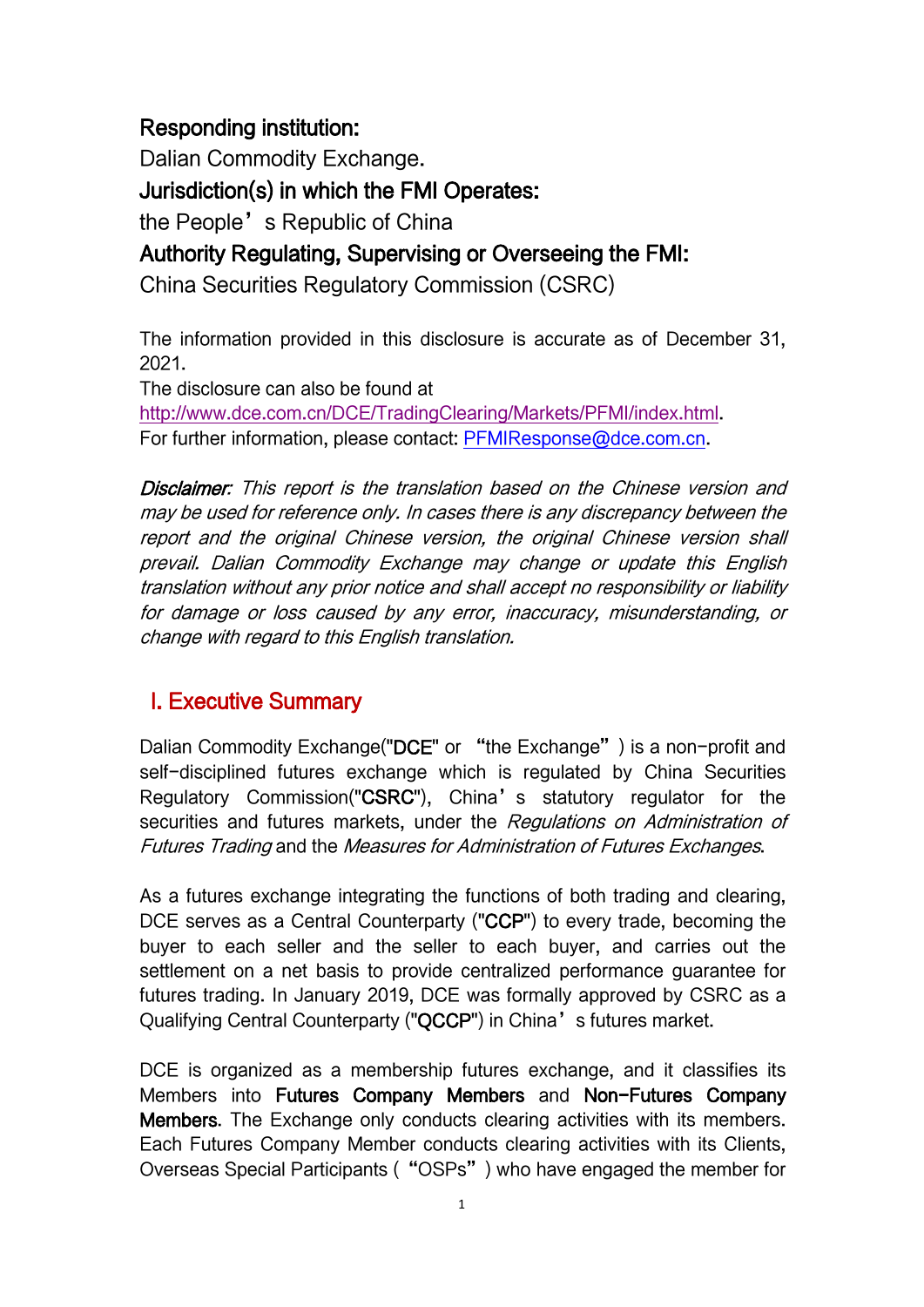clearing services, and Overseas Intermediaries who have engaged the Member for both trading and clearing activities (Clients, OSPs and Overseas Intermediaries are collectively referred to as the "Principals for Clearing and Delivery"). The Overseas Special Brokerage Participants ("OSBPs") and Overseas Intermediaries clear with their Clients.

DCE currently conducts CCP clearing operations only based on Chinese laws, and the operations have a sound, clear, transparent and enforceable legal basis. The legal basis includes: the basic laws such as *the Civil Code*; the departmental regulations such as the Regulation on the Administration of Futures Trading, the Measures for the Administration of Futures Exchanges and the Measures for the Supervision and Administration of Futures Companies; the judicial interpretations such as the Provisions of the Supreme People's Court on Several Issues Concerning the Trial of Futures Dispute Cases; the bylaws, the trading rules, the detailed rules, and other self-discipline rules formulated by DCE.

In the CCP clearing business, DCE has identified several key risks, which include legal, credit, liquidity, operational, market, concentration, general business and other risks. In order to cope with these risks, DCE has established a multilevel risk management structure including the risk management committee under the board of governors, a risk control committee at the administrative level, and a work safety and emergency response leading and working group, so as to comprehensively manage the risks brought by market participants, as well as DCE's own operations. By establishing a series of risk management mechanisms and tools such as margin, price limit, position limit and forced position liquidation, DCE achieves effective management of credit risks and liquidity risks. In addition, DCE has set up a comprehensive internal audit system, which is staffed by professional internal auditors, providing important assurance for the effective play of auditing supervision.

This report is a self-assessment conducted by DCE on the CCP clearing services operated by it under the *Principles for financial market infrastructures* ("PFMI") and the PFMI Disclosure Framework and Assessment Methodology. The assessment period is until December 31, 2021.

### <span id="page-3-0"></span>II. Summary of Major Changes Since Last Update

Since last update, some major changes have been made, including

- Updating important business statistics collected from clearing services.
- Publishing rules regarding introducing OSPs for specified futures products. In February 2021, the Exchange published its newly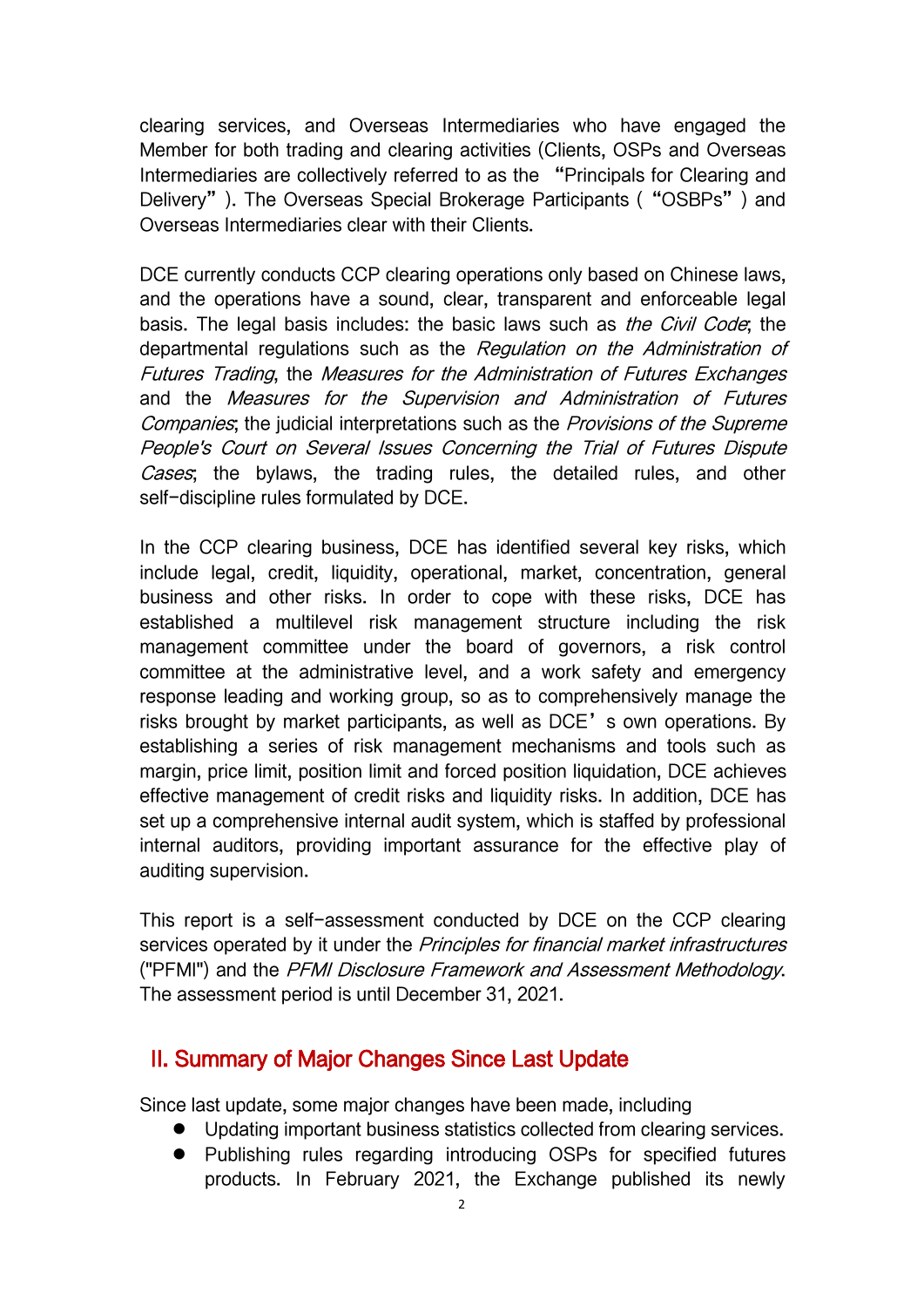formulated the Measures for Overseas Special Participants Management of Dalian Commodity Exchange, and amended the relevant provisions of 17 rules. The OSPs refer to overseas entities that meet the qualifications prescribed by the CSRC and the Exchange, and are approved by the Exchange to directly engage in trading with the Exchange, including the overseas traders that directly engage in trading with the Exchange as prescribed in paragraph 2, Article 5, and overseas brokers that directly engage in trading with the Exchange as prescribed in paragraph 2, Article 6, of the *Interim Measures for the* Administration of Overseas Traders' and Overseas Brokers' Engagement in the Trading of Specified Domestic Futures Products. For more details, please refer to principle 10, 13, 18 and 19.

 Updating the organizational structure. In September 2021, in order to enhance internal management and improve working effeciency, DCE reconstructed several departments and their functions. The results can be found in more details on next chapter.

### <span id="page-4-0"></span>III. General Background on DCE

### <span id="page-4-1"></span>A. General description of DCE and the markets it serves

DCE is a legal person that was set up under the Regulation on the Administration of Futures Trading and the Measures for the Administration of Futures Exchanges. It does not seek profits and implements self-discipline management on the basis of the bylaws and trading rules. DCE is a member-based futures exchange, and its registered capital is divided into equal shares, which are funded and paid by the members. By the end of 2021, DCE had a total of 161 members, including 150 Futures Company Members and 11 Non-Futures Company Members.

DCE provides trading and clearing services for the futures and options contracts traded on itself. By the end of 2021, there is a total of 21 futures products and 8 options products launched on DCE (see Table 1 for details). In addition, DCE has also launched night trading of 17 futures and all of the options products.

| <b>Product Series</b> |                 | <b>Products</b>                               |  |
|-----------------------|-----------------|-----------------------------------------------|--|
| <b>Futures</b>        | Industrial      | LLDPE, PVC, Coke, Coking Coal, Iron Ore, PP,  |  |
|                       | <b>Products</b> | Ethylene Glycol, Ethenylbenzene, LPG          |  |
|                       |                 | Corn, No. 1 Soybean, No. 2 Soybean, Soybean   |  |
|                       | Agricultural    | Meal, Soybean Oil, RBD Palm Olein, Egg,       |  |
|                       | <b>Products</b> | Fiberboard, Blockboard, Corn Starch, Polished |  |
|                       |                 | Round-grained Rice, Live Hog                  |  |

#### Table 1 Listed Products at DCE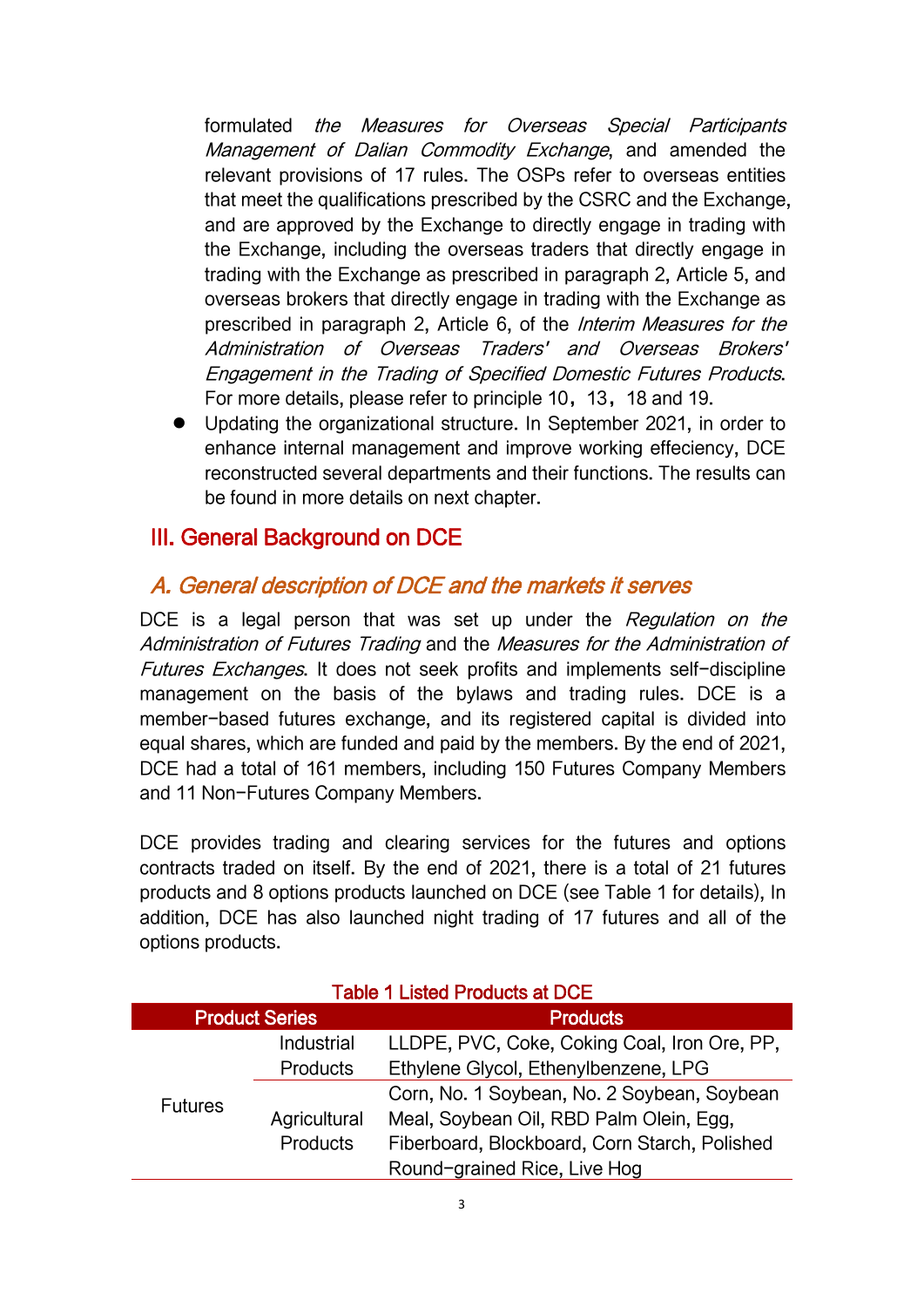| Options | Soybean Meal Options, Corn Options, Iron Ore |
|---------|----------------------------------------------|
|         | Options, LPG Options, LLDPE Options, PVC     |
|         | Options, PP Options, RBD Palm Olein Options  |

In 2021, DCE's annual trading volume reach 2.4 billion lots, annual turnover reach RMB 140 trillion, and average daily open interest reach 10 million lots, up by 7%, 29% and 10% on year-on-year basis respectively. According to the rankings of the year of 2021 for the trading volume announced by the Futures Industry Association (FIA), DCE ranked 9th among the major derivatives exchanges in the world.

DCE implements an all-member settlement system. The Exchange conducts clearing with its members. Each futures company member conducts clearing with its Principals for Clearing and Delivery. The Overseas Special Brokerage Participants ("OSBPs") and Overseas Intermediaries clear with their clients.

DCE implements the margin mechanism. Margin refers to the funds, standard warehouse receipts with stable value and high liquidity, or securities including China government bond that can be used for settlement and performance guarantee. Margins include the clearing deposits and the trading margins. The clearing deposits refer to the funds deposited by a member in advance in the settlement account dedicated by DCE for the purpose of the transaction settlement, and are the deposits not occupied by the contracts. The minimum balance of the clearing deposit shall be prescribed and announced by DCE, and the member shall make the payment with his or her own funds in full in RMB. The trading margins refer to the funds that a member deposits in the settlement account dedicated by DCE to ensure the performance of contracts, and are the deposits that have been occupied by the contracts. When the transaction is closed, DCE will charge trading margins as a certain percentage of the value of positions held by the buyer and seller or in other ways provided by the exchange.

According to business requirements, DCE opens dedicated settlement accounts in different currencies at different depository banks for depositing the members' margins and related funds. The members shall open dedicated margin accounts in the currencies required by the businesses at designated depository banks for depositing the margins and related funds, and specifically, the dedicated margin accounts opened at the branches of the depository banks designated by DCE are the members' dedicated fund accounts. The transfer and settlement of the funds for the futures business between DCE and the members are handled through DCE's dedicated settlement account and the members' dedicated fund accounts. By the end of 2021, there were 16 DCE designated depository banks in total, including *Bank of Communications*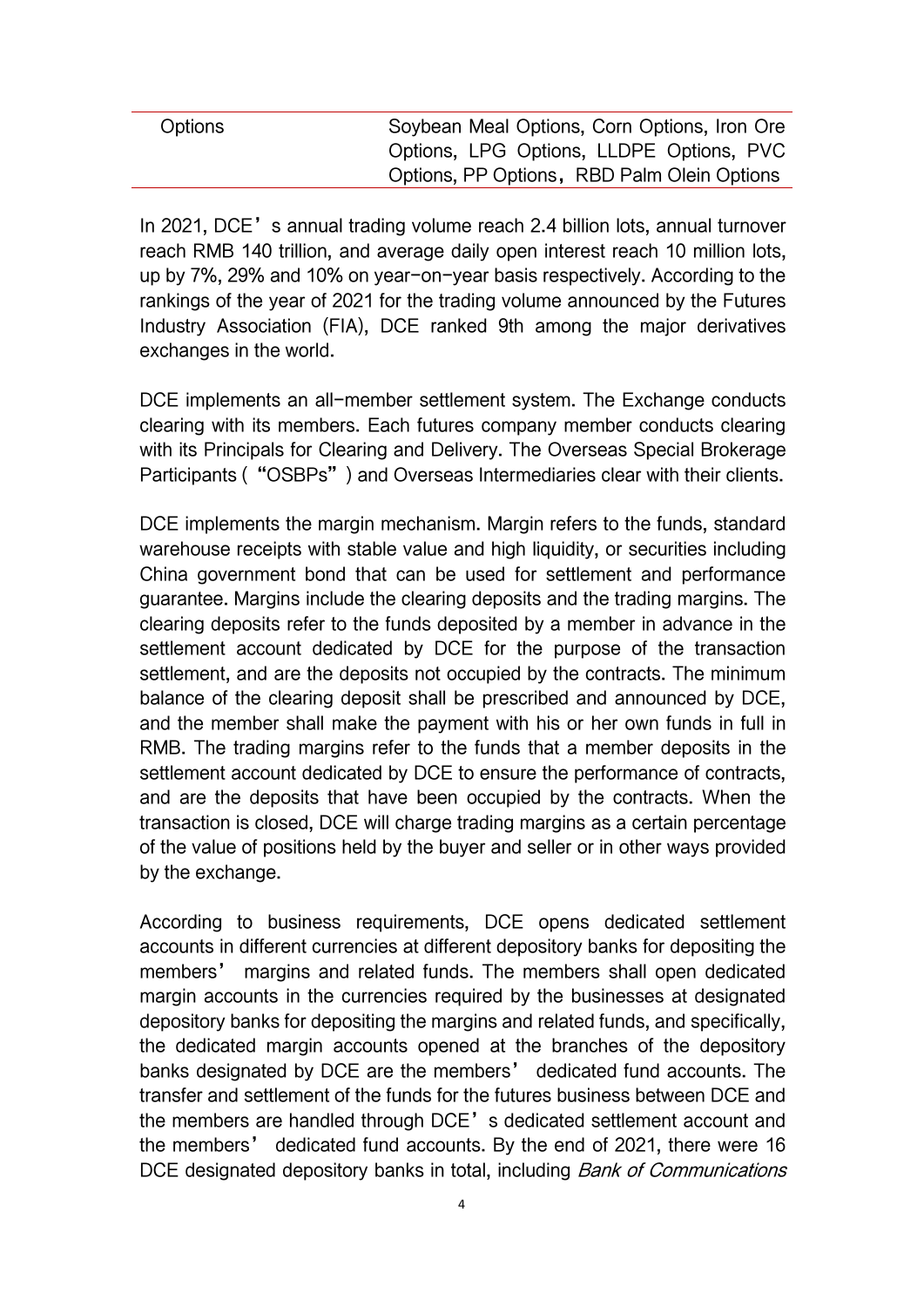("BCM"), Industrial and Commercial Bank Of China ("ICBC"), China Construction Bank ("CCB"), Agricultural Bank of China ("ABC"), Bank of China ("BOC"), Shanghai Pudong Development Bank ("SPD Bank"), Industrial Bank ("CIB"), China Minsheng Bank ("CMBC"), China Everbright Bank ("CEB"), China Citic Bank ("CITICIB"), China Merchants Bank ("CMB"), Ping An Bank ("PABC"), China Guangfa Bank ("CGB"), Agricultural Development Bank of China ("ADBC"), HSBC Bank (China) Company Limited and Postal Savings Bank of China ("PSBC").

DCE implements the mark-to-market system. At the end of each trading day, DCE settles profit and loss, trading margins, trading fees and other fees for all the contracts according to the settlement prices on the day, and the net amounts of the receivables and payables will be transferred at a time, with the members' clearing deposits increased or decreased accordingly. After the settlement is completed, if a member's clearing deposit is lower than the minimum balance, the settlement result shall be regarded as the notice on replenishing margin issued by DCE to the member. The member should increase the clearing deposit to the minimum balance before the market opening on the next trading day. With the clearing deposit not fully replenished, if the balance is greater than zero and lower than the minimum balance, it is forbidden to open a new position; if the clearing deposit balance is less than zero, DCE will impose forced position liquidation on the member according to relevant rules.

DCE implements the risk reserve system. The risk reserves refer to the funds set up by DCE to provide financial guarantees for the normal operation of the futures market and to cover the losses caused by unforeseeable risks. The sources of the risk reserves include the management fees on the basis of 20% of the trading fees collected by DCE from members, and other incomes that conform to the state's fiscal policies. The risk reserve is accounted for separately, is deposited in the dedicated account, and shall not be used for other purposes except to compensate for the risk losses.

All the commodity futures contracts currently traded on DCE are subject to physical delivery when they expire. The physical delivery may be carried out through the standard warehouse receipt delivery or take the form of the exchange of futures for physicals (the "EFP"), the bill of lading delivery, the rolling delivery, the daily selective delivery, the one-off delivery and other processes prescribed by DCE.

### <span id="page-6-0"></span>B. Organizational structure of DCE

DCE has established a corporate governance structure including the members' meeting, the board of governors, the board of supervisors and the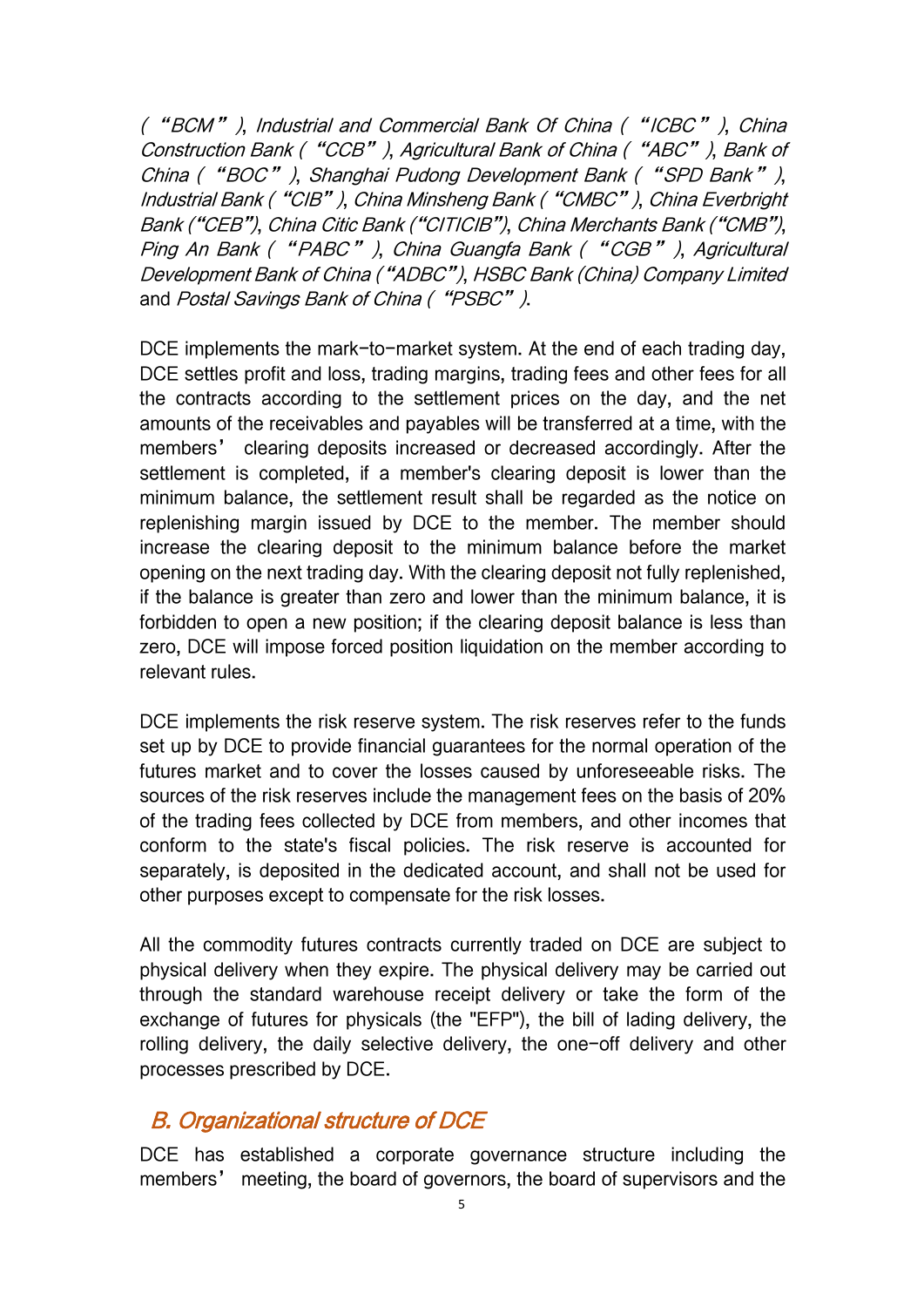executive management.

#### 1. Members' Meeting

As the organ of authority of DCE, the members' meeting is composed of all the members. The members' meeting exercises the powers of reviewing and approving DCE's bylaws, trading rules and draft amendments to them; voting to elect or replacing member governors and member supervisors; reviewing and approving the financial budget of DCE; reviewing the use of risk reserve, etc. The meeting is convened by the board of governors and held once a year.

#### 2. Board of Governors and Special Committees under it

The board of governors is the permanent body of the members' meeting and is responsible to the members' meeting. The board of governors consists of 17 governors, including 13 members and 4 non-members. The board of governors exercises the functions and powers such as convening and reporting to the members' meeting; drafting DCE's bylaws, trading rules and draft amendments to them; reviewing financial budget and report proposed by CEO; deliberating on and approving the detailed rules and measures formulated on the basis of the bylaws and trading rules. There are 10 special committees set up under the board of governors, including those for strategic consulting, risk management, trading, settlement, agricultural products, industrial products, member qualification, mediation and disciplinary action, finance, and information technology applications, which are aimed at providing support for the board of governors in its work.

#### 3. Board of Supervisors

As the supervisory body of DCE, the Board of Supervisors reports to the members' meeting. It exercises the functions and powers including reviewing DCE's financial position; supervising the execution of duties of DCE's governors and senior officials. The Board of Supervisors shall consist of no less than 5 supervisors, including the Member supervisor(s), the full-time supervisor(s) and the employee supervisors. The supervisors may sit in on members' meeting and CEO executive meeting, inquire about or advise on the resolutions.

#### 4. Executive Management

The executive management is the decision execution body of DCE and is responsible for the organization and implementation of the decisions made by DCE. The executive management includes one CEO, and several vice presidents and other senior management personnel. The CEO and vice presidents are appointed and dismissed by CSRC, and other senior management personnel are appointed in accordance with relevant rules.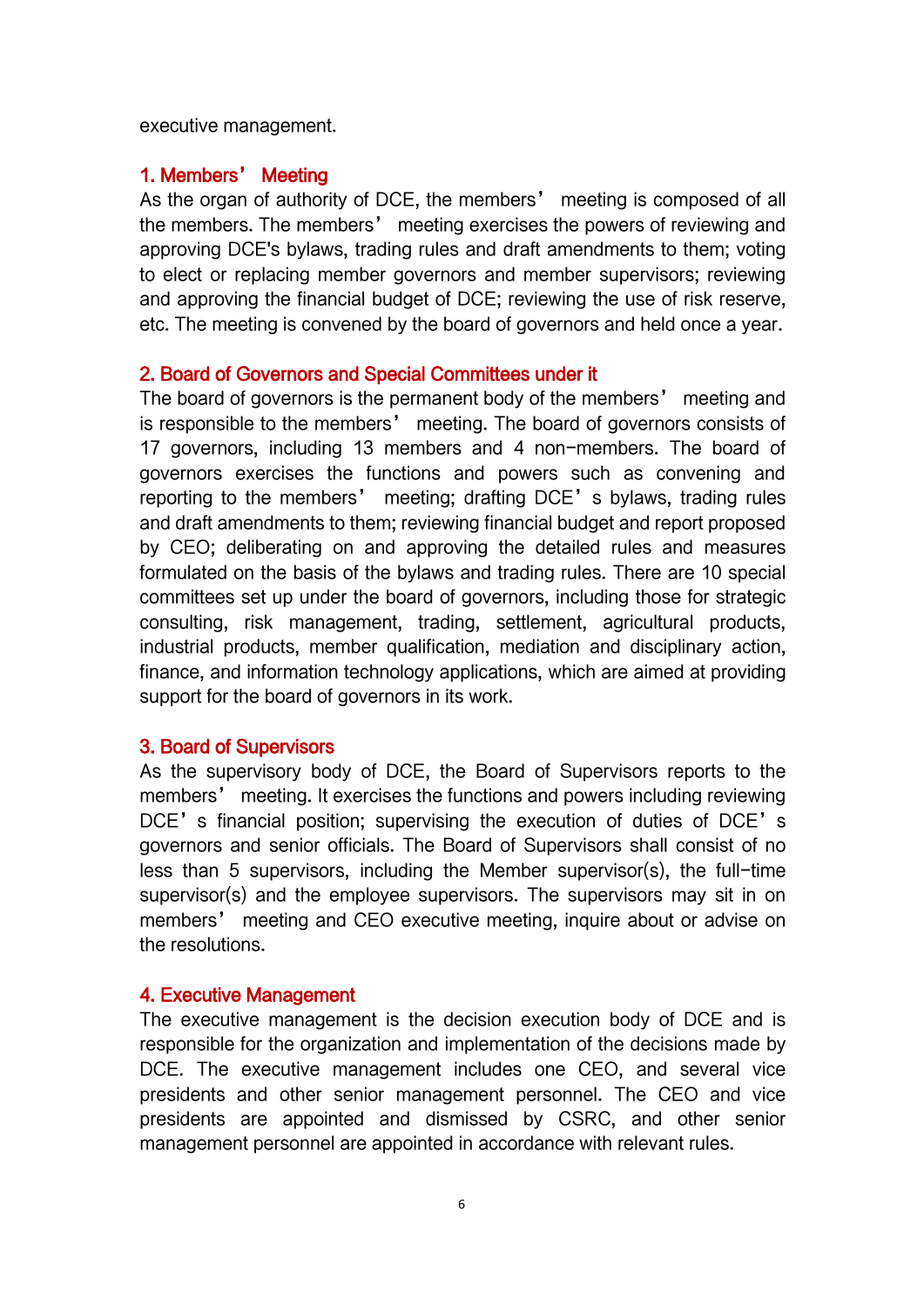DCE has set up 18 internal departments, including the Executive office, the Trading Department, the Clearing Department, the Market Regulation Department, the Products Department I, the Products Department II, the Products Department III, the Derivatives Department, the OTC Products Department, the Market Development Department (Global Business Development Department), the Information Technology Department I, the Information Technology Department II, the Legal Affairs Department, the Finance Department, the Human Resource Department, the Audit Department, the Communications Department, and the Discipline Inspection Office, 2 regional offices in Shanghai and Singapore respectively. 4 subsidiaries include DCE Research Institute, Futures IT Co., Ltd., DCE FinTech Testing Co., Ltd. and Admin. Services Co., Ltd.

### <span id="page-8-0"></span>C. Legal and regulatory framework

DCE currently conducts the CCP clearing businesses only under Chinese laws, and the businesses have a sound, clear, transparent and enforceable legal basis. The laws and regulations include the Civil Code,, the Regulations on the Administration of Futures Trading, the Measures for the Administration of Futures Exchange the Measures for the Supervision and Administration of Futures Companies, etc.

With the regulation and administration of CSRC, DCE organizes futures trading in accordance with the principles of openness, fairness, impartiality, integrity and trustworthiness, and provides members with trading venues and facilities, as well as various related services such as settlement, delivery and information release.

According to the Regulations on the Administration of Futures Trading issued by the State Council and the Measures for the Administration of Futures Exchanges issued by CSRC, DCE has established a whole set of rules and regulations system for trading operations and market management, and specified rules for trading, settlement, delivery, management of members, risk control, warehouse receipt management, handling of violations and other factors in the futures market.

Market Access: The Regulation on the Administration of Futures Trading, the Measures for the Supervision and Administration of Futures Companies, the Bylaws of DCE, the Measures for Membership Management of DCE and the Measures for Overseas Special Participants [Management](http://www.dce.com.cn/DCE/RulesRegulation/6146719/6146731/6146739/6269159/index.html) of DCE are normative documents on market access, and the main contents include the criteria and the approval procedure for the establishment of a futures company, the requirements and qualifications for applying for the membership of DCE, the rights and obligations of the members, and the market participants, etc.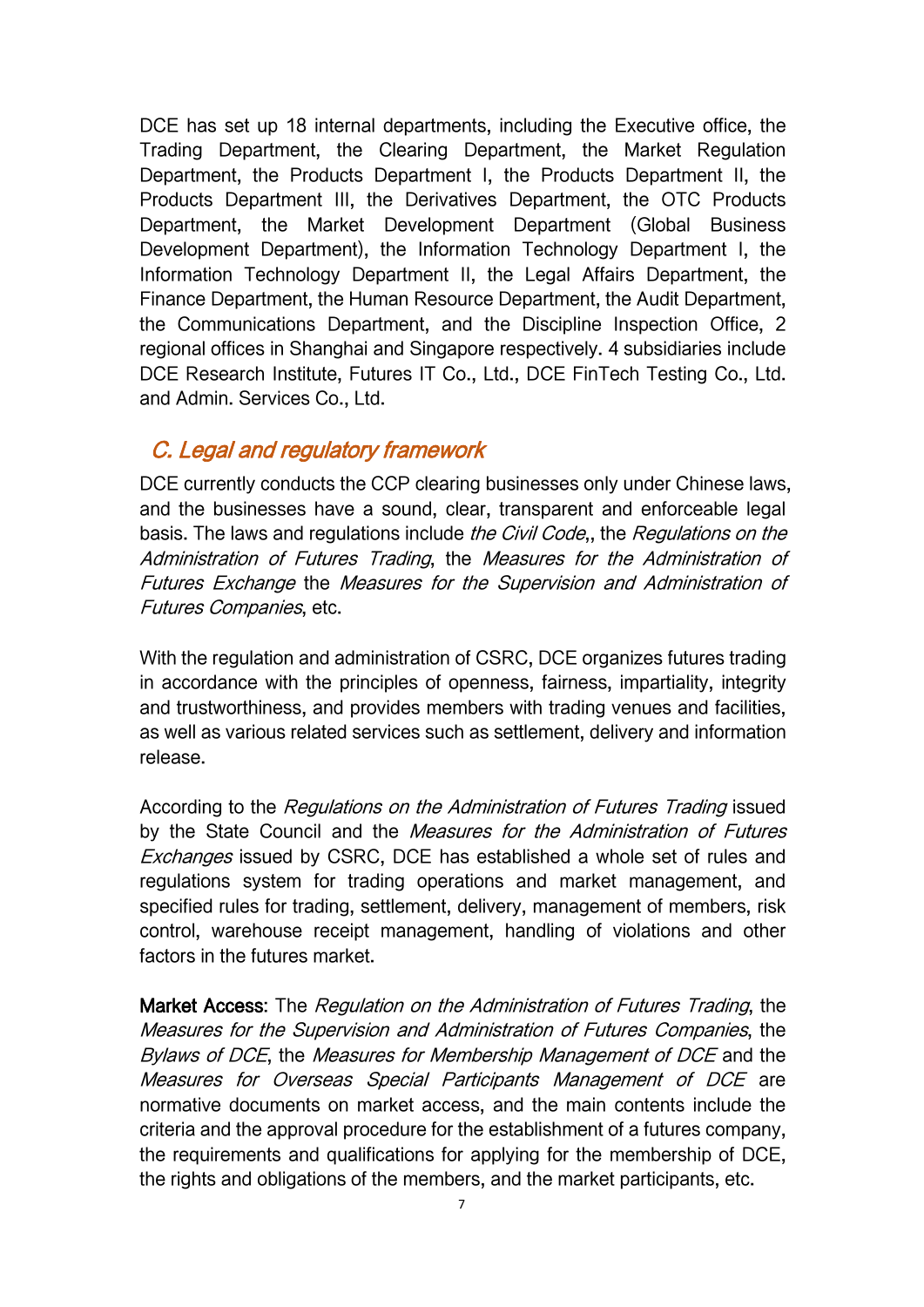Contracts: The rules governing futures contracts and option contracts are mainly the Regulation on the Administration of Futures Trading, the Measures for the Administration of Futures Exchanges, the Bylaws and the Trading Rules of DCE, which provide for the responsibilities that DCE should take in the process of designing, launching, revising and terminating the contracts, as well as the corresponding approval procedures.

Trading: According to relevant laws, regulations and policies of China and the Bylaws, DCE has formulated the *Trading Rules* to regulate all transactions and trading activities on DCE such as trading, settlement, delivery and risk control.

According to the *Trading Rules*, DCE has further formulated the *Measures for* Trading Management to clearly define the members' seats, floor traders, trading sessions, market quotation information, trading orders and bidding principles, trading codes and other factors.

Settlement: According to relevant laws, regulations and policies of China and the *Trading Rules*, DCE has formulated the *Measures for Clearing Management* to regulate all settlement activities. In the settlement process, DCE implements the margin system, the mark-to-market system and the risk reserve system.

Delivery: According to relevant laws, regulations and policies of China and the Trading Rules, DCE has formulated the Measures for Delivery Management, the Measures for the Designated Delivery Warehouses Management, the Measures for Standard Warehouse Receipt Management and the detailed rules for specific futures products to regulate the delivery business of DCE.

Risks and Responsibilities: According to relevant laws, regulations and policies of China and the *Trading Rules*, DCE has formulated the *Measures for Risk* Management. In the risk management, DCE implements the margin mechanism, the price limit mechanism, the position limit mechanism, the trading limit mechanism, the large position report mechanism, the forced position liquidation mechanism, and the risk warning mechanism, etc.

Self-discipline Regulation and Enforcement: According to relevant laws, regulations and policies of China and the *Bylaws* and the *Trading Rules*, DCE has formulated the *Measures against Rule Violations*. The violations refer to the behaviors of the members, Principals for Clearing and Delivery, the market makers, the designated delivery warehouses, the Designated Depository Banks, the designated quality inspection agencies, the information technology service providers, other participants in the futures market and their staff, in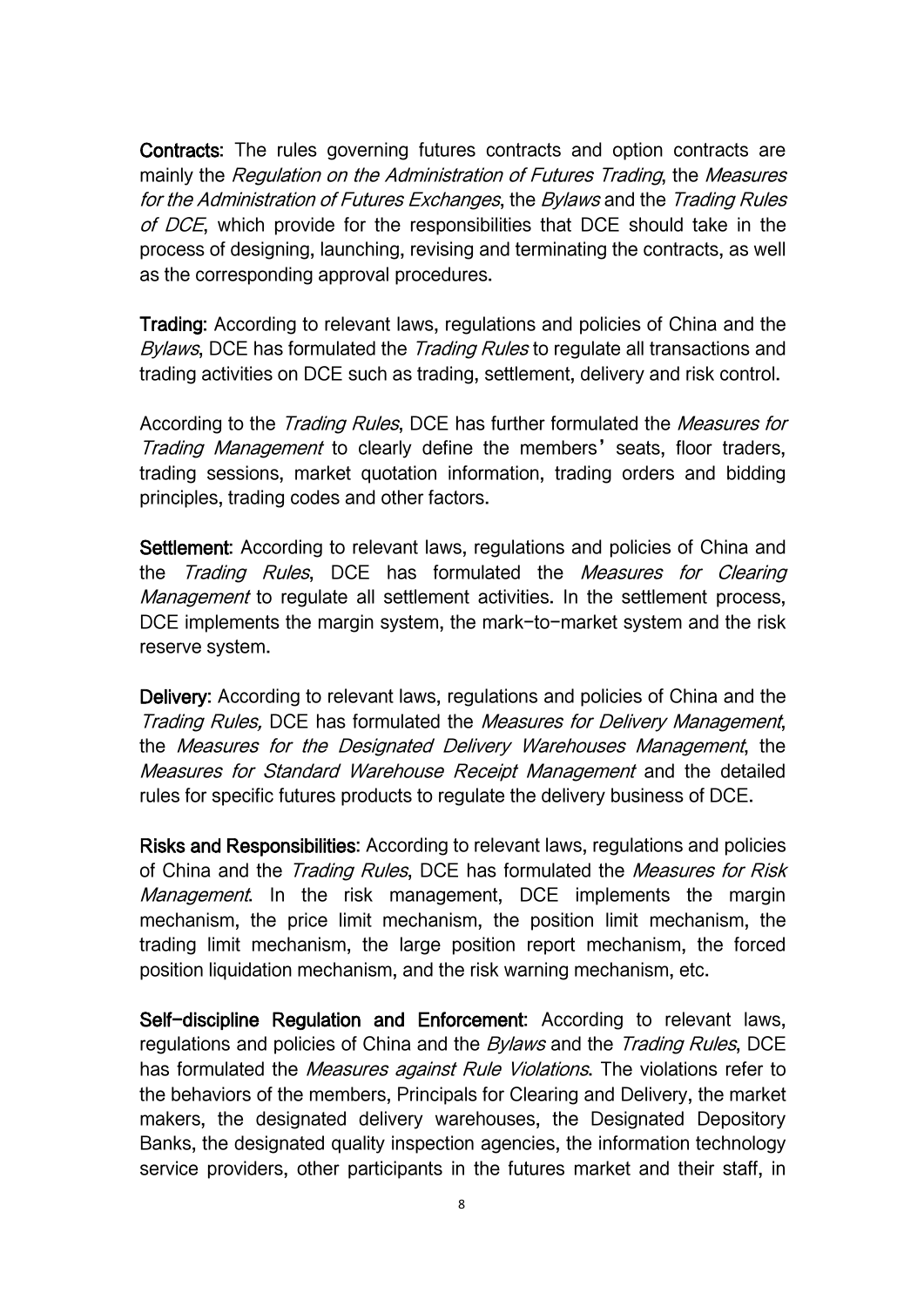violation of the bylaws, trading rules and other related rules of DCE. DCE shall investigate, identify and punish rule violations based on facts and the principles of fairness and integrity. Any rule violation that constitutes a criminal offense shall be turned over by DCE to a judicial authority for criminal prosecution in accordance with applicable laws.

Emergency Response: According to the *Trading Rules*, when all or part of the business such as trading, clearing, delivery, option exercise and contractual performance cannot be conducted normally due to force majeure, technical failure, unexpected event or other applicable reasons, the Exchange shall handle the situations as the abnormalities and may take necessary emergency measures pursuant to its business rules.

When up (down) limit price appears continuously in the same direction with respect to a certain contract, or the market risks have significantly increased otherwise, the Exchange may take such actions as adjusting the range of the price limits, adjusting the trading margins, setting or adjusting the trading limits, adjusting the trading fees, forced position liquidation, mandatory tear-up and other measures, so as to mitigate the trading risks. If the risks have not been resolved after taking corresponding measures, the Exchange shall handle the situations as the abnormalities and may take necessary emergency measures pursuant to its business rules.

# <span id="page-10-0"></span>D. System design and operations

The systems involved in the settlement business of DCE mainly include the settlement business management system, the electronic deposit and withdrawal system, the electronic warehouse receipt management system and capital risk assessment system etc., with the specific functions as follows:

1. Settlement Business Management System. The system performs daily settlement, and settles the profits and losses, trading margins, trading fees, taxes and other expenses of all contracts on the basis of the settlement prices on the day, transfers the net amounts of the receivables and payables at a time, and accordingly increases or decreases the members' clearing deposits; the system provides members with relevant data and information about transactions, positions, margins, risks and settlement parameters every day. The system also supports the management of core businesses such as the settlement for physical delivery and the usage of foreign exchange and securities as margins, so as to guarantee the normal operation of the settlement business.

2. Electronic Deposit and Withdrawal System. The system is an electronic fund settlement platform that connects the three sides of DCE, members and banks.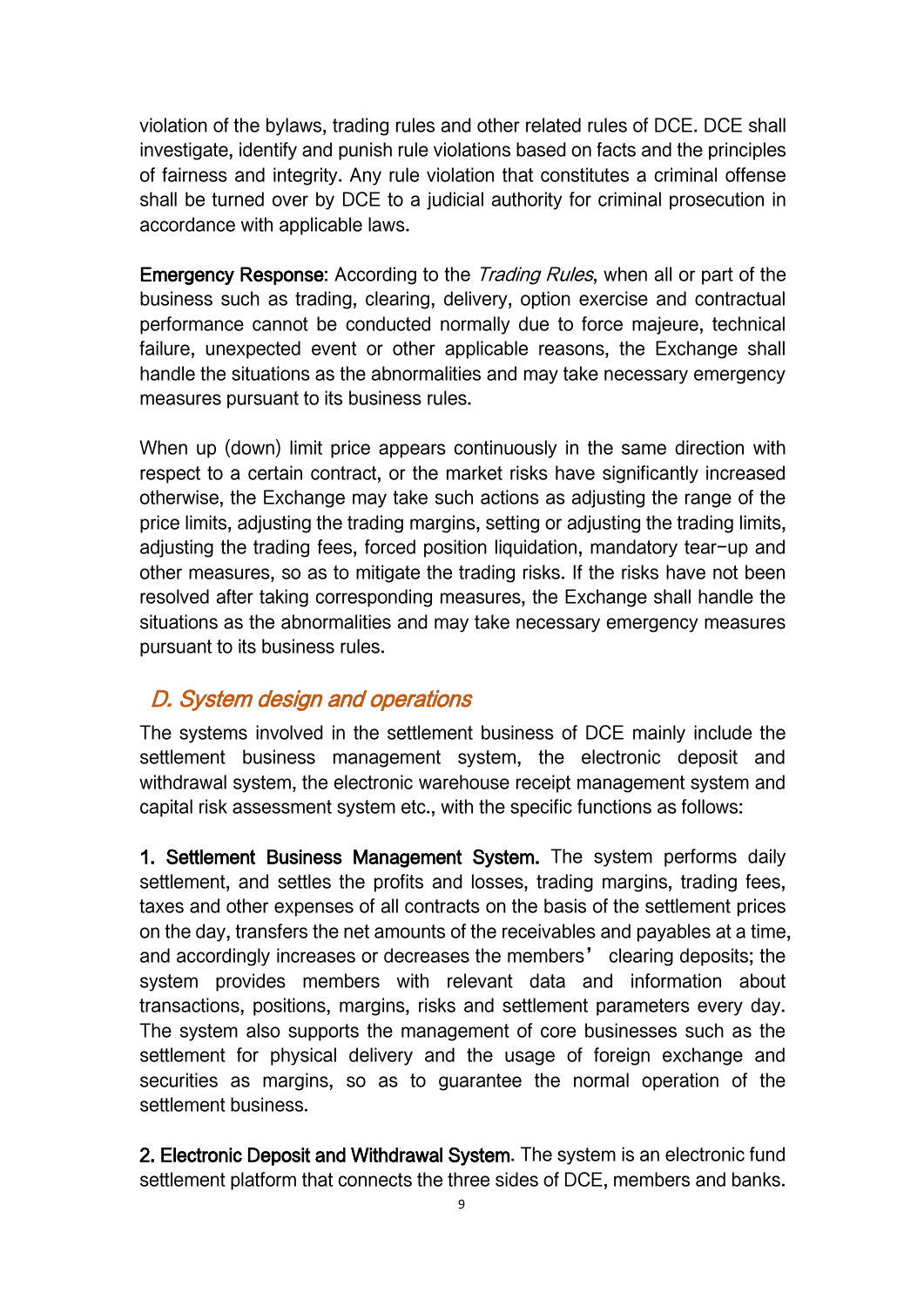The system realizes the electronic functions in the whole process of applying for, examining and approving and tracking the settlement of futures funds, as well as the real-time tracking of flow of funds, characterized by safety, efficiency and convenience, and has effectively reduced the operating costs for the members, DCE and banks, and improved the efficiency of capital operation in the market and DCE's capacity for monitoring and controlling the fund risks.

3. Electronic Warehouse Receipt Management System. The system is a comprehensive platform for management of standard warehouse receipts linking up DCE, members, delivery warehouses and quality inspection agencies. It realizes the electronic management of the business processes such as notice of intent to deliver, the registration, transfer, utilization as margin and cancellation of the standard warehouse receipts, and application for inspection and inspection of goods, having improved delivery efficiency and ensured the security of warehouse receipts; the system is conducive to DCE mastering relevant information about clients, members and delivery warehouses, timely discovering abnormal conditions during the delivery process or potential risks, and ensuring the smooth operation of the delivery business.

4. Capital Risk Assessment System. The system monitors members' rights and interests, profits and losses and potential financial pressures in a timely manner, supports various calculating models such as historical price probability, exponential weighted moving average (EWMA), and historical simulation of value at risk (VaR). The system has enhanced DCE's capacity for managing the risks for the members' funds through the dynamic assessment of the risks for the members and the funds in the whole market during and after the trading hours.

### <span id="page-11-0"></span>IV. Principle-by-principle Narrative Disclosure

#### <span id="page-11-1"></span>Principle 1: Legal basis

An FMI should have <sup>a</sup> well-founded, clear, transparent, and enforceable legal basis for each material aspect of its activities in all relevant jurisdictions.

\_\_\_\_\_\_\_\_\_\_\_\_\_\_\_\_\_\_\_\_\_\_\_\_\_\_\_\_\_\_\_\_\_\_\_\_\_\_\_\_\_\_\_\_\_\_\_\_\_\_\_\_\_\_\_\_\_\_\_\_\_\_\_\_\_\_\_\_\_\_\_

#### Summary Narrative

Key consideration 1: The legal basis should provide a high degree of certainty for each material aspect of an FMI's activities in all relevant jurisdictions.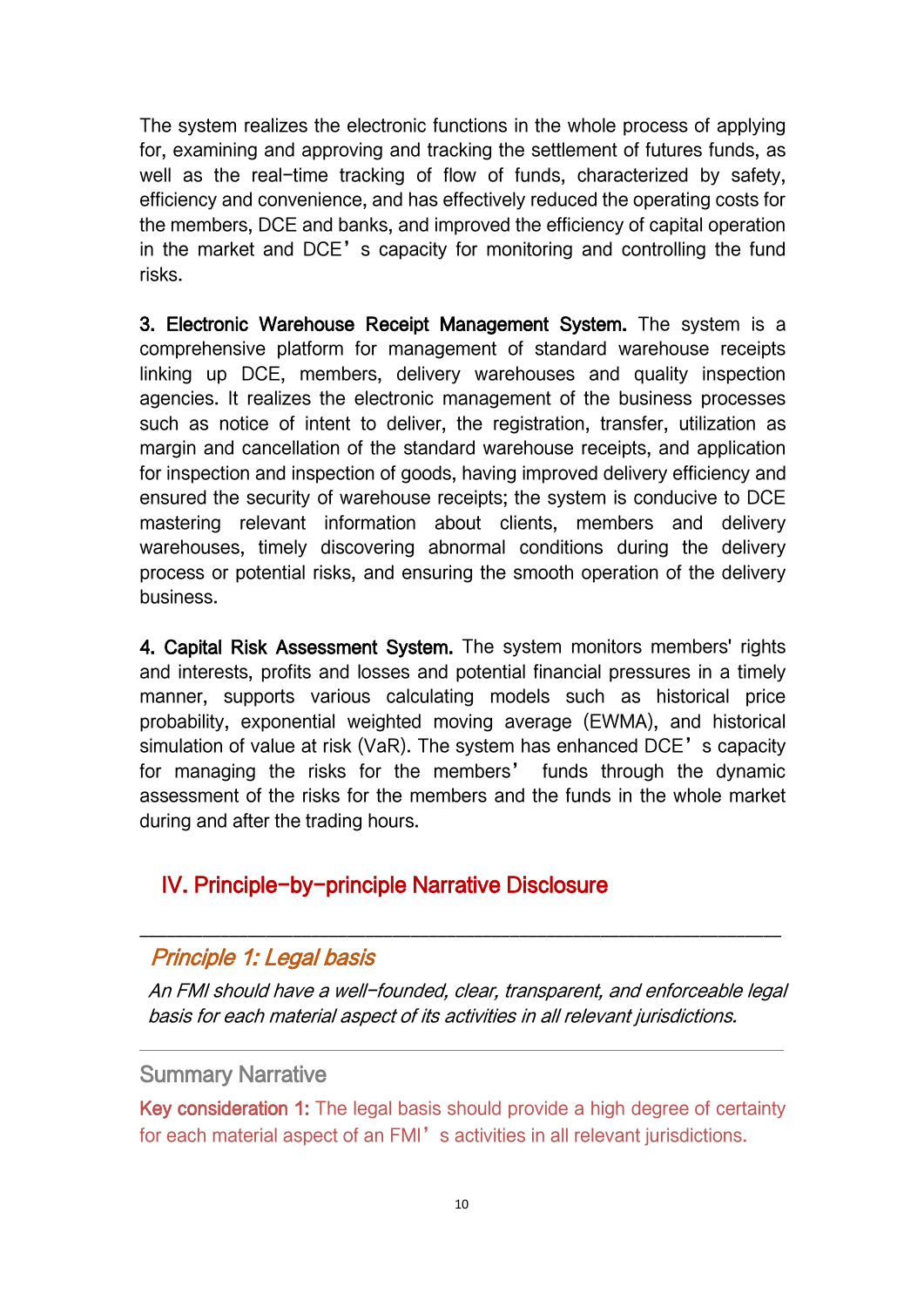DCE currently conducts CCP clearing business only within the territory of the People's Republic of China, and the domestic legal basis supports each substantive activity of DCE as a CCP. The legal basis includes: the basic laws such as *the Civil Code*; the departmental regulations such as the *Regulation* on the Administration of Futures Trading, the Measures for the Administration of Futures Exchanges and the Measures for the Supervision and Administration of Futures Companies, the judicial interpretations such as the Provisions of the Supreme People's Court on Several Issues Concerning the Trial of Futures Dispute Cases; the bylaws, the trading rules, the detailed rules, and other self-discipline rules formulated by DCE.

As a CCP, DCE conducts highly legally defined business activities which include novation, netting, final settlement, collateral arrangement (including margin) and default processing.

The legal basis for the **novation** is the principle of freedom of contract embodied in Article 5 of *the Civil Code* which stipulates that "the parties to civil legal relations shall conduct civil activities under the principle of free will, and create, modify, or terminate civil legal relations according to their own wills" and the system of general acceptance of credits and debts. The principle and the system support DCE in intervening as CCP between the participants concluding the transaction of the contract, and becoming the buyer to each seller and the seller to each buyer. The CCP status of DCE is also reflected in Article 10 of the Regulation on the Administration of Futures Trading, the supporting interpretations of the State Council, and Article 15 of the Interim Measures for the Administration of Overseas Traders and Overseas Brokers Engaging in the Trading of Specified Futures Products in China. In addition, Article 6 of the Measures for Clearing Management of Dalian Commodity Exchange stipulates that "the Exchange, as a central counterparty, shall conduct centralized clearing with respect to the futures trading, and be responsible for the margin management, the risk reserves management and the prevention of the clearing risks with respect to the futures trading. The term 'central counterparty' means a legal person who, upon the conclusion of a futures transaction, interposes itself between the counterparties to the futures transaction, becoming the buyer to every seller and the seller to every buyer, undertakes the clearing on a netting basis, and to provide centralized performance guarantee for such futures trading."

The legal basis for the netting is the offsetting system in the Book of Contracts of the Civil Code. Paragraph 1 of Article 568 of the Civil Code stipulates: "Where the parties owe obligations to each other, and the type and nature of the subject matter of such obligations are the same, any party may set off its own obligation against the due obligation of the other party, unless such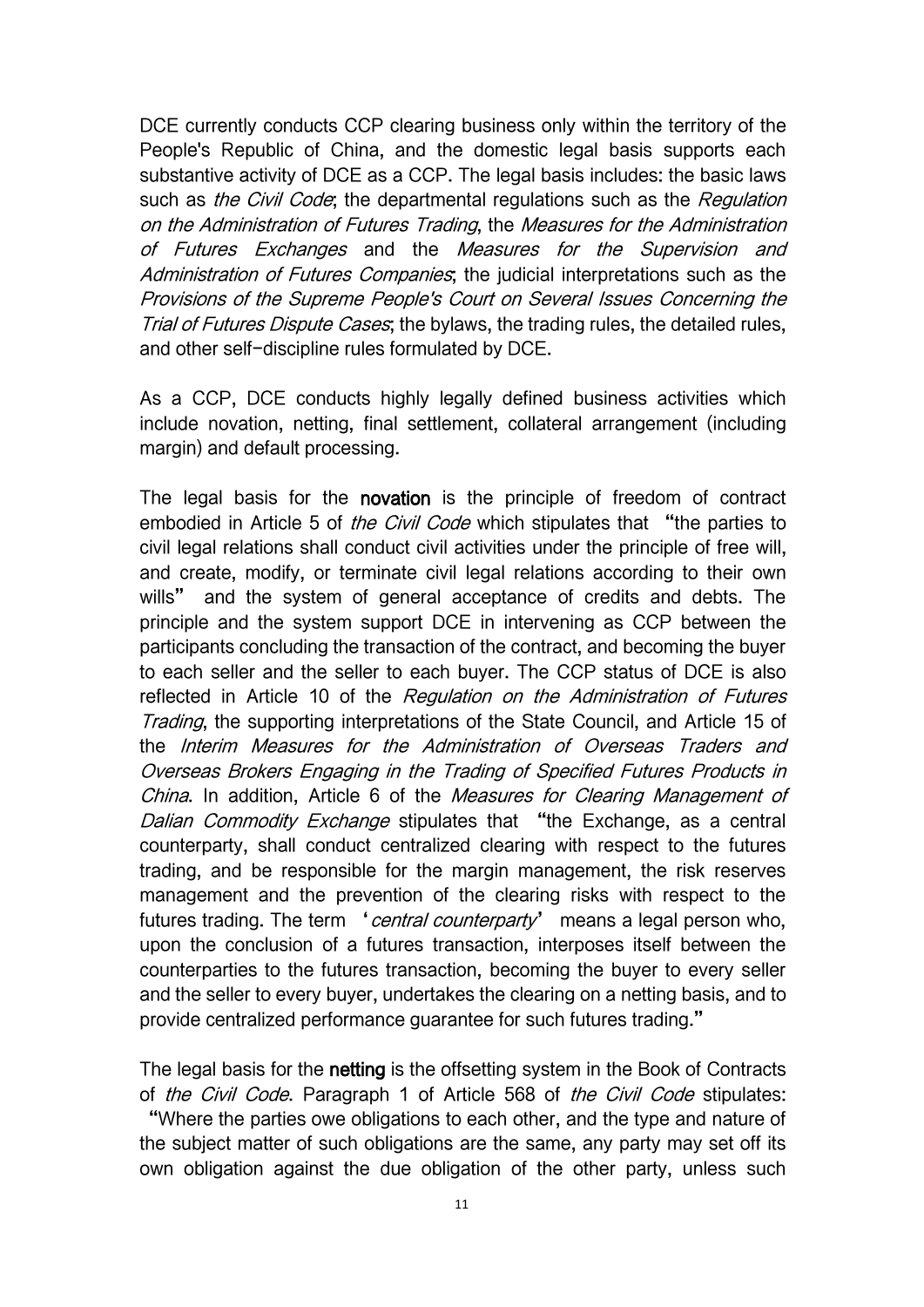set-off is not allowed by the nature of the obligations, as agreed upon by the parties, or according to the laws and regulations." Article 569 of the Civil Code stipulates: "Where the parties owe obligations to each other, and the type and nature of such obligations are different, the obligations may also be set off upon consensus between the parties after consultation." Article 33 of the Regulation on the Administration of Futures Trading stipulates that "the futures exchange shall adopt the mark-to-market system". Article 39 of the Measures for Clearing Management of Dalian Commodity Exchange stipulates:

"The Exchange implements mark-to-market mechanism. Mark-to-market means that by the end of the daily trading, the Exchange shall settle the profits and losses, trading margins, commissions and other costs for all the contracts based on the settlement price of the then-current day and allocate the net amounts of the accounts receivable and payable so as to appropriately increase or decrease the Member's clearing deposits."

The legal basis for **offsetting** is the provisions in the Book Contracts of *the Civil* Code. It is stipulated in Paragraph 1 of Article 568 that "Where the parties mutually owe obligations to each other, and the subject matter of the obligations are of the same kind and quality, any party may offset his obligation against the due obligation of the other party, unless the obligation cannot be offset by virture of the nature of the obligations, or in accordance with the agreements by the parties or the provisions of law." Article 569 stipulates: "Where the parties mutually owe obligations to each other and the subject matter of the obligations are not of the same kind or quality, the obligations may also be offset upon agreement by the parties through consultation." Article 33 of the Regulation on the Administration of Futures Trading stipulates:

"The futures exchange shall adopt the mark-to-market system." Article 39 of Measures for Clearing Management of Dalian Commodity Exchange stipulates: "The Exchange implements mark-to-market mechanism. Mark-to-market means that by the end of the daily trading, the Exchange shall settle the profits and losses, trading margins, commissions and other costs for all the contracts based on the settlement price of the then-current day and allocate the net amounts of the accounts receivable and payable so as to appropriately increase or decrease the Member's clearing deposits."

The legal basis for settlement finality is in Article 33 of the Regulation on the Administration of Futures Trading, which stipulates "The futures exchange shall timely inform its members of the trading results on the current day. A futures company shall settle its transactions according to the settlement result of the futures exchange and shall timely inform the client of the settlement result in a form as agreed to between it and the client." and in Article 68 of the Measures for the Supervision and Administration of Futures Companies, which stipulates "A client shall raise an objection, if any, to the settlement report in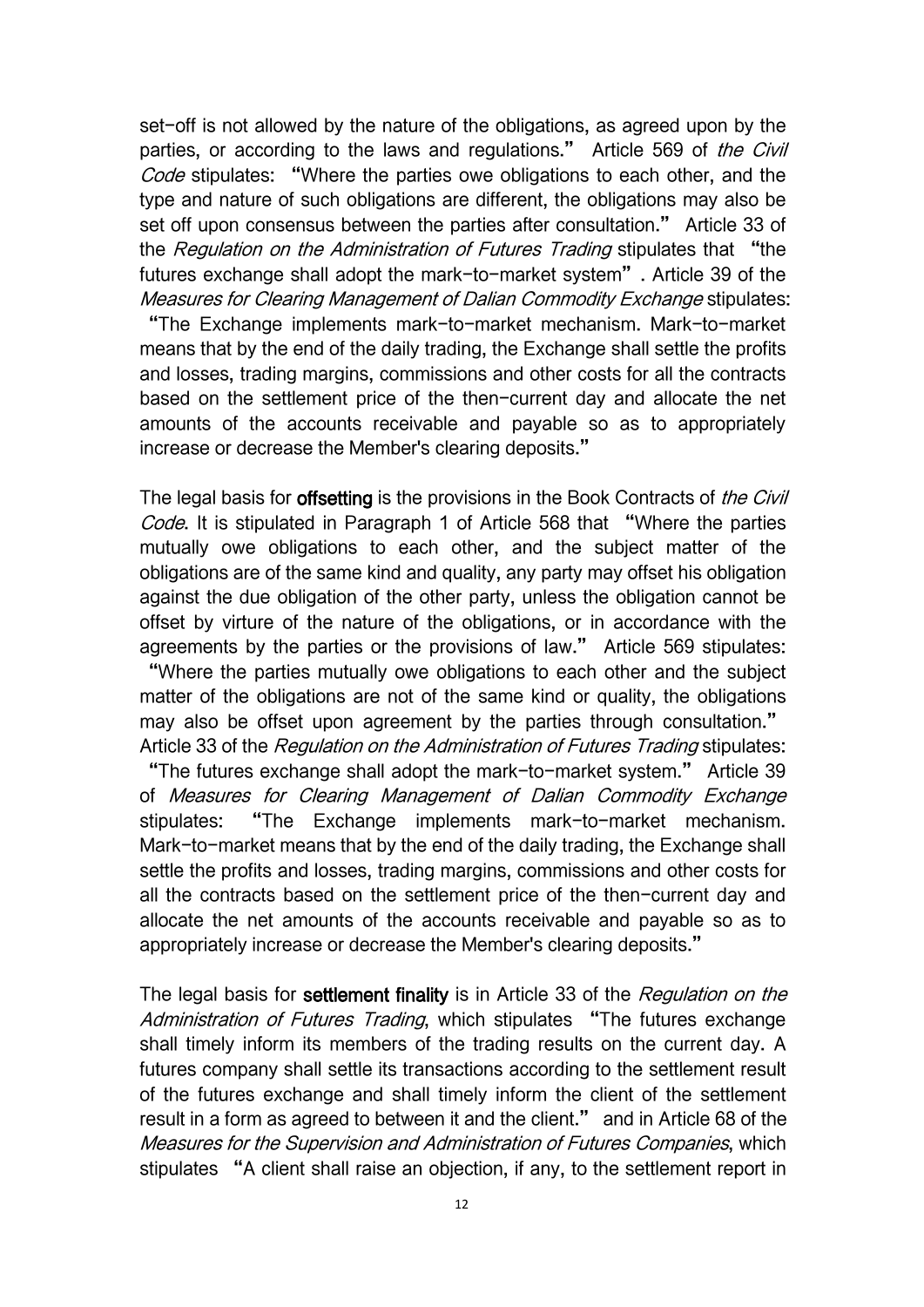writing within the time limit specified in the futures brokerage contract, and the futures company concerned shall verify the relevant facts within the specified time. A client's failure to raise an objection within the prescribed time limit shall be deemed a confirmation of the contents of the settlement report." Article 27 of the Provisions of the Supreme People's Court on Several Issues Concerning the Trial of Futures Dispute Cases states: "The confirmation made by a client in respect of the transaction settlement result of the current day shall be regarded as the confirmation of all the position and transaction settlement results prior to that day, and the client shall accept by itself the transaction results thus generated." Article 94 of the Measures for Clearing Management of Dalian Commodity Exchange stipulates: "Any transactions concluded in accordance with the rules of the Exchange shall have legal effect, and shall not be invalidated, changed or revoked due to any defects in the capacity of the trader, untrue declaration of intention or disputes over the ownership of the sources of the margins. Any losses arising from such transactions shall be borne by the trader." Article 95 stipulates that: "the Exchange organizes futures trading. Any concluded trading orders, closed futures transaction positions, margins received, and assets transferred or pledged as margins, matched standard warehouse receipts and other transactions, clearing and delivery or legal attributes of property, and measures taken for breach of contract shall not be revoked or invalidated due to any entry of any Members into bankruptcy proceedings."

The legal basis for the collateral arrangement is the provisions of the Book of Real Rights of the Civil Code on the security real right system and the provisions of the Regulation on the Administration of Futures Trading on the margin. Article 386 of the Civil Code stipulates: "The security interest holder shall, in accordance with the law, have the priority of compensation made from the property posted as security if the debtor fails to pay the due debt or falls under any circumstance where security interest shall be exercised as agreed upon by the parties, except as otherwise provided for by any law." Article 440 stipulates: "The following rights that the debtor or a third party is entitled to dispose of may be pledged: (1) Bills of exchange, promissory notes and checks; (2) Bonds and certificates of deposit; (3) Warehouse receipts and bills of lading; (4) Transferable fund shares and stock rights; (5) Transferable property rights among intellectual property rights, such as the right to the exclusive use of registered trademarks, patents and copyrights; (6) Existing and anticipated accounts receivable; (7) Other property rights which may be pledged as provided for by laws and administrative regulations." Article 81 of the Regulation on the Administration of Futures Trading stipulates: "Margin refers to the funds paid or standard warehouse receipts, treasury bonds and other negotiable securities with stable values and high liquidity submitted by futures traders, which are used for settlement and performance guarantee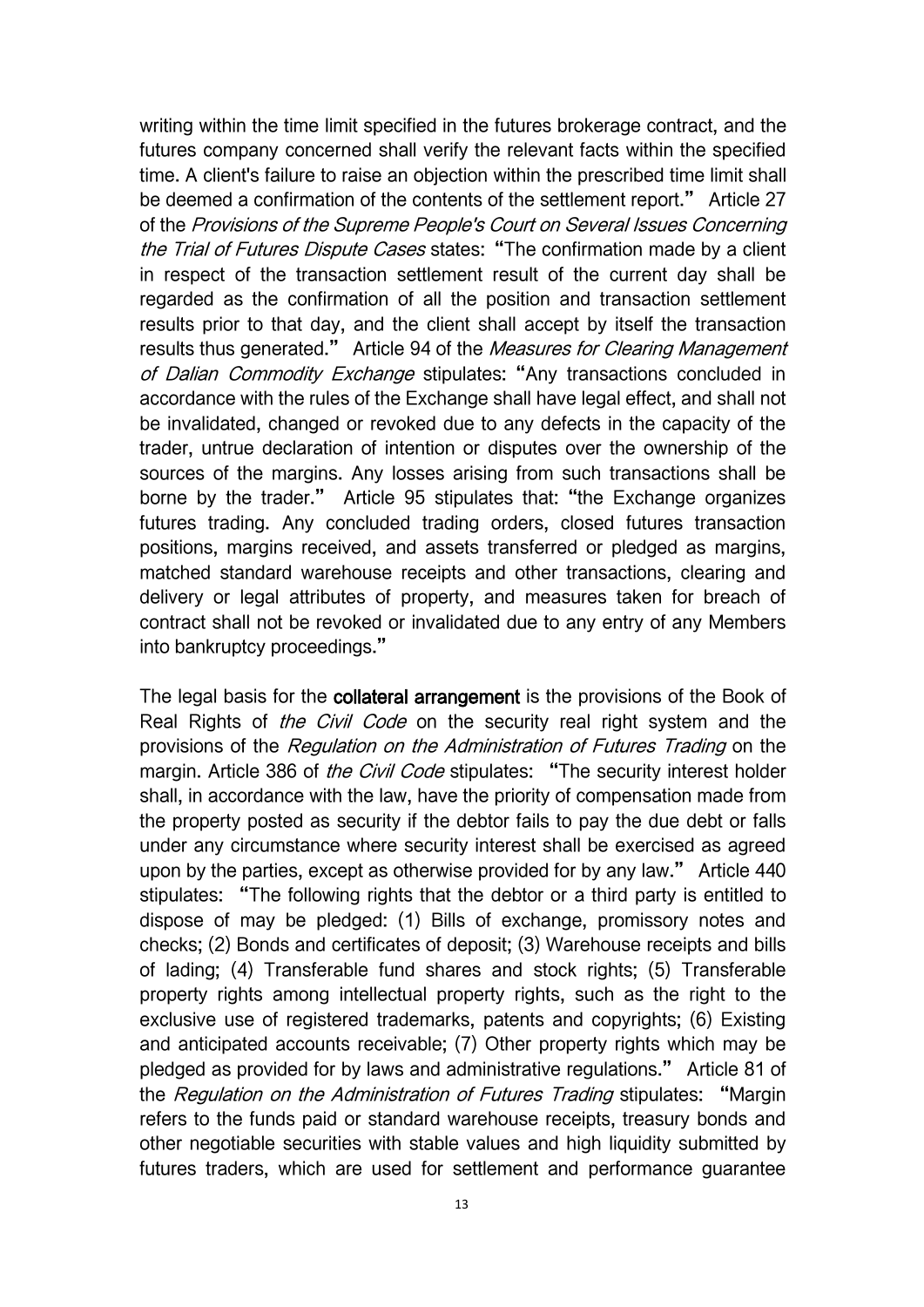purposes."

The legal basis for the rapid disposal of margin assets is the relevant provisions of the Book of Real Rights of *the Civil Code* on the priority right of the security rights holder for claim and the realization of security real rights. Paragraph 1 of Article 425 stipulates: "Where, for securing the performance of an obligation, the debtor or a third party pledges the movable thereof to the creditor for possession, if the debtor fails to pay the due debt or falls under any circumstance where pledge shall be exercised as agreed upon by the parties, the creditor shall have the priority of compensation made from such a movable." Article 77 of DCE's Trading Rules stipulates: "In case a Member cannot perform the contract, the Exchange shall have the right to take any of the following protective actions: ...(2) implementing forced position liquidation as prescribed, and using the margins released after the liquidation to perform the contract and make indemnification; (3) disposing of the assets that are submitted as margins and converting them into cash to perform the contract and make indemnification; ... "

The legal basis for the segregation of margin assets is the provisions of the Regulation on the Administration of Futures Trading on the requirements for the ownership and storage of margins. Article 28 stipulates: "The margin, which a futures company collects from its clients, shall be separated from the futures company's own money and be deposited in a special account. The margin, which a futures company collects from its clients, belongs to the clients. Such margin shall be strictly prohibited from being used for any other purpose except for the circumstances prescribed in the Regulation."

The legal basis for **default management** is the provisions of *the Civil Code* and the Regulation on the Administration of Futures Trading on liability for breach of contract. Article 577 of the Civil Code stipulates: "Where a party fails to perform its obligations under a contract, or its performance fails to satisfy the terms of the contract, it shall continue to perform its obligations, take remedial measures, pay damages, or be otherwise held liable for breach of contract." Article 36 of the Regulation on the Administration of Futures Trading stipulates:

"Where a member breaches a contract in futures trading, the futures exchange shall first use the member's margin to bear the liability for breach of contract; where a client breaches a contract in futures trading, the futures company shall first use the client's margin to bear the liability for breach of contract."

Key consideration 2: An FMI should have rules, procedures and contracts that are clear, understandable, and consistent with relevant laws and regulations.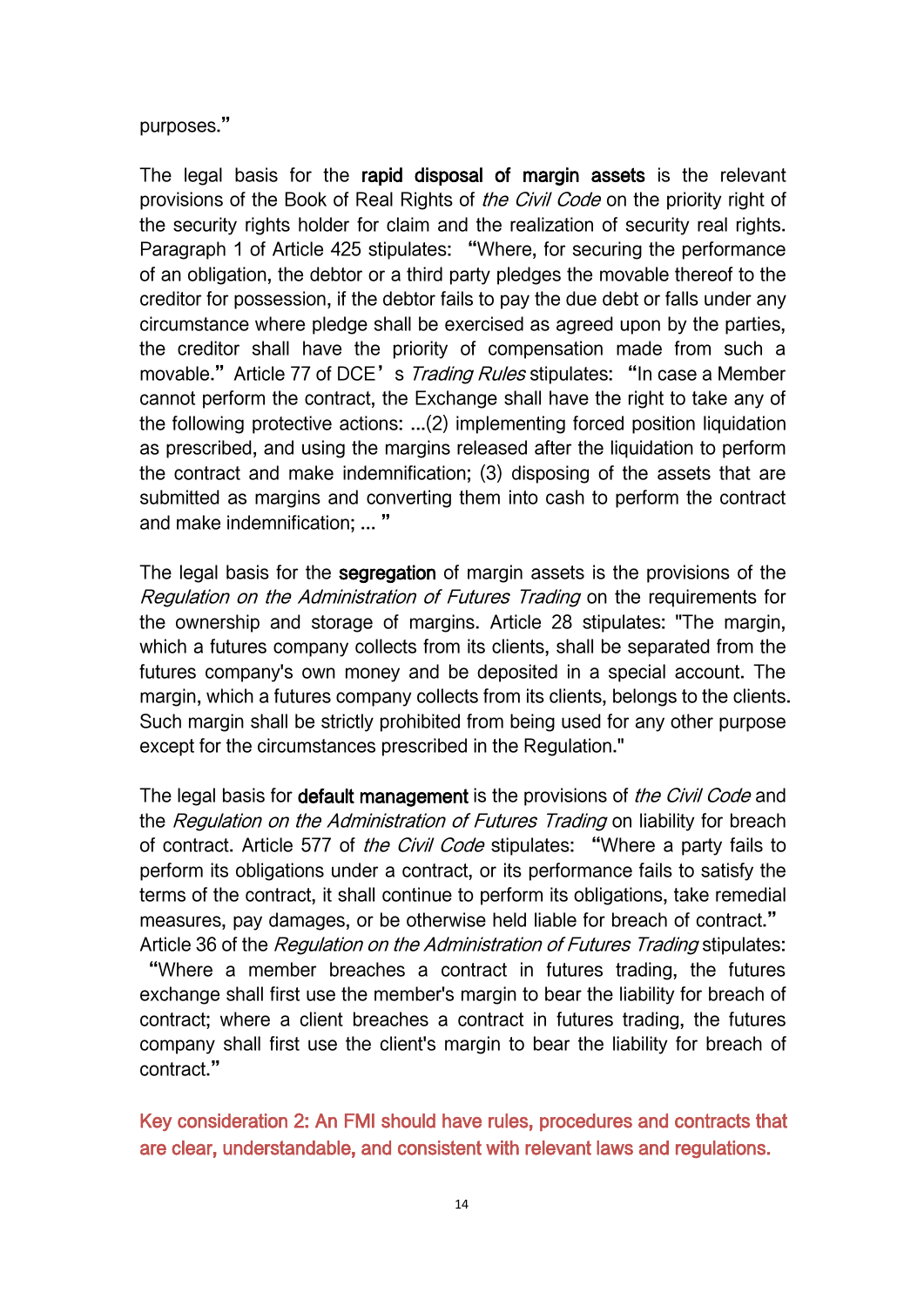In accordance with relevant laws and regulations, DCE uses the understandable, clear and concise statements in formulating or modifying business rules, procedures and contracts. When releasing or modifying the rules, DCE usually carries out the relevant market training through webinars, market forums and other forms, explaining the relevant background, how to understand the articles, and the issues that market participants need to pay attention to after the rules are implemented.

Before the business rules are officially released to the market, the Legal and Compliance Department of DCE is responsible for reviewing the legality of the rules, procedures and contracts, and providing review opinions. In case of difficulties or major problems, DCE also consults legal experts and external lawyers. As of now, no inconsistencies have been found between rules, procedures and contracts and related laws and regulations.

The business rules, procedures and contracts of DCE shall be approved by CSRC or reported to CSRC beforehand. Article 13 of the Regulation on the Administration of Futures Trading stipulates: "To handle the following affairs, a futures exchange shall be subject to the approval of the futures regulatory institution of the State Council: (1) The formulation of or modification to its Articles of association or trading rules: (2) The listing, suspension, cancellation or resumption of any type of transaction; (3) Other affairs as prescribed by the futures regulatory institution of the State Council. To approve the listing of new transaction type in a futures exchange, the futures regulatory institution of the State Council shall consult the opinions of the relevant department of the State Council."Article 94 of the Measures for the Administration of Futures Exchanges stipulates: "The futures exchange that develops or amends the detailed rules for the implementation of the trading rules shall report to the CSRC in advance."

Up to now, there is no inconsistency between DCE's rules, procedures and contracts with related laws and regulations.

Key consideration 3: An FMI should be able to articulate the legal basis for its activities to relevant authorities, participants, and, where relevant, participants' customers, in a clear and understandable way.

DCE clarifies the legal basis of its activities to regulators, members, participants and their clients in a clear and understandable way.

For CSRC, DCE submits the request or the report of draft business rules to CSRC while applying for approval or reporting beforehand, which shall include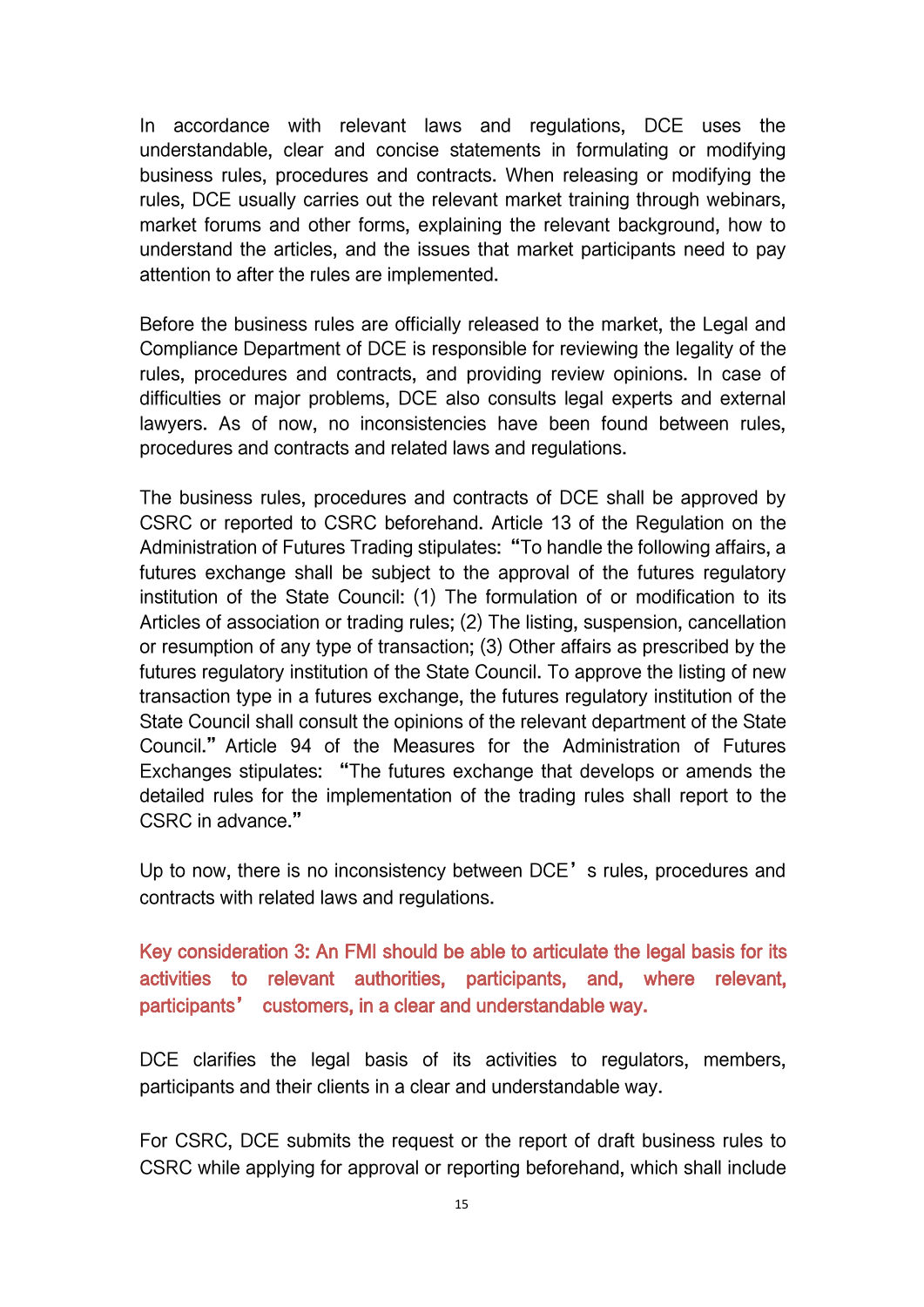the background and reasons for the formulation or revision of the business rules, the comparisons with the related businesses of other exchanges, the legality, the solicitation of opinions in the market, and other contents.

For members, participants and their clients, DCE releases the latest updates such as contracts, trading rules and detailed implementation rules on the DCE website, and clarifies the legal basis of its activities in the forms such as Q&A on business, business training, and forums.

Key consideration 4: An FMI should have rules, procedures, and contracts that are enforceable in all relevant jurisdictions. There should be a high degree of certainty that actions taken by the FMI under such rules and procedures will not be voided, reversed, or subject to stays.

The business rules, procedures and contracts of DCE are formulated according to Chinese laws and are enforceable within the jurisdiction of the People's Republic of China.

The business rules, procedures and contracts of DCE are formulated in strict accordance with the laws, administrative regulations and departmental rules such as the Civil Code, the Regulation on the Administration of Futures Trading and the Measures for the Administration of Futures Exchanges. The formulation or revision of all business rules have been approved by CSRC or have been reported to CSRC.

The laws and regulations mentioned above ensure that all the rules, procedures and contracts of DCE will not be declared invalid or reversed or have the implementation terminated, thus achieving high certainty. At present, there is no court in China ruling that the rules, procedures or actions of DCE are unenforceable.

Key consideration 5: An FMI conducting business in multiple jurisdictions should identify and mitigate the risks arising from any potential conflict of laws across jurisdictions.

DCE currently conducts futures trading and other related businesses only according to Chinese laws, and the businesses have a sound, clear, transparent and enforceable legal basis.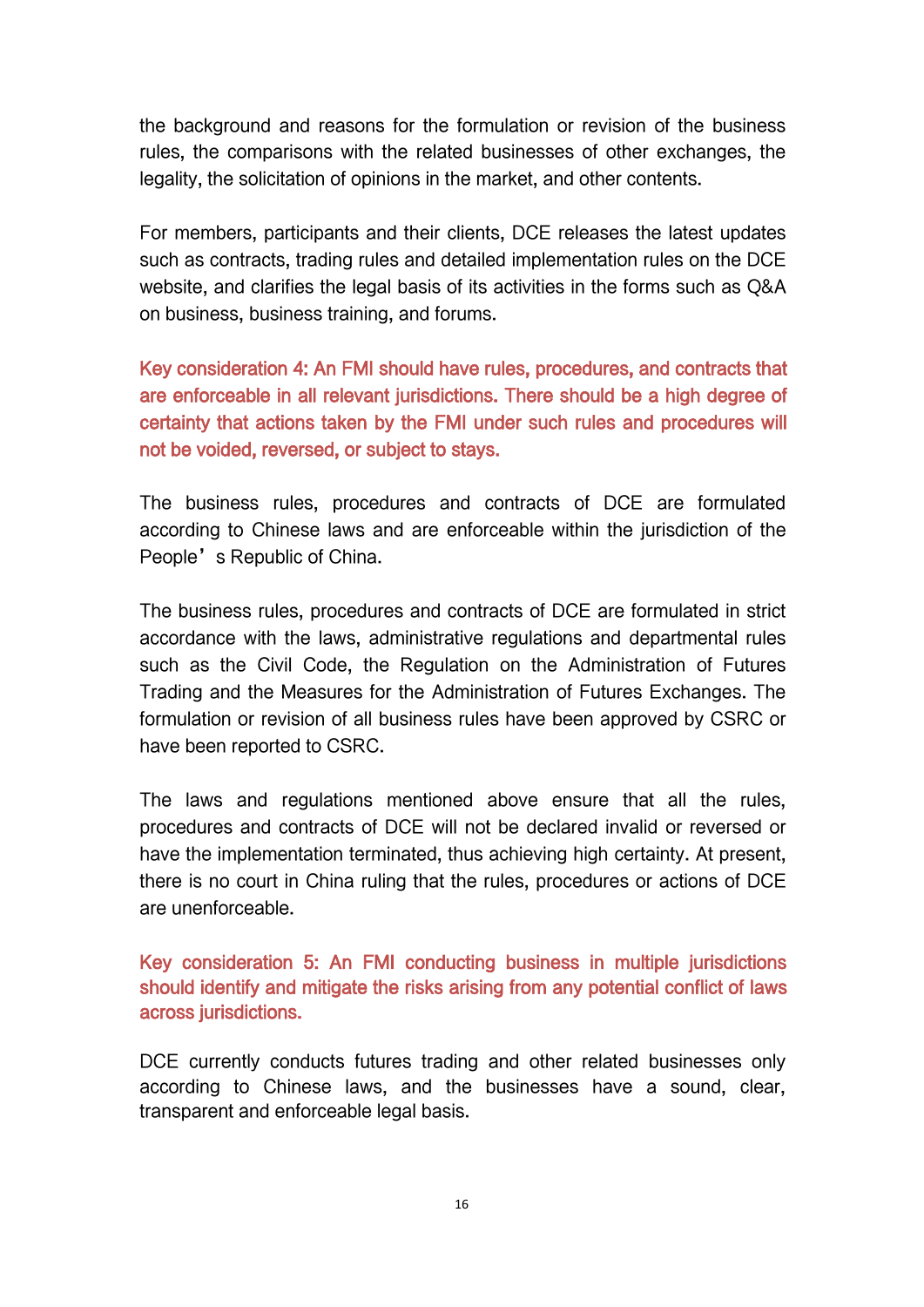### <span id="page-18-0"></span>Principle 2: Governance

An FMI should have governance arrangements that are clear and transparent, promote the safety and efficiency of the FMI, and support the stability of the broader financial system, other relevant public interest considerations, and the objectives of relevant stakeholders.

Key consideration 1: An FMI should have objectives that place a high priority on the safety and efficiency of the FMI and explicitly support financial stability and other relevant public interest considerations.

DCE is a non-profit institution and aims to orient its services towards the real economy and align its innovation with market needs by focusing on three priorities which are developing products, driving business with technology, and establishing ecosystems. DCE's long-term goal is to build a world-class derivatives exchange that integrates futures and physical, synergizes exchange and off-exchange, and connects domestic and overseas markets.

In the process of daily operation and key decision-making, DCE gives top priority to safety and efficiency. It is clearly stipulated in the *Bylaws of DCE* and business rules that efforts must be made to ensure the normal futures trading and protect the legal rights and interests of the participants involved in futures trading, as well as the interests of the general public. To ensure that these objectives can be achieved, DCE follows an order matching system under the principle of price priority and time priority. It also implements a series of mechanisms such as margin management, risk reserves, trading code, position limit, hedging management, arbitrage trading management, abnormal trading management, management of accounts involving actual control relationship, large position report, mark-to-market, price limit, delivery, information disclosure, forced liquidation, risk warning and banning the entry into the market. These mechanisms are designed to enhance the exchange management and market risk control, and fully maintain the principles of establishing a market that is open, fair and just.

Key consideration 2: An FMI should have documented governance arrangements that provide clear and direct lines of responsibility and accountability. These arrangements should be disclosed to owners, relevant authorities, participants, and, at a more general level, the public.

According to the Regulation on the Administration of Futures Trading and the Measures for the Administration of Futures Exchanges, DCE has set up a standardized governance structure, has the accessible governance arrangements, and provides clear and direct responsibilities and accountability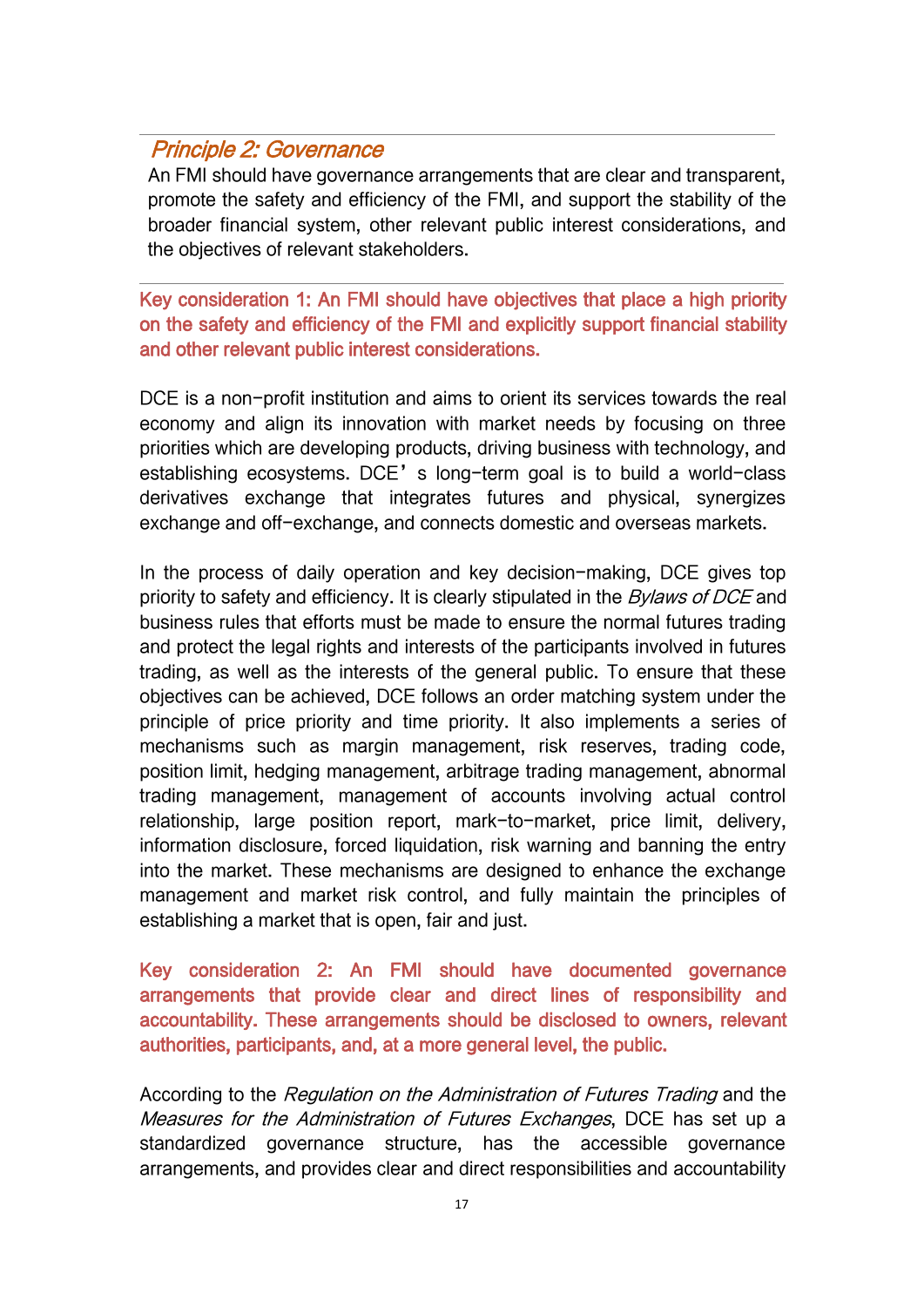framework. The arrangements mentioned above will be made public on the DCE website.

DCE has established a governance structure including the members' meeting, the board of governors, the board of supervisors and the executive management. The responsibilities and obligations of the members' meeting, the board of governors, the board of supervisors and the executive management are clearly defined in the bylaws. Specifically, the members' meeting is the organ of authority of DCE, and is composed of all members, with the functions and powers exercised including: reviewing and passing the bylaws, trading rules and draft amendments; deliberating on and approving the work reports of the board of governors, the board of supervisors and the CEO; approving the financial budget plans and the final reports; deliberating on the use of risk reserves and general risk reserves, etc.

The board of governors is the permanent body of the members' meeting, with the functions and powers exercised including: convening and reporting work to the members' meeting; deliberating on the financial budget plan, final report, and annual work plan proposed by the CEO; drawing up the bylaws, trading rules and draft amendments to be submitted to the members' meeting for adoption; determining the setup and personnel composition of the special committees; reviewing and approving the use plans for risk reserves and general risk reserves; reviewing and approving DCE's development plans and annual work plans proposed by the CEO.

The board of supervisors is the supervisory body of DCE, with the functions and powers excised including: checking the financial affairs of DCE; supervising the behaviors of the governors and senior management personnel in performing their duties.

The executive management is the decision executive body of DCE and is responsible for organizing the implementation of the decisions. The executive management includes the CEO, the vice presidents and other members. The functions and powers exercised by the CEO include: organizing the implementation of the systems and resolutions adopted by the members' meeting and the board of governors; presiding over the day-to-day administrative work; organizing the drafting of relevant detailed rules and measures in accordance with the bylaws and trading rules; drafting the use plans for the reserves for the risks; drafting and implementing the approved external investment plans of DCE, preparing financial budget plans and final reports, and so on.

The members' meeting shall be convened by the board of governors; the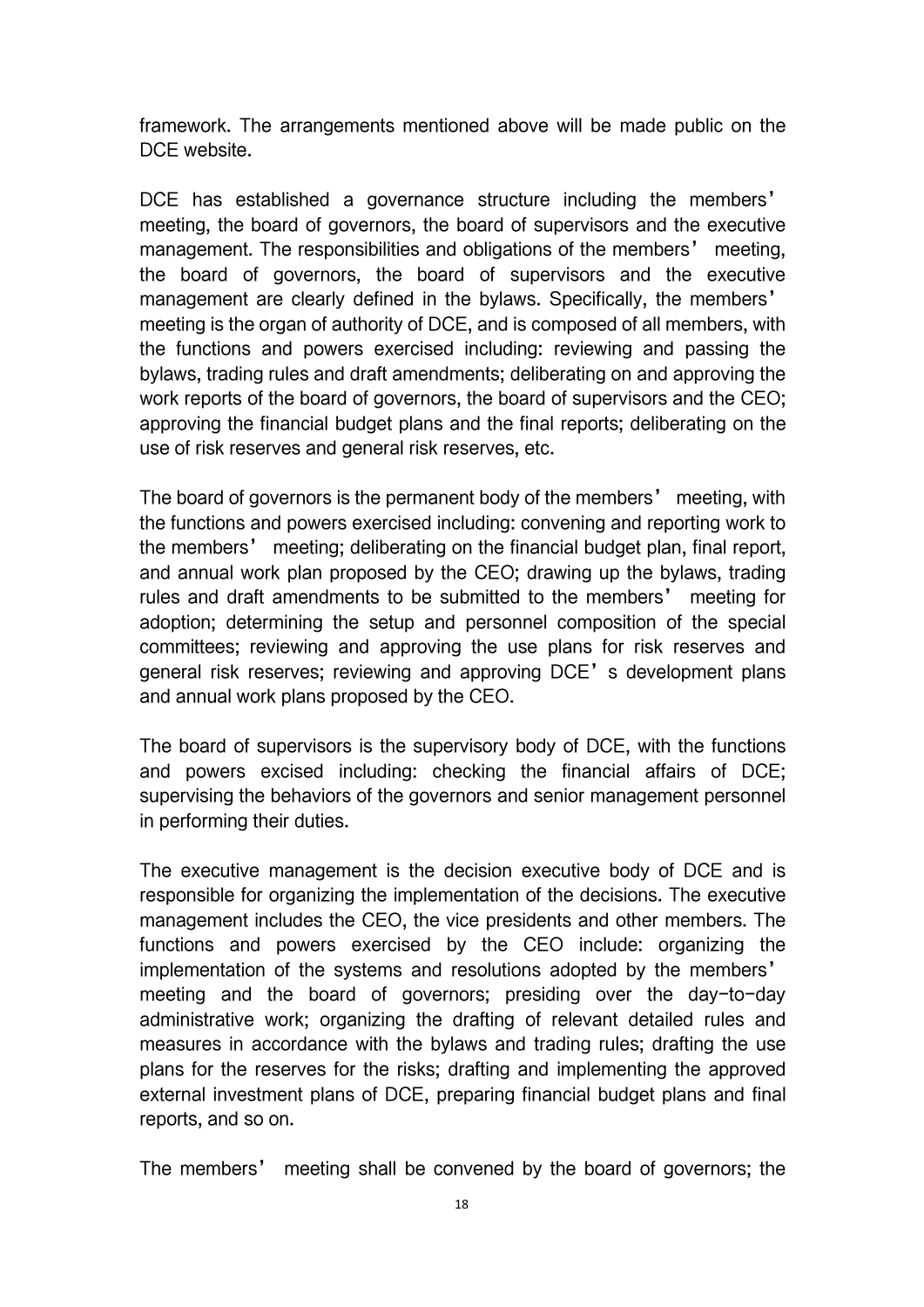members' meeting shall form the meeting minutes for the voting items, which shall be signed by the governors present at the meeting. Within 10 days after the end of the members' meeting, DCE shall submit all the documents of the meeting to CSRC for filing; within 10 days from the end of the meeting of the board of governors, the board of governors shall submit the resolutions of the meeting and other meeting documents to CSRC.

DCE will report to CSRC an annual financial report audited by an accounting firm with securities and futures-related business qualifications within 4 months after the end of each year.

Key consideration 3: The roles and responsibilities of an FMI ' s board of directors (or equivalent) should be clearly specified, and there should be documented procedures for its functioning, including procedures to identify, address, and manage member conflicts of interest. The board should review both its overall performance and the performance of its individual board members regularly.

The responsibilities and obligations of the members' meeting, the board of governors and the board of supervisors are clearly defined in the *Bylaws of* DCE. Both the members' meeting and the board of supervisors meeting shall form relevant resolutions and meeting minutes, which shall be kept as archives.

The Board of Governors is the permanent organ of the Members' Meeting and is accountable to the Members' Meeting.The Board of Governors shall exercise the following powers:

- (1) holding the Members' Meeting and report work to the Members' Meeting;
- (2) passing the appointment and dismissal of the Chairman and the vice Chairmen of the Board of Governors which are nominated by CSRC;
- (3) adopting the non-confidence motion against a member of the Board of Governors and submitting the motion to the relevant organ for deliberation and approval;
- (4) drafting the Bylaws, the trading rules of the Exchange and their draft amendments, and submitting to the Members' Meeting for approval;
- (5) deliberating the financial budget proposal and accounting reports proposed by the CEO, and submitting to the Members' Meeting for approval;
- (6) deliberating the solutions of merger, acquisition, division, change of organization form, dissolution and liquidation of the Exchange, and submitting to the Members' Meeting for approval;
- (7) determining the structuring and composition of the special committees;
- (8) determining the admission and withdrawal of the Members, and the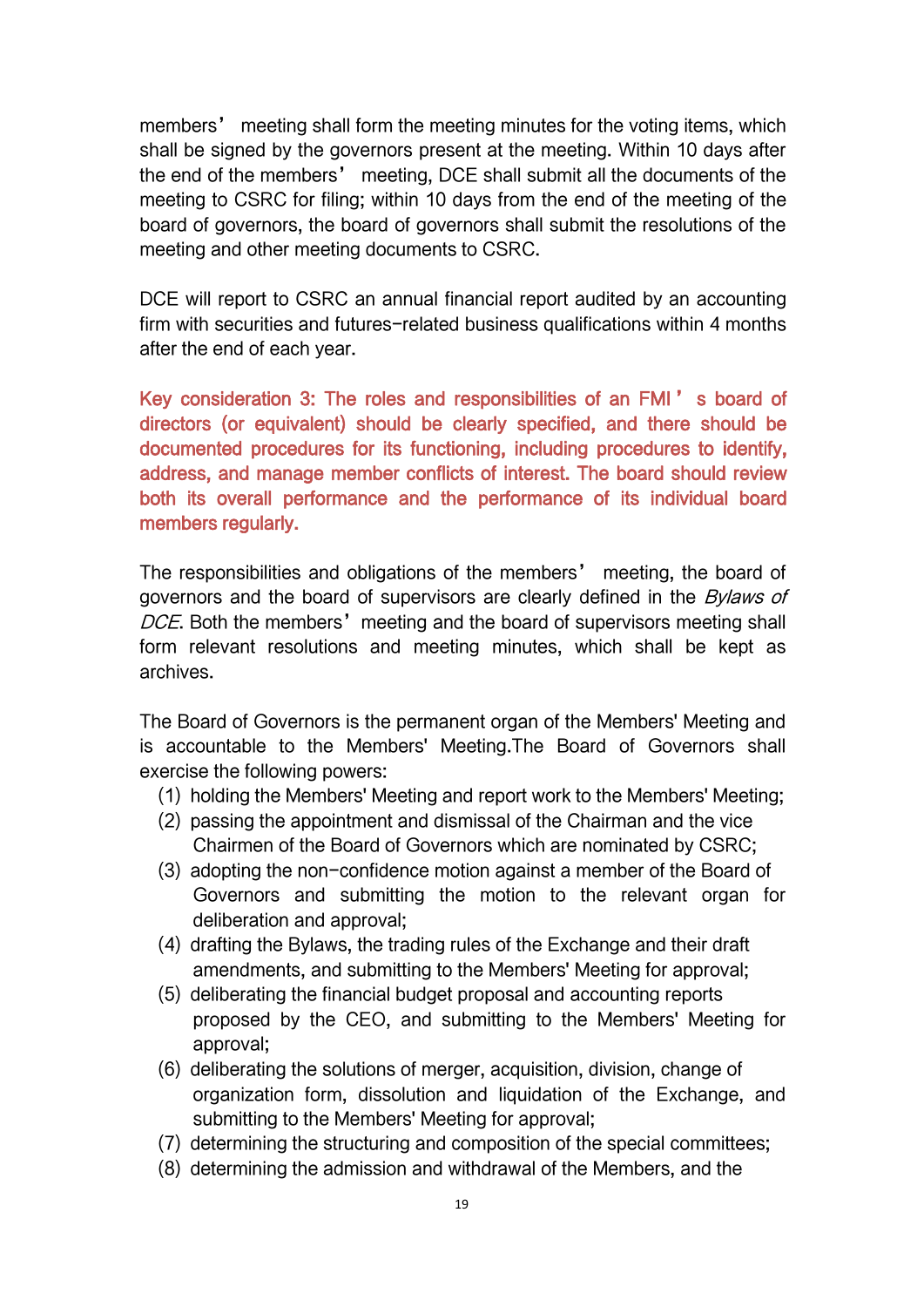overseas special participants, the overseas traders that directly trades on the Exchange and the overseas brokers;

- (9) determining the disciplinary sanctions for any rule violations;
- (10) determining the modification of the name, domicile or business premises of the Exchange;
- (11) deliberating and approving the detailed rules and provisions formulated on the basis of the Bylaws and the trading rules;
- (12) deliberating and approving the scheme for using risk reserves;
- (13) deliberating and approving the scheme for withdrawing and using general risk reserves;
- (14) deliberating and approving the development plan and annual work plan of the Exchange proposed by the CEO;
- (15) deliberating and approving the outbound investment plan of the Exchange;
- (16) supervising the CEO's implementation of resolutions adopted by the Members' Meeting and the Board of Governors;
- (17) supervising the compliance with applicable laws, regulations, rules, policies of the State and the bylaws, rules of the Exchange by the senior executives and other staff of the Exchange;
- (18) organizing the auditing of the Exchange's annual financial accounting report and determining the appointment and replacement of the accounting firm; and
- (19) other powers prescribed by the Bylaws and granted by the Members' Meeting.

The board of governors has clear forms and procedures for the authority, including convening the meeting of the board at least once every six months; if there are circumstances stipulated in the bylaws, an extraordinary meeting of the board may be convened; the meeting adopts the "one member one vote" system in voting, which is valid only when more than two thirds of the members are present, and its resolution shall be passed when more than half of the members of the board vote in favor; the board of governors meeting shall be attended by the members themselves, and when a member cannot attend the meeting for any reason, he or she shall entrust another member to be present on behalf of them in the written form; the board of governors meeting shall make minutes on the voting at the meeting, which shall be signed by the members and the recorder present at the meeting; within 10 days from the end of the meeting of the board of governors, the board of governors shall submit the resolutions of the meeting and other meeting documents to CSRC.

The Board of Governors may, as it deems necessary, set up special committees of strategy consulting, surveillance, trading, clearing, delivery,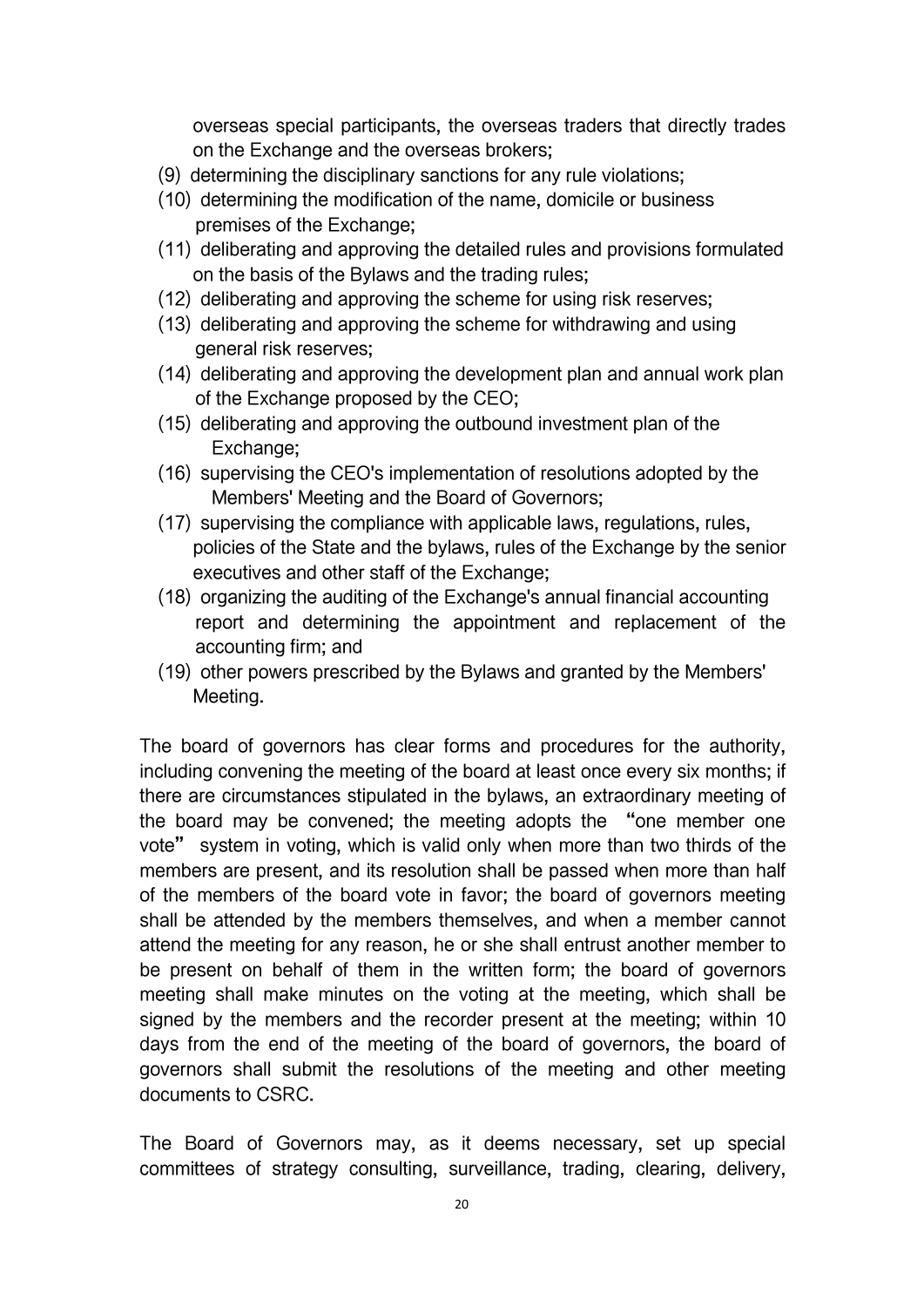membership, disciplinary sanction, mediation, finance, IT applications and otherwise.

The responsibilities of the Strategic Advisory Committee are to provide professional, forward-looking and innovative opinions and suggestions on the major development strategies of DCE for the board of governors, etc.;

The duties of the Risk Management Committee include: establishing and improving the risk management framework for DCE; formulating and revising the contents related to risk management and supervisor administration in the trading rules, Measures for Risk Management, Measures for Hedging Management, Measures for Arbitrage Trading Management, Measures Against Rule Violations, and Measures for the Administration of Abnormal Trading, etc.; providing opinions and suggestions on the plans for utilizing DCE's risk reserves and the plans for drawing and utilizing the general risk reserves; and providing the board of governors with opinions and suggestions on research and innovation in risk management and other businesses of DCE, etc.;

The duties of the Trading Committee are: formulating and revising the trading rules and detailed trading rules directly related to the trading on DCE, and providing opinions and suggestions for the board of governors, etc.;

The duties of the Industrial Products and Agricultural Products Committee include: formulating and revising the rules, detailed rules and measures for development of new products and design of contracts, development of market and cultivation of products, and delivery, and providing opinions and suggestions for the board of governors, etc.;

The duties of the Clearing Committee are: formulating and revising the clearing-related contents in the trading rules, the Measures for Clearing Management and the Measures for Administration of Designated Depository Banks, and providing opinions and suggestions for the board of governors, etc.;

The duties of the Membership Review Committee are: formulating and revising the *Measures for Membership Management*, and providing opinions and suggestions for the board of governors, etc.;

The duties of the Mediation and Disciplinary Action Committee include: mediating futures disputes between DCE members, the clients, the designated delivery warehouses and other futures market participants in accordance with relevant rules, and providing the board of governors with advice on dealing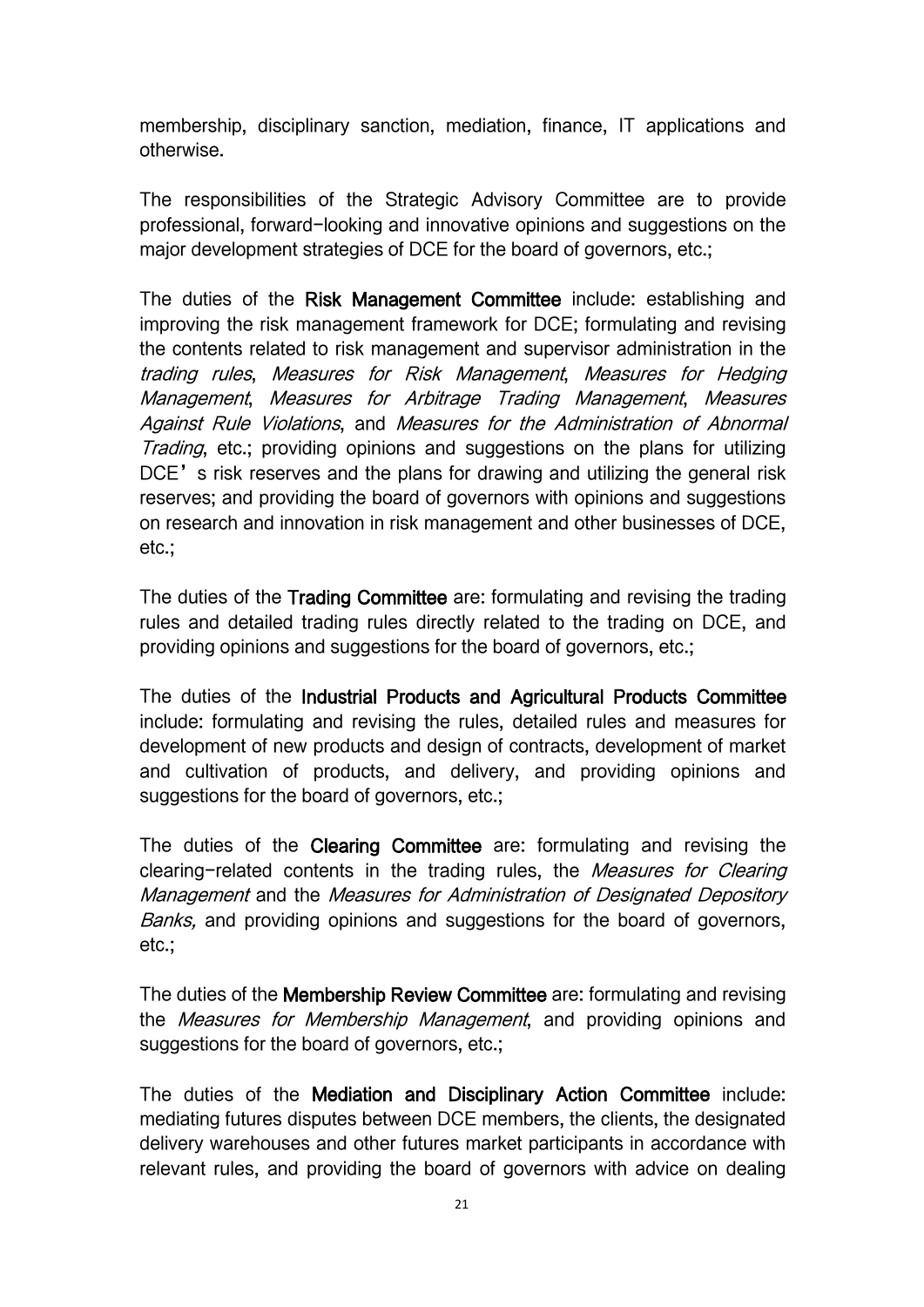with the disputes, etc.;

The duties of the Finance Committee include: discussing the merger, separation, dissolution and liquidation plans proposed by DCE in accordance with the arrangements of the board of governors, and providing opinions for the board of governors, etc.;

The duties of the Information Technology Application Committee are: providing the board of governors with advice and suggestions on the routine maintenance of the trading system, update and transformation, and safety of information system and network for DCE, and facilitating the safe and stable operation of the trading system.

The board of supervisors shall supervise the performance and the duties of the board of governors and its members. The Working Measures of Dalian Commodity Exchange for Supervision of the Board of Supervisors over the Performance of Duties of the Board of Governors stipulates that the means of supervision include convening the meetings of the board of supervisors, sitting in on the meetings of the board of governors, and consulting materials, etc. The supervision procedures include making plans at the beginning of a year, daily supervision, annual summary and evaluation, follow-up tracking and so on. Performance evaluations shall be conducted annually as an evaluation cycle, and form a written report. The board of supervisors shall inform the board of governors of the results of the annual performance evaluation of the board of governors in an appropriate manner, report the results to the members' meeting and submit them to CSRC. According to the *Bylaws of* DCE, when the actions of a member of the board of governors harm the interests of the exchange, the board of supervisors shall require them to make corrections.

Key consideration 4: The board should contain suitable members with the appropriate skills and incentives to fulfil its multiple roles. This typically requires the inclusion of non-executive board member(s).

The members of the board of governors are all experienced professionals in the financial industry, with adequate skills, motivation and professional integrity required by the responsibilities.

A Member governor shall be elected through multi-candidate election by the Members' Meeting after nomination by the Board of Governors or joint nomination by no less than one fifth of the Members. Non-Member governors shall be appointed by CSRC. The CEO of DCE shall be an ex officio governor. The DCE member governors nominated by the board of governors or more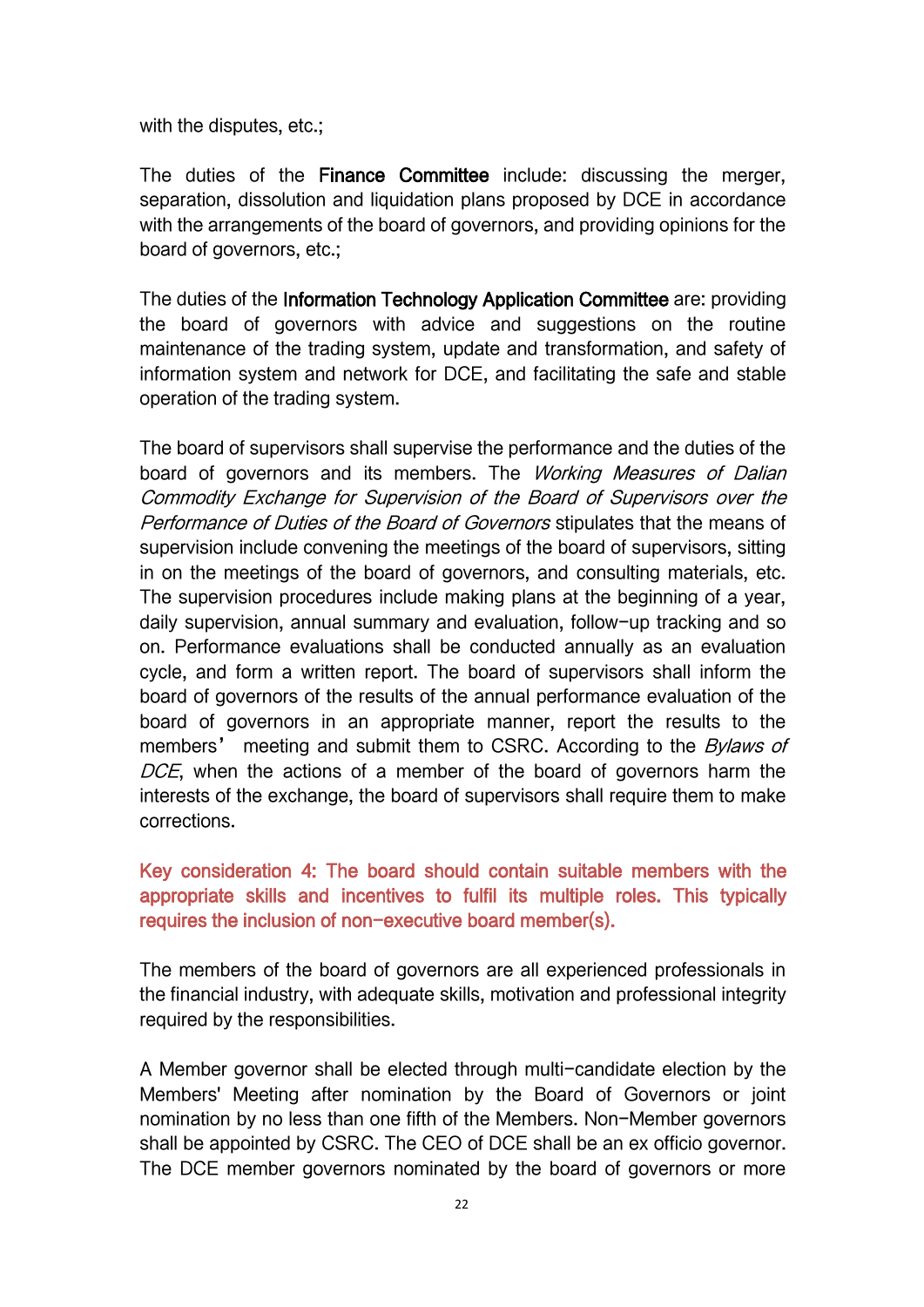than one-fifth of the members can represent the interests of a wide range of market participants, and the governors appointed by CSRC are for the purpose of the more extensive public interests. Before nominating the member governors, DCE will conduct sufficient background checks on the candidates to ensure that each governor has rich industry experience, and can correctly grasp the development direction of DCE so as to improve the quality of decision-making.

The Board of Governors is composed of 17 governors consisting of 13 Member governors and 4 non-Member governors. Each term of the Board of Governors shall be 3 years. The list of the members of the board of governors can be found on the Exchange's website.

Key consideration 5: The roles and responsibilities of management should be clearly specified. An FMI's management should have the appropriate experience, a mix of skills, and the integrity necessary to discharge their responsibilities for the operation and risk management of the FMI.

The executive management is the decision executive body of DCE and is responsible for organizing the implementation of the decisions. According to the Measures for the Administration of Futures Exchanges and the Bylaws of DCE, DCE shall have one chief executive officer and several vice presidents, who are appointed and dismissed by the CSRC. The CEO is the legal representative of DCE, as well as a governor naturally.

The functions and powers that the CEO can exercise are: (1) organizing the implementation of the systems and resolutions adopted by the members' meeting and the board of governors; (2) presiding over the day-to-day administrative work of DCE; (3) organizing the drafting of relevant detailed rules and measures in accordance with the bylaws and trading rules; 4) drafting the plans for the use of the risk reserves; (5) drafting the plans for drawing and using the general risk reserves; (6) drafting and implementing the approved development plans for DCE and the annual work plans; (7) drafting and implementing the approved plans for DCE's external investment; (8) drafting the financial budget plans and final reports of DCE; (9) drafting DCE's plans for merger, split, change of the organization form, dissolution and liquidation; (10) drafting DCE's plans for changing the name, domicile or place of business; (11) determining the plan for the setting of the departments, and appointing and dismissing staff members; (12) determining the salaries and rewards and punishments for the employees of DCE; and (13) other functions and powers delegated by the bylaws or the board of governors. DCE has also set up the CEO executive meeting system, which shall be attended by the CEO, the vice presidents and other senior executives, so as to make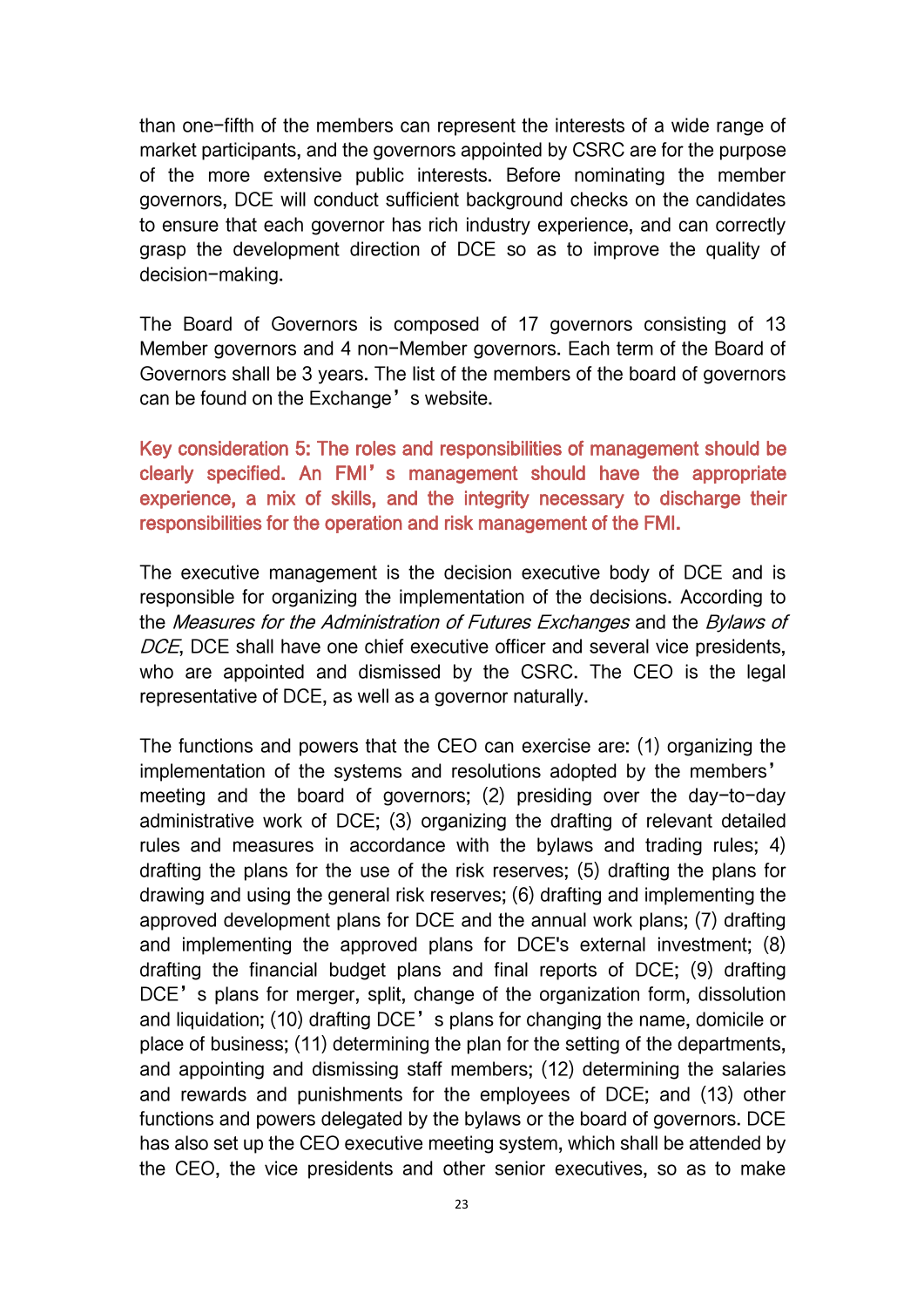decisions on important matters in the daily operation and management of DCE.

The performance evaluation of the executive management shall be conducted by the board of supervisors. The "Working Measures of Dalian Commodity Exchange for Supervision of the Board of Supervisors over the Performance of Duties of the Executive Management" stipulates that the supervision modes include convening the meeting of the board of supervisors, sitting in on the CEO's executive meeting, and accessing materials, etc. The supervision procedures include making plans at the beginning of the year, daily supervision, annual summary and evaluation, follow-up tracking and so on.The board of supervisors shall report the results of the annual evaluation to the board of governors and the members' meeting in an appropriate manner, and submit them to CSRC, while providing the advice on work based on the evaluation results. According to the *Bylaws of DCE*, when the behavior of a senior executive of DCE damages the interests of DCE, the board of supervisors may require them to correct it.

The CSRC may also assess the performance of management through annual financial reports and quarterly and annual work reports submitted by DCE.

Key consideration 6: The board should establish a clear, documented risk management framework that includes the FMI's risk-tolerance policy, assigns responsibilities and accountability for risk decisions, and addresses decision making in crises and emergencies. Governance arrangements should ensure that the risk management and internal control functions have sufficient authority, independence, resources, and access to the board.

DCE has established an internal risk management mechanism with the board of governors, executive management and relevant departments involved,and specified requirements, responsibilities, and accountability and decision-making mechanisms for risk management and internal control.

The risk management committee is the deliberative body under the board of governors. The responsibilities of the risk management committee are described in Key Consideration 3. The risk management committee may provide opinions and suggestions directly to the board of governors to ensure that the decisions on risk control are made under the authority of the board of governors. The committee convenes working meetings as required and submits an annual work report to the board of governors each year to report on the work in the year. The risk management committee has a clear and independent process for reporting to the board of governors.

According to the different types of risks, the following departments will perform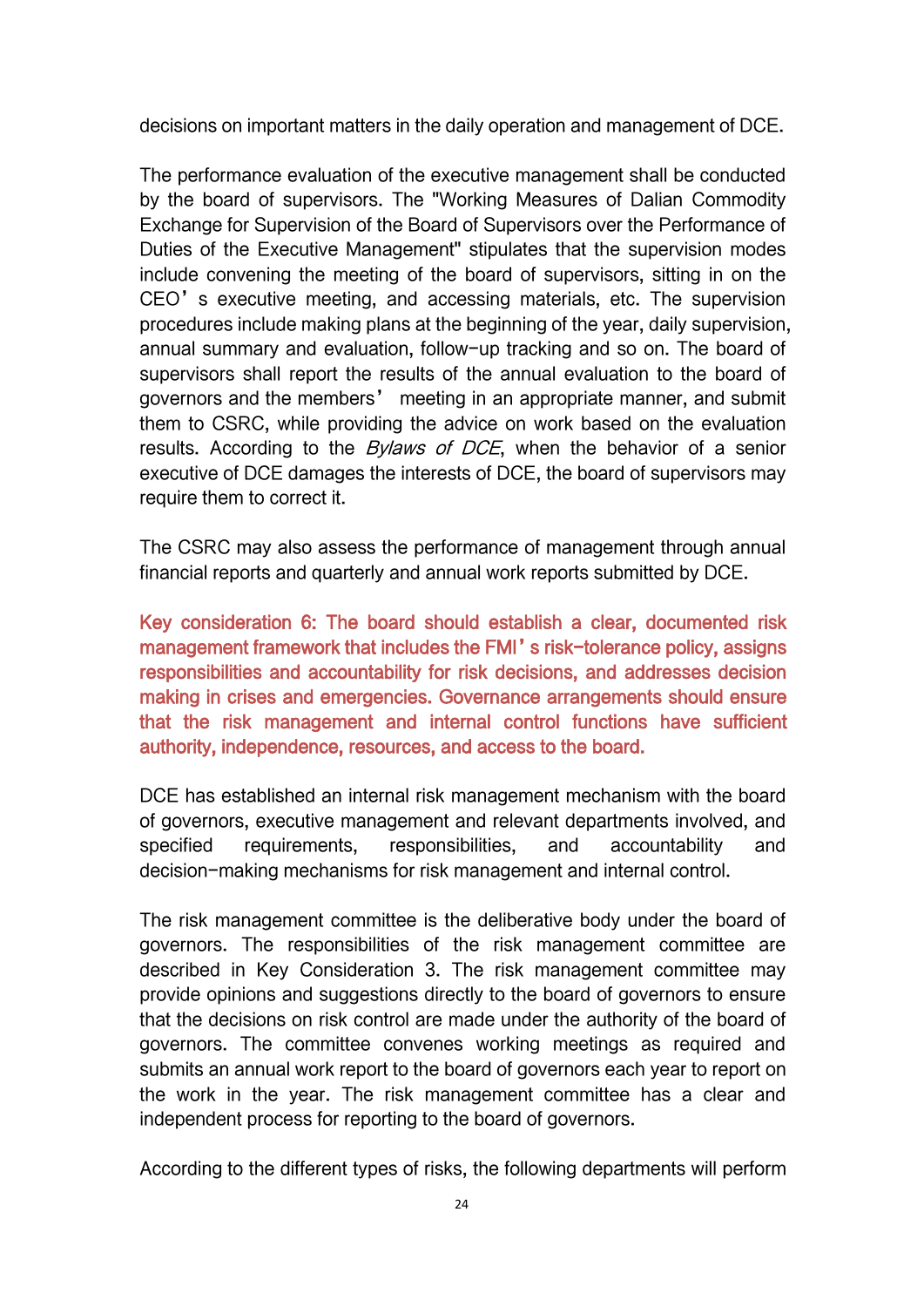their respective responsibilities for risk management: the clearing department is responsible for settlement in trading and delivery, and prevention and management of risks of clearing business; the Products Department I, Products Department II and Products Department III are responsible for preventing and defusing relevant risks of delivery business respectively; the Market Regulation Department is taking charge of real-time monitoring over the market transactions, developing and organizing the implementation of the measures for preventing, dealing with and defusing the risks, and managing the accounts of actually controlling relationship and the program trading; the Information Technology Department II is responsible for the integration of DCE's information systems, and the operation, maintenance and security management of the application system. The adoption and applicability of the risk management model shall be fully demonstrated and tested by the surveillance, clearing, trading, and technical departments, and the adoption or evaluation results shall be approved by the board of governors.

The Exchange shall implement a system for handling abnormalities. Under the executive management there are work safety and emergency response leading and working group, make overall plan for work safety management, deal with risks arising from crises and emergencies. According to the emergency response plans and the *Bylaws*, the relevant department shall first report to the official in charge after a risk occurs, the official in charge shall report to the work safety and emergency response leading and working group of DCE, and the leading group shall make a decision collectively. The Board of Governors or the CEO may, in accordance with the relevant business rules, identify any abnormalities and decide to take emergency measures. DCE shall provide the relevant departments with the necessary human, material and financial resources.

In order to improve the compliance management, DCE has established a relatively complete internal audit system with independent and professional internal auditors appointed, which is responsible for organizing internal audit supervision, and providing an important guarantee for the effective play of audit supervision.

Key consideration 7: The board should ensure that the FMI's design, rules, overall strategy, and major decisions reflect appropriately the legitimate interests of its direct and indirect participants and other relevant stakeholders. Major decisions should be clearly disclosed to relevant stakeholders and, where there is a broad market impact, the public.

According to the Regulation on the Administration of Futures Trading, the exchange does not aim at making profits and it conducts self-discipline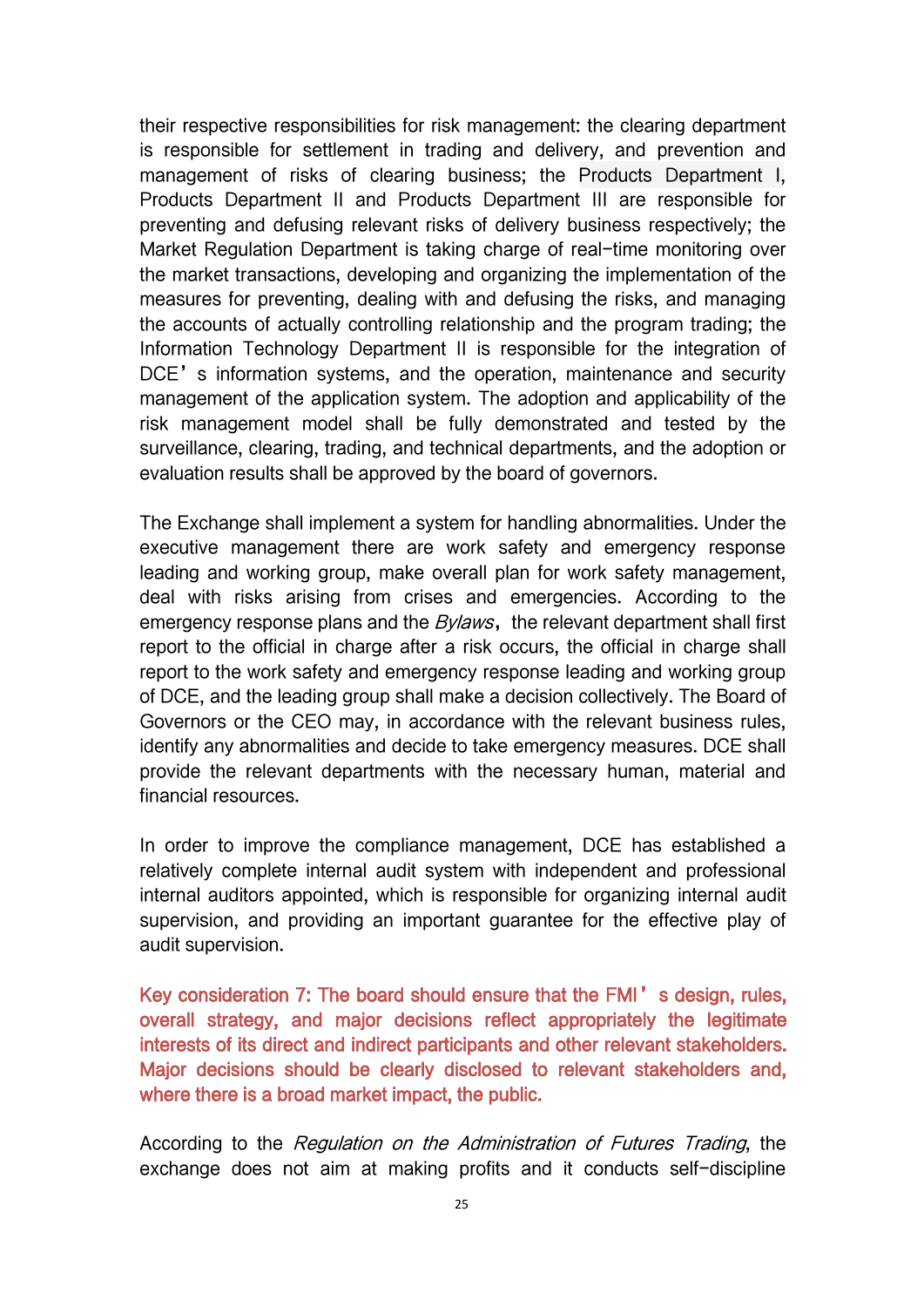management in accordance with its Articles of association.

The DCE member governors are elected by the members' meeting and directly represent the interests of the market participants; the non-DCE-member governors are appointed by CSRC to ensure the protection of the public interests. The governors have the right to vote in the deliberations and decision-making of the board of governors, and can fully express opinions and participate directly in decision-making. The special committees under the board of governors are composed of senior executives from member institutions, designated delivery warehouses or designated depository banks, or the individuals working at relevant industry associations, law, accounting, IT and other areas. The members of the committees can provide opinions and suggestions for the board of governors and influence the board's decision-making by attending the meetings of the special committees or sitting in on the meetings of the board of governors.The board of governors has the right to review and approve DCE's development plans and annual work plans proposed by the CEO, and to review and approve the detailed rules and measures made in accordance with the bylaws and trading rules. The members' meeting has the right to review and approve DCE's bylaws and trading rules and their draft amendments, and to review and approve DCE's financial budget plans and final reports. The convening of the meetings of the board of governors and members, the resolutions reached and other factors will be reported to the regulatory authorities in a timely manner, and major decisions will be disclosed to the public on the DCE website.

DCE consults its members every year through research visits, questionnaires, and meetings of members and other means.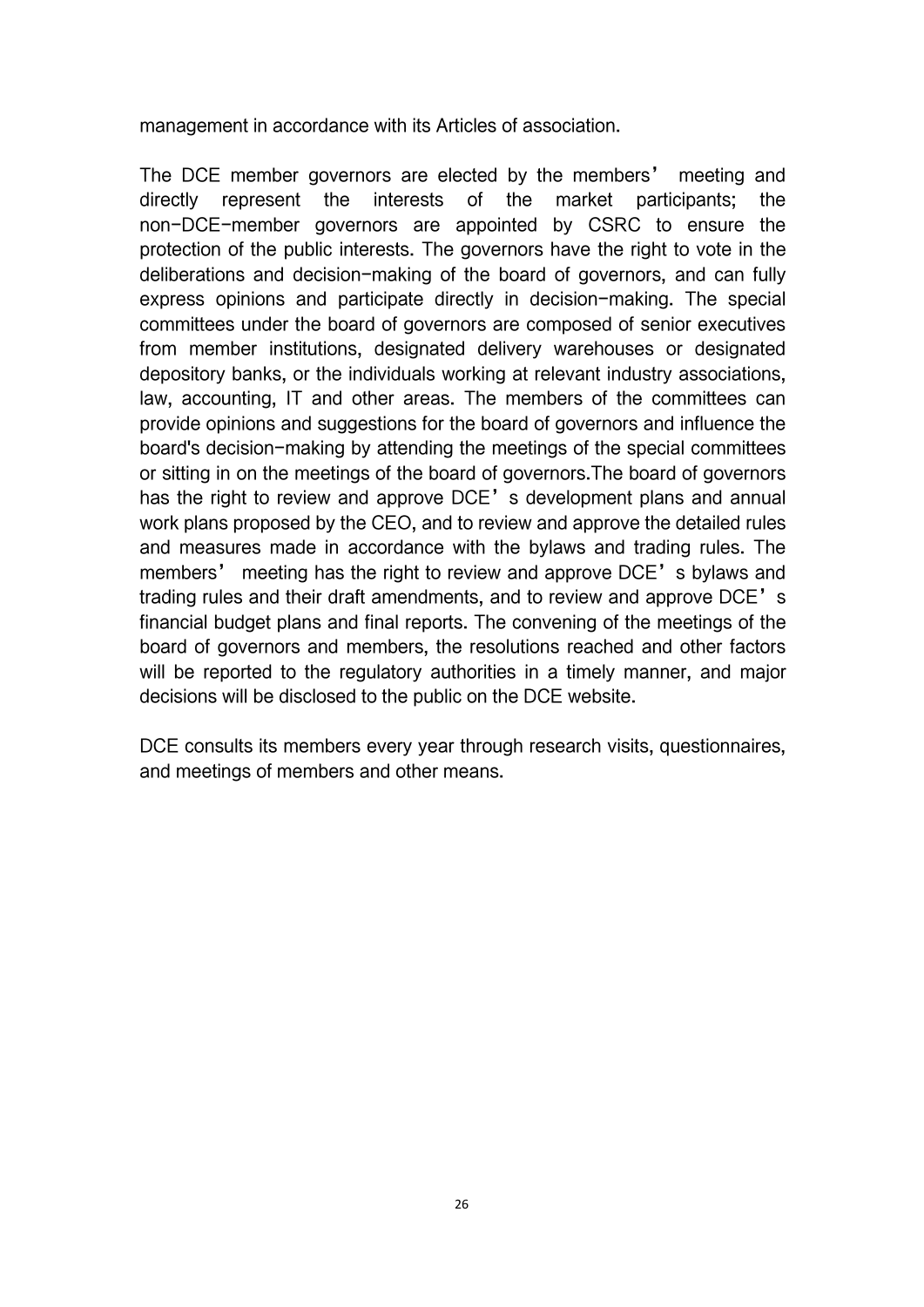## <span id="page-28-0"></span>Principle 3: Framework for the comprehensive management of risks

An FMI should have governance arrangements that are clear and transparent, promote the safety and efficiency of the FMI, and support the stability of the broader financial system, other relevant public interest considerations, and the objectives of relevant stakeholders.

#### Summary Narrative

Key consideration 1: An FMI should have risk-management policies, procedures, and systems that enable it to identify, measure, monitor, and manage the range of risks that arise in or are borne by the FMI. Risk-management frameworks should be subject to periodic review.

The risks borne by the activities of DCE include legal risks (see Principle 1), credit risks (see Principle 4), liquidity risks (see Principle 7), general business risks (see Principle 15), and operational risks (see Principle 17).

In order to identify, measure, monitor and manage the risks mentioned above, DCE has made the following arrangements:

At the level of the board of governors, the risk management committee is set up to provide the board of governors with opinions and suggestions on the issues such as the establishment and improvement of the risk management framework.

At the level of the executive management, the risk management team has been set up which is responsible for coordinating the comprehensive risk management of DCE.

The risk management of DCE has been delegated to several business departments, mainly including the market regulation department, the clearing department and the products departments. Specifically, the market regulation department controls the trading risk by setting position or price limits and defuses the risk by taking forced position liquidation and other measures. The clearing department manages credit risks and liquidity risks. Specifically, the policies include setting the margin rates and the haircuts for the collateral, conducting real-time monitoring of members' exposures, implementing mark to market machanism for positions and collateral, implementing stress testing both during and after the trading day, building up default shortfall and default management process, setting up strict access standards and annually examination to manage the liquidity risks and other risks of the designated depository banks.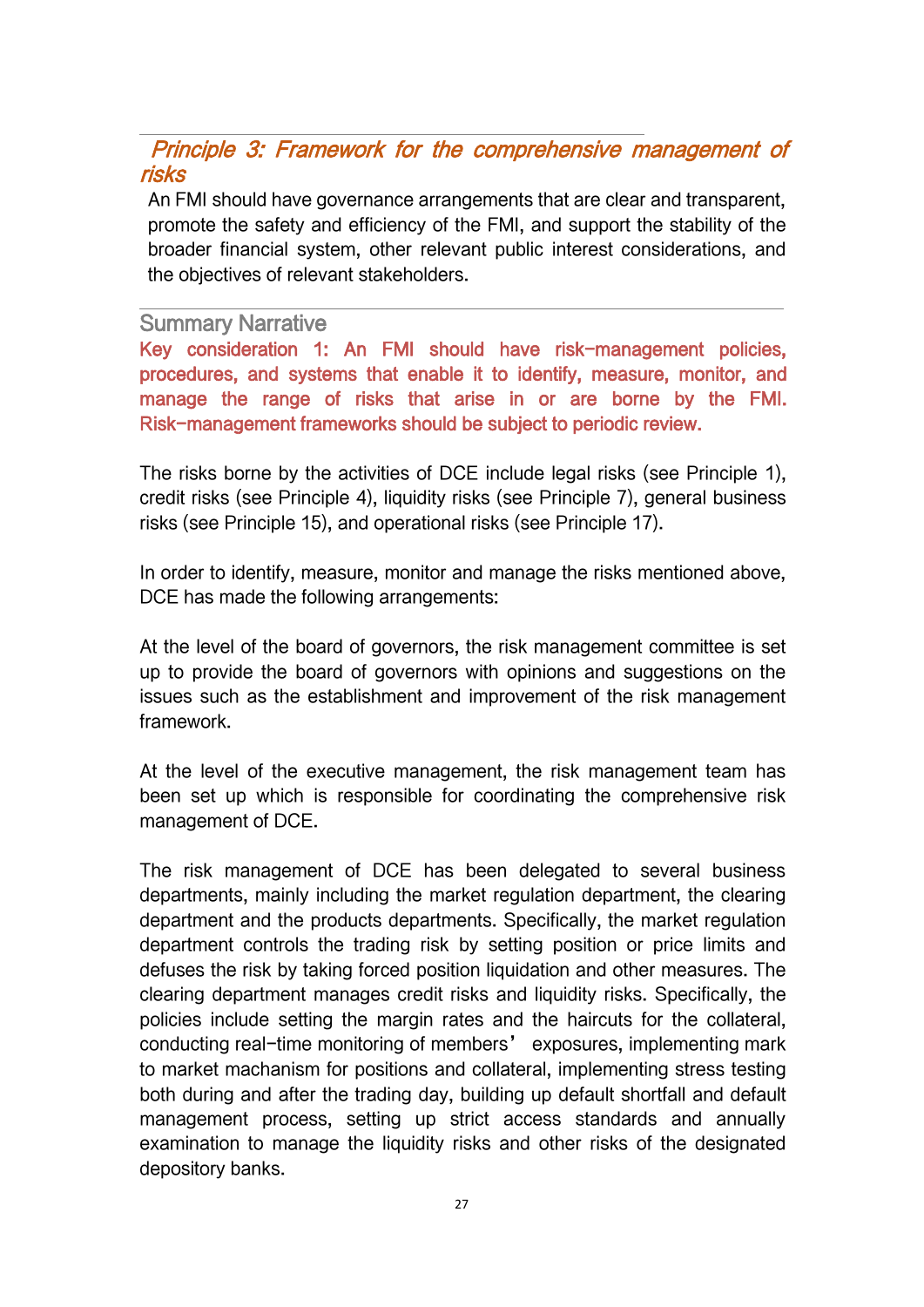The products departments ensure the prevention of the risks in the delivery process by monitoring the quantity and quality of deliverables on the market, and predicting the futures positions entering the delivery month, so as to ensure safe and smooth implementation of the delivery. At the same time, the products departments shall also administrate the delivery warehouses to avoid the risks caused by lack of qualification or improper storage of goods at a delivery warehouse.

The evaluation of policies, procedures and system effectiveness for the risk management of DCE mainly depends on the results of the test in practice: the departments making the risk management policies regularly evaluates the practical effects of the risk management policies, and assesses and tests whether the policies can cover the risks; the members shall give feedback on the effectiveness of risk management policies to DCE, and DCE will also actively seek advice and suggestions from the members; the CSRC will evaluate the effectiveness of DCE's risk management policies, procedures and systems, and provide guiding opinions on the revision of the policies.

DCE risk management framework are subject to regular (normal) and casual reviews. Specifically, the casual review occurs when there is a major change in the market condition of certain product, as the original risk management framework cannot meet the actual requirements, which needs to be updated.

In terms of standardization of risk management, DCE puts forward the idea of formulating various risk management systems based on the principle of "standardized management, clear responsibilities, powerful operation and smooth information".

#### Key consideration 2: An FMI should provide incentives to participants and, where relevant, their customers to manage and contain the risks they pose to the FMI.

DCE provides necessary information for the members and Principals for Clearing and Delivery to manage and contain the risks they may bring to DCE by issuing business guides, business rules, and various risk management policies and other means.

DCE has divided its members into futures company members and non-futures company members, and set the access standards such as financial indicators, reputation, systems, and personnel, etc. In order to standardize the business activities of the members, DCE has formulated the *Measures for Membership* Management of Dalian Commodity Exchange, which has been publicly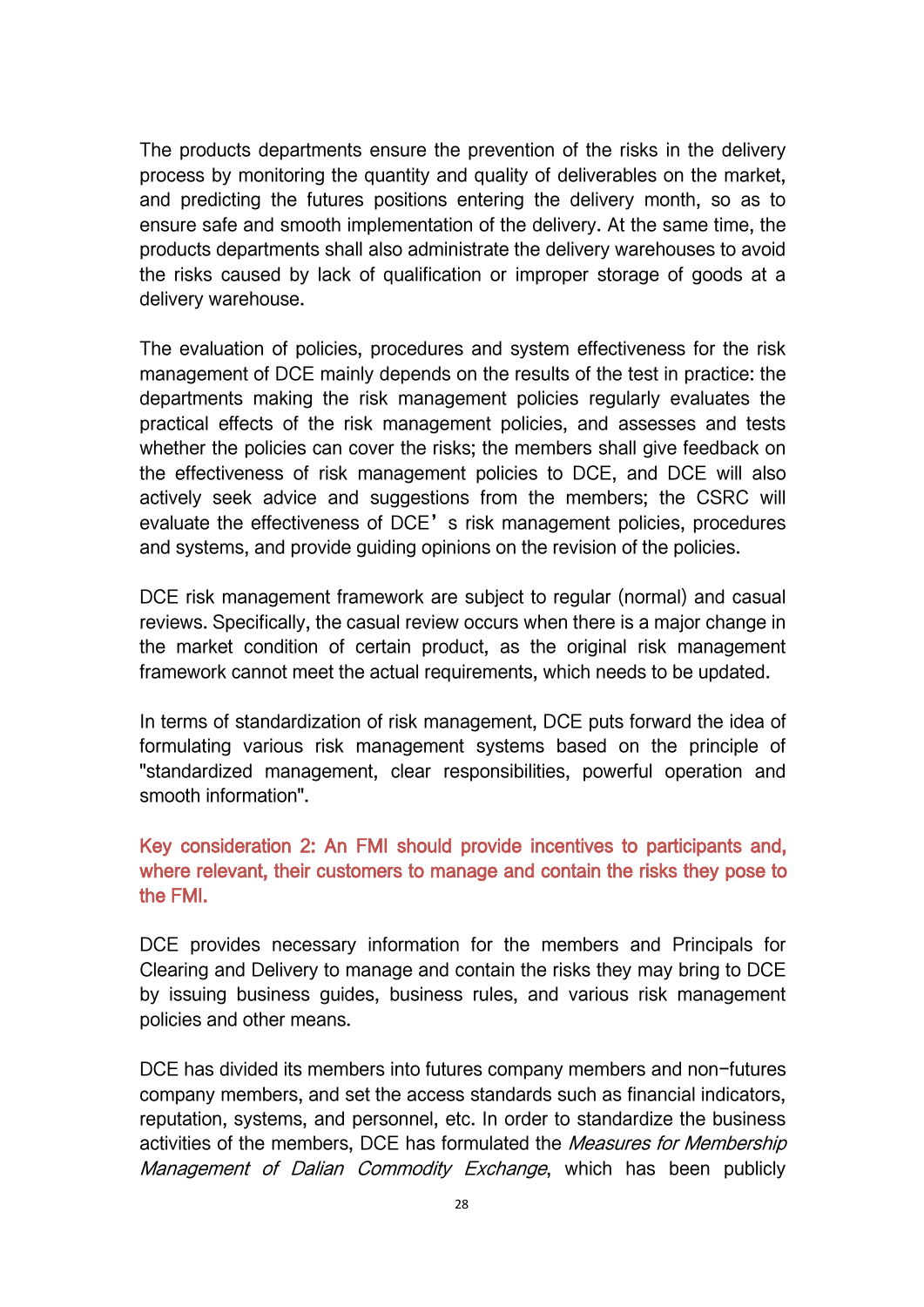disclosed on the DCE website.

Each year, DCE conducts sample or comprehensive inspections of the members' compliance with DCE's business rules. DCE has the right to require rectification within a time limit if a member has been caught in the following situations: low-level financial management, long-term loss, poor business performance or a clear decline in liquidity, major problems found in the annual review. If the member fails to complete rectification within the time limit, DCE has the right to suspend its trading of futures and options or cancel its membership with the approval by the board of governors.

DCE encourages its members and Principals for Clearing and Delivery to effectively manage and control their risks by taking various measures, such as excellent member selection, member training and business exams.

Key consideration 3: An FMI should regularly review the material risks it bears from and poses to other entities (such as other FMIs, settlement banks, liquidity providers, and service providers) as a result of interdependencies and develop appropriate risk-management tools to address these risks.

The risk resources identified by DCE mainly include members, depository banks, and delivery warehouses.

The risks posed by members are mainly credit risks and liquidity risks. In order to strictly control credit risks and prevent the members from defaulting, DCE monitors and measures the daily credit risks of members by implementing the margin system and the mark-to-market system. DCE also controls such risks from the source through strict membership review, including registered capital, relevant licenses and the practitioners' qualifications, etc.;

The risks brought by the depository banks mainly include liquidity risks and capital security risks. DCE has formulated the *Measures for Designated* Depository Banks Management of Dalian Commodity Exchange, which monitors and measures the risks in terms of the net assets, the number of branches, the capital adequacy ratio, relevant business requirements, technical requirements and emergency plans, etc. of the depository banks. DCE conducts an annual inspection of the qualification of the depository banks, checks the margin depository businesses on an irregular basis as needed, and continuously monitors and manages the risks;

The risks posed by the delivery warehouses are mainly the delivery risks. DCE has formulated the Measures for the Designated Delivery Warehouses Management of Dalian Commodity Exchange to administrate the warehouses,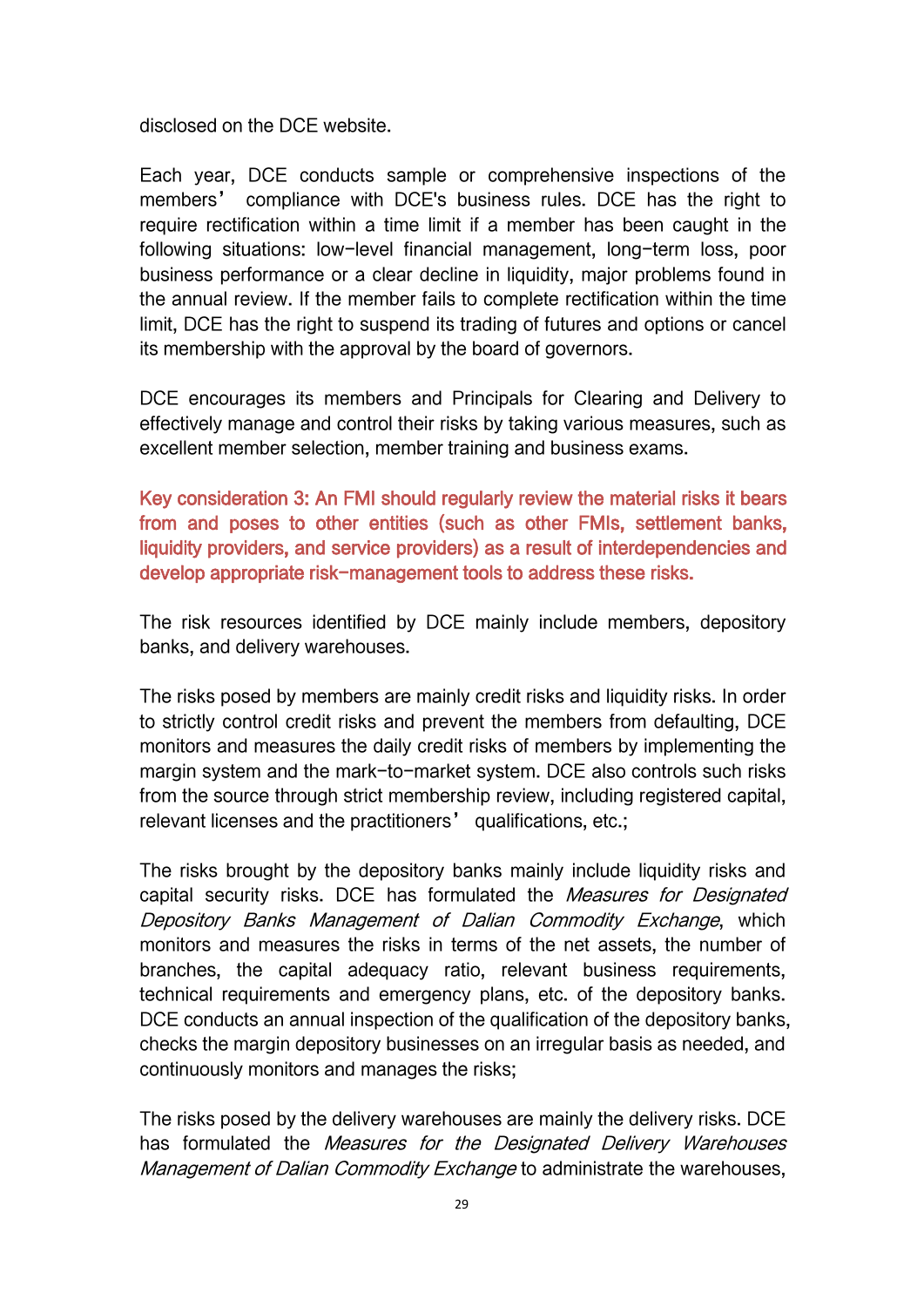management and measures the potential delivery risks. DCE implements an annual review system for delivery warehouses. Each year, DCE conducts an annual inspection and appraisal of the work of the designated delivery warehouses, and adjusts the delivery volumes and delivery limits of the delivery warehouses according to the results of the review and evaluation.

DCE evaluates the effectiveness of risk management tools through practices and simulation results. Through the practice test, each process is evaluated to examine whether the stable operation can be ensured in the processes, within which the series of risk management tools are used. DCE also performs stress testing and situational testing to demonstrate whether these risk management tools can successfully response to these risks by simulating different scenarios and extremes.

Key consideration 4: An FMI should identify scenarios that may potentially prevent it from being able to provide its critical operations and services as a going concern and assess the effectiveness of a full range of options for recovery or orderly wind-down. An FMI should prepare appropriate plans for its recovery or orderly wind-down based on the results of that assessment. Where applicable, an FMI should also provide relevant authorities with the information needed for purposes of resolution planning.

DCE conducts systematic assessment of various scenarios that may potentially prevent it from being able to provide its critical operations and services as a going concern, and has developed corresponding contingency plans.

Article 87 of the *Measures for the Administration of Futures Exchange* stipulates: " Where any of the following circumstances occurs during the futures trading, the futures exchange may announce the abnormal situation and take emergent measures to resolve the risk:

(1)The trading can't go on normally due to causes not attributed to the futures exchange such as earthquake, flood, fire and other forces majeure or computer system failure;

(2)The member encounters settlement or delivery crisis which ishaving or will have a considerable impact on the market;

(3) The risks have not been eliminated yet in either case as prescribed in Article 85 of these Measures even after the corresponding measures have been taken; and

(4) Other circumstances as provided for in the trading rules of the futures exchange and the detailed rules thereof.

The futures exchange must report to the CSRC before it announces the abnormal situation and decides to take emergent measures."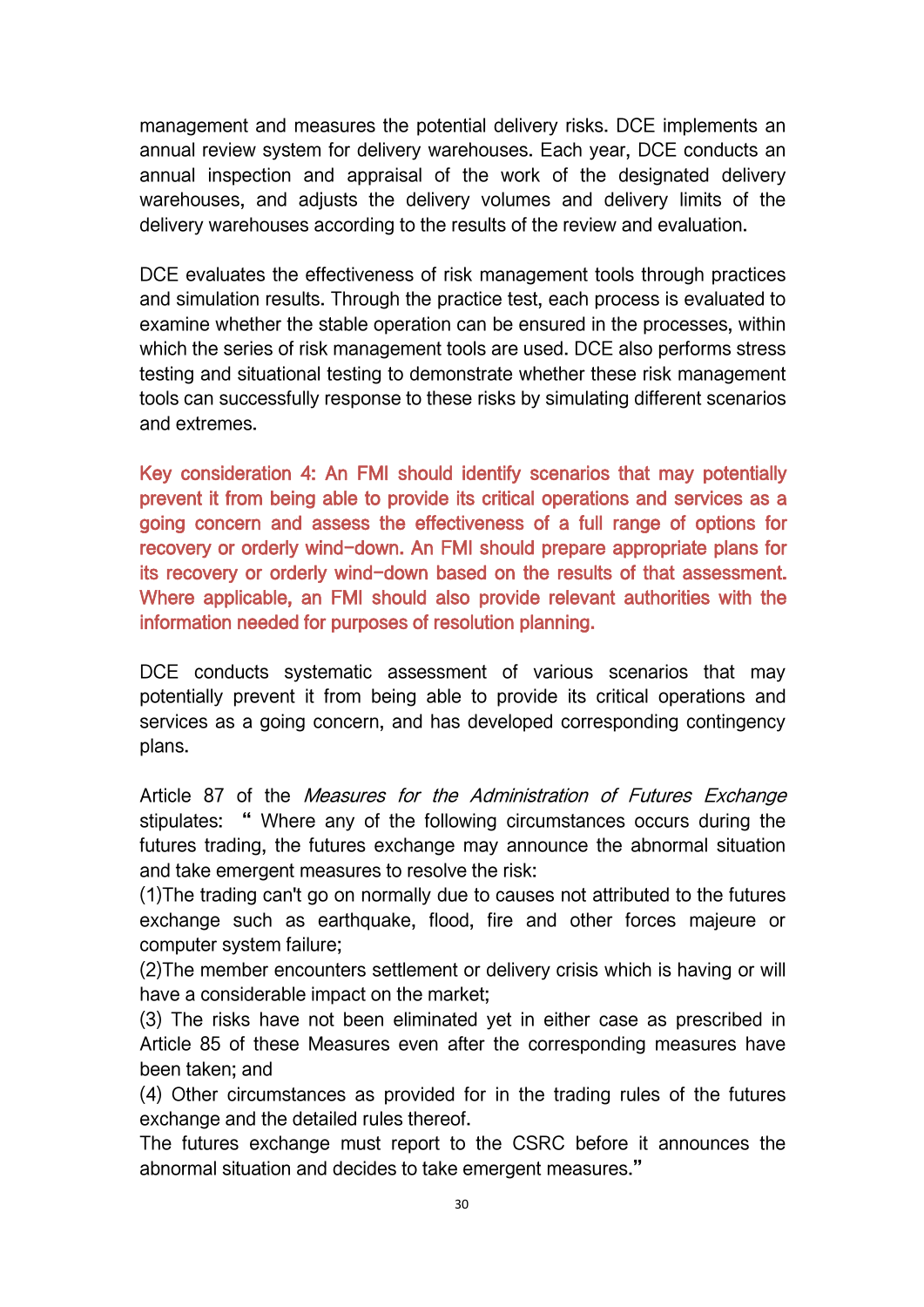Article 88 of the *Measures for the Administration of Futures Exchange* stipulates: "After the futures exchange announces an abnormal situation and decides to suspend the trading, the time period for suspension shall not exceed 3 trading days unless the CSRC approves the enlargement of the time period."

DCE has set up a work safety and emergency response leading group, which is responsible for dealing with the risks caused by crises and emergencies. Its duties include deciding when to activate and terminate an extremely serious or serious emergency response plan, and organizing the efforts in dealing with the risks, etc. The DCE has also formulated emergency response plan for different contingencies of the futures market and the exchange itself, which clearly defines the procedures for effective internal communication and external notification, including the requirements for duties and functions based on the organization structure such as the time, contents, measures and routes for the notification. In the clearing business, in order to deal with the default of the members, DCE may use the financial resources such as membership fees, risk reserves and general risk reserves to apportion and make up for the losses.

According to Article 16 of the *Bylaws of DCE*, the exchange shall terminates in one of the following circumstances: dissolution as decided by the Members' Meeting; merger or division of the Exchange; or closure as decided by CSRC. According to the *Measures for the Administration of Futures Exchanges*, if an exchange terminates, a liquidation group shall be established to carry out the liquidation. The liquidation plan formulated by the liquidation group shall be reported to CSRC beforehand.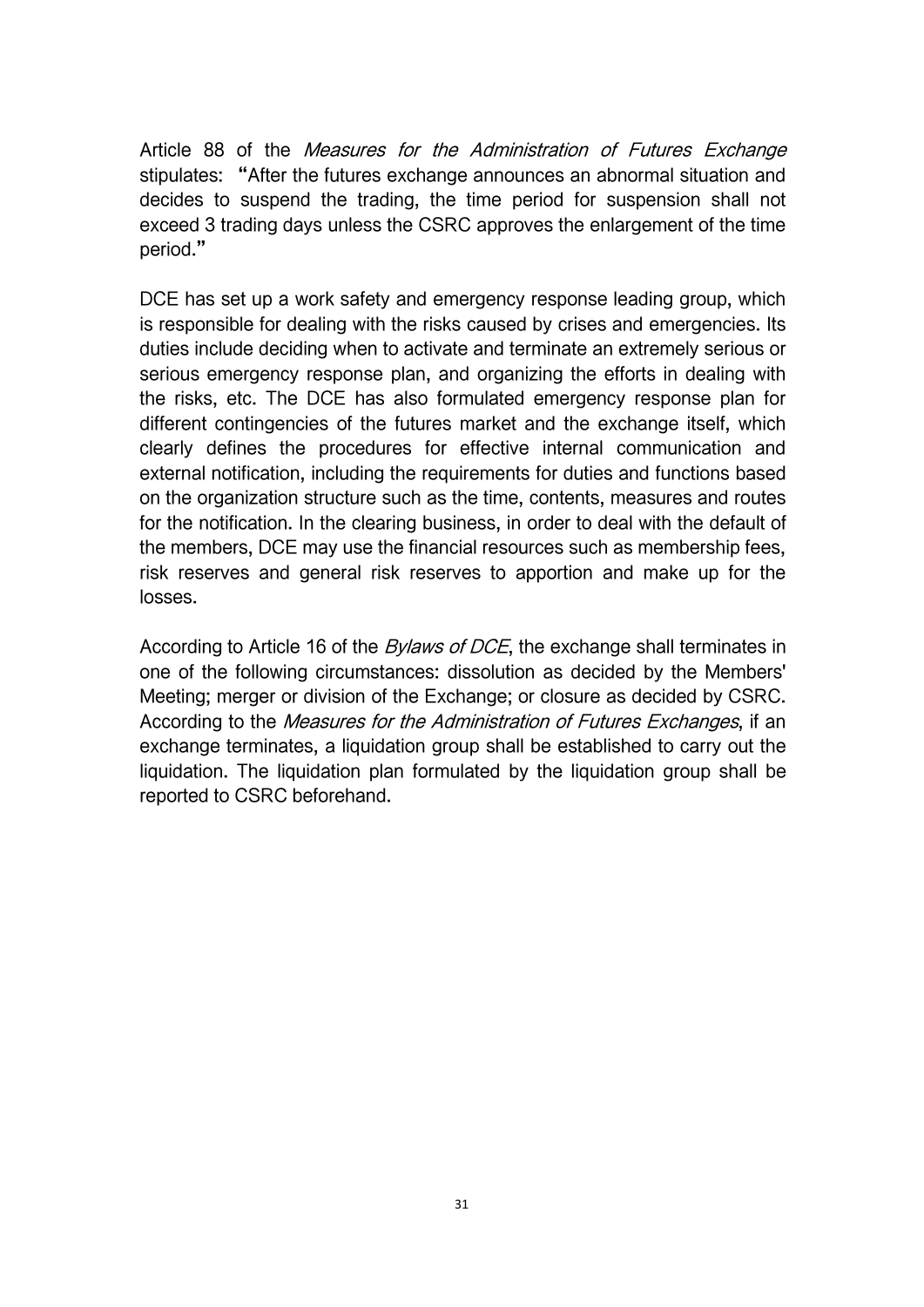### <span id="page-33-0"></span>Principle 4: Credit risk

An FMI should effectively measure, monitor, and manage its credit exposures to participants and those arising from its payment, clearing, and settlement processes. An FMI should maintain sufficient financial resources to cover its credit exposure to each participant fully with a high degree of confidence. In addition, a CCP that is involved in activities with a more complex risk profile or that is systemically important in multiple jurisdictions should maintain additional financial resources sufficient to cover a wide range of potential stress scenarios that should include, but not be limited to, the default of the two participants and their affiliates that would potentially cause the largest aggregate credit exposure to the CCP in extreme but plausible market conditions. All other CCPs should maintain additional financial resources sufficient to cover a wide range of potential stress scenarios that should include, but not be limited to, the default of the participant and its affiliates that would potentially cause the largest aggregate credit exposure to the CCP in extreme but plausible market conditions.

#### Summary Narrative

Key consideration 1: An FMI should establish a robust framework to manage its credit exposures to its participants and the credit risks arising from its payment, clearing, and settlement processes. Credit exposure may arise from current exposures, potential future exposures, or both.

DCE has a comprehensive and sound management framework to manage participants' credit risk exposures, as well as the credit risks arising from the payment, clearing and settlement processes, and the framework includes: the Trading Rules, the Measures for Trading Management, the Measures for Clearing Management, the Measures for Delivery Management, and the Measures for Risk Management, etc.

DCE implements a hierarchical responsibility system to deal with the credit risks of the participants. According to the system, DCE is responsible for preventing the risks of the members, the members are responsible for preventing the risks of their Principals for Clearing and Delivery, and the Overseas Special Brokerage Participants and Overseas Intermediaries shall prevent the risks of their clients. DCE's implementation of the margin system and the mark-to-market system can effectively prevent the current and potential risks of its members, their Principals for Clearing and Delivery and their clients. DCE also manages the credit risks of depository banks and delivery warehouses through the mechanisms such as access threshold, daily supervision, and annual review.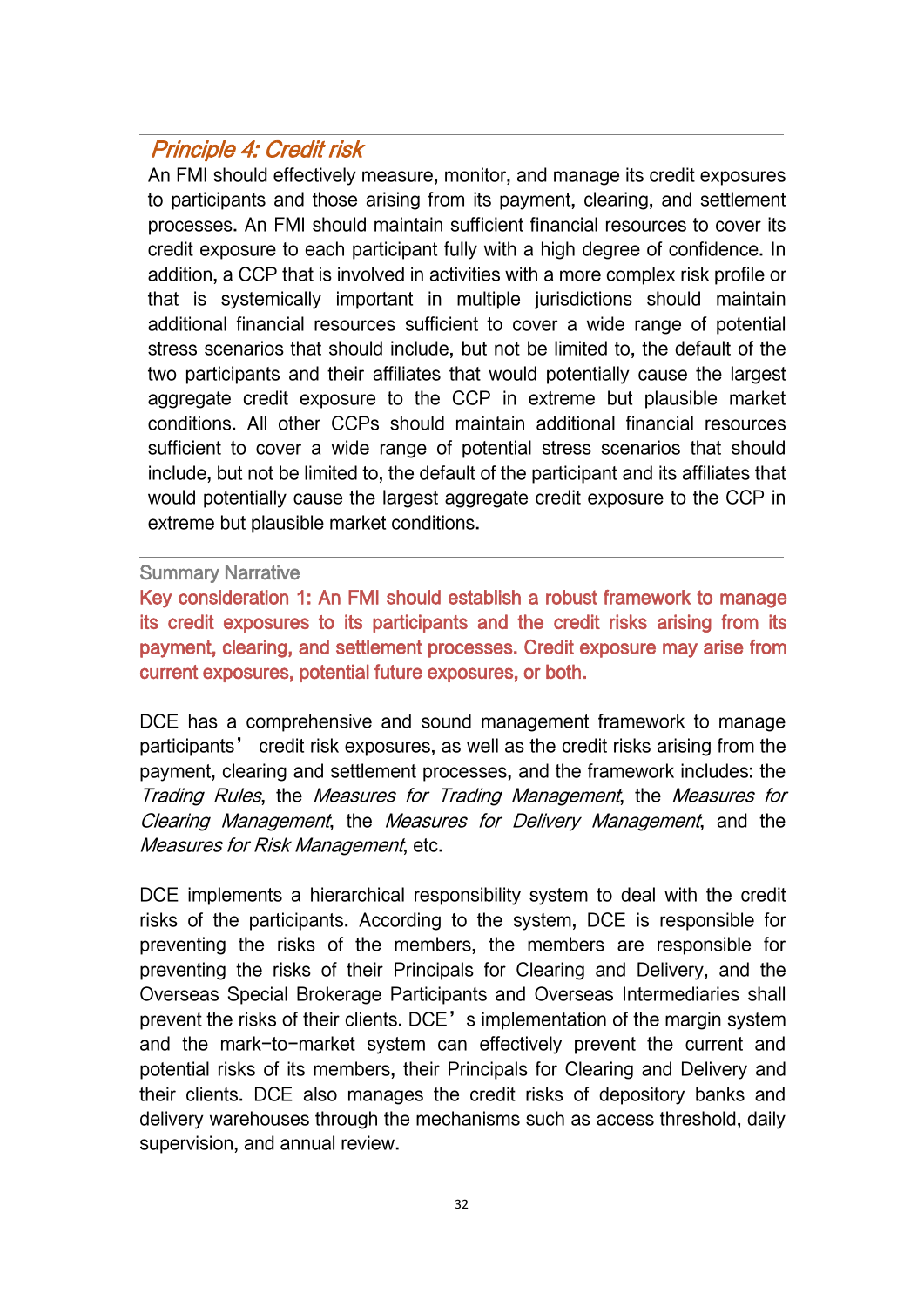DCE reviews the risk management framework mentioned above annually or when new products are launched or there are significant changes in the market.

Key consideration 2: An FMI should identify sources of credit risk, routinely measure and monitor credit exposures, and use appropriate risk-management tools to control these risks.

DCE accesses the potential credit risk posed by each entity, such as the insufficient clearing deposit of the members caused by sharp price fluctuations; the default risk due to the failure of the members caused by poor management; the credit risks arising from the bankruptcy or failure of banks; and the loss of delivery goods because of poor warehouses management.

To monitor the identified credit risks, DCE uses the following tools:

(1) The pre-transaction order-by-order risk control measure. DCE checks whether the clearing deposit on the member side is sufficient before the transaction, and ensures that no transaction can be completed until the margin of the member for each transaction meets the standard;

- (2) The margin system;
- (3) The mark-to-market system;

(4) The forced position liquidation system. The member whose clearing deposit is insufficient must replenish it to the minimum balance before the market opening on the next trading day. With the replenishment not conducted, if the clearing deposit balance is greater than zero and lower than the minimum balance, the member will be banned from opening new positions; if the clearing deposit balance is less than zero, DCE will impose forced position liquidation on the member according to relevant rules.

- (5) The annual review system for the banks;
- (6) The annual review system for the warehouses.

When measuring risks, DCE will consider the situations from various perspectives such as product, contract, members and clients, to measure and evaluate potential credit risks by conducting fund calculations multiple times a day and stress tests regularly. DCE carries out assessment at least once a year to test the reliability and effectiveness of the measurement system.

Key consideration 3: A payment system or SSS should cover its current and, where they exist, potential future exposures to each participant fully with a high degree of confidence using collateral and other equivalent financial resources (see Principle 5 on collateral). In the case of a DNS payment system or DNS SSS in which there is no settlement guarantee but where its participants face credit exposures arising from its payment, clearing, and settlement processes,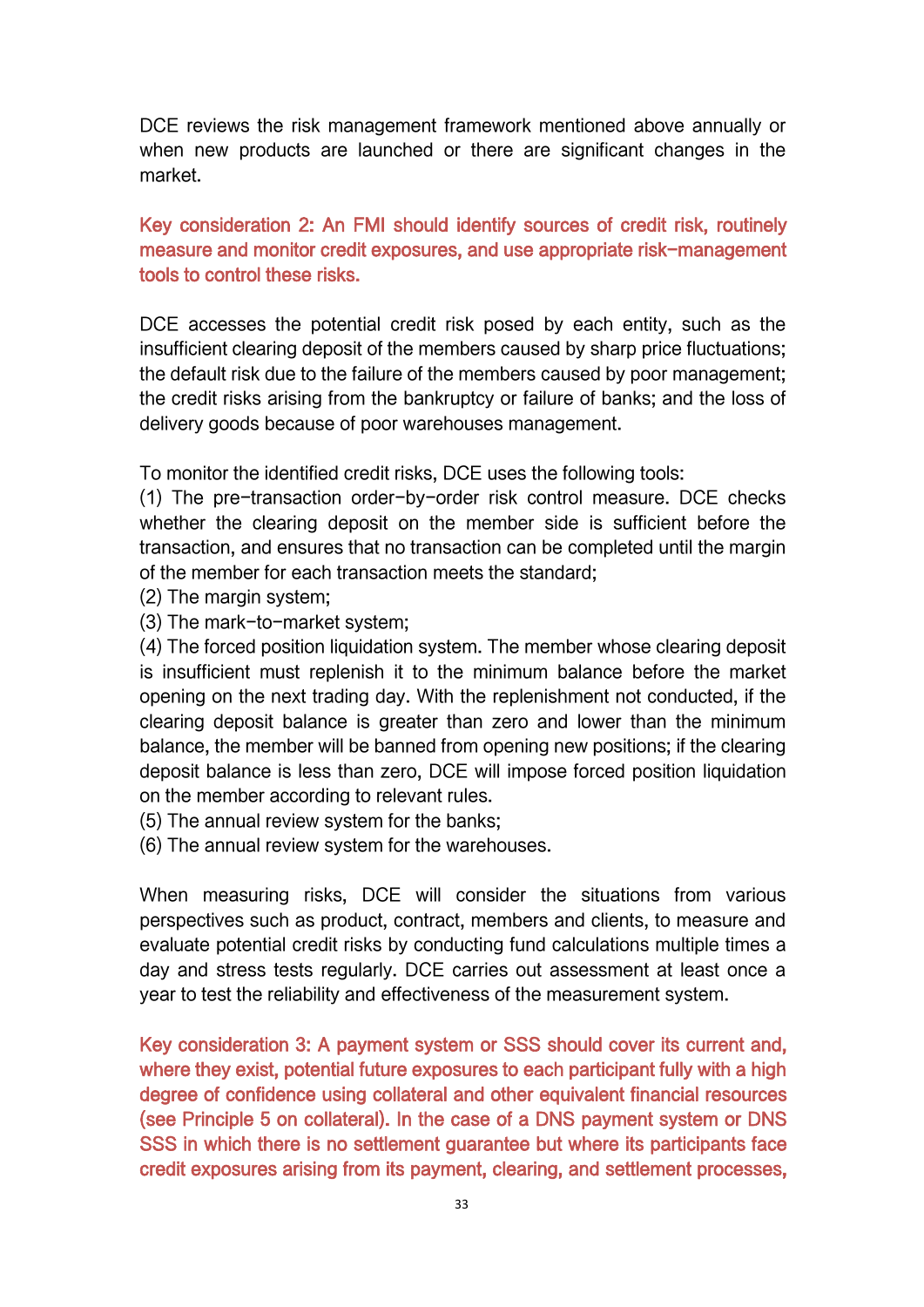such an FMI should maintain, at a minimum, sufficient resources to cover the exposures of the two participants and their affiliates that would create the largest aggregate credit exposure in the system.

Not applicable.

Key consideration 4: A CCP should cover its current and potential future exposures to each participant fully with a high degree of confidence using margin and other prefunded financial resources (see Principle 5 on collateral and Principle 6 on margin). In addition, a CCP that is involved in activities with a more-complex risk profile or that is systemically important in multiple jurisdictions should maintain additional financial resources to cover a wide range of potential stress scenarios that should include, but not be limited to, the default of the two participants and their affiliates that would potentially cause the largest aggregate credit exposure for the CCP in extreme but plausible market conditions. All other CCPs should maintain additional financial resources sufficient to cover a wide range of potential stress scenarios that should include, but not be limited to, the default of the participant and its affiliates that would potentially cause the largest aggregate credit exposure for the CCP in extreme but plausible market conditions. In all cases, a CCP should document its supporting rationale for, and should have appropriate governance arrangements relating to, the amount of total financial resources it maintains.

DCE covers the current and potential risk exposures of each participant with high confidence coefficient with margins, risk reserves, general risk reserves and other financial resources.

Typically, margins can cover the current and potential risk exposures of participants at a 99% confidence coefficient level. DCE can adjust the trading margin rate of each contract according to the market conditions, and collect at least 5% of the contract value as margins. In extreme market conditions, risk reserves, general risk reserves, and even DCE's own funds can be used to defuse risks.

The risk reserves are set up by DCE to provide financial guarantees for the normal operation of the futures market and to cover the losses caused by the unforeseeable risks. DCE draws the risk reserves from the management fees at a rate of 20% of the trading commission income collected from the members, and the risk reserves can be directly used to cover the risk exposure of the participants. At present, DCE maintains a high level of risk reserves, whose size has reached the upper limit. The general risk reserves are drawn by DCE from the after-tax profit and can be used to cover major risk losses arising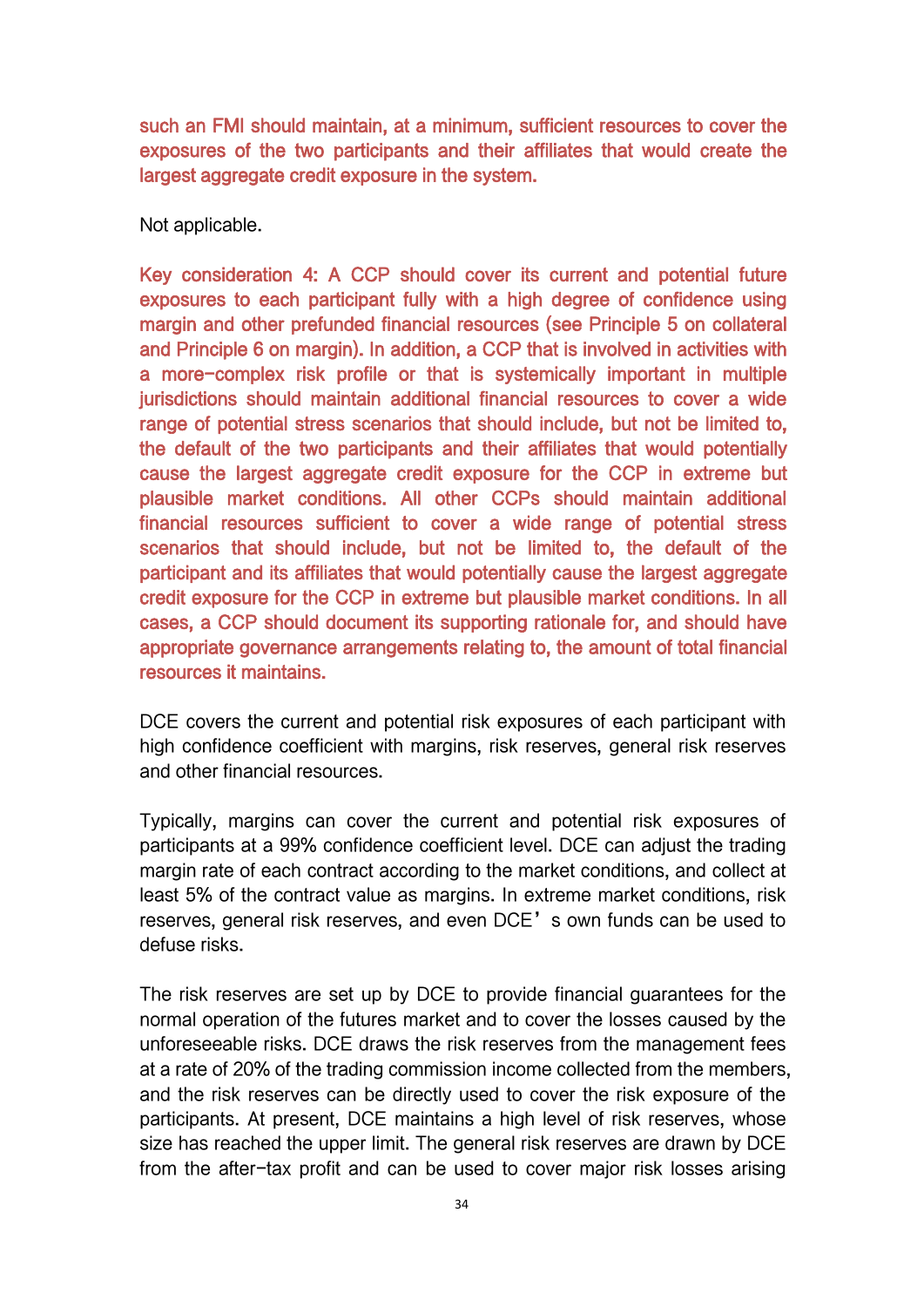from transactions, delivery, settlement, and technology, etc. In addition to the resources mentioned above, DCE can use other financial resources, which includes self-owned funds, to cover credit risks as well.

DCE regularly conducts stress tests in extreme but plausible market conditions. So it could maintain sufficient financial resources to cover the exposure of at least two clearing members that would create the largest aggregate credit exposure in the system.

The policy on the total volume of financial resources shall be formulated by the board of governors, evaluated by the clearing department and implemented by the finance department. The withdrawal and employment of risk reserves and general risk reserves are subject to the approval by the board of governors. DCE also assesses the adequacy of risk reserves and general risk reserves each year.

DCE is only systemically important in China's mainland and does not involve the liquidation of the financial instruments that are characterized by "jump-style default" price changes or that are closely related to potential defaults of participants.

Key consideration 5: A CCP should determine the amount and regularly test the sufficiency of its total financial resources available in the event of a default or multiple defaults in extreme but plausible market conditions through rigorous stress testing. A CCP should have clear procedures to report the results of its stress tests to appropriate decision makers at the CCP and to use these results to evaluate the adequacy of and adjust its total financial resources. Stress tests should be performed daily using standard and predetermined parameters and assumptions. On at least a monthly basis, a CCP should perform a comprehensive and thorough analysis of stress testing scenarios, models, and underlying parameters and assumptions used to ensure they are appropriate for determining the CCP ' s required level of default protection in light of current and evolving market conditions. A CCP should perform this analysis of stress testing more frequently when the products cleared or markets served display high volatility, become less liquid, or when the size or concentration of positions held by a CCP's participants increases significantly. A full validation of a CCP's risk-management model should be performed at least annually.

On the basis of the 99% confidence coefficient for the trading margin covering the price fluctuations of the products, DCE regularly conducts stress tests to assess whether they have sufficient financial resources when two participants would potentially cause the largest aggregate credit exposure for the CCP in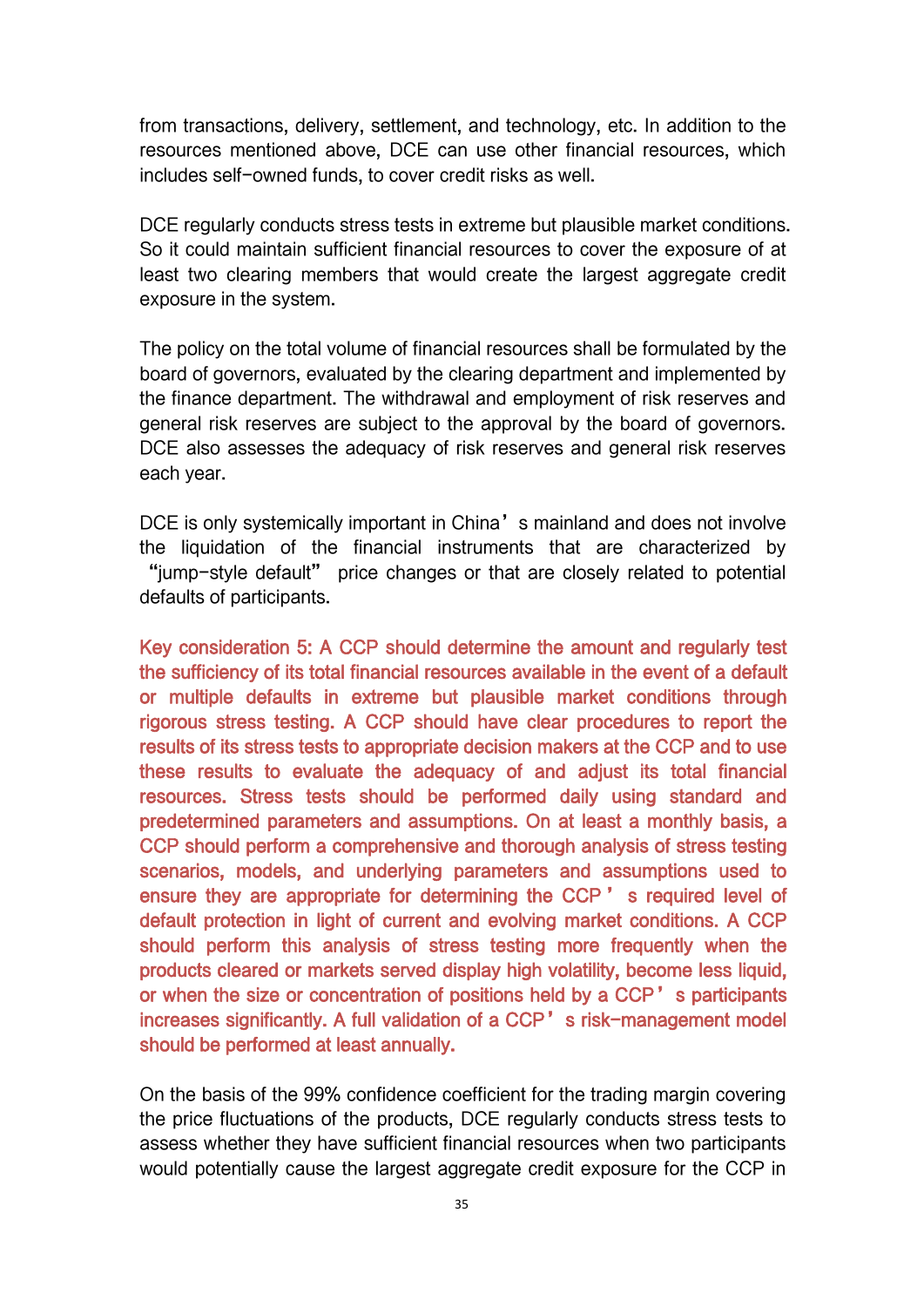extreme but plausible market conditions.

The stress testing has clear and definite execution procedures. In daily risk monitoring, the system will automatically conducts stress test and check whether the financial resources meet the liquidity adequacy requirements. In the market situation of sudden surge in positions and sharply increased price volatility, the clearing department will conduct stress testing more frequently, and on the basis of the market situation, consider the different possible scenarios such as price limit in the same direction (price fluctuations), continuous price limits, decline in liquidity (changes in market liquidity) and unilateral positions (concentrated positions) that may occur the next day when testing, and the testing results will be reported to the executive management in a timely manner.

The back-testing mode is adopted in verification of the risk management model, which means that with each measurement result compared with the actual situation, the existing model will not be changed when the results are similar, and the mode and parameters of the risk management model will be adjusted when there are big differences. DCE also assesses the adequacy of general risk reserves each year.

Key consideration 6: In conducting stress testing, a CCP should consider the effect of a wide range of relevant stress scenarios in terms of both defaulters' positions and possible price changes in liquidation periods. Scenarios should include relevant peak historic price volatilities, shifts in other market factors such as price determinants and yield curves, multiple defaults over various time horizons, simultaneous pressures in funding and asset markets, and a spectrum of forward-looking stress scenarios in a variety of extreme but plausible market conditions.

In conducting stress tests, DCE ensures that there are sufficient financial resources to cover the stress scenarios under extreme market conditions by setting possible extreme stress scenarios and participants default scenarios. The stress scenarios include two members with the largest payment obligation simultaneously default when multiple contracts reach the price limits consecutively in the same direction.

DCE assesses the extreme stress scenarios caused by price fluctuation and other market factors by historical price probability method, Exponentially Weighted Moving Average method, VaR method, etc. The most commonly used is the historical price probability method, in which the credit risks for the next trading day are estimated based on the circumstances of the peak historic price volatilities of each contract in the market recently. The method mainly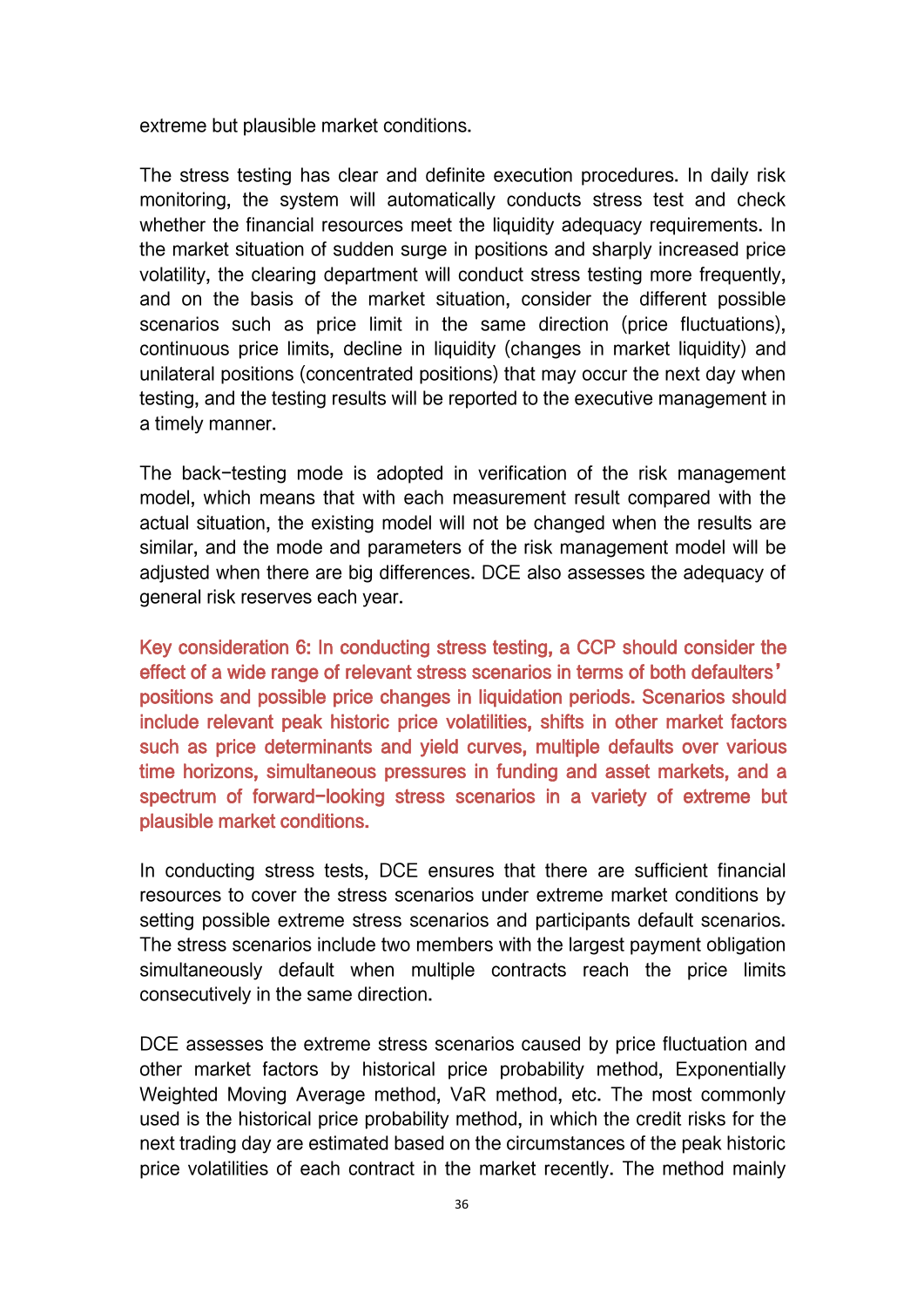considers the historical price fluctuations in the market, pays great attention to the peak historical price volatilities, and adjusts the parameters on the basis of changes in other market factors, the multipliers of the defaults in different time spans, and the forward-looking pressure scenarios under various possible extreme market conditions.

Key consideration 7: An FMI should establish explicit rules and procedures that address fully any credit losses it may face as a result of any individual or combined default among its participants with respect to any of their obligations to the FMI. These rules and procedures should address how potentially uncovered credit losses would be allocated, including the repayment of any funds an FMI may borrow from liquidity providers. These rules and procedures should also indicate the FMI's process to replenish any financial resources that the FMI may employ during a stress event, so that the FMI can continue to operate in a safe and sound manner.

DCE has established explicit rules and procedures that address fully any credit losses it may face. These rules and procedures should address how potentially uncovered credit losses would be allocated.

According to Article 99 of the Measures for Clearing Management of Dalian Commodity Exchange, when a member fails to perform the obligations and responsibilities for a contract, DCE has the right to take following measures:

(1)to utilize the Member's clearing deposits;

(2)to suspend opening for trading;

(3)to conduct forced liquidation pursuant to the applicable rules until the margins released after the liquidation are sufficient to perform the contractual obligations or liabilities; and

(4)to convert the Assets as Margins into cash, so as to use the proceeds from such conversion to perform the contractual obligations or liabilities.

Article 100 stipulates that if the member still owes funds after the measures mentioned above, DCE will perform the obligations and responsibilities for the contract in the following procedures:

(1)to revoke the Member's membership and use its membership fee for compensation;

(2)to utilize the risk reserves to provide compensation for the contractual performance;

(3)to utilize the Exchange's own assets to provide compensation for the contractual performance; and after the Exchange performs the applicable obligations or responsibilities under the applicable contracts, it may claim against the relevant Members through legal procedures.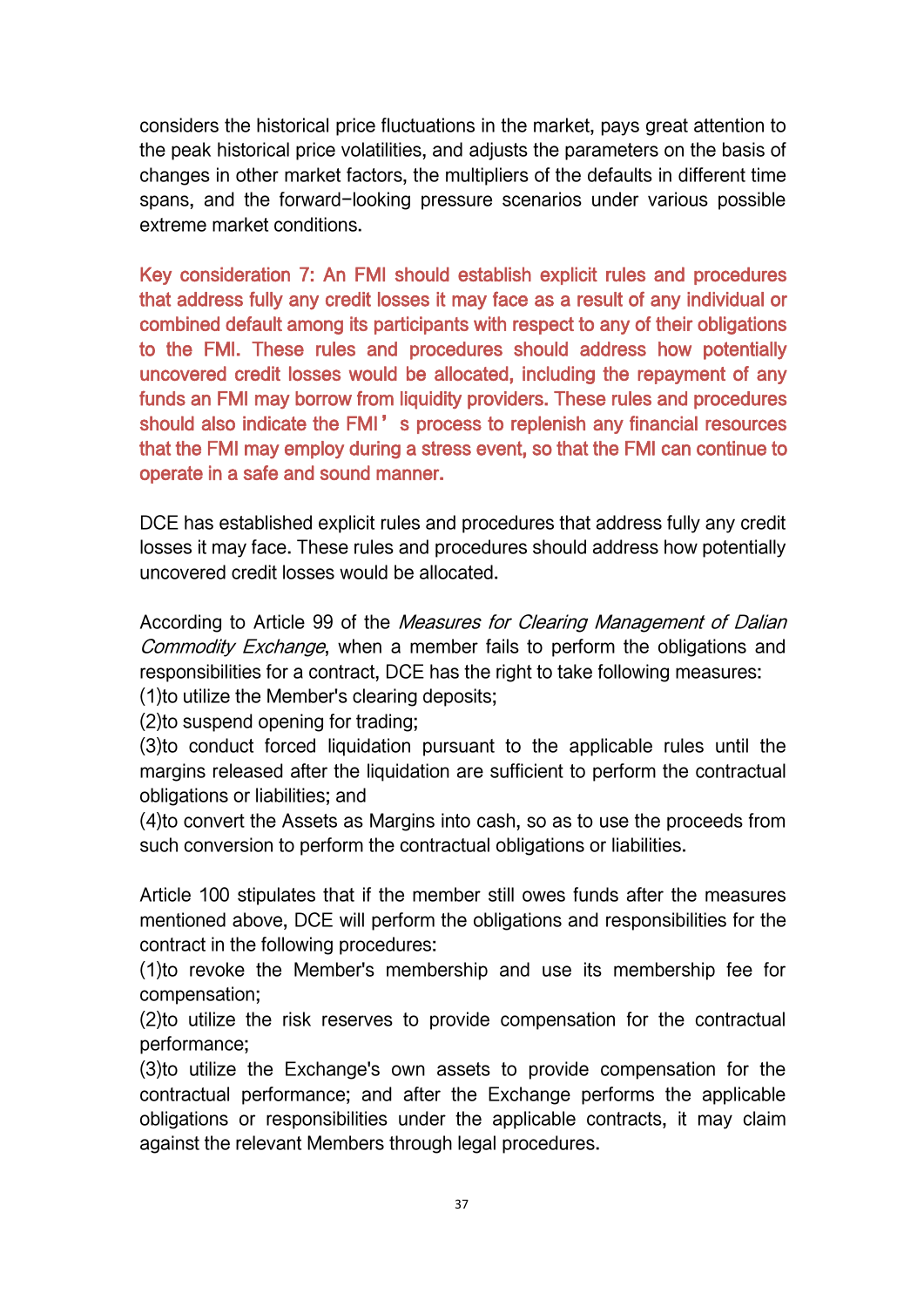DCE draws the risk reserves at a rate of 20% of the trading fee incomes. CSRC and the Ministry of Finance of China can decide when to expand the scale of the risk reserves based on the size of the futures exchange's business, development plans and potential risks. After the risk reserves are used, DCE can continue to draw the risk reserves as supplementary financial resources at a rate of 20% of the trading fee incomes.

In addition to its own assets, DCE also signs agreements with the Designated Depository Banks, which stipulates that within the amounts agreed between the two sides, the depository banks may provide financial support for the settlement business of DCE to help defuse the risks.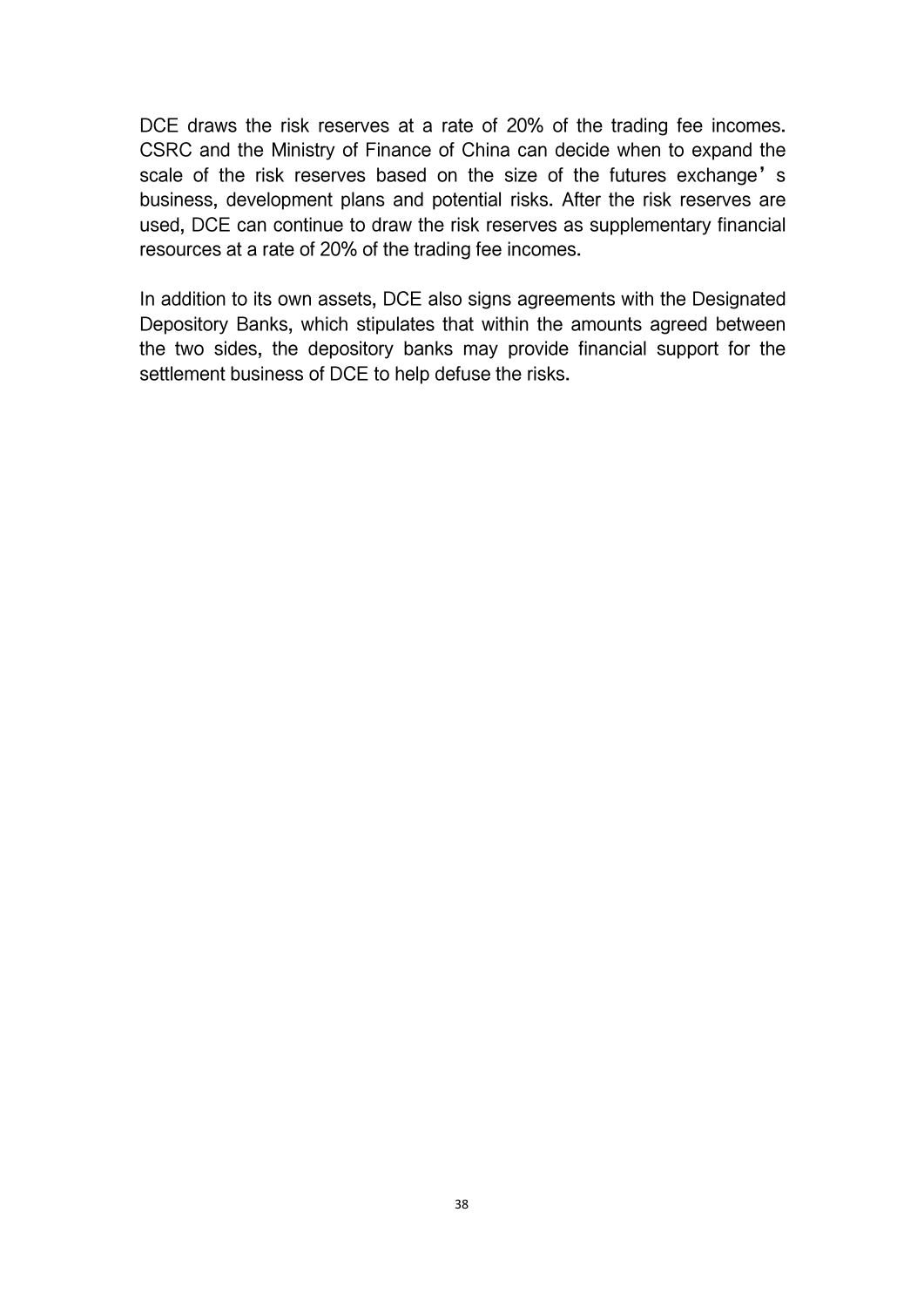# Principle 5: Collateral

An FMI that requires collateral to manage its or its participants' credit exposure should accept collateral with low credit, liquidity, and market risks. An FMI should also set and enforce appropriately conservative haircuts and concentration limits.

#### Summary Narrative

Key consideration 1: An FMI should generally limit the assets it (routinely) accepts as collateral to those with low credit, liquidity, and market risks.

DCE determines the types of assets that can be used as margins based on the criteria of low credit risk, low liquidity risk and low market risk, and currently standard warehouse receipts of products other than egg and No.2 soybean, foreign currency funds (US dollar) and the book-entry China government bond issued in Chinese Mainland by the Ministry of Finance of the People's Republic of China are accepted. For details, please refer to Chapter 6 of the Measures for Clearing Management of Dalian Commodity Exchange.

In order to ensure the authenticity and validity of the standard warehouse receipts, DCE carries out the management through the electronic warehouse receipt management system, which distinguishes the quality standards, the ownership and the circulation status of the warehouse receipts. The client can authorize the member to submit the application for using the warehouse receipt as the margin through the system, and the warehouse receipt serving as margin takes effect in real time, with the status of the warehouse receipt frozen in real time. The member can check the status of the warehouse receipt in real time. The registration of China government bond as collateral is the responsibility of a third-party registration institution, and the deposit and withdrawal are operated through an electronic system.

To further reduce the credit risk and liquidity risk of assets used as margins,<br>Article 83 of the *Measures for Clearing Management of Dalian Commodity* Exchange stipulates that the exchange shall determine the maximum matching amount of the Member's negotiable securities as the margins in accordance with four times (matching multiplier) the Member's actually owned monetary funds in the corresponding internal subsidiary ledger or the internal subsidiary ledger for clearing entrustment of the exchange.

DCE may adjust the benchmark price, discount rate, and limits of the assets used as margins based on market conditions.

Key consideration 2: An FMI should establish prudent valuation practices and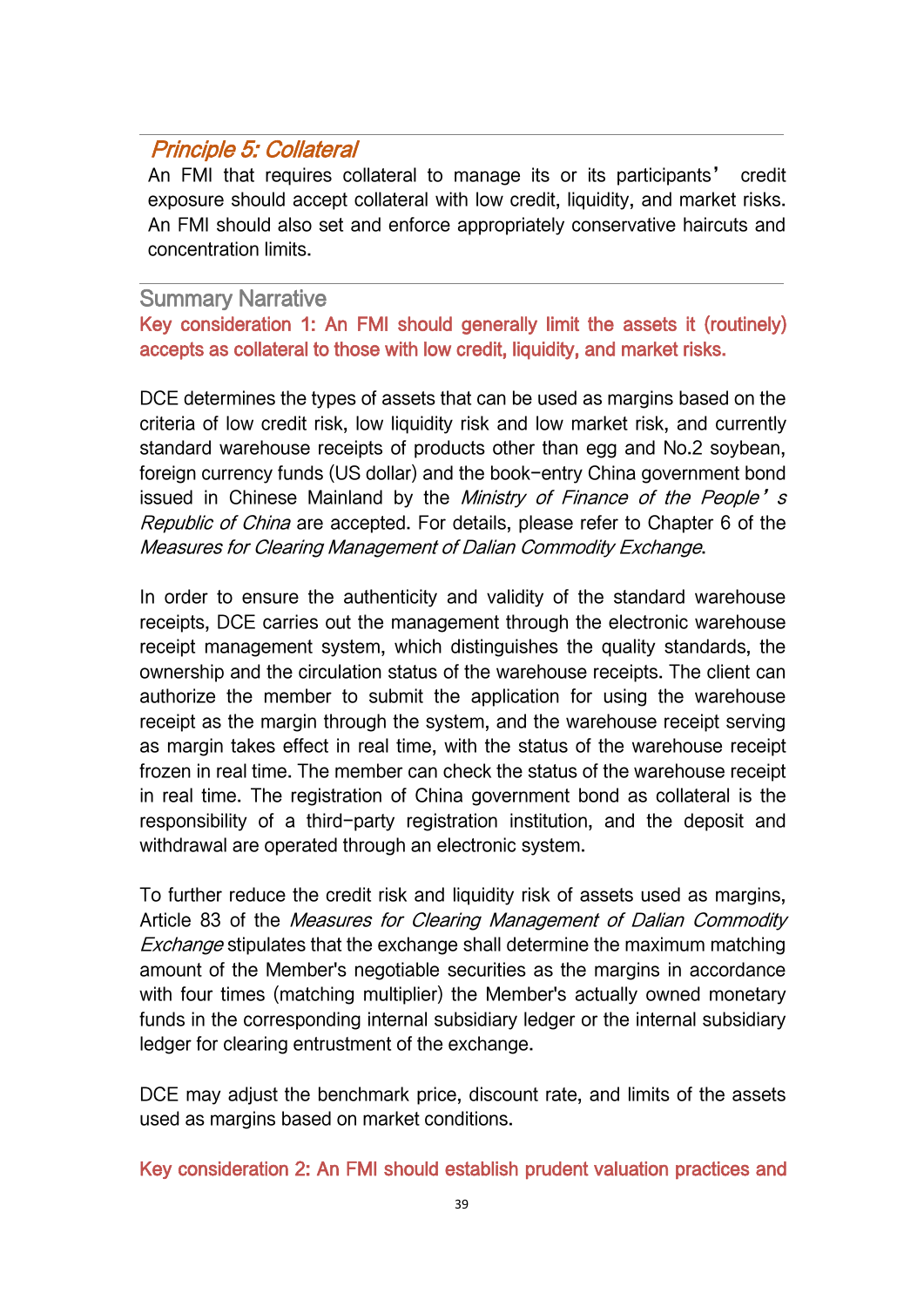develop haircuts that are regularly tested and take into account stressed market conditions.

According to the Measures for Clearing Management of Dalian Commodity Exchange, the exchange applies risk control mechanisms including daily mark-to-market, haircuts and matching multiplier to ensure that the value of assets used as margins is sufficient to meet the margin requirements.

In case the standard warehouse receipt is taken as the margins, at the time of daily settlement, the Exchange shall calculate its market value on the basis of the benchmark price set as the settlement price of the then-current day of the futures contract in the latest delivery month in respect of the product under such standard warehouse receipt. Before the market close of the then-current day, the market value of the standard warehouse receipt shall be calculated based on the benchmark price set as the settlement price on the previous trading day of the futures contract of the latest delivery month in respect of the product under such standard warehouse receipt.

In case the China government bond is taken as the margins, the benchmark price of the bond shall be the smaller value of the custodian valuation data, and the Exchange shall determine the market value of the bond by utilizing the net price of such benchmark price of the bond on the previous trading day at the time of daily settlement.

Currently, the haircut covers the ranges of the price limits for the futures contract, and basically cover the price fluctuation risks of the standard warehouse receipts.

For the foreign currency funds (US dollars) used as the margins, DCE comprehensively evaluates the fluctuations of the central parity rate of the RMB against USD. After conducting the quantitative model analysis and considering other risk factors, DCE sets the haircut for the US dollar used as the margin at 5%, which basically covers the risks of price fluctuations risk of the currency.

DCE regularly conducts testing and evaluates the effectiveness of the haircut, and considers the appropriateness of the haircut when the market is in a stress situation with asset impairment occurring.

Key consideration 3: In order to reduce the need for procyclical adjustments, an FMI should establish stable and conservative haircuts that are calibrated to include periods of stressed market conditions, to the extent practicable and prudent.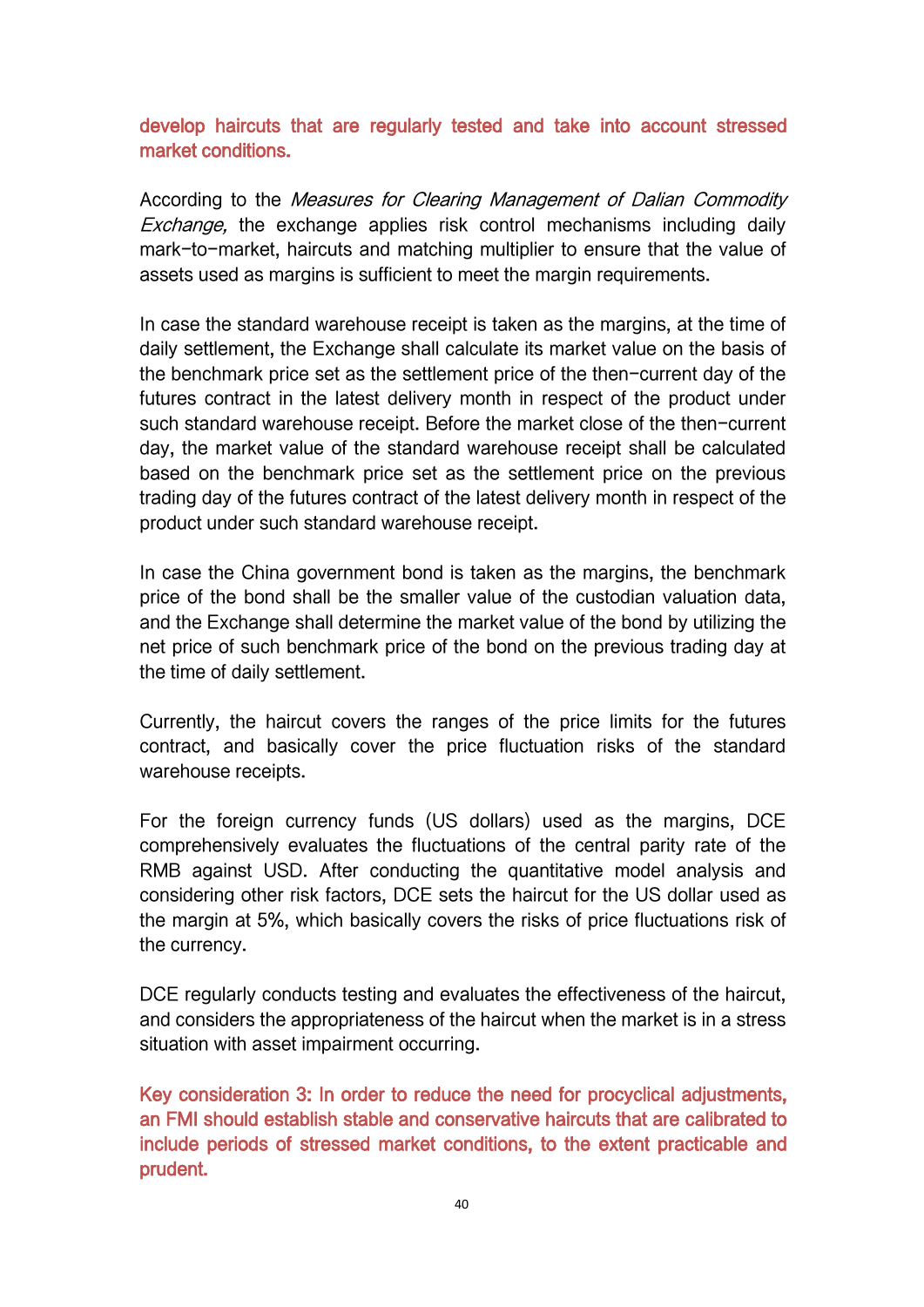DCE has maintained stable and conservative haircuts since the implementation of the Assets as Margin business, which means that a 20% haircut is implemented for the standard warehouse receipt used as margin, with a 5% haircut for the US dollar used as margin, and a 20% haircut for the China government bond used as margin.

A stable haircut can reduce the occurrences of the procyclical phenomenon, and especially during periods of market stress, it will not have further downward pressure on asset prices, while the decline in asset prices will result in the requirement for additional collateral; conservative haircuts reflect a viable and prudent attitude toward risk management, as well as the full consideration of the possible depreciation of collateral during market tensions.

DCE irregularly measures the adaptability of the haircuts and make adjustments if necessary. As of now, there has been no change in the haircuts.

Key consideration 4: An FMI should avoid concentrated holdings of certain assets where this would significantly impair the ability to liquidate such assets quickly without significant adverse price effects.

The Measures for Clearing Management of Dalian Commodity Exchange stipulates a concentration limit for the standard warehouse receipts and China government bond taken as the margins, and specifically, the amount of such assets taken as the margins shall not be more than four times the actual monetary funds.

Every day DCE monitors the proportion of the members' standard warehouse receipts and China government bond used as margins in the total margins and the proportion of the standard warehouse receipts in the volume of the spot market for corresponding product, and continuously assesses the concentration risks. The standard warehouse receipts account for a small proportion of the spot market volume of the corresponding product, and the standard warehouse receipts used as margins do not cause a negative impact on the prices of such assets. In 2021, the monetary funds accounts for about 81.3% of the total margin on an average daily basis on DCE, and the standard warehouse receipts and China government bond used as margins occupy a relatively small proportion in the total margins.

Key consideration 5: An FMI that accepts cross-border collateral should mitigate the risks associated with its use and ensure that the collateral can be used in a timely manner.

Not applicable.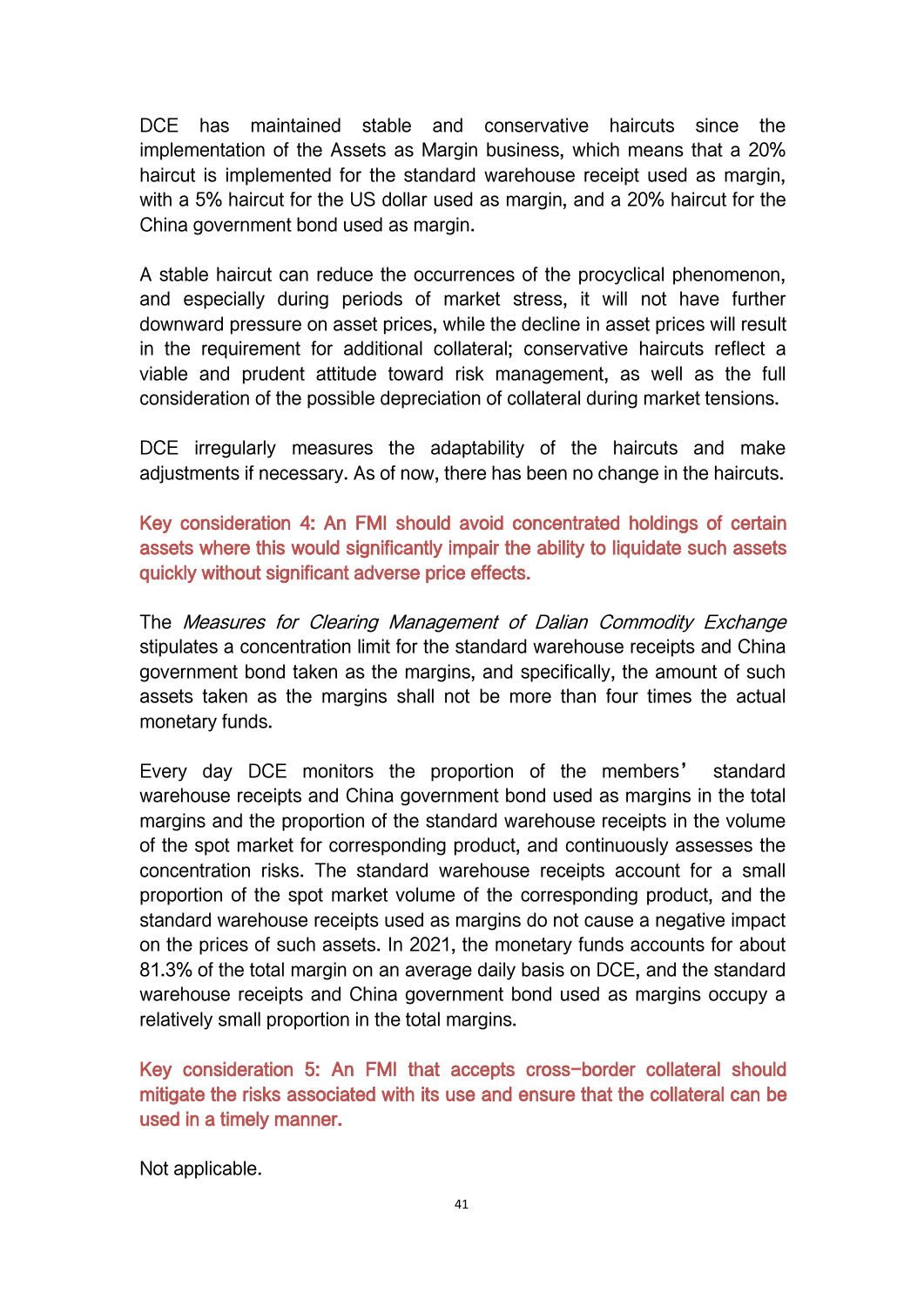Key consideration 6: An FMI should use a collateral management system that is well-designed and operationally flexible.

DCE has a well-designed and operation-flexible collateral management system that can perform business handling, mark-to-market and risk management in a timely manner for the assets used as margins. For example, in acceptance of the standard warehouse receipts used as margins, the system will freeze the corresponding standard warehouse receipts in real time to avoid reuse; during the trading hours the value of the foreign currency funds can be calculated within the range of normal exchange rate fluctuations or in the extreme market situations; at the end of every trading day, the system can calculate the value of the collateral. If the value of the collateral is insufficient, DCE will issue a notice on adding margins to the member; if the value has a surplus, the members can apply for the withdrawal of the collateral that can be released at the specified time on the client end, and can also check the handling of the collateral at any time.

The DCE personnel operating the collateral management system have relevant skills for risk management, and can identify and judge the risk profiles for the collateral. At the same time, two staff members on the primary and secondary posts carry out the double-checks to ensure the smooth operation of the business.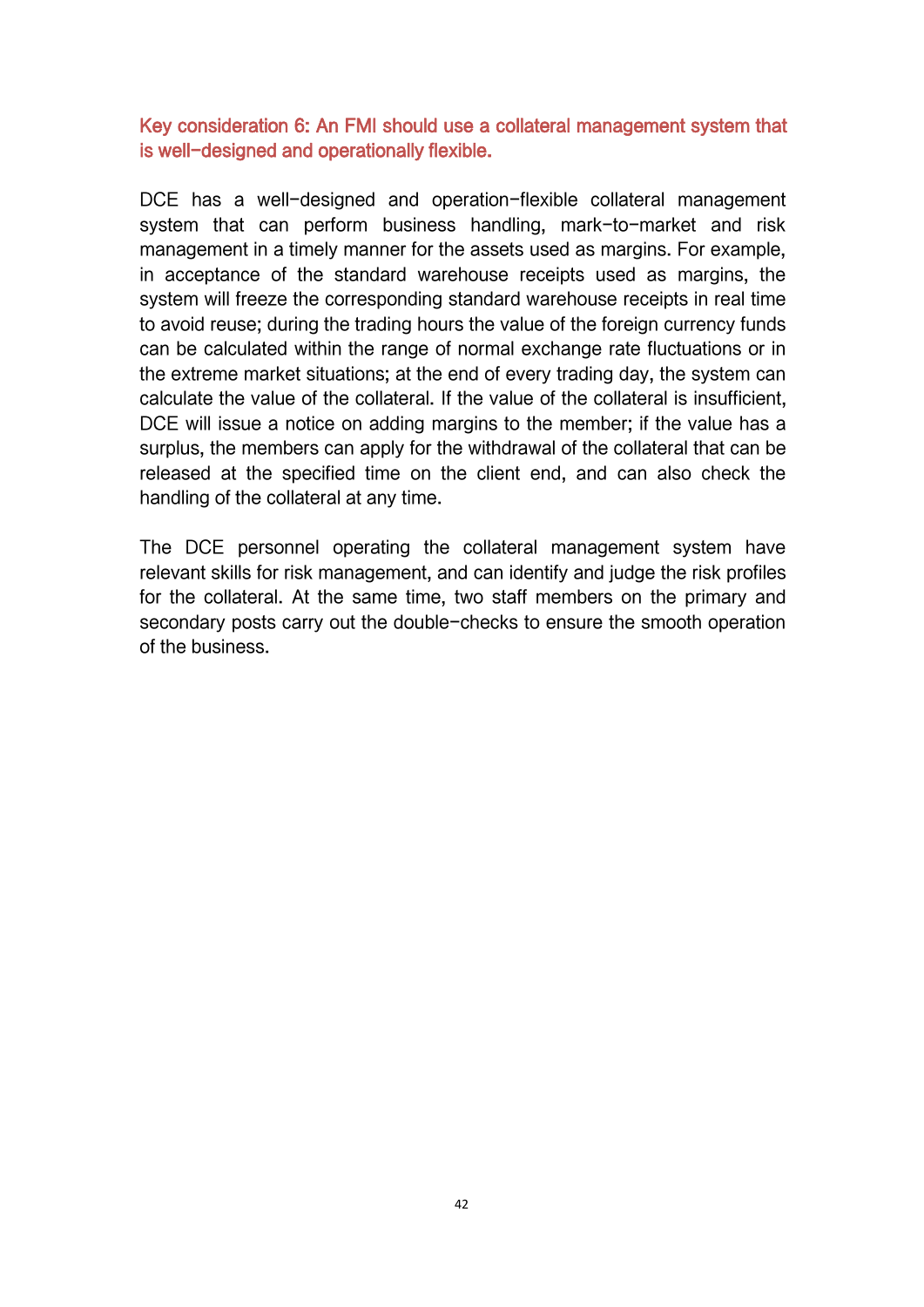# Principle 6: Margin

A CCP should cover its credit exposures to its participants for all products through an effective margin system that is risk-based and regularly reviewed.

#### Summary Narrative

Key consideration 1: A CCP should have a margin system that establishes margin levels commensurate with the risks and particular attributes of each product, portfolio, and market it serves.

According to Article 65 of the *Trading Rules*, the margins are the funds paid by the futures traders according to the rules, the standard warehouse receipts, China government bond and other negotiable securities with stable value and high liquidity submitted by the futures traders, and are used for settlement and guarantee of performance. The management system and collection modes for the margins are clearly defined in the Trading Rules, the Measures for Trading Management and the Measures for Risk Management.

The margins of DCE include clearing deposit and trading margins. The clearing deposits are the funds deposited by the members in the dedicated settlement account of DCE in advance for the transaction settlement,and they are not occupied by the contracts. The minimum balance of the clearing deposit is determined by DCE,as ¥2,000,000 for Futures Company Members and ¥500,000 for non-Futures Company Members. Trading margins are the funds deposited by the members in the dedicated settlement account of DCE to ensure the contract performance, and are the deposits occupied by the contracts. When the buyer and the seller conclude a transaction, DCE will collect the trading margins at a certain rate of the value of the positions of the contract or in other forms specified by DCE. The Exchange can adjust the base trading margin in view of overall market conditions.

The timetable for margin collection and payment is:

(1) DCE implements the pre-transaction order-by-order risk control measures during the trading period, in which the clients shall pay the margin in advance before each transaction is reached;

(2) At the settlement on the day, DCE will settle the profits and losses, trading margins, commissions and other costs for all the contracts based on the settlement price of the day and allocate the net amounts of the accounts receivable and payable so as to appropriately increase or decrease the Member's clearing deposits. After the settlement, in case that the clearing deposit of any Member's internal subsidiary ledger is less than minimum balance, the result can be seen as a notice of the margin call issued by the Exchange to the Member;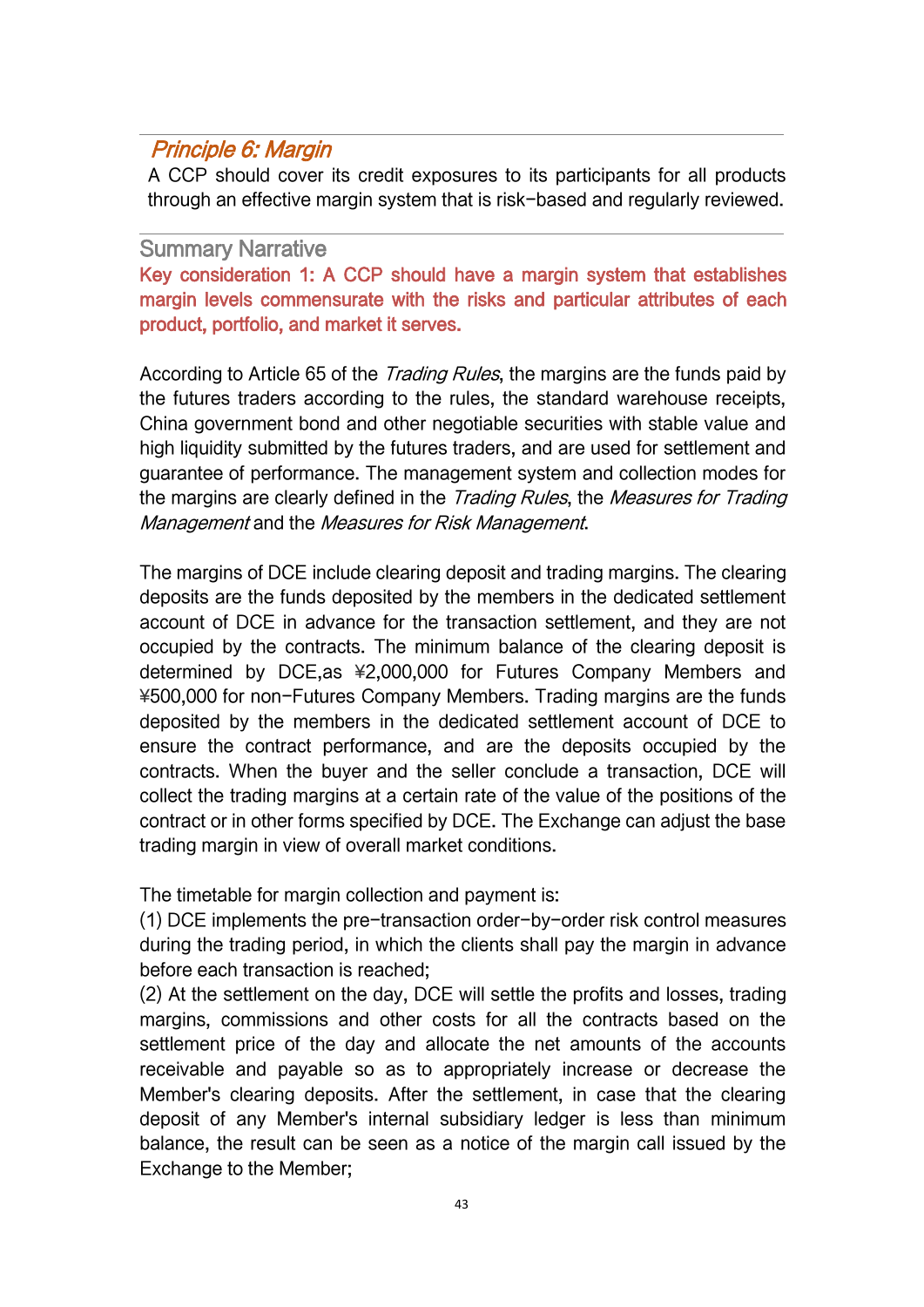(3) The members are obliged to increase the clearing deposit to the minimum balance before the market opening on the next trading day.

If the member fails to pay the margin in time, the DCE will handle it in accordance with the provisions of the *Measures for Clearing Management*.

The credit risk exposures of the listed contracts of DCE are usually determined by factors such as the volatility, liquidity, size of positions and correlation of futures and spot as well as correlation with relevant products in external markets of the products. In setting the margin rate, besides considering common market factors, the characteristics of products will also be taken into account, and different margin rates will be adopted. For portfolio positions, DCE offers the favorable condition of reducing or exempting the margins. For example, for the portfolios of calendar spread arbitrage and some portfolios of cross-products arbitrage, the margins will be only collected from one side that shall pay higher margin (also known as high-legged margin).

Key consideration 2: A CCP should have a reliable source of timely price data for its margin system. A CCP should also have procedures and sound valuation models for addressing circumstances in which pricing data are not readily available or reliable.

The price data for the DCE margin model mainly originate from the trading data generated by DCE's own system, and the source is reliable and timely.

To set the margins of newly launched contracts, the price data derived from the spot market prices, which are offered by the third parties with high reputation and are characterized by short period and low frequency of utilization, is used as reference. In addition, additional data sources are also used in determining margin rate, such as the futures data of related products in the international markets (such as CME market and Malaysian derivatives trading market), the import and export data, the futures market data from domestic exchanges, and relevant macroeconomic data published by the National Bureau of Statistics.

DCE continuously tracks the price changes from domestic and foreign markets and the correlation of related products. From time to time, DCE acquires price data from relevant industrial clients, and pays field visits to origin areas, to ensure the data could be updated timely and reliable. In the case that the relevant market price data can't be easily obtained or not reliable, DCE could adopt the pricing model for pricing (for example, it is used in determining the settlement price for a contract with no transaction. See the *Measures for* Clearing Management of Dalian Commodity Exchange).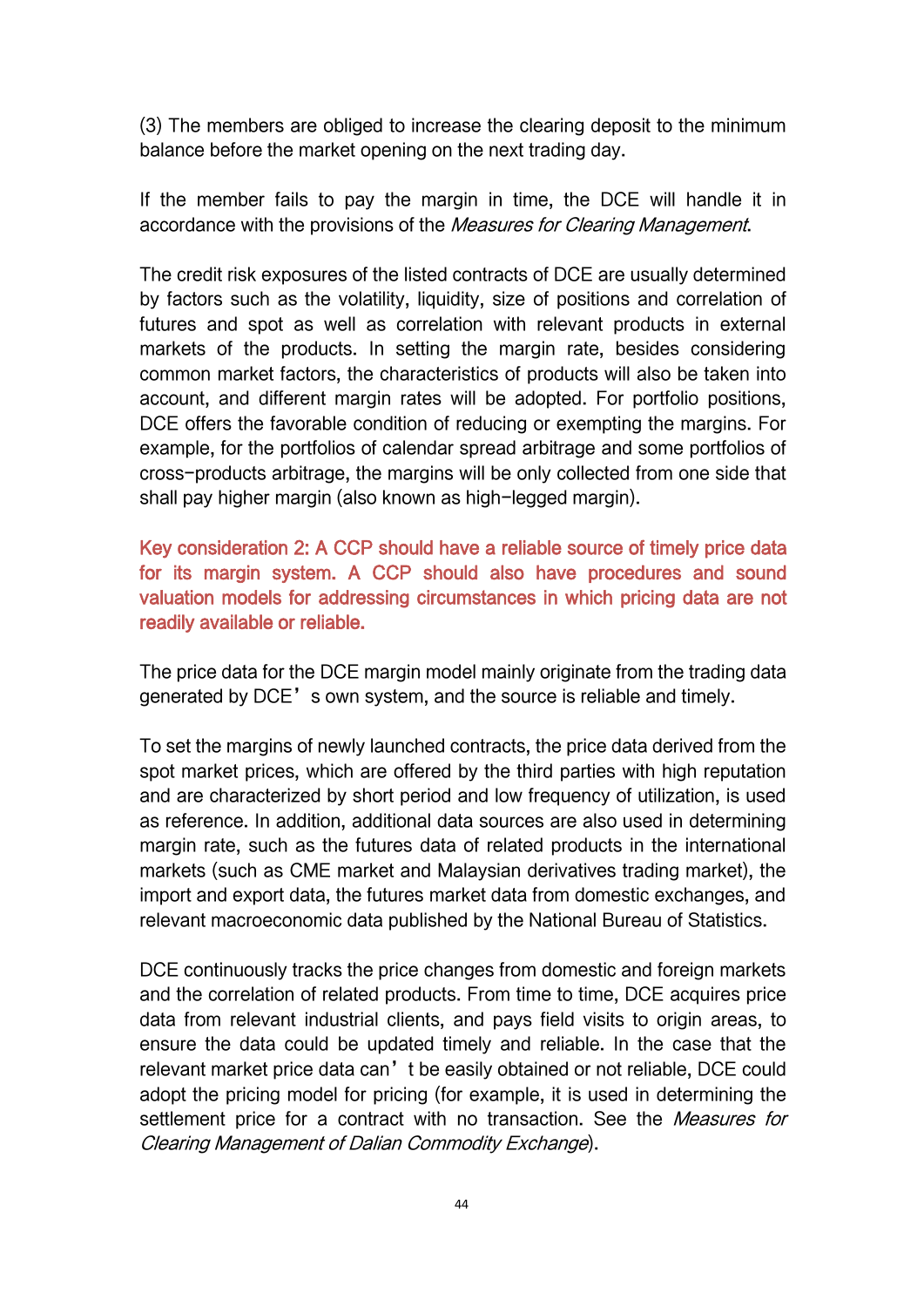Key consideration 3: A CCP should adopt initial margin models and parameters that are risk-based and generate margin requirements sufficient to cover its potential future exposure to participants in the interval between the last margin collection and the close out of positions following a participant default. Initial margin should meet an established single-tailed confidence level of at least 99 percent with respect to the estimated distribution of future exposure. For a CCP that calculates margin at the portfolio level, this requirement applies to each portfolio's distribution of future exposure. For a CCP that calculates margin at more-granular levels, such as at the sub portfolio level or by product, the requirement must be met for the corresponding distributions of future exposure. The model should (a) use a conservative estimate of the time horizons for the effective hedging or close out of the particular types of products cleared by the CCP (including in stressed market conditions), (b) have an appropriate method for measuring credit exposure that accounts for relevant product risk factors and portfolio effects across products, and (c) to the extent practicable and prudent, limit the need for destabilizing, procyclical changes.

The trading margins of DCE are collected at a certain percentage of the contract value. Based on the assumptions that the market is effective, historical prices are valid, and future price fluctuations can be effectively predicted, the margin model uses the historical simulation (HVaR) to predict the maximum price volatility that may occur in the future and make sure that the margin can cover one day's contract risk exposures with an established confidence level of at least 99%.

Price fluctuations are estimated based on historical price fluctuations in futures and spot markets over a certain sampling window. The main considerations include: price changes on relevant international exchanges, market fluctuations, the operation of relevant domestic markets, the price fluctuations on DCE market, the operation of the spot market, etc.

In order to reduce the procyclical effect, DCE collects trading margin in fixed proportions, and the margin rates are not adjusted frequently. At present, DCE only allows cash and certain assets to be used as collateral, thus there is almost no reverse risk as their value is not affected by the issuer's credit.

Key consideration 4: A CCP should mark participant positions to market and collect variation margin at least daily to limit the build-up of current exposures. A CCP should have the authority and operational capacity to make intraday margin calls and payments, both scheduled and unscheduled, to participants.

DCE implements the mark-to-market system by calculating the profits and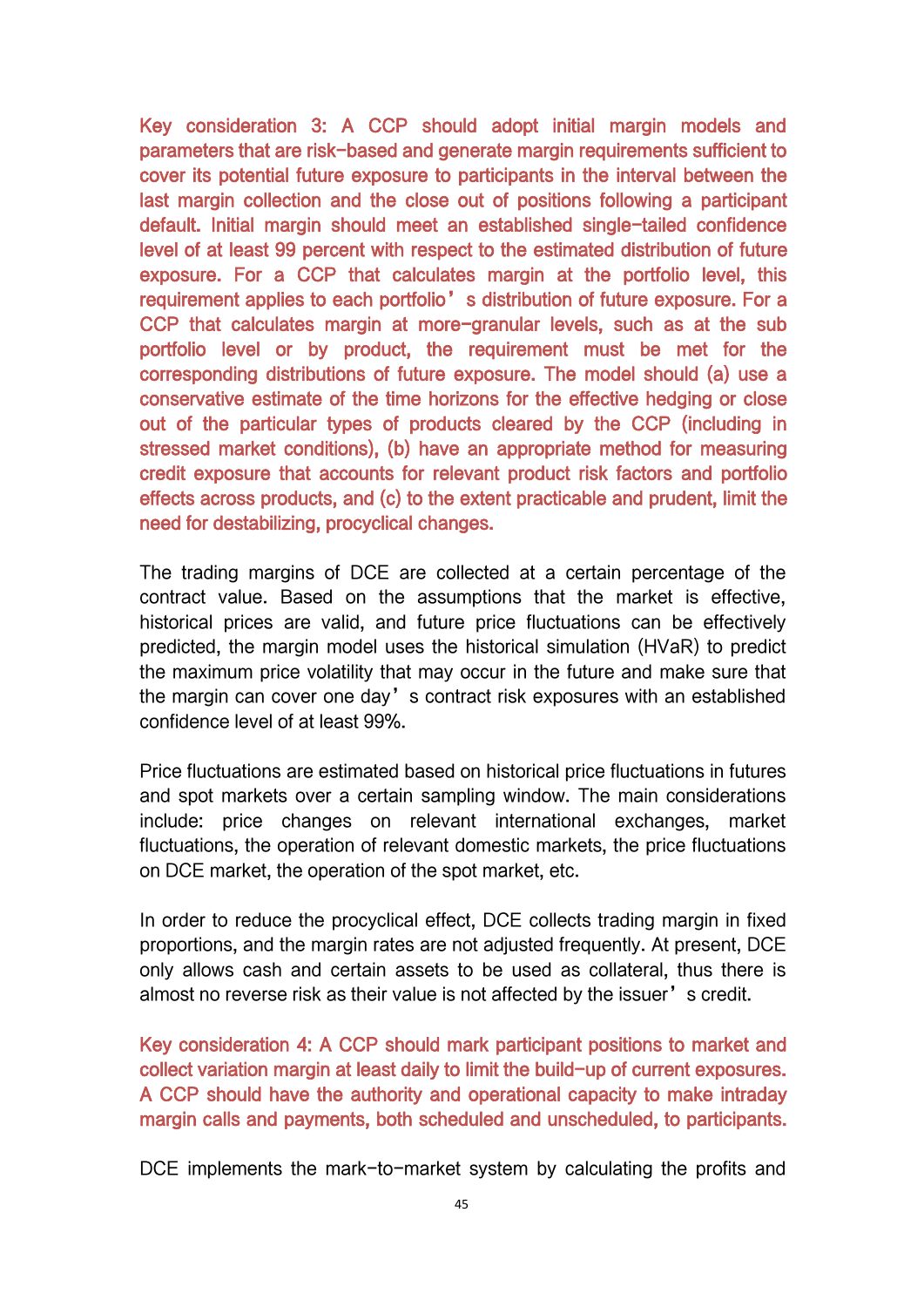losses for positions on a daily basis, monitoring the market price changes during the trading hours and the participants' margins in real time, and making margin calls when there is a possible shortage in the margins. Margin requirements may also be adjusted during the event of one-sided market, public holidays, and other special circumstances as the exchange deems necessary.

According to Article 45 of the *Measures for Clearing Management*, after the settlement is completed every day, if a member's clearing deposit is lower than the minimum balance, it will be regarded as the notice on adding margin issued by DCE to the member. The member shall make up the clearing deposit to the minimum balance before the market opening on the next trading day. With the settlement not replenished, if the clearing deposit balance is greater than zero and lower than the minimum balance, the member will be banned from opening new positions; if the clearing deposit balance is less than zero, DCE will impose forced position liquidation on the member according to relevant rules. If the member has a foreign exchange account, DCE may, after the market closing at the second trading session on the next trading day, impose the forced swap on the member's foreign exchange funds in the dedicated settlement account or the member's dedicated fund account.

According to Article 29 of the *Measures for Clearing Management*, DCE has the right to collect all receivables from a member's dedicated fund account through the depository bank without notifying the member.

Key consideration 5: In calculating margin requirements, a CCP may allow offsets or reductions in required margin across products that it clears or between products that it and another CCP clear, if the risk of one product is significantly and reliably correlated with the risk of the other product. Where two or more CCPs are authorized to offer cross-margining, they must have appropriate safeguards and harmonized overall risk-management systems.

DCE offers preferential portfolio margins for certain portfolio strategies. For now, in total of 10 portfolio strategies are being used, which are Futures Locked Strategy, Futures Spread Strategy, Futures Inter-product Strategy, Options and Futures Strategy(Long or short), Straddle Strategy, Strangle Strategy. Options Locked Strategy, Vertical Spreads Strategy(Long or short). Please go to the following website $^1$  $^1$  for more details.

DCE conducts assessment of the risks regularly for the portfolio strategies and

<span id="page-47-0"></span><sup>1</sup> [http://www.dce.com.cn/DCE/TradingClearing/Business](http://www.dce.com.cn/DCE/TradingClearing/Business Parameters/Trading Parameters/index.html) Parameters/Trading Parameters/index.html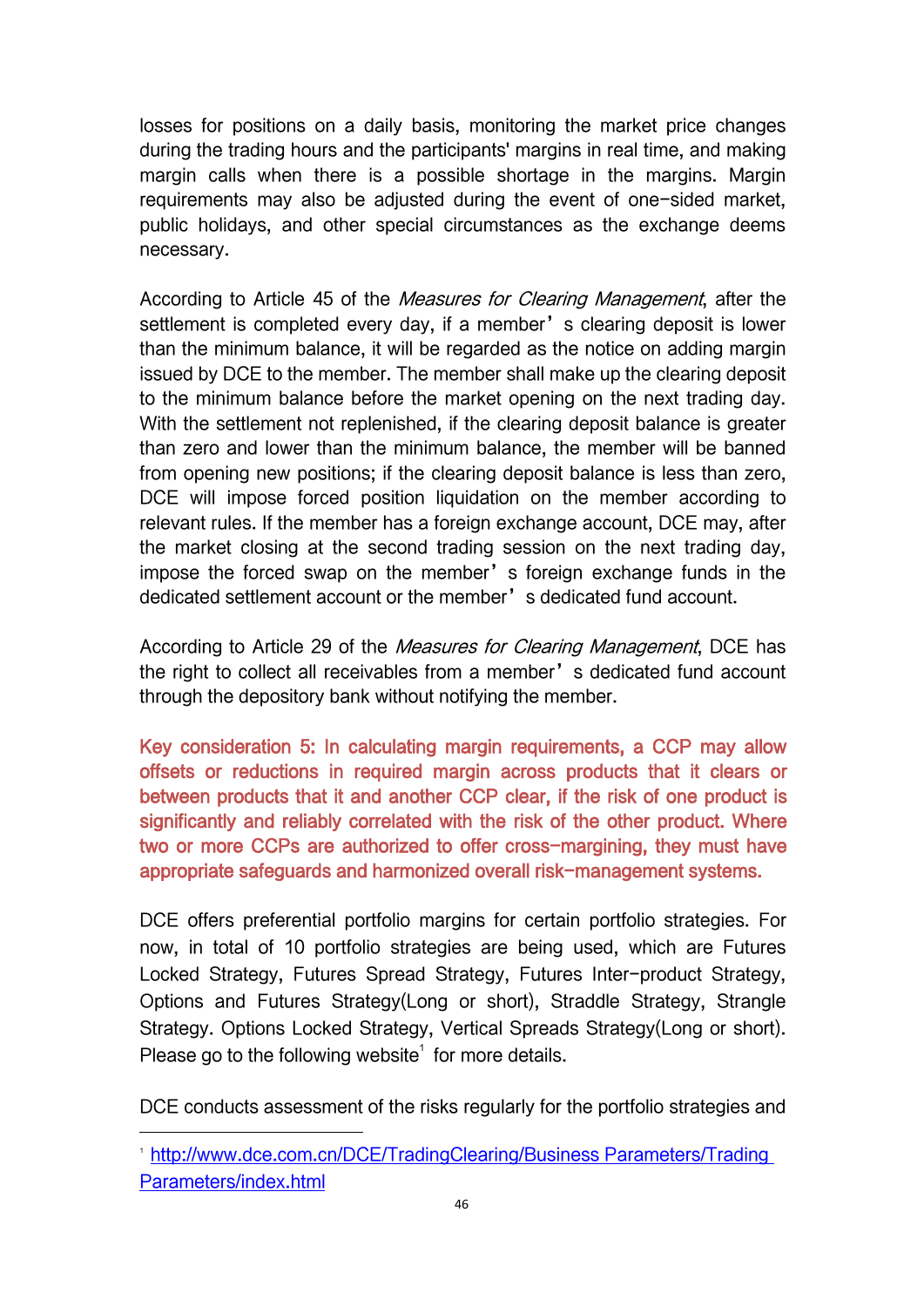the margins collected to ensure their stability and effectiveness. Currently DCE has no agreements with other CCPs on offsetting or reducing margins between cleared products.

Key consideration 6: A CCP should analyze and monitor its model performance and overall margin coverage by conducting rigorous daily back testing and at least monthly, and more-frequent where appropriate, sensitivity analysis. A CCP should regularly conduct an assessment of the theoretical and empirical properties of its margin model for all products it clears. In conducting sensitivity analysis of the model's coverage, a CCP should take into account a wide range of parameters and assumptions that reflect possible market conditions, including the most-volatile periods that have been experienced by the markets it serves and extreme changes in the correlations between prices.

DCE conducts back-tests on the margin models and related samples of the basic products and portfolio positions every day to verify whether the margin models can cover the risk exposures corresponding to a 99% confidence coefficient. When new products and instruments are launched, the analysis and research on the adaptability of models for the new products and instruments will also be initiated.

DCE adjusts the margin rates in the following situations. First of all, the margin rate will be adjusted when the contract is close to the delivery month or the price limit in the same direction is reached continuously; secondly, the adjustments will be made on the basis of the market conditions such as price volatility, positions in the market, the concentration and market closing on holidays.

The margin models of DCE based on historical retrospective testing and sensitivity analysis mainly rely on the assumption that history can be repeated. If a model does not perform as expected, measures such as adjusting the samples for the model or changing the data collection cycles will be taken, which will be reported to CSRC for filing.

## Key consideration 7: A CCP should regularly review and validate its margin system.

DCE regularly reviews and validates the margin system. For the modification of the margin system, the business departments or the risk control departments shall make the proposals, the legal department shall conduct the compliance review and solicit opinions from the market participants, the executive management shall deliberate and make decisions, and finally the revision will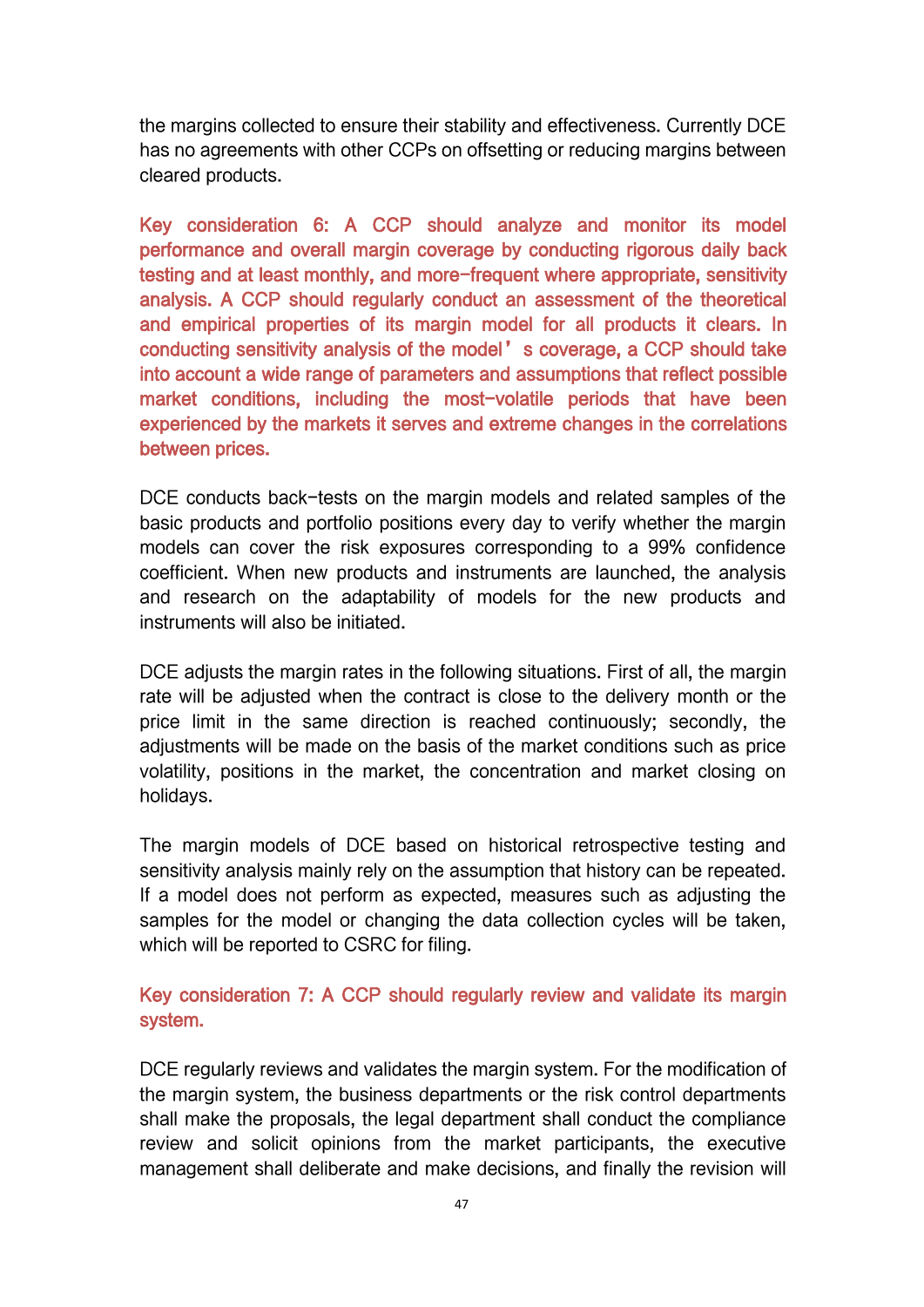be reported to CSRC for filing. DCE shall disclose the inspection and verification results for the margin models to CSRC. A notice shall be issued to the market on the DCE website and member service system a certain period of time ahead of the official revision.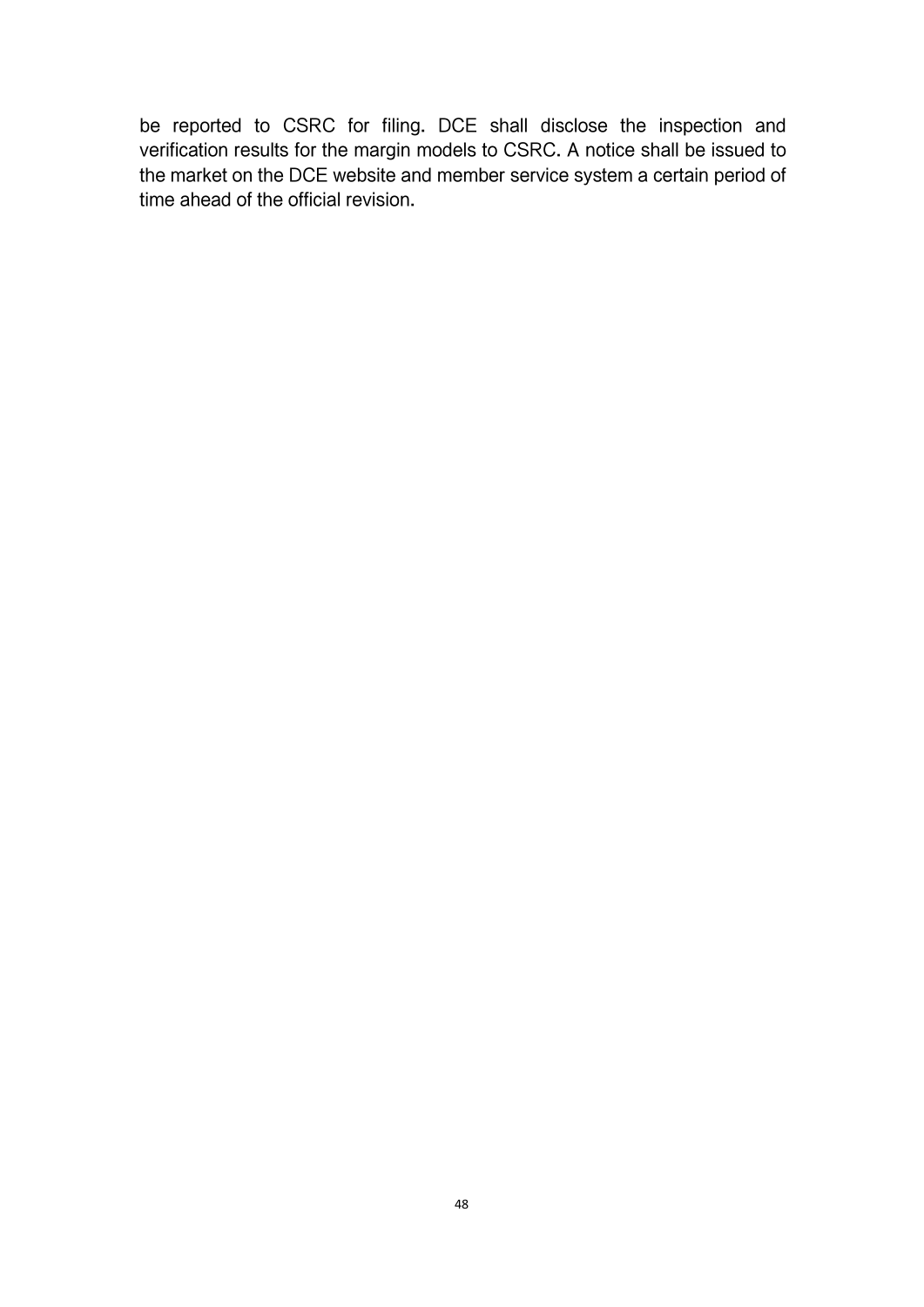# Principle 7: Liquidity risk

An FMI should effectively measure, monitor, and manage its liquidity risk. An FMI should maintain sufficient liquid resources in all relevant currencies to effect same-day and, where appropriate, intraday and multiday settlement of payment obligations with a high degree of confidence under a wide range of potential stress scenarios that should include, but not be limited to, the default of the participant and its affiliates that would generate the largest aggregate liquidity obligation for the FMI in extreme but plausible market conditions.

### Summary Narrative

Key consideration 1: An FMI should have a robust framework to manage its liquidity risks from its participants, settlement banks, nostro agents, custodian banks, liquidity providers, and other entities.

DCE has a robust framework to manage the liquidity risks from its members, the designated depository banks, and the liquidity providing banks.

The potential sources of the liquidity risks identified by DCE include: 1.The member's default leads to insufficient margin, and the collateral submitted by the member cannot be quickly realized in disposal; 2.With the default of the Designated Depository Banks, the balance of the funds used by the bank for payment and settlement services is insufficient; 3. The depository bank serving as a liquidity provider fails to provide credit support for DCE as required by the agreement.

DCE's liquidity risk management framework mainly includes rules and agreements. The rules include: the Regulation on the Administration of Futures Trading, the Measures for Clearing Management of Dalian Commodity Exchange, the Measures for Management of Designated Depository Banks of Dalian Commodity Exchange etc.; the agreements are the Agreements on Futures Margin Depository Business signed by DCE and the depository banks, etc.

The settlement system, trading system, surveillance system, standard warehouse receipt management system, delivery system and capital risk assessment system of DCE are able to identify and monitor the settlement of the members' assets and the flow of funds in depository banks. Through these systems, DCE continuously manages the liquidity risks of the members and the designated depository banks in a timely manner during and after the trading hours every day.

Specifically, in order to guard against the liquidity risks from the members,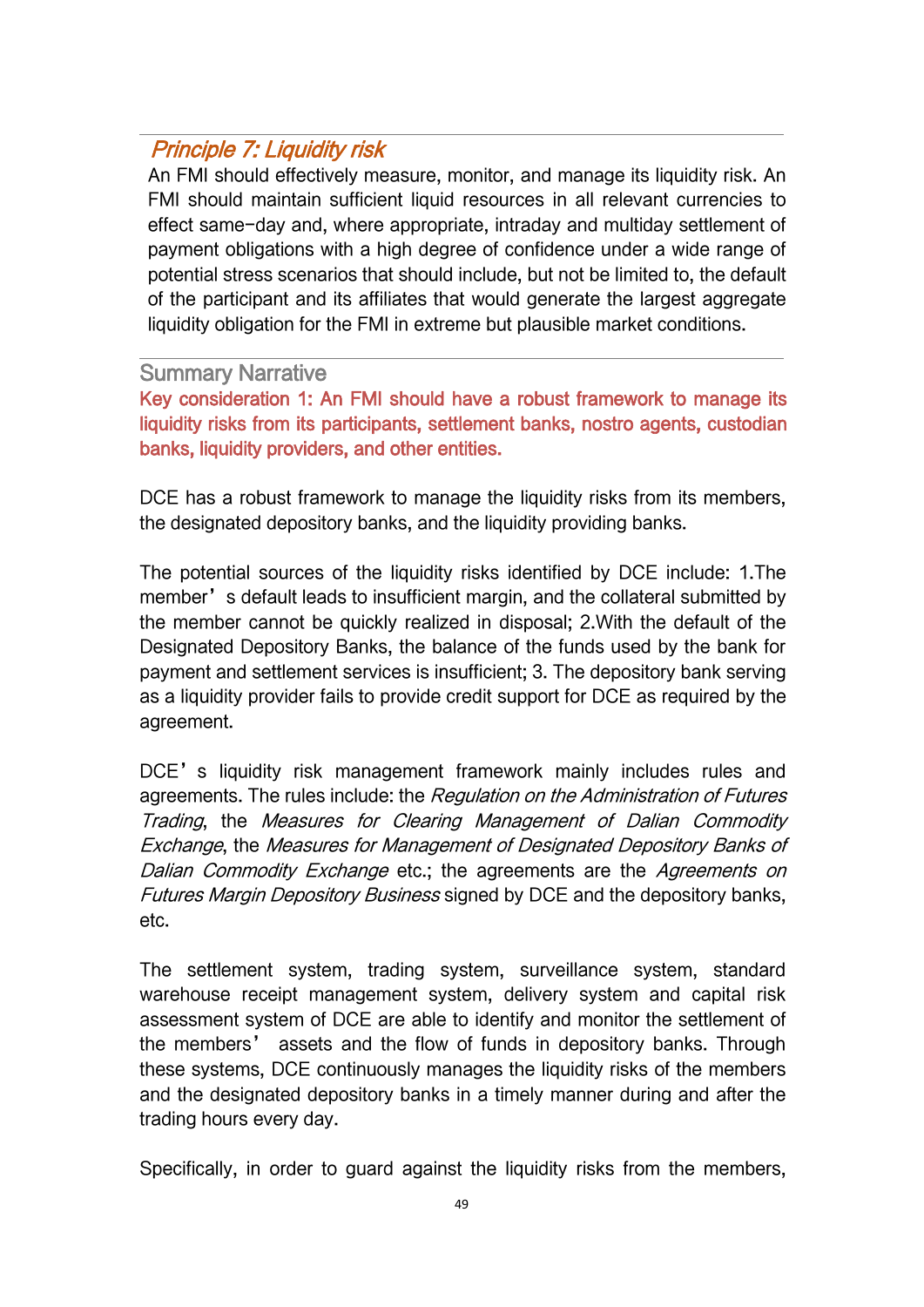DCE implements the pre-event risk control management, with the measures including: 1. Adopting the pre-trade order-by-order risk control system, preventing the investors from engaging in overdraft trading; 2. Adopting the RMB funds, the foreign exchange funds, or the standard warehouse receipts and China Government Bonds with stable value and high liquidity as margins; 3. Implementing the price limit system and the position limit system on the contracts to ensure that the default size of members and Principals for Clearing and Delivery is limited in extreme cases.

In order to manage the liquidity risks of the depository banks, DCE has made strict access and regulatory requirements for the depository banks. DCE shall perform the annual review and examination on the qualifications of the Depository Banks pursuant to the Measures, or conduct irregular examination as needed. (see the Measures for Designated Depository Banks Management of Dalian Commodity Exchange for details).

Key consideration 2: An FMI should have effective operational and analytical tools to identify, measure, and monitor its settlement and funding flows on an ongoing and timely basis, including its use of intraday liquidity.

DCE uses a variety of analytical tools such as the fund risk assessment system, the settlement system, the risk control system and the trading system to continuously identify measure and monitor its settlement and funding flows.

The fund risk assessment system used by DCE conducts multiple fund risk assessments for the members on a daily basis. In the event of intensified market volatility, the frequency of assessments will be also appropriately increased. The assessments focus on the impact of a member's transaction results on its funds. With specific algorithms, and DCE will predict the potential losses for the member's positions in the future, the member's demand for payment for goods in the future, and the member's financial deficits, payment and performance capacity. When the assessment results show that the member's margins may be insufficient at the settlement on the day, DCE will require the member to reserve funds for the purpose of preventing risks and continue to pay attention to the funds replenishment by the member. The fund risk assessment system supports the assessment and early warning for the members' financing gaps in days in the future under the stress circumstances.

The settlement system monitors the settlement of funds every day. At the day-end settlement, the withdrawal calculation function in the settlement system evaluates the amount of funds that a member can withdraw on the day based on the data for the member such as the amount of margin on the day,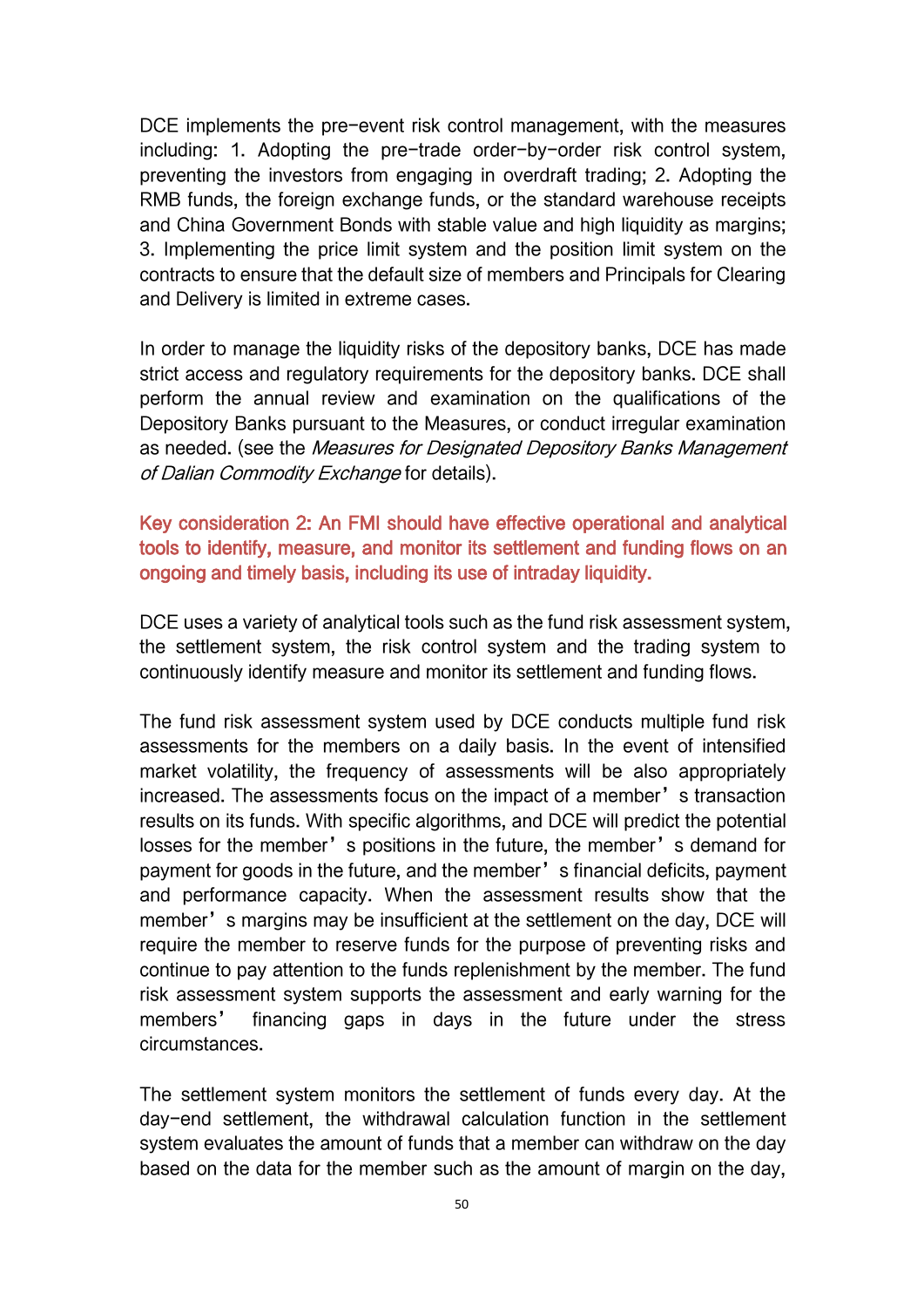the amount assets as margin, and the profit and loss on the day, so as to ensure that after the withdrawal, the member's clearing deposit is not lower than the minimum amount.

In the daily business operation, there are special personnel monitoring the fund balance and the concentration of exposure to each dedicated settlement accounts of DCE in the designated depository banks. Based on historical capital data and scenario tests, DCE sets a warning standard for the balance of margin accounts in the depository banks. DCE focuses on monitoring the flow of funds in the banks whose accounts balance close to the warning standard. When the balance of dedicated settlement account at a bank is insufficient or tends to be insufficient, DCE may allot funds from dedicated settlement account at other banks with sufficient liquidity to meet the demand for payment on time.

Key consideration 3: A payment system or SSS, including one employing a DNS mechanism, should maintain sufficient liquid resources in all relevant currencies to effect same-day settlement, and where appropriate intraday or multiday settlement, of payment obligations with a high degree of confidence under a wide range of potential stress scenarios that should include, but not be limited to, the default of the participant and its affiliates that would generate the largest aggregate payment obligation in extreme but plausible market conditions.

Not applicable.

Key consideration 4: A CCP should maintain sufficient liquid resources in all relevant currencies to settle securities-related payments, make required variation margin payments, and meet other payment obligations on time with a high degree of confidence under a wide range of potential stress scenarios that should include, but not be limited to, the default of the participant and its affiliates that would generate the largest aggregate payment obligation to the CCP in extreme but plausible market conditions. In addition, a CCP that is involved in activities with a more-complex risk profile or that is systemically important in multiple jurisdictions should consider maintaining additional liquidity resources sufficient to cover a wider range of potential stress scenarios that should include, but not be limited to, the default of the two participants and their affiliates that would generate the largest aggregate payment obligation to the CCP in extreme but plausible market conditions.

DCE has adequate liquidity resource to cover the demand of clearing and payment services in case of default of the members. Qualifying liquidity resources of DCE include margins (trading margin and clearing deposit), risk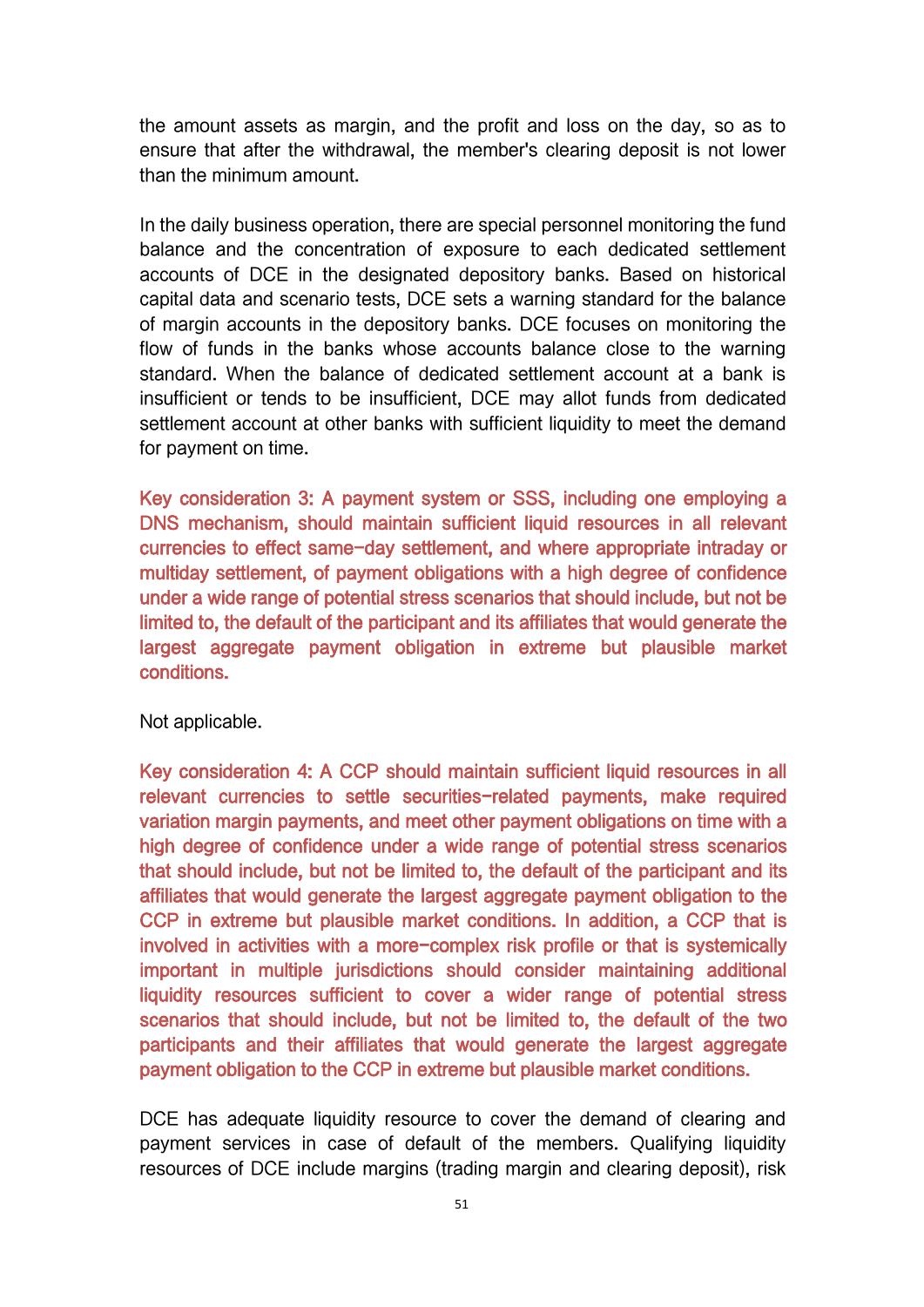reserves and own funds.

Liquidity stress testing is performed daily under predetermined stress scenarios. Those scenarios include, but not be limited to, the default of two members that would generate the largest aggregate payment obligation to the CCP in extreme but plausible market conditions.

DCE is only providing CCP services in mainland China, and is not involved with the complex risk circumstances of multiple jurisdictions.

Key consideration 5: For the purpose of meeting its minimum liquid resource requirement, an FMI's qualifying liquid resources in each currency include cash at the central bank of issue and at creditworthy commercial banks, committed lines of credit, committed foreign exchange swaps, and committed repos, as well as highly marketable collateral held in custody and investments that are readily available and convertible into cash with prearranged and highly reliable funding arrangements, even in extreme but plausible market conditions. If an FMI has access to routine credit at the central bank of issue, the FMI may count such access as part of the minimum requirement to the extent it has collateral that is eligible for pledging to (or for conducting other appropriate forms of transactions with) the relevant central bank. All such resources should be available when needed.

Qualifying liquidity resources of DCE include margins (trading margin and clearing deposit), risk reserves and own funds.

DCE can obtain qualifying liquidity resources when needed. More specifically, DCE can put into use at any time the trading margins and the settlement margins that are deposited in cash in the depository banks. The funds contributed by DCE including risk reserves, general risk reserves, etc. are mainly deposited in cash form in several depository banks. DCE has formulated internal management systems on the procedures for the deposit and the use of risk reserves and general risk reserves, and the funds can be used as required by the systems.

Key consideration 6: An FMI may supplement its qualifying liquid resources with other forms of liquid resources. If the FMI does so, then these liquid resources should be in the form of assets that are likely to be saleable or acceptable as collateral for lines of credit, swaps, or repos on an ad hoc basis following a default, even if this cannot be reliably prearranged or guaranteed in extreme market conditions. Even if an FMI does not have access to routine central bank credit, it should still take account of what collateral is typically accepted by the relevant central bank, as such assets may be more likely to be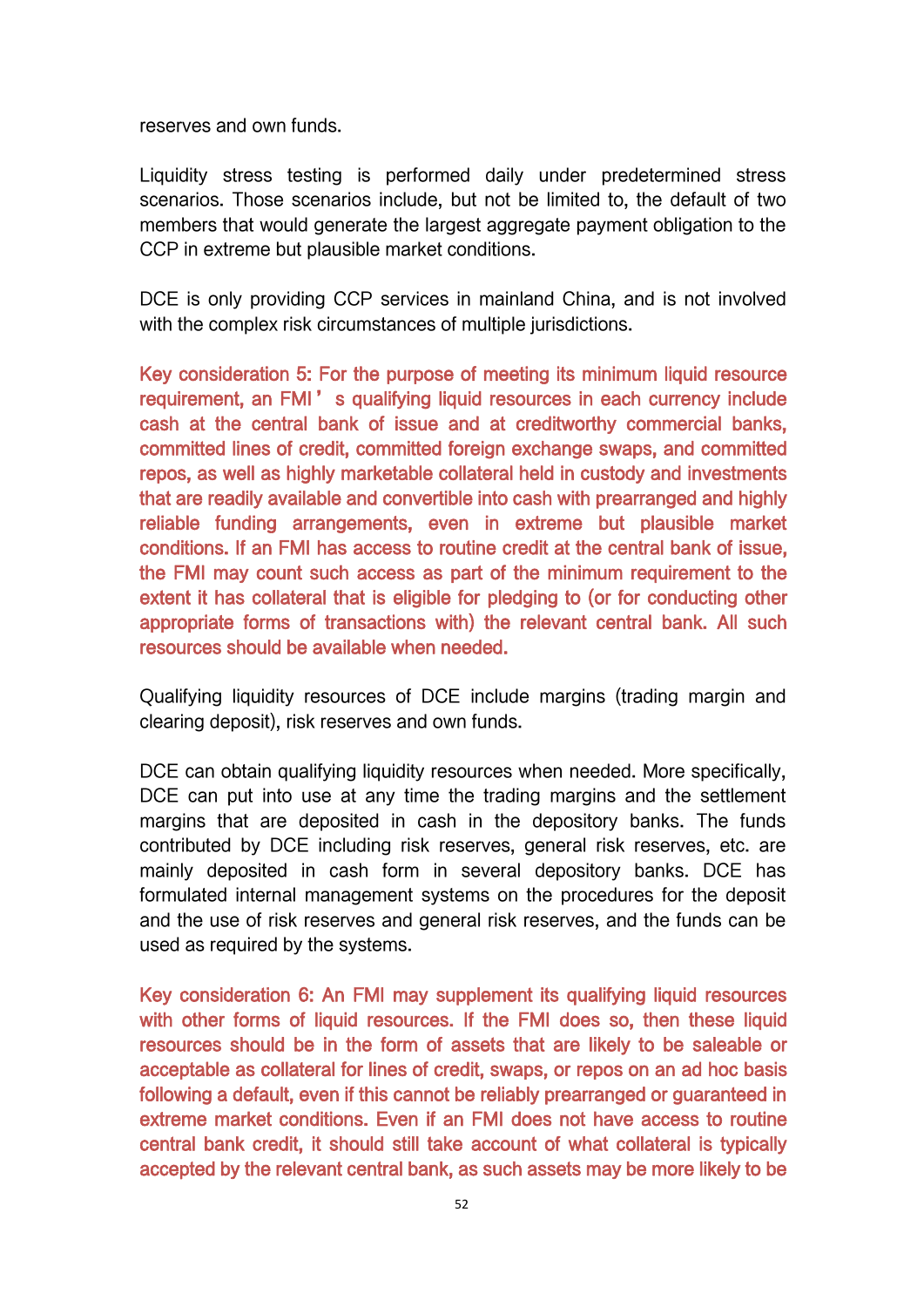liquid in stressed circumstances. An FMI should not assume the availability of emergency central bank credit as a part of its liquidity plan.

According to the agreements, DCE can obtain supplementary liquidity resources from thedepository banks. The Agreement on Futures Margin Depository Business signed by DCE and the depository banks stipulates: "The depository banks shall provide financial support for the settlement business of DCE within the amounts agreed by the two sides, so as to help DCE defuse the risks." The agreement will still be applicable under extreme market conditions.

DCE will prioritize the use of qualified liquidity resources, instead of using simultaneously or prioritizing the use of supplementary liquidity resources.

Key consideration 7: An FMI should obtain a high degree of confidence, through rigorous due diligence, that each provider of its minimum required qualifying liquid resources, whether a participant of the FMI or an external party, has sufficient information to understand and to manage its associated liquidity risks, and that it has the capacity to perform as required under its commitment. Where relevant to assessing a liquidity provider's performance reliability with respect to a particular currency, a liquidity provider's potential access to credit from the central bank of issue may be taken into account. An FMI should regularly test its procedures for accessing its liquid resources at a liquidity provider.

The liquidity providers of DCE are the banks that have signed the Agreement on Futures Margin Depository Business with DCE.

According to the requirements in the Measures for Designated Depository Banks Management, DCE selects the depository banks for the futures margin depository business, and continuously monitor and assess the risks of those banks. The existing depository banks are all banks with abundant capital and good reputation, staffed by plenty of professionals, and are able to continuously manage their own liquidity risks in an effective way. DCE signs the Agreement on Futures Margin Depository Business with the depository banks so as to define their respective responsibilities and obligations.

The margins paid by the members can be transferred between the futures companies' dedicated margin accounts and the futures companies' fund accounts at DCE. The accounts mentioned above together constitute a closed circle for margins. The margins can only be transferred within the closed circle, characterized by closed operation and monitored by China Futures Market Monitoring Center. The depository banks shall refuse any other institution or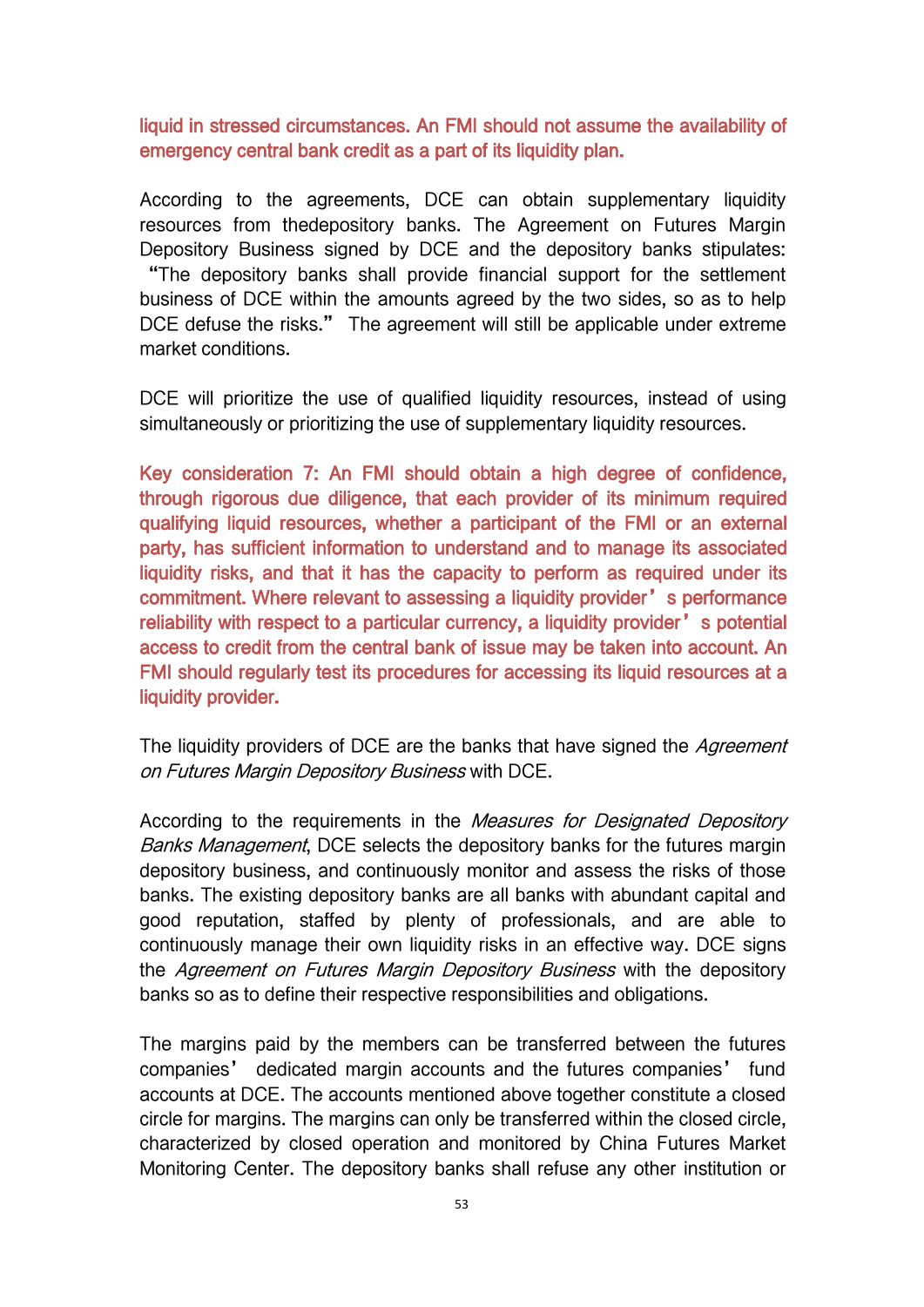individual that intends to freeze, deduct or transfer the funds in DCE's dedicated settlement account, so as to ensure the safety of the futures margins deposited by DCE.

DCE continuously monitors the concentration of the funds in the banks and, if necessary, implements inter-bank transfers. DCE conducts annual inspections and assessments of the business operation standards of the depository banks to check their risk management and financial conditions.

Key consideration 8: An FMI with access to central bank accounts, payment services, or securities services should use these services, where practical, to enhance its management of liquidity risk.

Not applicable.

Key consideration 9: An FMI should determine the amount and regularly test the sufficiency of its liquid resources through rigorous stress testing. An FMI should have clear procedures to report the results of its stress tests to appropriate decision makers at the FMI and to use these results to evaluate the adequacy of and adjust its liquidity risk-management framework. In conducting stress testing, an FMI should consider a wide range of relevant scenarios. Scenarios should include relevant peak historic price volatilities, shifts in other market factors such as price determinants and yield curves, multiple defaults over various time horizons, simultaneous pressures in funding and asset markets, and a spectrum of forward-looking stress scenarios in a variety of extreme but plausible market conditions. Scenarios should also take into account the design and operation of the FMI, include all entities that might pose material liquidity risks to the FMI (such as settlement banks, nostro agents, custodian banks, liquidity providers, and linked FMIs), and where appropriate, cover a multiday period. In all cases, an FMI should document its supporting rationale for, and should have appropriate governance arrangements relating to, the amount and form of total liquid resources it maintains.

DCE uses the fund risk assessment platform and related data platform to conduct stress tests on liquidity. The main purpose for the stress testing conducted by end of day is to check the lack of liquidity of the dedicated settlement accounts and the liquidity risks for DCE caused by the gaps in the members' margin funds. And the stress scenarios are designed to consider the defaults of two members that would generate the largest aggregate payment obligation, drastic fluctuations in market prices, changes in the members' positions, the funding flows in the clearing operations, historical market circumstances and possible extreme assumptions, etc.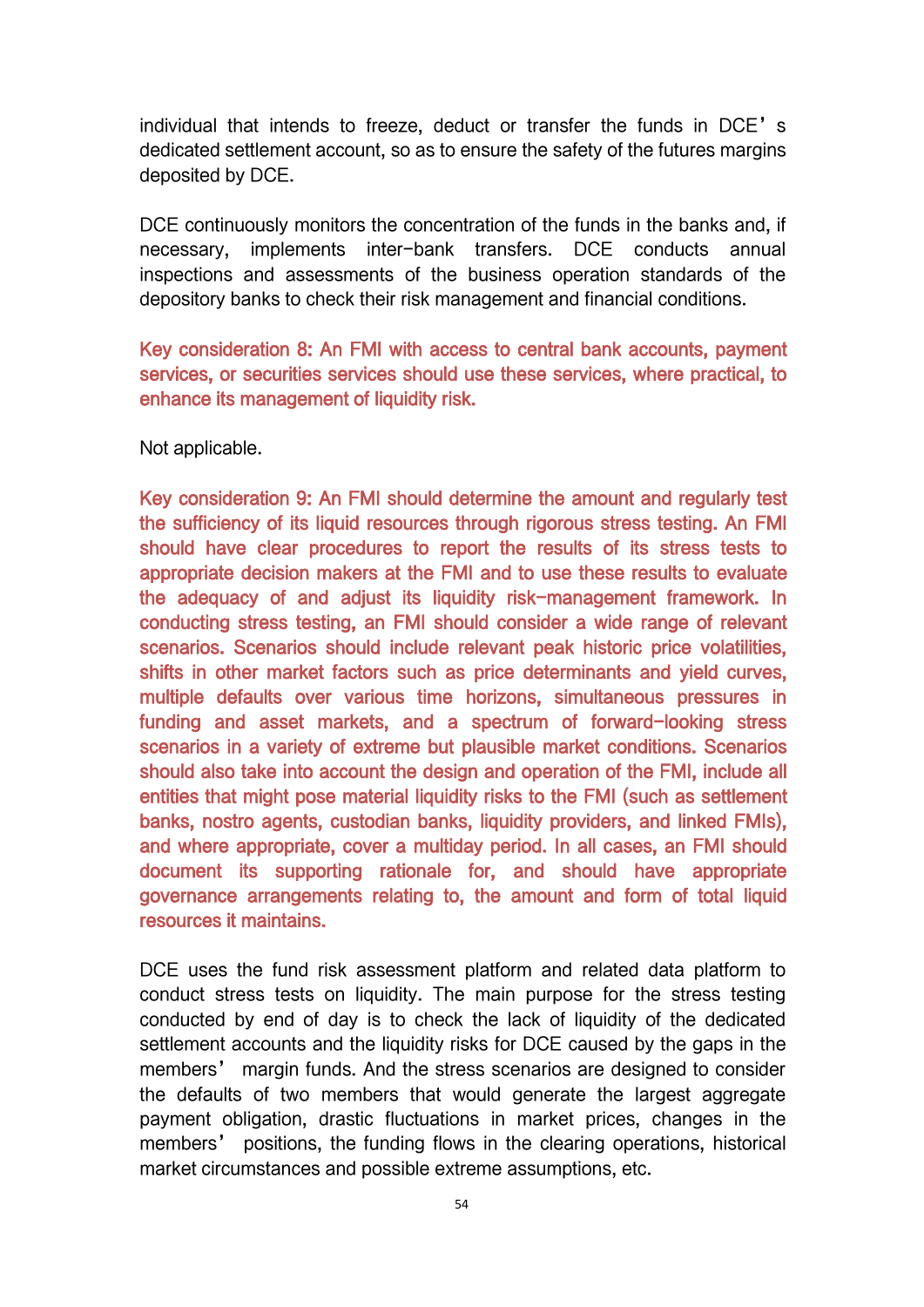DCE measures members' liquidity conditions multiple times a day. DCE predicts the potential losses in positions, the changes in the value of the collateral, and the possible receipt and payment of funds for the members by means of simulated settlement.According to the measurement results, DCE will warn the members against risks and require them to add funds in time. Under the market circumstances such as rapidly changing positions of the contracts and intensified price volatility, DCE will measure the risks more frequently during the trading hours. The tests are conducted to measure the financial conditions of the members and the demand for liquidity payment in one or more trading days in the extreme but possible situations. The assumed scenarios include, but are not limited to, all contracts of all products hitting the price limit in the same direction continuously, and the price limit reached for the third consecutive time in the next two days. The price and position loss forecasting modes include the historical price probability method, the Exponentially Weighted Moving-Average (EWMA) method, the VAR method, etc., and the factors taken into consideration are the historical price fluctuations in the market, the historical price fluctuation peaks and the market conditions in different time spans.

To verify the parameters of the stress testing model, DCE will back test and compare the results of each measurement with the actual occurrences, and adjust the model methods and parameters when there are large differences. DCE assigns special system functions to record the measurement times in a day, the results of each measurement, and the adequacy of liquidity resources.

DCE also establishes a process for reporting test results. For the daily risk measurement, the personnel of the clearing department will report the test results to the department manager in time; if an abnormal situation causes tight liquidity, the clearing department will report it to executive management and relevant departments in time.

Key consideration 10: An FMI should establish explicit rules and procedures that enable the FMI to effect same-day and, where appropriate, intraday and multiday settlement of payment obligations on time following any individual or combined default among its participants. These rules and procedures should address unforeseen and potentially uncovered liquidity shortfalls and should aim to avoid unwinding, revoking, or delaying the same-day settlement of payment obligations. These rules and procedures should also indicate the FMI's process to replenish any liquidity resources it may employ during a stress event, so that it can continue to operate in a safe and sound manner.

DCE has a number of measures to ensure that when a participant defaults, DCE can still settle the payment for debts on time for the day, during the day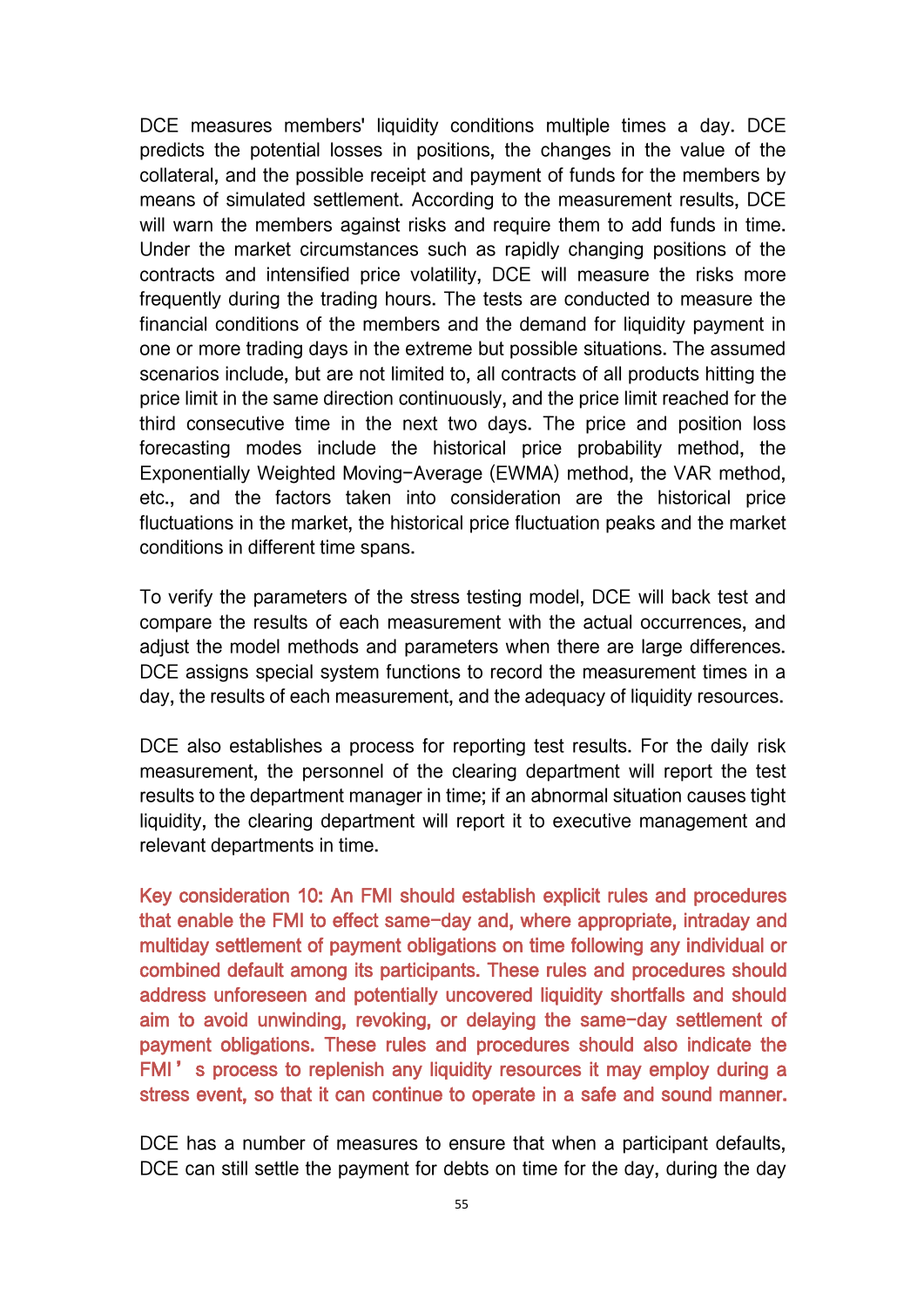and for days ahead. According to the Measures for Clearing Management of DCE and the *Measures for Risk Management of DCE*, if a member's clearing deposit is negative and the margin is not added in time, DCE has the right to impose forced position liquidation on the member. If the member's margin is still insufficient after the forced liquidation, and the margin cannot be added, DCE will initiate the member default procedures, including realizing the negotiable securities of the member used as margins, and using the realized incomes for performance compensation; cancelling the membership of the member and using the member's membership fee for compensation; putting into use the risk reserve for performance compensation; putting into use DCE's own assets for performance compensation; and claiming compensation form the member through legal procedures. When the risk reserve is used to deal with a risk event, DCE can draw the risk reserve according to relevant rules and procedure. In addition, as DCE and the depository banks have signed the Agreement on Futures Margin Depository Business, DCE can obtain liquidity support from the banks.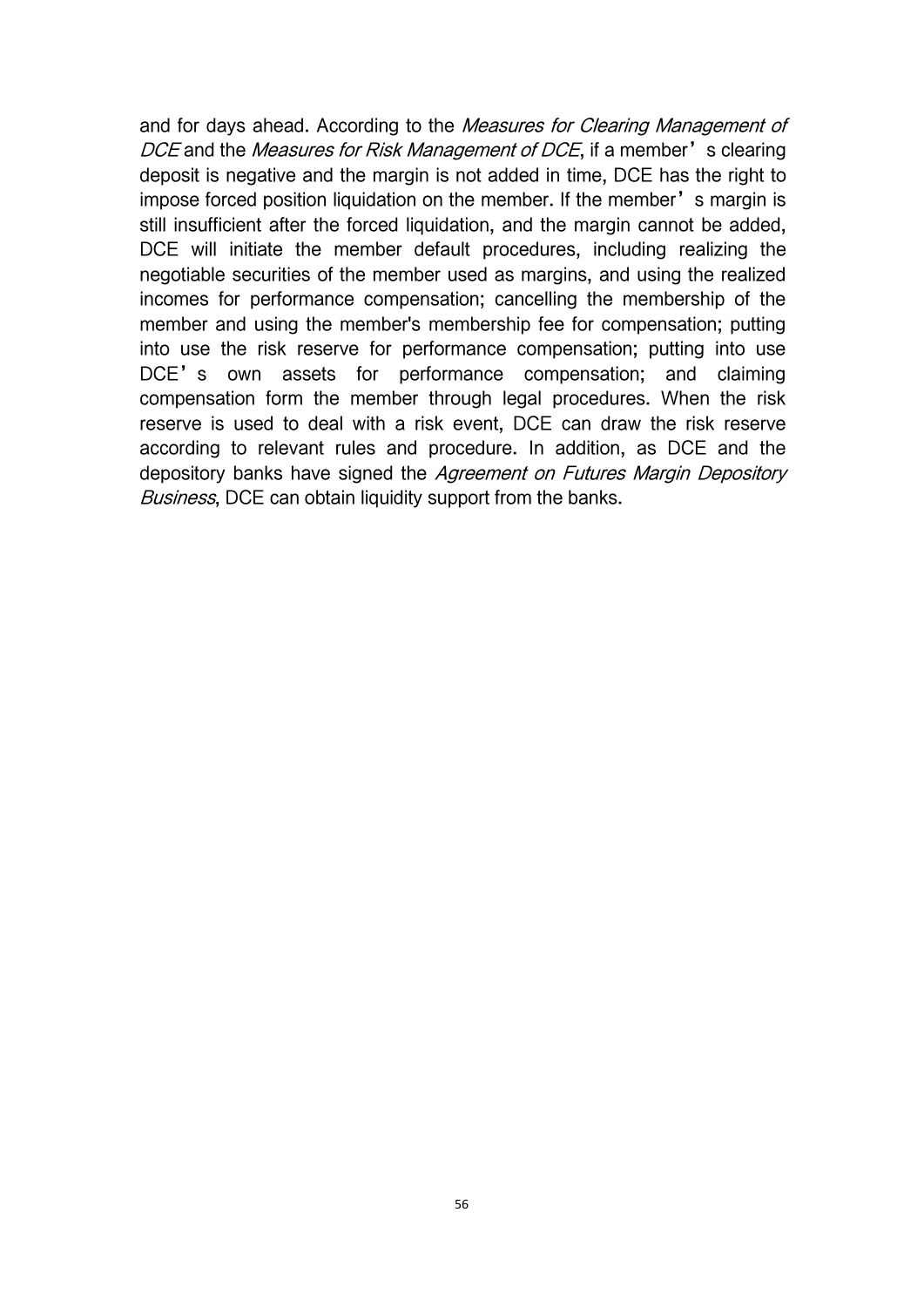# Principle 8: Settlement finality

An FMI should provide clear and certain final settlement, at a minimum by the end of the value date. Where necessary or preferable, an FMI should provide final settlement intraday or in real time.

## Summary Narrative

Key consideration 1: An FMI's rules and procedures should clearly define the point at which settlement is final.

DCE implements the mark-to-market mechanism. The rules of DCE clearly define the time point at which the settlement is final. Article 49 of the Measures for Clearing Management of Dalian Commodity Exchange stipulates: "After the end of a day's trading, the exchange shall conduct settlement for each member's profits and losses, trading fees, trading margins and other funds. The exchange shall provide the members with the settlement data for the day by issuing or electronically transmitting the settlement documents and other means." Article 52 stipulates: "Member who disagrees with the settlement data shall notify the exchange in writing no later than 30 minutes before the market opening on the next trading day. In special circumstances, the member may notify the exchange in writing within two hours after the market opening on the next trading day. If the member does not object to the settlement data within the specified time, it will be deemed that the member has recognized the correctness of the settlement data." Article 95 also stipulates: "The exchange organizes futures trading, and the legal attributes of the trading, settlement and delivery behaviors or property such as filled trading orders, settled futures trading positions, collected margins, the assets used as margins that have been transferred or pledged and the matched standard warehouse receipts, and the measures taken to deal with the defaults, shall not have the legal attributes of relevant behaviors or property revoked or invalidated due to the member entering the bankruptcy proceedings. If a member enters the bankruptcy proceedings, the exchange may still conduct net settlement for the unsettled contracts of the member on the basis of the trading rules and detailed trading rules for implementation."

The existing legal basis in China can generally ensure the legal certainty of the settlement finality. Based on the relevant laws and regulations and related business rules of DCE such as the Regulation on the Administration of Futures Trading, the Measures for the Supervision and Administration of Futures Companies and the Provisions of the Supreme People's Court on Several Issues Concerning the Trial of Futures Dispute Cases, the rules of DCE for settlement finality are therefore protected at the legal level (see Principle 1 Legal basis for details).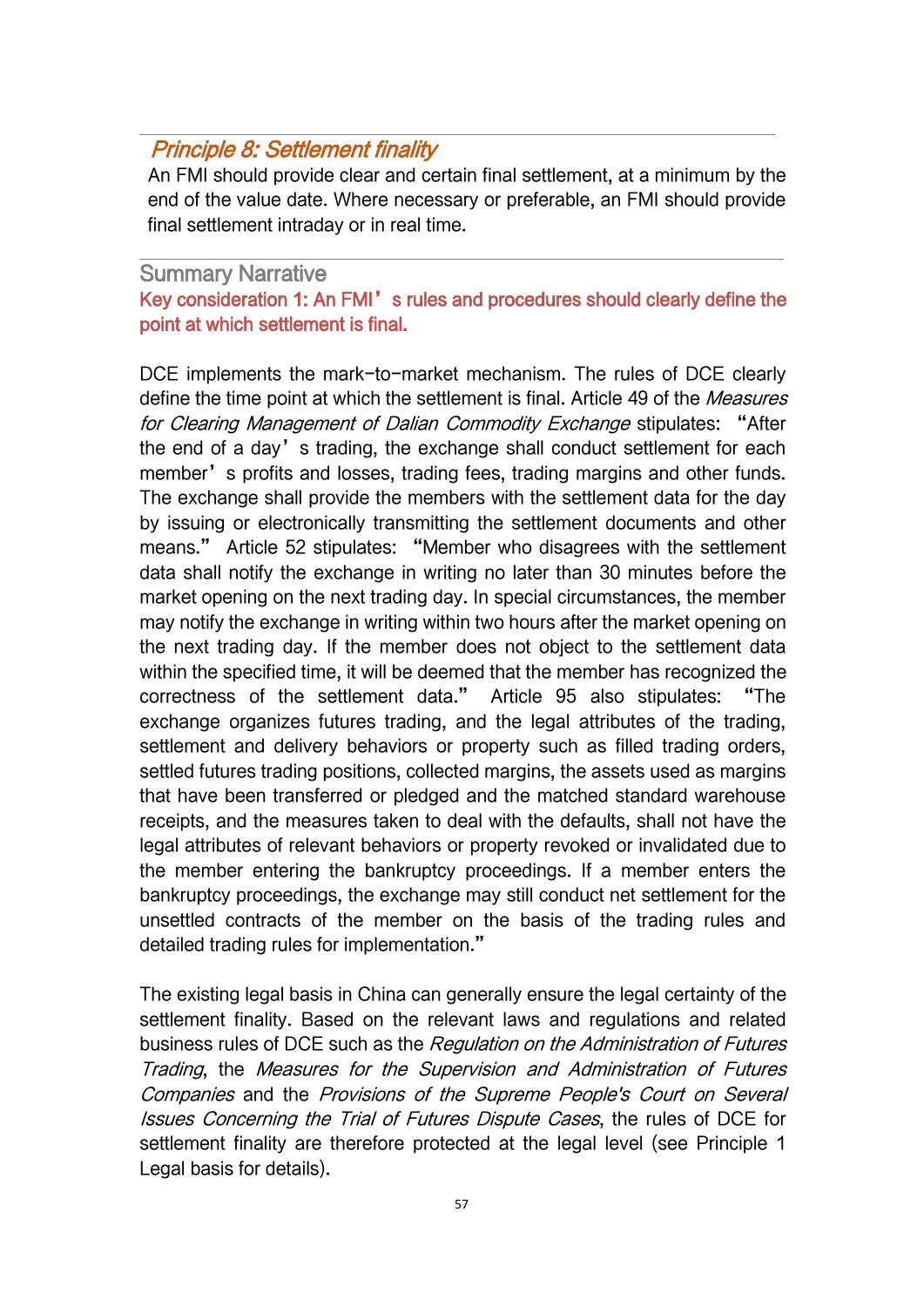As noted above, the laws and regulations, departmental regulations and business rules are publicly available on the DCE website.

Key consideration 2: An FMI should complete final settlement no later than the end of the value date, and preferably intraday or in real time, to reduce settlement risk. An LVPS or SSS should consider adopting RTGS or multiple-batch processing during the settlement day.

DCE implements the mark-to-market system,and conducts settlement once a day shortly after the market is closed. More specifically, based on the settlement prices on the day, the settlement system settles the profits and losses, trading margins and trading fees and other funds for all contracts, carries out the one-time transfer of the net amounts of receivables and payables, and increases or decreases the member's clearing deposit accordingly. The funds such as profits and losses, fees, payments for goods, taxes and option premiums shall be paid with the capital in RMB currency.

As for the application in written, electronic and other forms for depositing and withdrawal in RMB and foreign exchange submitted by members, if the application for depositing is submitted by the member before the market closing on each trading day, DCE will complete the handling before the market closing on the same day, and for the application in written, electronic and other forms for withdrawal submitted by the members before 15:10 on each trading day, DCE will handle it collectively after 15:10 on the same day following the review by DCE. For the applications for depositing submitted by the members after the market closing on each trading day, DCE will complete the depositing business for the members before the market opening on the next trading day.

DCE also requires that the designated depository banks should provide safe, accurate and timely services for depositing and transferring the futures margins, and adjust the time for handling the business accordingly on the basis of the changes in DCE's trading and settlement time and the requirements of the futures margin depository business. Regarding the transfer of funds between the accounts within a single bank system, the depository bank shall ensure that the funds are transferred to the fund account designated by DCE in real time upon receipt of DCE's transfer notes or instructions. With respect to inter-bank fund transfers, the depository bank shall ensure that the funds are transferred out in the quickest manner immediately upon receipt of DCE's transfer notes or instructions.

After the settlement is completed, if a member's clearing deposit is lower than the minimum balance, the settlement result shall be regarded as a notice on adding the margin issued by DCE to the member. The member shall make up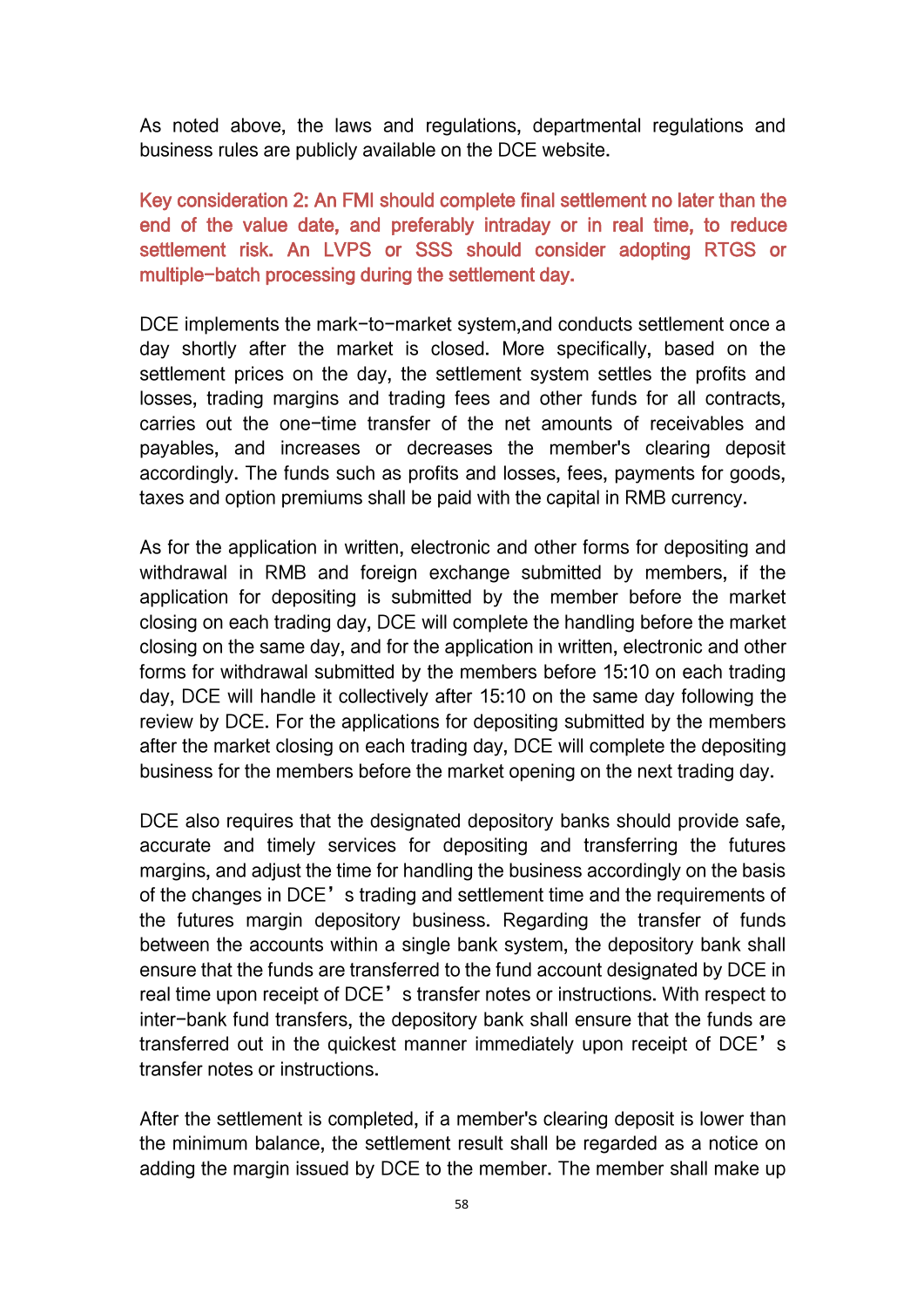the RMB funds to the minimum balance for the clearing deposit before the market opening on the next trading day. Otherwise, if the clearing deposit balance is greater than zero and lower than the minimum balance, the member will be banned from opening new positions; if the clearing deposit balance is less than zero, DCE will deal with it according to the relevant rules in the Measures for Risk Management of Dalian Commodity Exchange.

### Key consideration 3: An FMI should clearly define the point after which unsettled payments, transfer instructions, or other obligations may not be revoked by a participant.

After the final time point for the settlement, for the payment and transfer instructions, etc., DCE generally does not allow exceptions and cancellations, nor will it extend the deadline. So far, DCE has never experienced any event of postponing the day-end settlement until the next business day. In the event of a delay in the settlement by a member for certain reasons, DCE will deal with the relevant members in accordance with the default procedures; if there is a delay in the settlement caused by itself, DCE will handle the situation on the basis of the emergency plans made in advance. After the last trading day of a contract, all holders of open contracts shall complete the performance in the form of physical delivery.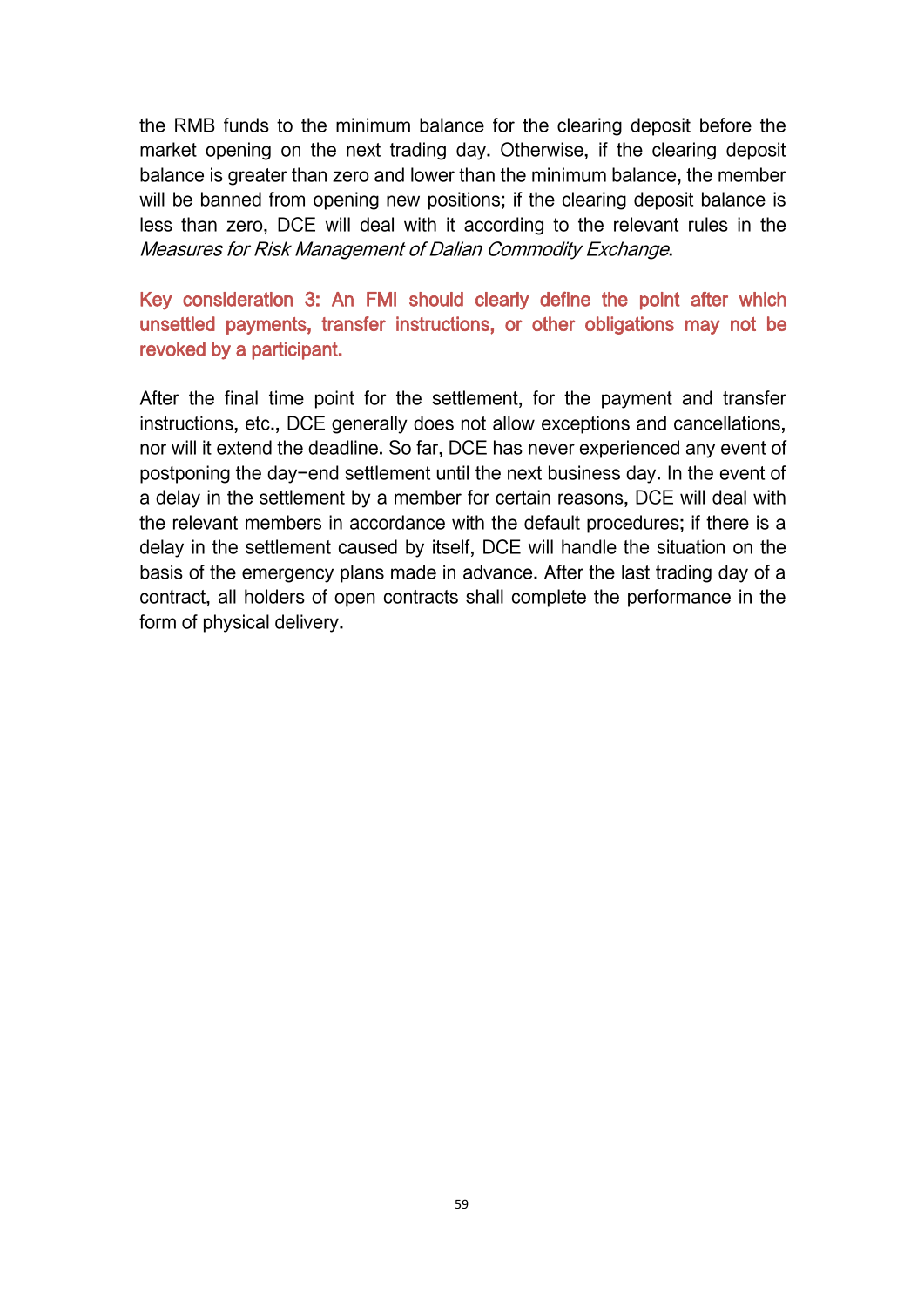## Principle 9: Money settlements

An FMI should conduct its money settlements in central bank money where practical and available. If central bank money is not used, an FMI should minimise and strictly control the credit and liquidity risk arising from the use of commercial bank money.

#### Summary Narrative

Key consideration 1: An FMI should conduct its money settlements in central bank money, where practical and available, to avoid credit and liquidity risks.

DCE opens the dedicated settlement accounts at the designated depository banks, and the members open the dedicated margin accounts at the designated depository banks. The members and DCE transfer the funds between the accounts, and settle the funds through the electronic deposit and withdrawal system or the transfer vouchers under special circumstances.

The members of DCE are mainly futures companies, which hardly have the demand for taking the central bank as a depository bank. Therefore, DCE has not opened an account at the central bank. Of all the 16 existing depository banks of DCE, 14 of which are state-owned large-sized commercial banks or nationwide joint-stock commercial banks, 1 is a policy bank and the other 1 is a foreign bank. All the banks mentioned above have abundant capital, good reputation and high-level risk management in the industry, and they are the direct participants in the central bank's real-time High Value Payment System (HVPS) with very low possibility of experiencing credit risks and liquidity risks.

### Key consideration 2: If central bank money is not used, an FMI should conduct its money settlements using a settlement asset with little or no credit or liquidity risk.

DCE uses cash to conduct fund settlement with depository banks. The members' margins are also deposited in the accounts at the depository banks in the form of cash, with good liquidity and no barrier to availability.

From multiple perspectives such as registered capital, number of business offices, financial indicators (capital adequacy ratio, liquidity, and asset-liability ratio), corporate governance and risk management capabilities, DCE selects banks with abundant capital and good reputation as depository banks. The Measures for Designated Depository Banks Management of the Dalian Commodity Exchange clearly stipulates the conditions and procedures for the financial institutions in the banking sector to apply for the qualification for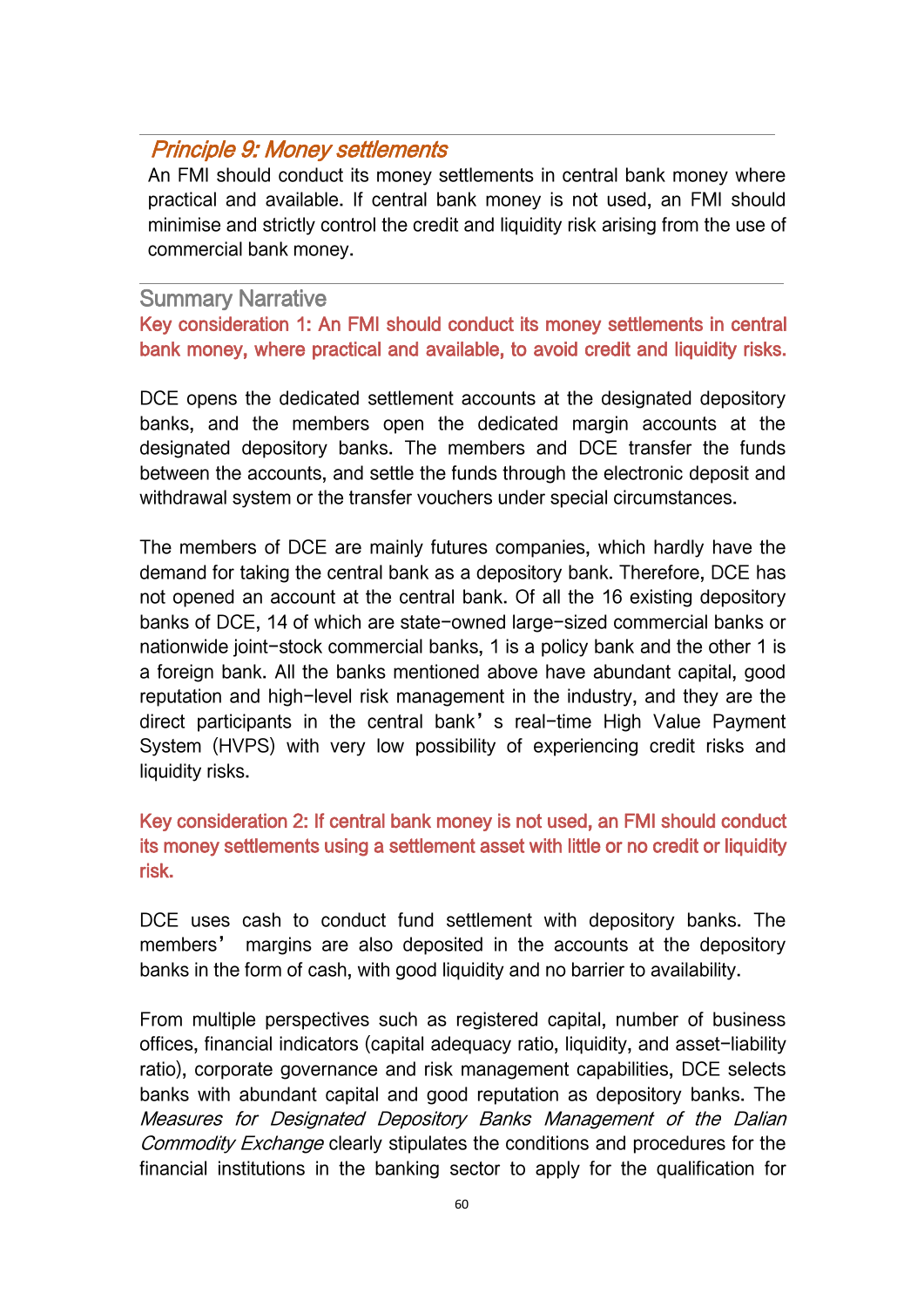DCE's margin depository business, DCE's requirements for business, technology and emergency response, supervisory management, violation handling and other factors for the depository banks. In addition, the qualified depository banks shall sign the Agreement on Futures Margin Depository Business with DCE before offering the futures margin depository services, so as to specify the respective rights and obligations of both sides.

Key consideration 3: If an FMI settles in commercial bank money, it should monitor, manage, and limit its credit and liquidity risks arising from the commercial settlement banks. In particular, an FMI should establish and monitor adherence to strict criteria for its settlement banks that take account of, among other things, their regulation and supervision, creditworthiness, capitalization, access to liquidity, and operational reliability. An FMI should also monitor and manage the concentration of credit and liquidity exposures to its commercial settlement banks.

The Measures for Designated Depository Banks Management of Dalian Commodity Exchange made specific business and technical requirements for depository banks. DCE strictly follows the Measures to strictly monitor the risks of the depository banks.

When there are changes in the position setting, provisions on responsibility, department heads, business contacts, etc. of the margin depository department at a depository bank, the changes shall be reported to DCE and the monitoring center in writing within 3 working days from the date of the changes.

Before upgrading or transforming the system or implementing other measures that may affect the futures margin depository business, the depository bank shall notify DCE, the monitoring center and the relevant members of DCE in writing 5 working days in advance, make effective efforts in information disclosure and system testing, and formulate relevant emergency plans.

When meeting with a major business risk or loss affecting the bank's credit status, the depository bank shall report the situation to DCE and the monitoring center within 3 working days from the date of the occurrence of the risk or loss, and submit a written report on the analysis of the impact of the business risk or loss on the bank's margin depository business as well as the countermeasures. When there are potential or foreseeable risks in overseas financial markets and capital markets, the depository banks shall promptly notify DCE of the market risks and provide support for the prevention of risks.

Within one month after the end of each year, the depository banks shall submit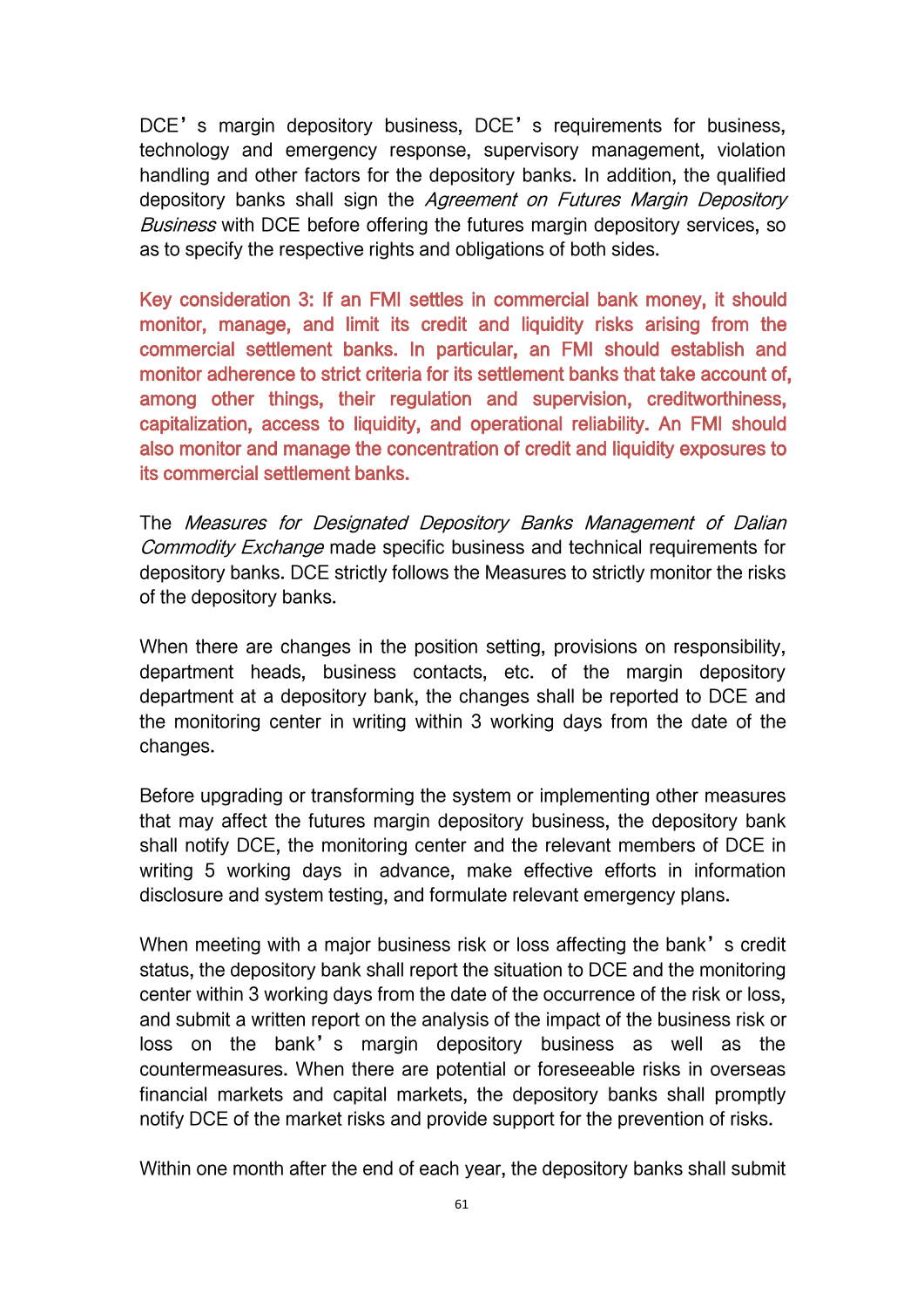their summary reports on their margin depository business in the previous year to DCE and the monitoring center. The contents of the summary report include but are not limited to: the depository bank's operation of the margin depository business in the previous year, services, technical operation, risk management, operational errors and technical failures, implementation of relevant laws, regulations, rules, policies and self-discipline rules of futures market, etc.

DCE checks the qualifications of the depository banks annually, or conducts irregular inspections as needed. In the annual evaluation of the depository banks' futures margin depository business, DCE comprehensively assesses the safety, accuracy, timeliness and liquidity of the banks' operation of the business. The assessment covers the depository banks' qualifications, system operation and maintenance, staffing, business operation, risk control, innovative futures services and satisfaction surveys, etc.

DCE sets a security amount for the funds in the account at each depository bank. DCE monitors and manages the liquidity risks of the depository banks on a daily basis.DCE has deposited the funds in 16 depository banks separately, while allowing the clearing members to open accounts in a number of depository banks. DCE has the right to transfer the margins in the members' dedicated fund accounts across banks. The measures mentioned above can effectively monitor and manage the accumulation of credit and liquidity risk exposures of the depository banks.

Key consideration 4: If an FMI conducts money settlements on its own books, it should minimise and strictly control its credit and liquidity risks.

Not applicable.

Key consideration 5: An FMI's legal agreements with any settlement banks should state clearly when transfers on the books of individual settlement banks are expected to occur, that transfers are to be final when effected, and that funds received should be transferable as soon as possible, at a minimum by the end of the day and ideally intraday, in order to enable the FMI and its participants to manage credit and liquidity risks.

The Agreement on Futures Margin Depository Business signed by DCE and the depository banks stipulates that the depository banks shall handle the transfer business in accordance with the notes or instructions provided by DCE; for the transfer of the funds between the accounts within a single bank system, the funds shall be transferred to the fund account designated by DCE in real time upon receipt of the transfer notes or instructions issued by DCE or DCE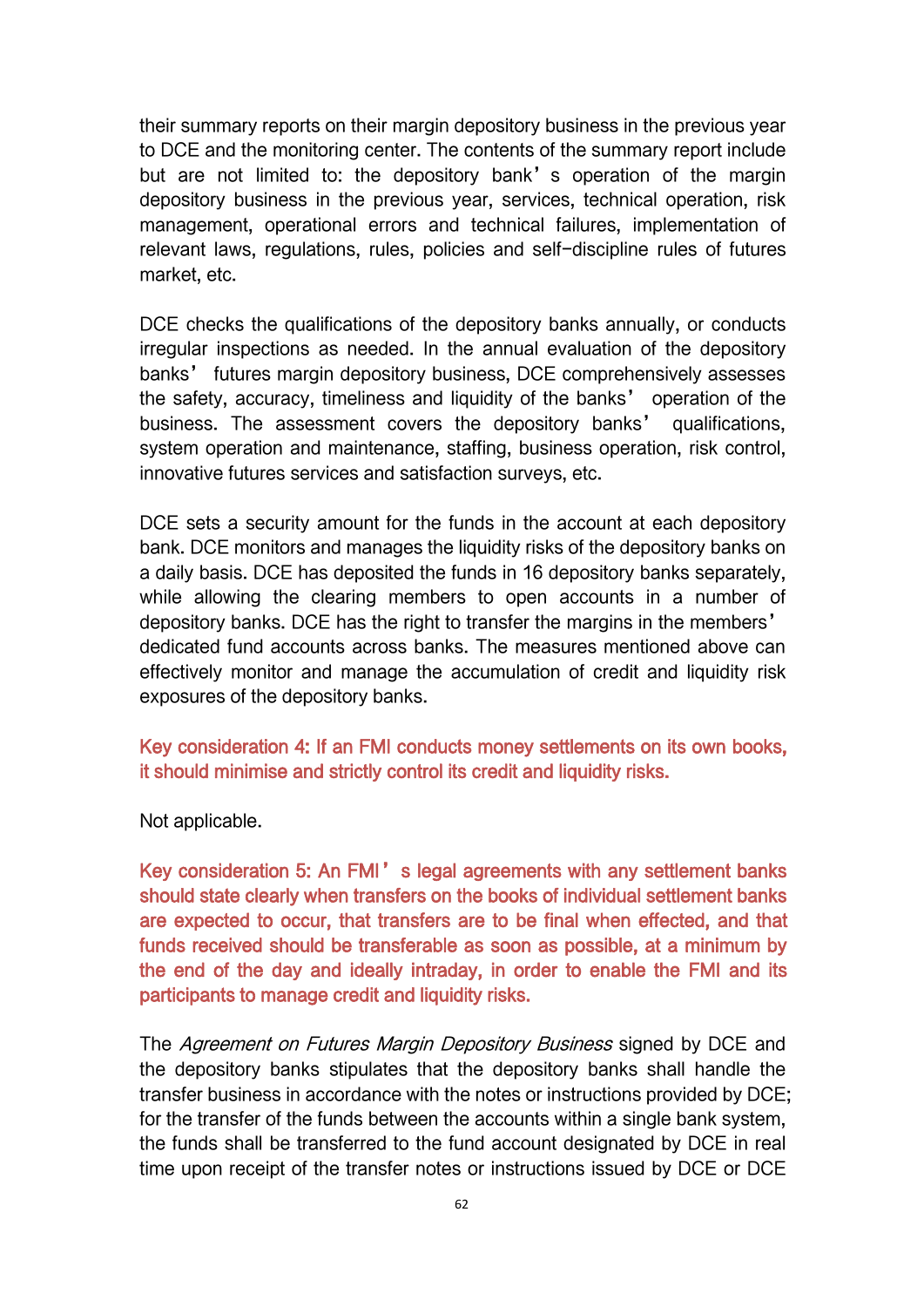members; for the inter-bank fund transfer, the depository banks shall ensure to transfer out the funds in the quickest way immediately upon receipt of DCE's fund transfer notes or instructions; the depository banks shall adjust the business handling time accordingly according to the changes in DCE's trading and settlement time as well as the demand of the futures margin depository business; the depository banks shall refuse any other institution or individual that requires to freeze, retain or transfer the funds in the dedicated settlement account, so as to guarantee the safety of the futures margins deposited by DCE; if any other institution or individual intends to take the measures such as freezing for the members' dedicated margin accounts, which will affect the margin depository business, the depository banks shall inform DCE in advance. Once the transfer occurs, it is final and irrevocable.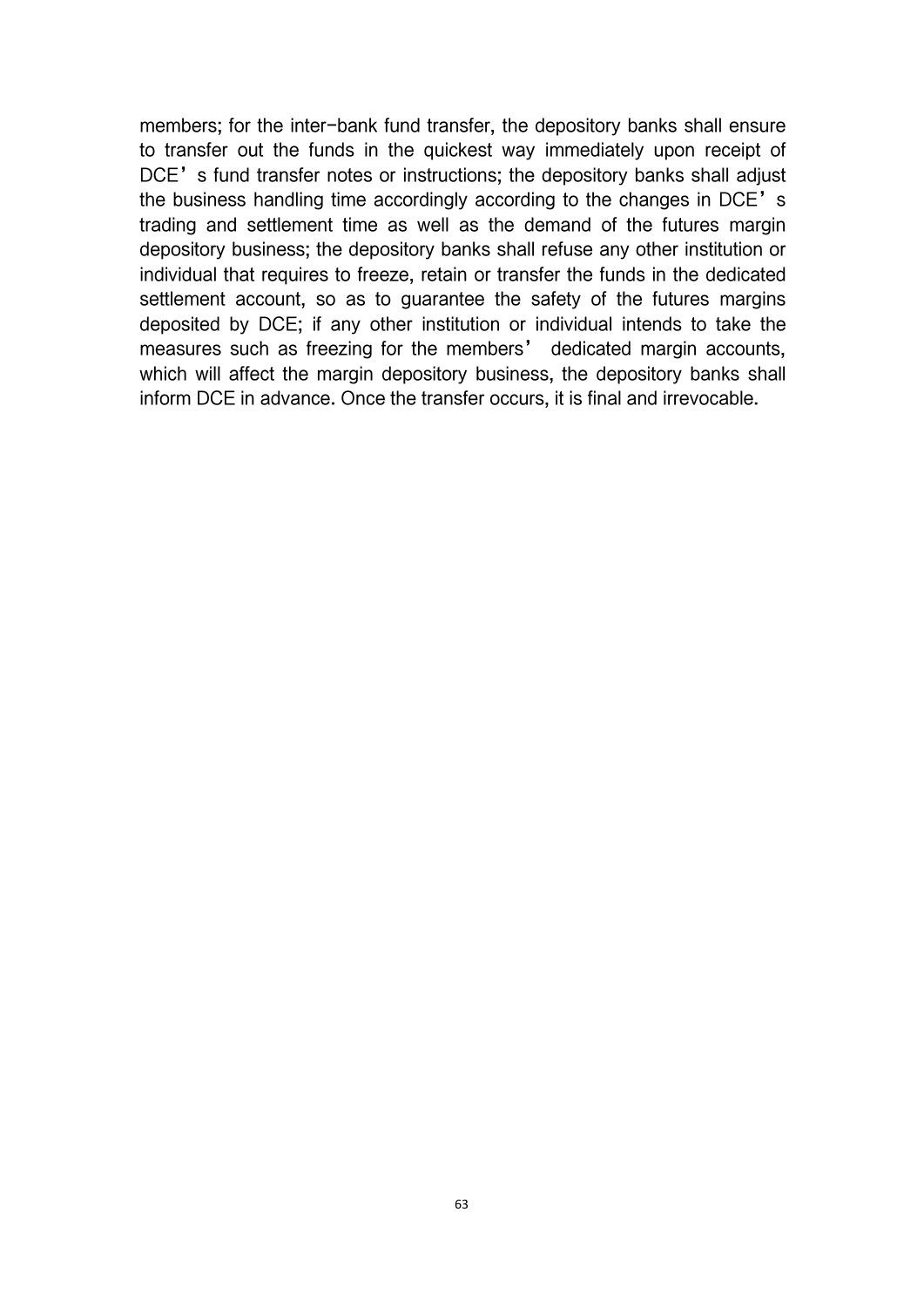# Principle 10: Physical deliveries

An FMI should clearly state its obligations with respect to the delivery of physical instruments or commodities and should identify, monitor, and manage the risks associated with such physical deliveries.

#### Summary Narrative

Key consideration 1: An FMI's rules should clearly state its obligations with respect to the delivery of physical instruments or commodities.

According to the *Measures for Delivery Management*, the commodity futures contracts traded on DCE are based on physical delivery. Physical delivery refers to the process in which the both parties in the transaction close the open positions by transferring the ownership of the underlying products in accordance with the requirements of the contracts and rules. The Physical Delivery shall be handled by the Members and carried out in the name of the Members at the Exchange. A client of a Member, an Overseas Special Participant (the "OSP") who engages a Member to conduct clearing or an Overseas Intermediary who engages a Member to conduct trading and clearing shall handle the Physical Delivery through the Member at the Exchange. The physical delivery can be performed by using standard warehouse receipts or through other delivery methods. According to different sites of storage of underlying products, the physical delivery of futures includes warehouse delivery, factory warehouse delivery and other delivery methods. Based on different situations of tax payment for delivered goods, the physical delivery of futures can be divided into bonded delivery and tax-paid delivery.

The futures physical delivery can be performed by Exchange for Physicals (EFPs), bill of lading delivery, rolling delivery, daily selective delivery,one-time delivery, and other processes specified by DCE.

The rules such as the Trading Rules, the Measures for Delivery Management, the Measures for Clearing Management, the Measures for Standard Warehouse Receipt Management and the Measures for Designated Delivery Warehouse Management clearly define the obligations and responsibilities of the buyers, the sellers, DCE and designated delivery warehouses. The above information is disclosed to the public on the DCE website.

DCE often organizes business trainings for members and investors to ensure that the members can master the physical delivery processes. When a new product is launched or the rules are revised, DCE will send a notice to all members in advance and offer relevant business training to ensure that the members can learn in detail about the changes of physical delivery processes.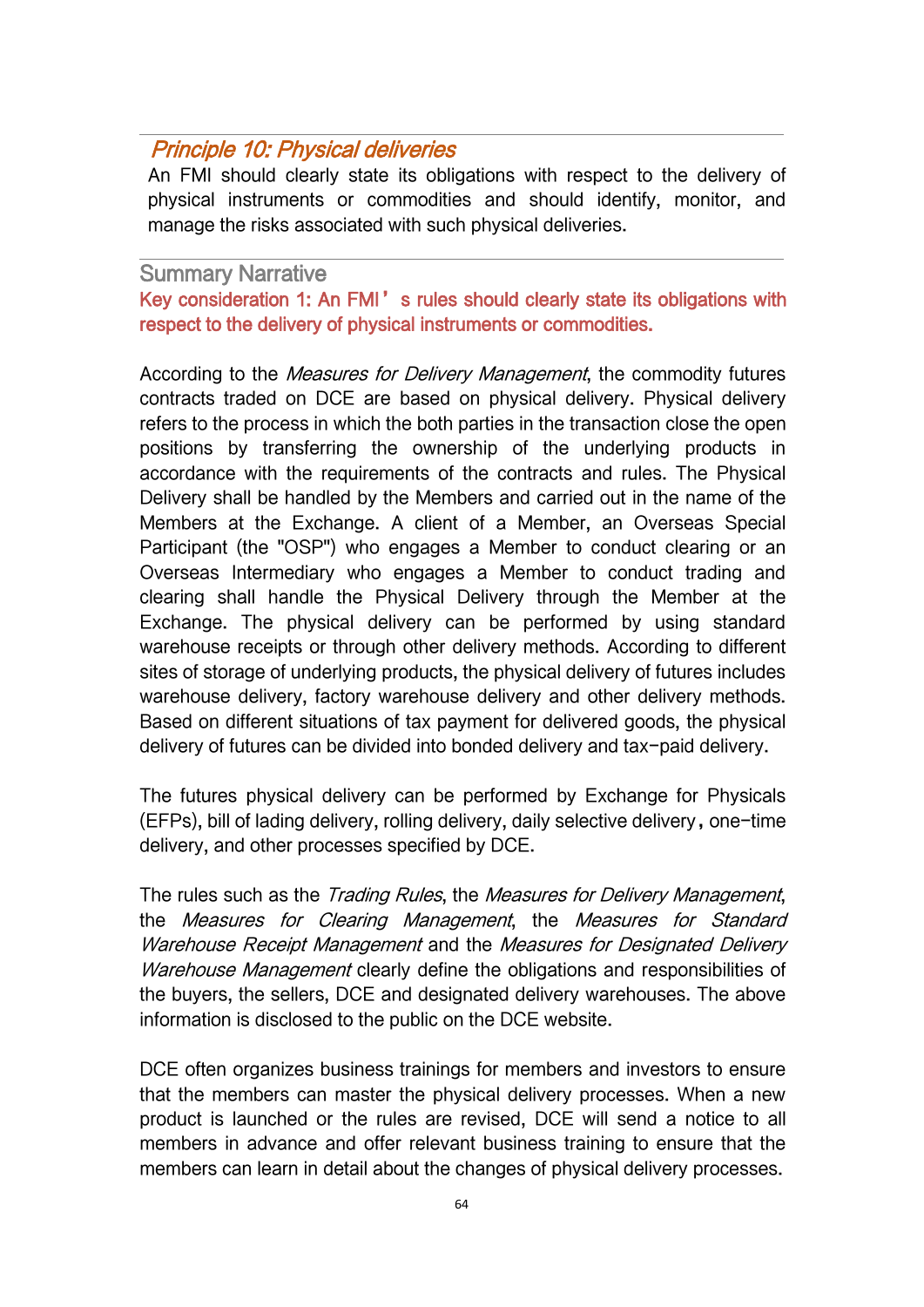### Key consideration 2: An FMI should identify, monitor, and manage the risks and costs associated with the storage and delivery of physical instruments or commodities.

The risks identified during the physical delivery process mainly include the risk of delivery default of the buyer and the seller and the risk of the storage of underlying products. The costs of physical delivery and commodity storage mainly include the delivery fee, storage fee and the in and out of the designated delivery warehouse fee.

With regard to the risk of delivery default during the physical delivery process, in accordance with the provisions of Chapter 9 of the Measures for Delivery Management, In case a delivery default is committed, twenty percent (20%) of the contract value of the default portions shall be paid by the defaulting party to the non-defaulting party, and the delivery shall terminate between the buyer and the seller. In case both the buyer and the seller are in default, DCE shall terminate the delivery and impose a fine of five percent (5%) of the contract value of the portions in default respectively against the buyer and the seller. In case partial delivery default occurs to a Member, the standard warehouse receipt, or payments, received by the default Member may be used to handle the default.

For the storage risk of underlying products, the Measures for Designated Delivery Warehouse Management has the following provisions: first of all, the designated delivery warehouses shall obtain the approval from DCE before participating in futures delivery; secondly, before performing the delivery, the designated delivery warehouses shall sign the agreements with DCE and pay the "risk deposit" as the pledge for performing their obligation; thirdly, the designated delivery warehouses are responsible for the storage of the underlying products and bear the responsibilities for the quality and quantity of the underlying products; fourthly, each year DCE carries out annual inspections of the designated delivery warehouses, and irregularly conducts on-site inspections. For problems discovered during the inspections, DCE has the right to instruct the designated delivery warehouses to make improvements or to compensate for financial loss. If the circumstances are serious, the qualification for the designated delivery warehouse will be cancelled, and even the legal liability will be pursued.

In the Measures for Standard Warehouse Receipt Management and the Detailed Rules for Specific Futures Products, DCE details the requirements and procedures for registering standard warehouse receipts. In the warehouse delivery, DCE introduces third-party institutions to examine the quality of underlying products and ensure the storage meets the delivery standards of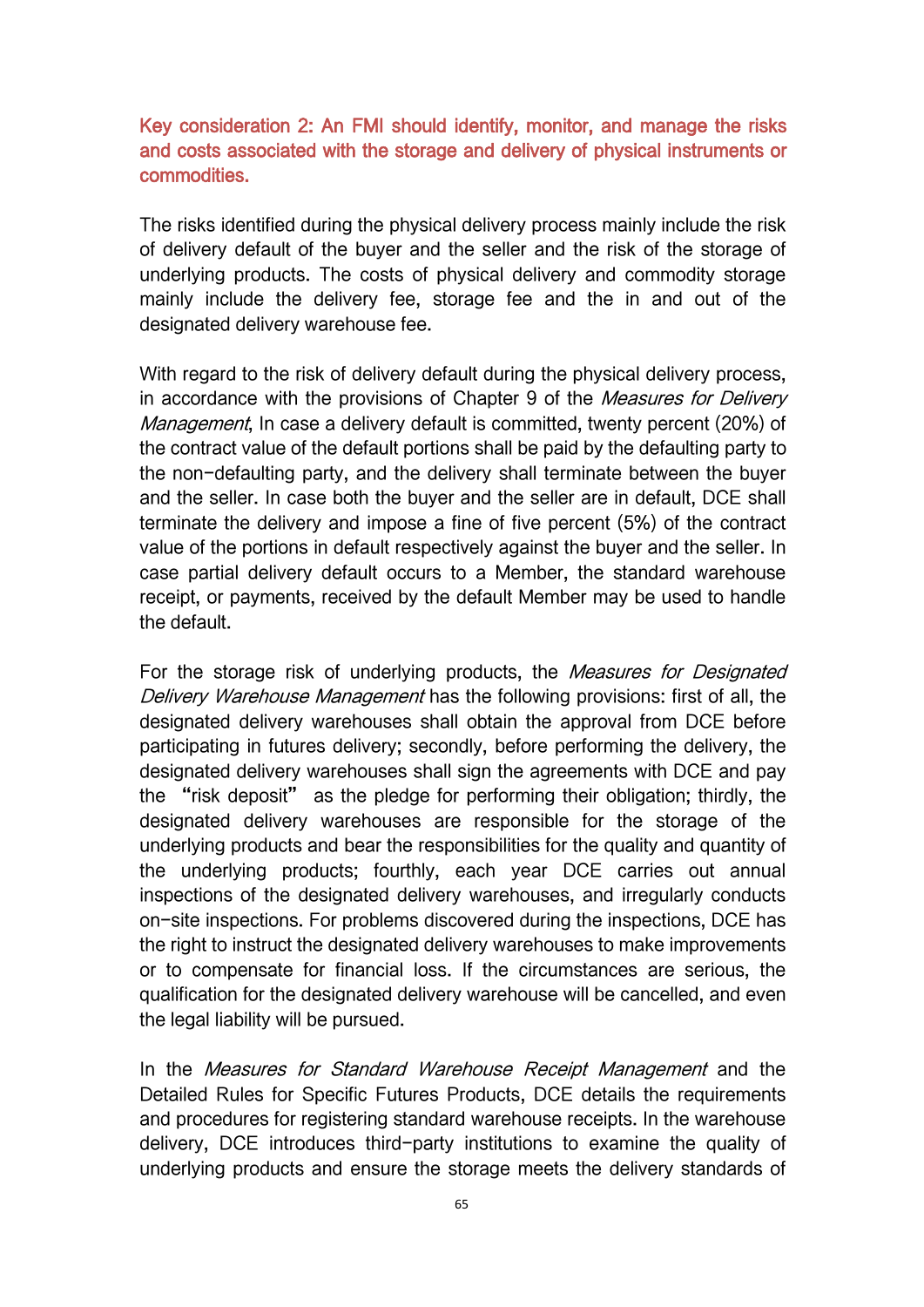the futures contracts. In the factory warehouse delivery, in order to guarantee the quality and quantity of underlying products, the factory warehouses must have the *Bank Letter of Performance Guarantee* or other guarantee recognized by DCE when registering the warehouse receipts. If the value of underlying products fluctuates significantly, DCE may require the factory warehouses to adjust the risk deposit. If the owner of underlying products and the designated delivery warehouse have disputes over the delivery quality, they may apply for re-inspection and pursue the responsibility of the designated delivery warehouse based on the re-inspection results. If a client and a designated delivery warehouse have delivery dispute, they may apply to DCE for mediation.

When a new product is launched, DCE will clearly specify delivery expense standards, such as the delivery fees, warehousing and loss fees, and the ceiling price for the in and out warehouse fees, in the rules and related notices. DCE also track the market changes closely, and analyze and adjust the expense standards timely.

In addition, for the bonded delivery, the relevant provisions are detailed in the Measures for Delivery Management and Detailed Rules for Specific Futures Products.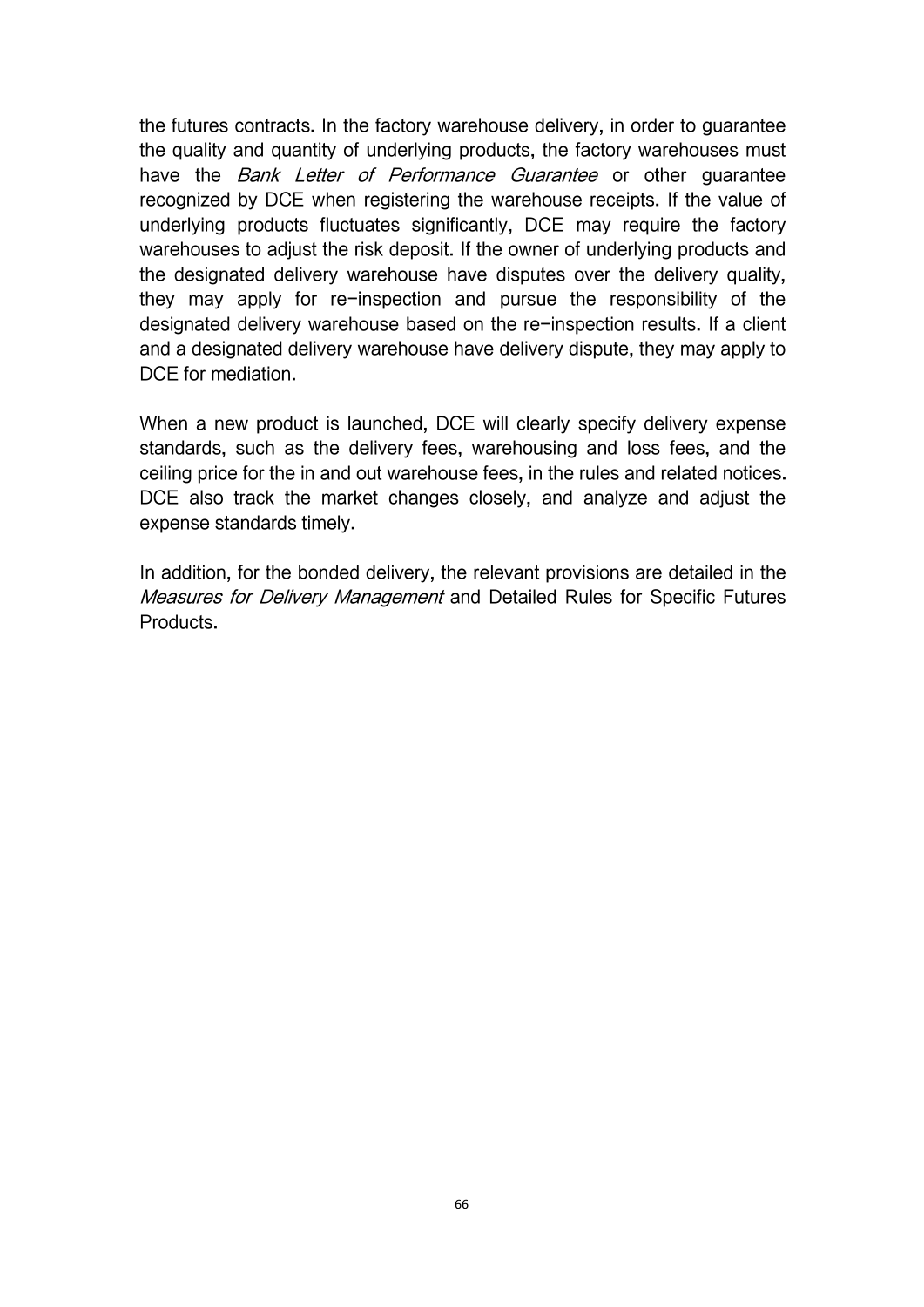# Principle 12: Exchange-of-value settlement systems

If an FMI settles transactions that involve the settlement of two linked obligations (for example, securities or foreign exchange transactions), it should eliminate principal risk by conditioning the final settlement of one obligation upon the final settlement of the other.

### Summary Narrative

Key consideration 1: An FMI that is an exchange-of-value settlement system should eliminate principal risk by ensuring that the final settlement of one obligation occurs if and only if the final settlement of the linked obligation also occurs, regardless of whether the FMI settles on a gross or net basis and when finality occurs.

DCE is not an exchange of value system, but DCE does provide a platform for its members to use for settlement. Details on settlement of physically delivered contracts are available in Principle 10 of this report. For money settlements, see Principle 9 in this report for details.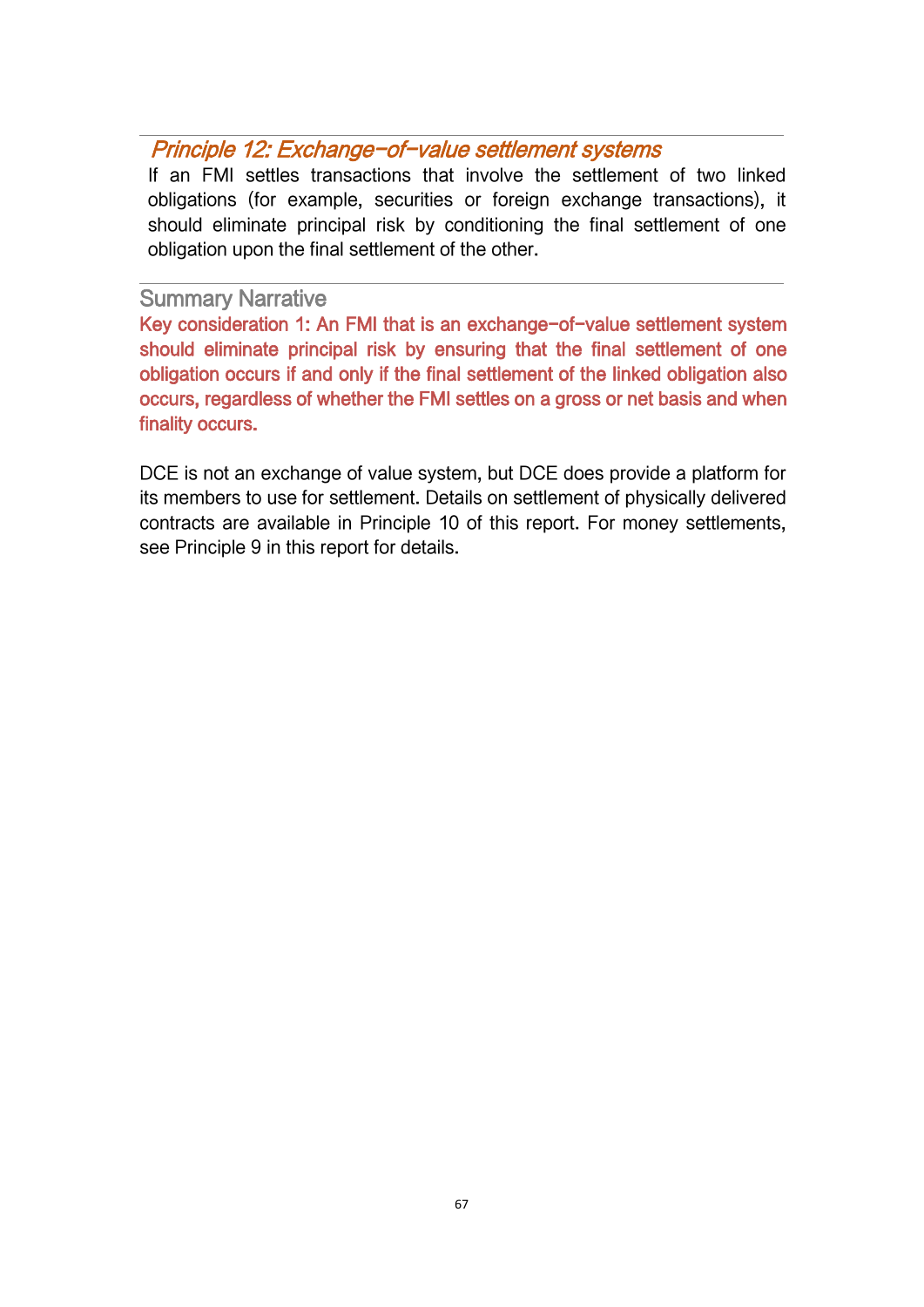### Principle 13: Participant-default rules and procedures

An FMI should have effective and clearly defined rules and procedures to manage a participant default. These rules and procedures should be designed to ensure that the FMI can take timely action to contain losses and liquidity pressures and continue to meet its obligations.

#### Summary Narrative

Key consideration 1: An FMI should have default rules and procedures that enable the FMI to continue to meet its obligations in the event of a participant default and that address the replenishment of resources following a default.

The rules and procedures of DCE clearly define the events of default and the methods of identifying a participant default. DCE implements a hierarchical responsibility system in risk prevention. DCE shall prevent the risks from the members, the members shall guard against the risks from their Principals for Clearing and Delivery, and the Overseas Special Brokerage Participants and Overseas Intermediaries shall ward off the risks from their clients.

The breaches of contract identified by DCE include: the members failing to perform their contract-related obligations and responsibilities; the delivery defaults, etc. The member's failure to perform the contract-related obligations and responsibilities means that the member's clearing deposit is lower than the minimum balance after the settlement is completed. Except as otherwise provided by DCE, the delivery default includes the following circumstances: the seller fails to deliver the standard warehouse receipt in full within the specified time limit; within the specified time limit, the buyer fails to make the payment for the goods in full.

The *Measures for Clearing Management* stipulates that when a member fails to perform the contractual obligations and responsibilities, DCE has the right to take the following protective actions: to utilize the Member's clearing deposits; to suspend opening for trading; to conduct forced liquidation pursuant to the applicable rules until the margins released after the liquidation are sufficient to perform the contractual obligations or liabilities; and to convert the Assets as Margins into cash, so as to use the proceeds from such conversion to perform the contractual obligations or liabilities. DCE shall take the following actions to perform the contractual obligations or liabilities in case the Member is still in debt after the preceding actions have been taken.: to revoke the Member's membership and use its membership fee for compensation; to utilize the risk reserves to provide compensation for the contractual performance; to utilize DCE's own assets to provide compensation for the contractual performance. After fulfilling the contractual obligations and responsibilities, DCE will claim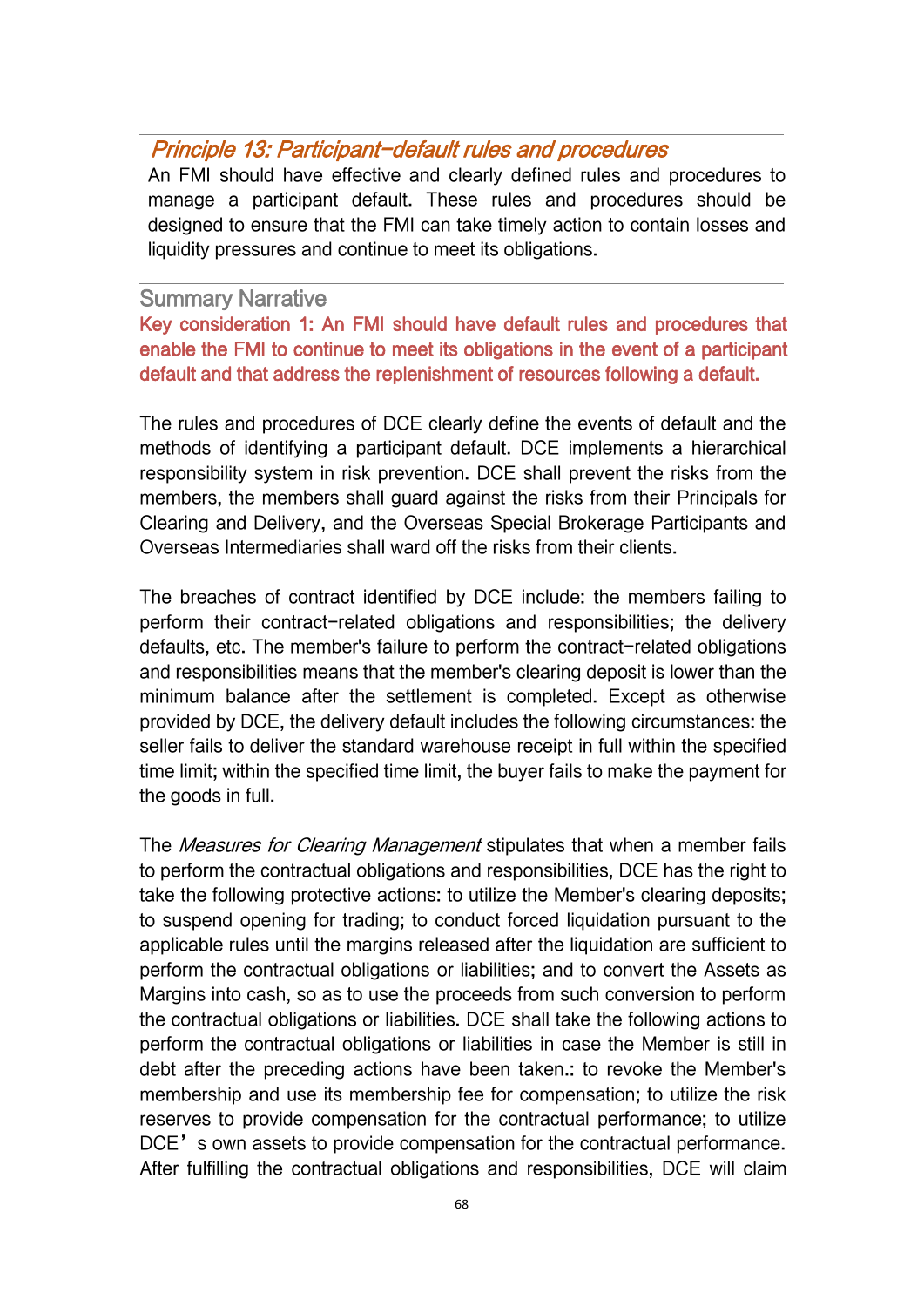compensation from the member through legal procedures, and draw the risk reserve again according to the rules when necessary.

In case of the delivery default, the defaulting party shall pay a penalty of 20% of the contract value to the observant party, and the delivery shall be terminated. In case both the buyer and the seller commit the default, a fine shall be imposed by DCE respectively against the buyer and the seller at five percent of the contract value of the default portions calculated at the delivery settlement price. When a member defaults in part of delivery, the standard warehouse receipt or the payment received by the defaulting member may be used for dealing with the default.

## Key consideration 2: An FMI should be well prepared to implement its default rules and procedures, including any appropriate discretionary procedures provided for in its rules.

With internal management systems and work processes, DCE clearly defines the roles and responsibilities of the executive management in dealing with default. DCE conducts regular and irregular reviews of the internal management systems and working processes to make sure the default procedures are well-designed and can be executed properly.

To deal with the risks for trading, settlement, delivery and technology and other emergencies that has seriously affected or may seriously affect the market security and stability, DCE has formulated emergency plans, which stipulates clear processes for risk prevention, response and resolution, so as to ensure that DCE can carry out the businesses in a normal manner and conduct the regular activities of operation and management.

DCE has maintained close contact and communication with CSRC and the China Futures Market Monitoring Center (CFMMC). In the event of a default, DCE will contact the regulatory authorities in a timely manner.

Key consideration 3: An FMI should publicly disclose key aspects of its default rules and procedures.

The procedures of dealing with the members' defaults are detailed in the Trading Rules, the Measures for Clearing Management, the Measures for Delivery Management, the Measures for Risk Management and the Measures against Rule Violations, with the contents including the default handling measures, the scope for the measures taken, the implementers of the measures taken, and the mechanisms to ensure performance, etc. The information mentioned above has been disclosed on the DCE website.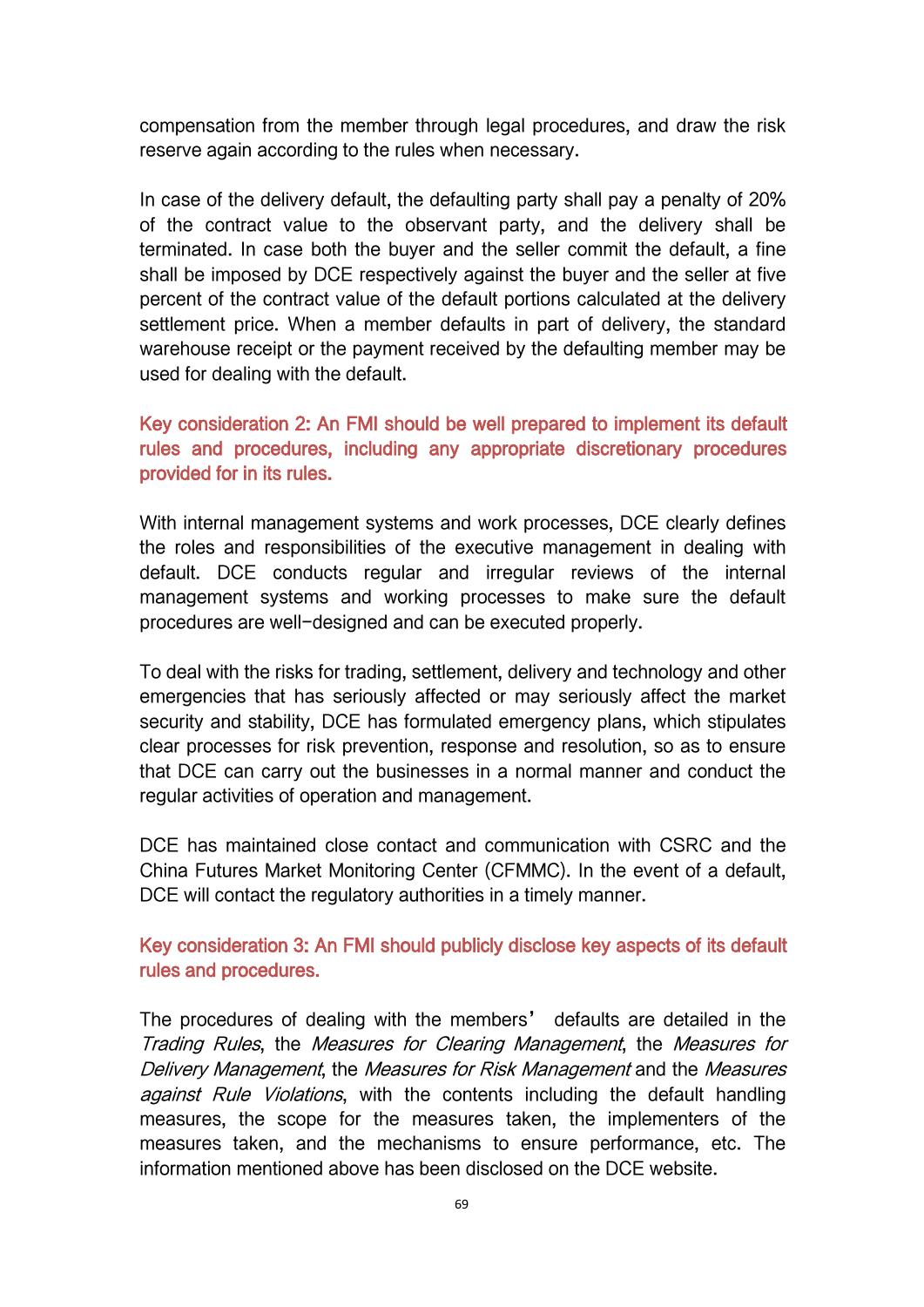Key consideration 4: An FMI should involve its participants and other stakeholders in the testing and review of the FMI ' s default procedures, including any close-out procedures. Such testing and review should be conducted at least annually or following material changes to the rules and procedures to ensure that they are practical and effective.

Each year, DCE organizes the members to participate in the emergency drills of scenarios and procedures for defaults such as using the clearing deposit, restricting the opening of positions and forced position liquidation, and the results of the drills will be reported to the management and the work safety and emergency response leading group.

In formulating and revising the rules related to default, DCE will also actively solicit opinions and suggestions from market participants, and consider them comprehensively in the process.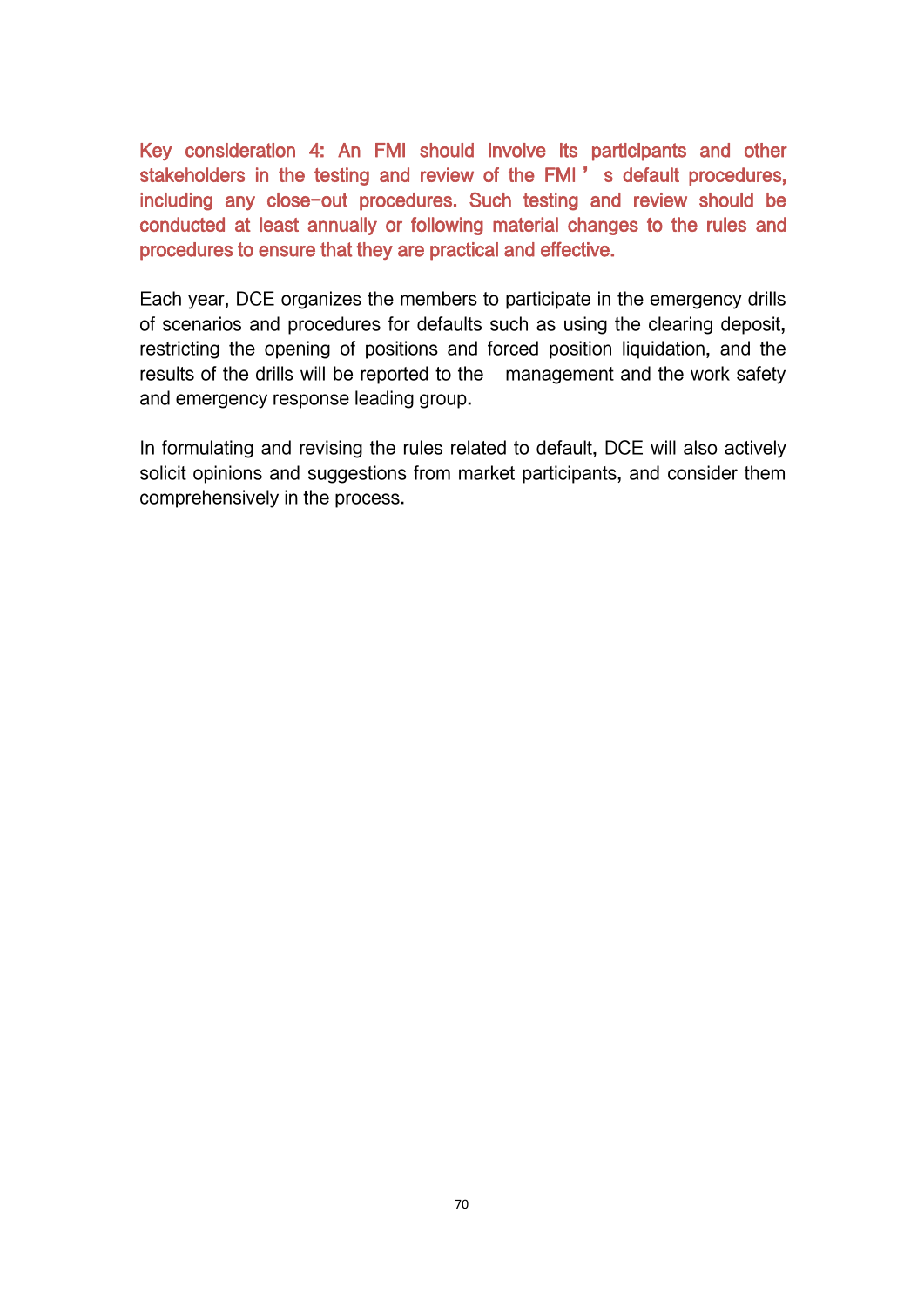# Principle 14: Segregation and portability

A CCP should have rules and procedures that enable the segregation and portability of positions of a participant' s customers and the collateral provided to the CCP with respect to those positions.

#### Summary Narrative

Key consideration 1: A CCP should, at a minimum, have segregation and portability arrangements that effectively protect a participant's customers' positions and related collateral from the default or insolvency of that participant. If the CCP additionally offers protection of such customer positions and collateral against the concurrent default of the participant and a fellow customer, the CCP should take steps to ensure that such protection is effective.

DCE has well-designed systems and segregation arrangements to adequately protect the positions and collateral of clients from the impact of the members' default or bankruptcy.

DCE conducts clearing for all members. There are two types of membership, futures company members and non-futures company members. Article 17 of the Regulation on the Administration of Futures Trading stipulates: "No futures company may engage in any self-operation business of futures or do so in any disguised form." So there is no issue of misappropriation between the proprietary positions of members and those of their clients.

According to Article 78 of the Measures for the Administration of Futures Exchange and Article 21 of the Trading Rules, DCE adopts the client trading code system. The members and the clients shall abide by the system of one code for one client, and shall not trade with mixed codes. The trading code system ensures that the Exchange can separately record the positions, trading margin and collateral of each client through the client's code, which offers practical foundation for position transfer of clients when member defaults or goes bankrupt.

The Chapter V of the Measures for the Supervision and Administration of Futures Companies stipulates that the margin of clients and the assets authorized by clients shall be client assets and be owned by clients. Client assets shall be independent from the assets of futures companies for separate management. A futures company shall open a futures margin account at a futures margin depository bank. After opening, modifying or canceling a futures margin account, a futures company shall undergo recordation formalities at the institution monitoring the safe custody of futures margin on the same day and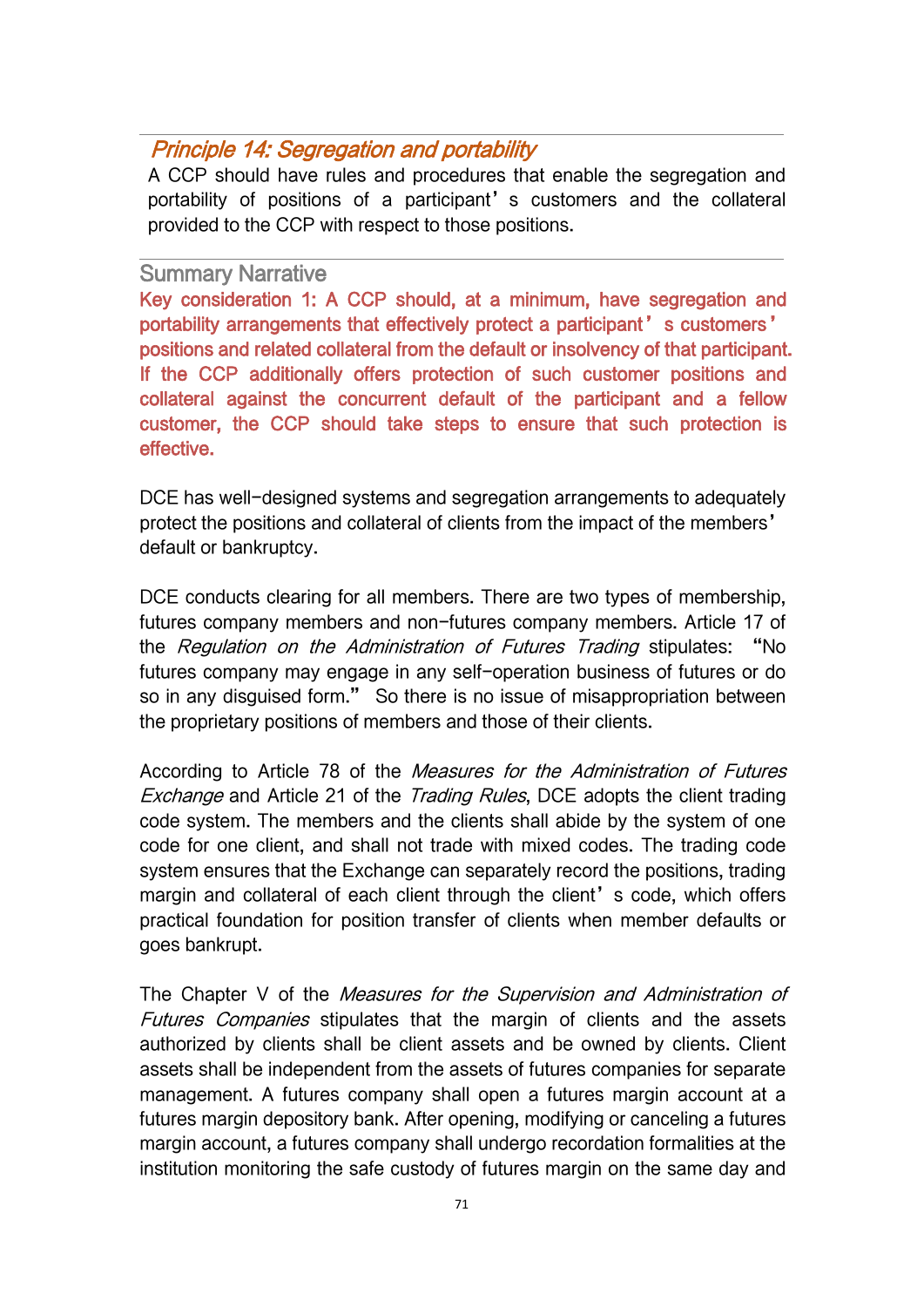disclose information on the opening, modification or cancellation of the account to the client in a prescribed manner. A client shall register the settlement account opened in his or her own name to deposit and withdraw futures margin with a futures company. The futures company and the client shall deposit and withdraw margin by transfer under the futures margin account that has been granted recordation and the futures settlement account that has been registered.

The Chapter V of the Measures for the Supervision and Administration of Futures Companies also stipulates: "Client assets may not be seized, frozen, deducted or enforced, except for the client's own debt or any other circumstance prescribed by any law or administrative regulation. When a futures company enters the bankruptcy or liquidation procedure, its client assets shall not belong to bankruptcy or liquidation property."

Measures for Clearing Management also stipulates: "The member may file an application for position transfer, which can be processed after being approved by the Exchange if it is under any of the following circumstances: the merger or, consolidation, separation, bankruptcy or insolvency of the member; the member failing to conduct the futures brokerage business due to some reasons; or changes to the clearing entrustment relationship. Under the special circumstance that the futures company member does not file an application when it suffers from significant operation crisis such as insolvency, the Exchange may initiate the emergency pre-plan and handle client position transfer to protect the clients' rights and interests."

The above segregation and portability arrangements of DCE for the clients' assets are clearly supported by China's laws and regulations such as *the* Civil Code, the Regulation on the Administration of Futures Trading, the Measures for the Administration of Futures Exchange and the Measures for the Supervision and Administration of Futures Companies, and are therefore enforceable.

Key consideration 2: A CCP should employ an account structure that enables it readily to identify positions of a participant' s customers and to segregate related collateral. A CCP should maintain customer positions and collateral in individual customer accounts or in omnibus customer accounts.

DCE employs one code for one client and single client account structure, and establishes a position account for each client to record transaction information and calculate margin demand in the duration. DCE establishes a margin account for each member to record the information about the member's margin changes every day, requires the futures company members to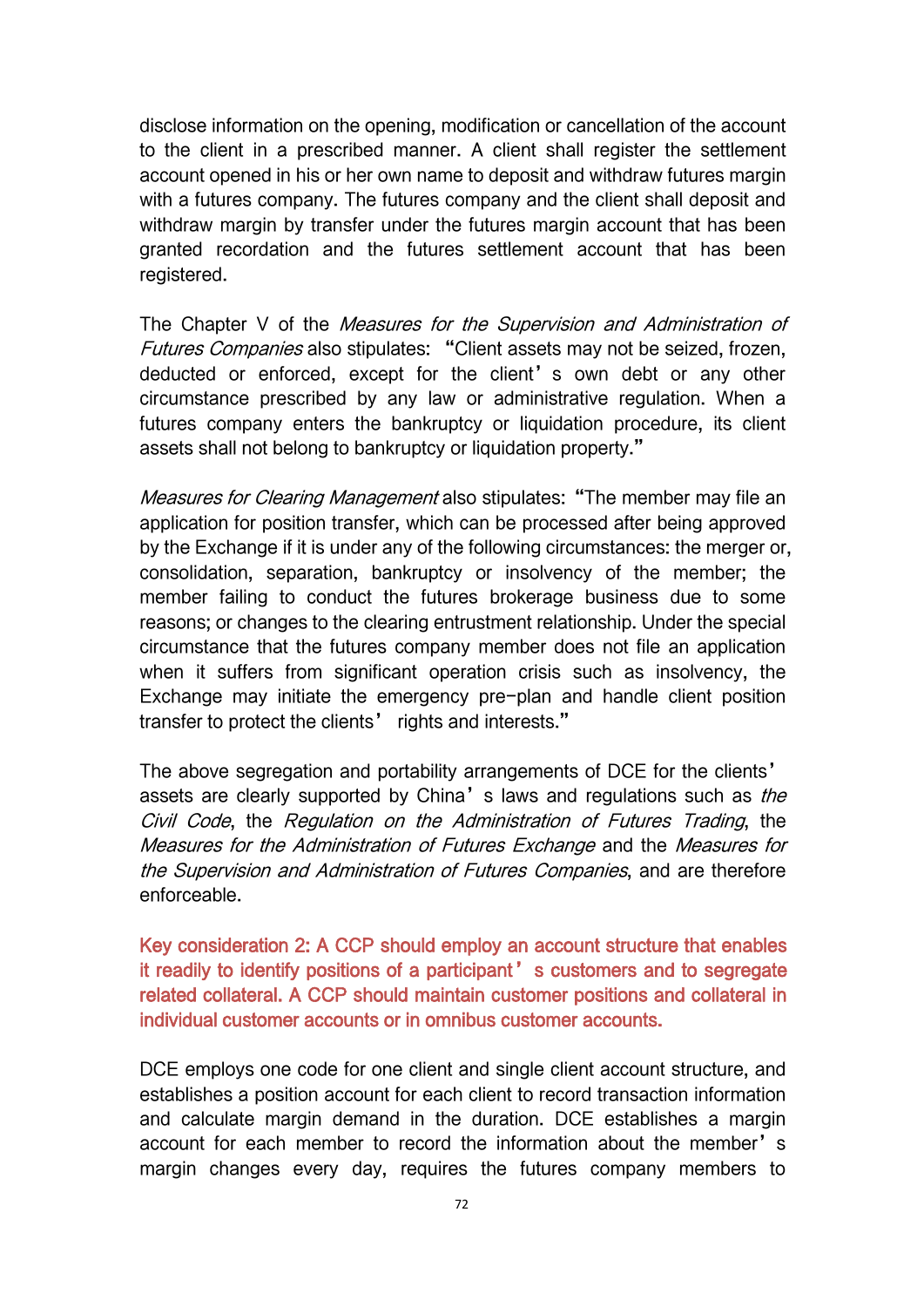establish margin detail accounts for their Principals for Clearing and Delivery, and conducts daily check and account maintenance for all clients'position information, margin account balance and amount of fund settlement.

DCE can obtain the market participants' equity data through CFMMC. The futures companies submit the transaction and settlement data of Principals for Clearing and Delivery to CFMMC every day. CFMMC is responsible for monitoring the security of the futures margins. It will notify the regulatory authorities and DCE in time once problems occur.

In view of the above institutional arrangements, the assets of different clients under the same member are segregated, and there will be no occupation or misappropriation of other clients' assets because of a certain client having insufficient funds. Once a client's margin is insufficient, the member will first make up for it with own funds.

Key consideration 3: A CCP should structure its portability arrangements in a way that makes it highly likely that the positions and collateral of a defaulting participant's customers will be transferred to one or more other participants.

DCE established the position transfer system. According to Article 54 of the Measures for Clearing Management, when a member cannot engage in the futures brokerage business because of merger, splitting, bankruptcy or any other reason, or changes the entrusted relationship , the member and its Principals for Clearing and Delivery can submit the application, and handle the position transfer business with the approval from DCE. Under the special circumstance that the futures company member does not file an application when it suffers from significant operation crisis such as insolvency, the exchange may initiate the emergency pre-plan and handle client position transfer to protect the clients' rights and interests.

After the application for position-transfer is approved, the Exchange will negotiate with the Futures Company Member to determine which trading day within one week will be the client's position-transfer clearing date. After the completion of the then-current day settlement on the agreed date, the Exchange will conduct the position transfer for the Futures Company Member and provide the lists of the positions (before and after the position transfer) of the clients to the Futures Company Member for confirmation.

The contents of the position transfer solely include the positions and corresponding trading margins of the client, and does not include the then-current day profit and loss, trading commissions, clearing deposit and other payments.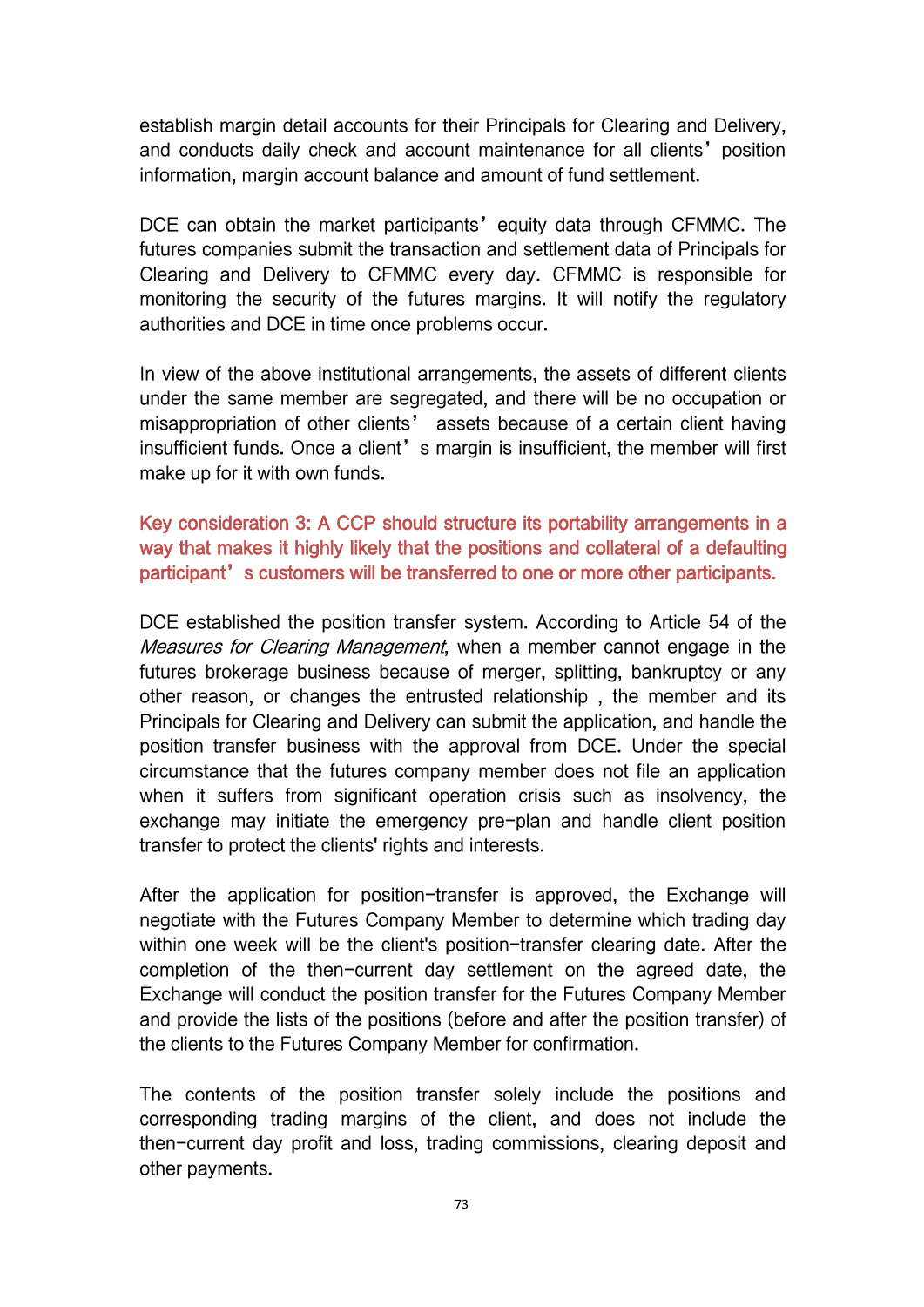Key consideration 4: A CCP should disclose its rules, policies, and procedures relating to the segregation and portability of a participant ' s customers ' positions and related collateral. In particular, the CCP should disclose whether customer collateral is protected on an individual or omnibus basis. In addition, a CCP should disclose any constraints, such as legal or operational constraints, that may impair its ability to segregate or port a participant' s customers' positions and related collateral.

DCE's arrangements for segregation and portability have been stipulated in the Measures for Trading Management and the Measures for Clearing Management published on the DCE website.

At the same time, the *Measures for the Supervision and Administration of* Futures Companies, the Interim Measures for the Administration of Futures Investors' Guarantee Funds and the Provisions of the Supreme People's Court on Several Issues Concerning the Trial of Futures Dispute Cases provide the legal basis for the segregation and portability arrangements of DCE. It has not been found that the segregation and portability arrangements of DCE are subject to legal or operational constraints.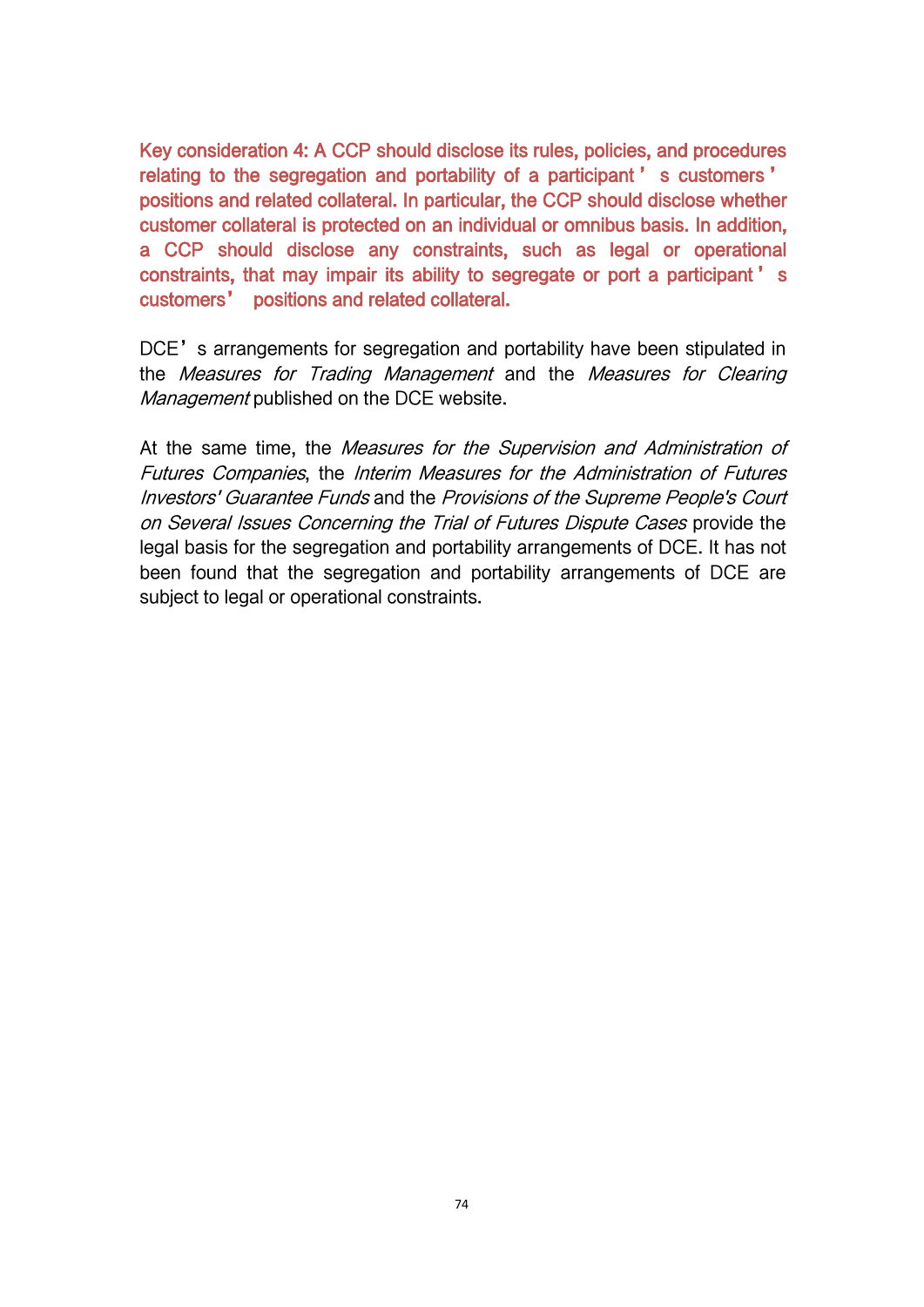## Principle 15: General business risk

An FMI should identify, monitor, and manage its general business risk and hold sufficient liquid net assets funded by equity to cover potential general business losses so that it can continue operations and services as a going concern if those losses materialize. Further, liquid net assets should at all times be sufficient to ensure a recovery or orderly wind-down of critical operations and services.

#### Summary Narrative

Key consideration 1: An FMI should have robust management and control systems to identify, monitor, and manage general business risks, including losses from poor execution of business strategy, negative cash flows, or unexpected and excessively large operating expenses.

Based on the internally set development strategy and control objectives, DCE comprehensively considers internal and external factors, continues to collect relevant information in an inclusive and systematic way, and identifies monitors and manages general business risks in light of actual business conditions. The identified general business risks include: financial risks and investment risks, etc.

In order to continuously monitor and manage general business risks, DCE has established a complete financial internal control system. By formulating a series of rules and systems such as the Financial Management System, the Budget Management System, the Financial Expenditure Approval System and the Self-owned Funds Deposit Management System, DCE ensures the safety and efficiency of the financial operations.

DCE makes the fund plan every month, and currently the cash flow is sufficient with the capital in good condition.

Key consideration 2: An FMI should hold liquid net assets funded by equity (such as common stock, disclosed reserves, or other retained earnings) so that it can continue operations and services as a going concern if it incurs general business losses. The amount of liquid net assets funded by equity an FMI should hold should be determined by its general business risk profile and the length of time required to achieve a recovery or orderly wind-down, as appropriate, of its critical operations and services if such action istaken.

The liquid net assets of DCE are relatively abundant, and increase rapidly enough to cover general business losses. Characterized by high liquidity, the equity assets of DCE can maintain the continuity of business operations and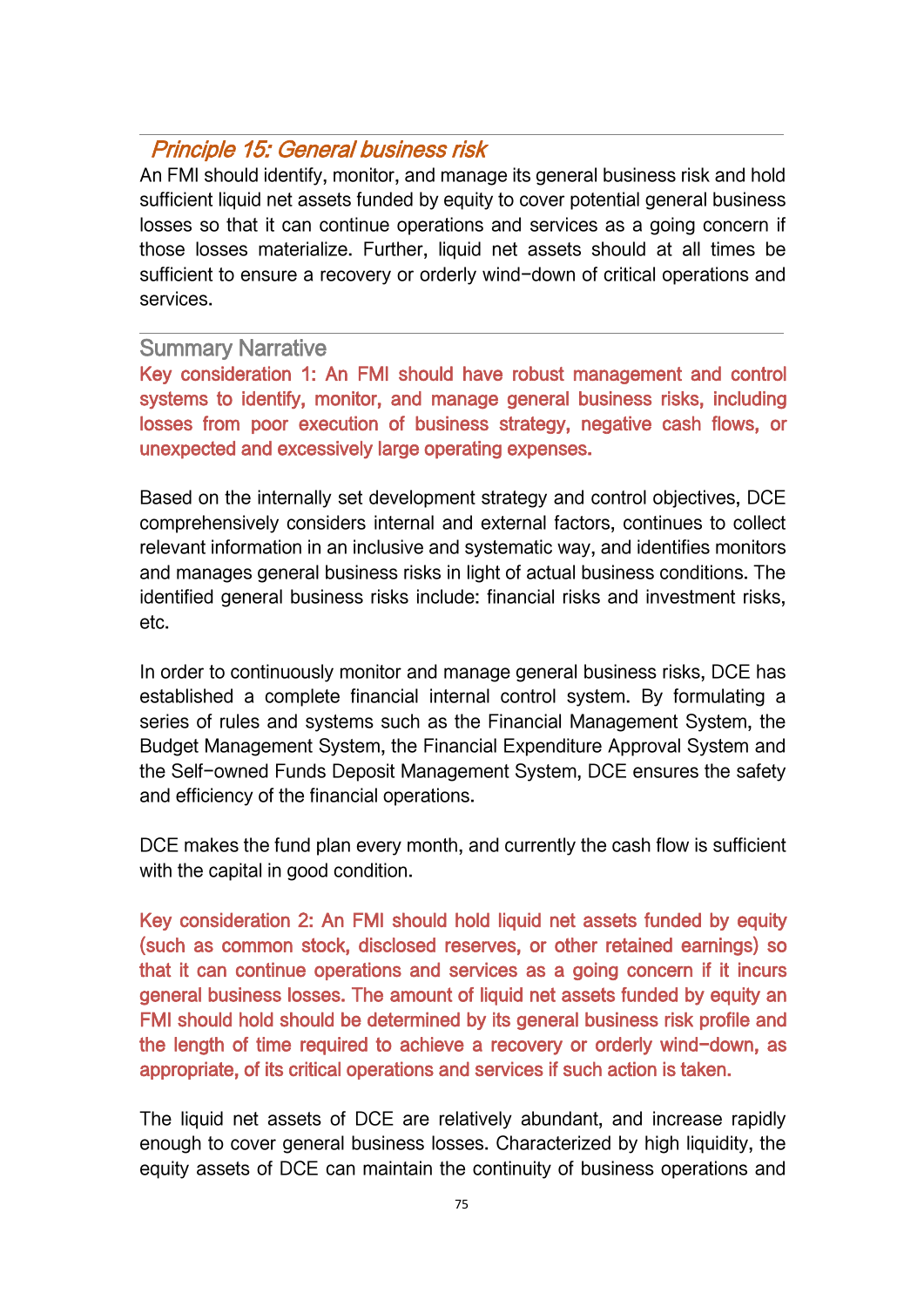services in the face of general business risks.

Key consideration 3: An FMI should maintain a viable recovery or orderly wind-down plan and should hold sufficient liquid net assets funded by equity to implement this plan. At a minimum, an FMI should hold liquid net assets funded by equity equal to at least six months of current operating expenses. These assets are in addition to resources held to cover participant defaults or other risks covered under the financial resources principles. However, equity held under international risk-based capital standards can be included where relevant and appropriate to avoid duplicate capital requirements.

According to the provisions of the *Bylaws of DCE*, the exchange will be terminated in one of the following circumstances: dissolution as decided by the Members' Meeting; merger or division of the Exchange; or closure as decided by CSRC. Upon any termination of the Exchange, it shall set-up a liquidation group and go into liquidation.

DCE has also formulated an Emergency Response Plan and related procedures and measures, and has sufficient high-liquidity equity assets, which are adequate to cover at least six months of operating costs and ensure sustainability of the businesses.

Key consideration 4: Assets held to cover general business risk should be of high quality and sufficiently liquid in order to allow the FMI to meet its current and projected operating expenses under a range of scenarios, including in adverse market conditions.

The liquid net assets of DCE are mainly in the form of bank deposits, and are deposited separately in a number of state-owned large-sized commercial banks and A-share listed national joint-stock commercial bank.

The Finance Department of DCE makes bank balance statements of current and time deposits every month, summarizes and analyzes the use of funds and the maturity dates of time deposits in the month, and collects the capital use plans of major departments at the beginning of each month, so as to properly arrange the use of funds and ensure that the fund is liquid enough to meet the demand of the business.

Key consideration 5: An FMI should maintain a viable plan for raising additional equity should its equity fall close to or below the amount needed. This plan should be approved by the board of directors and updated regularly.

DCE has sufficient capital, and does not plan to raise additional capital for the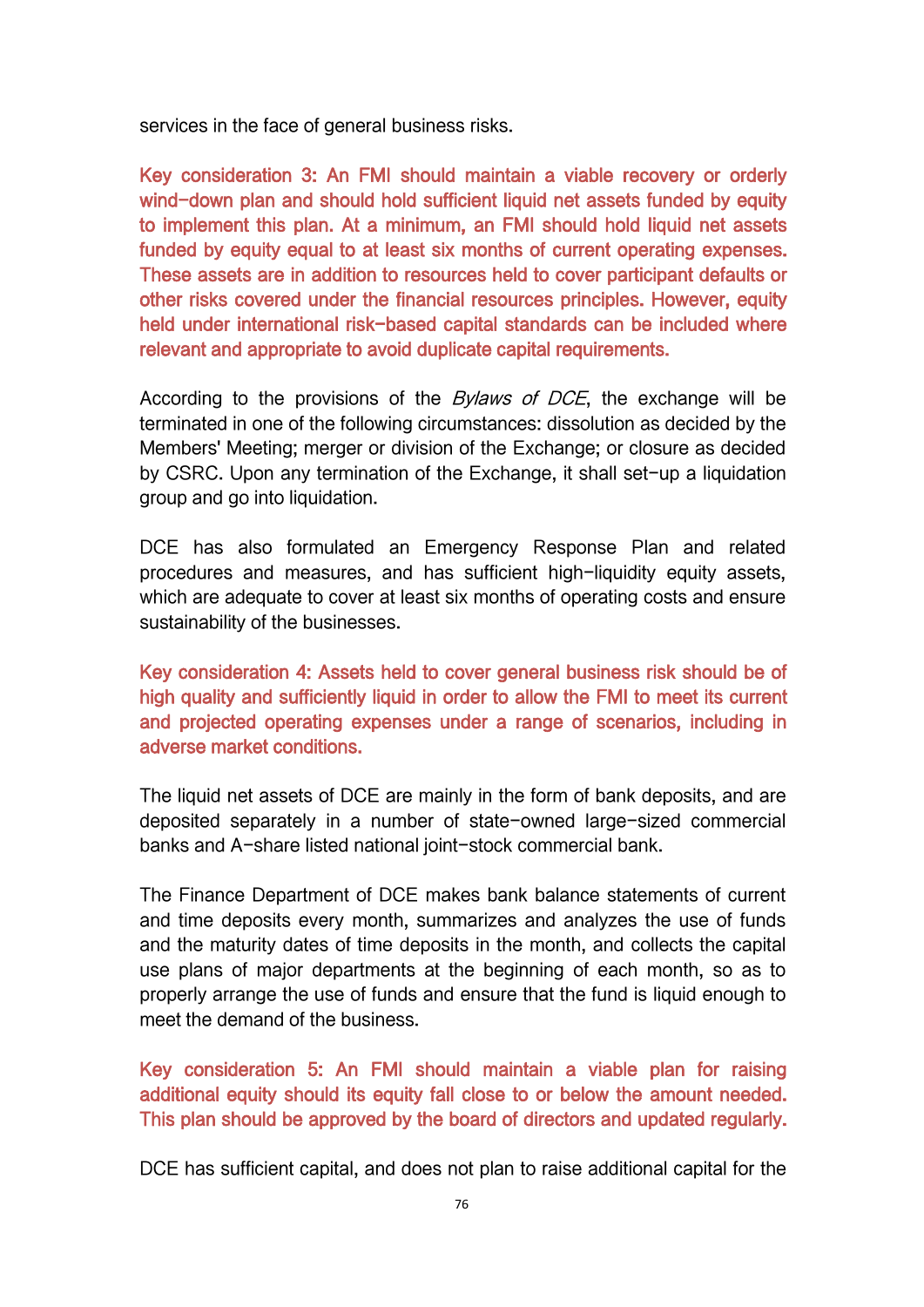time being. This article is not applicable.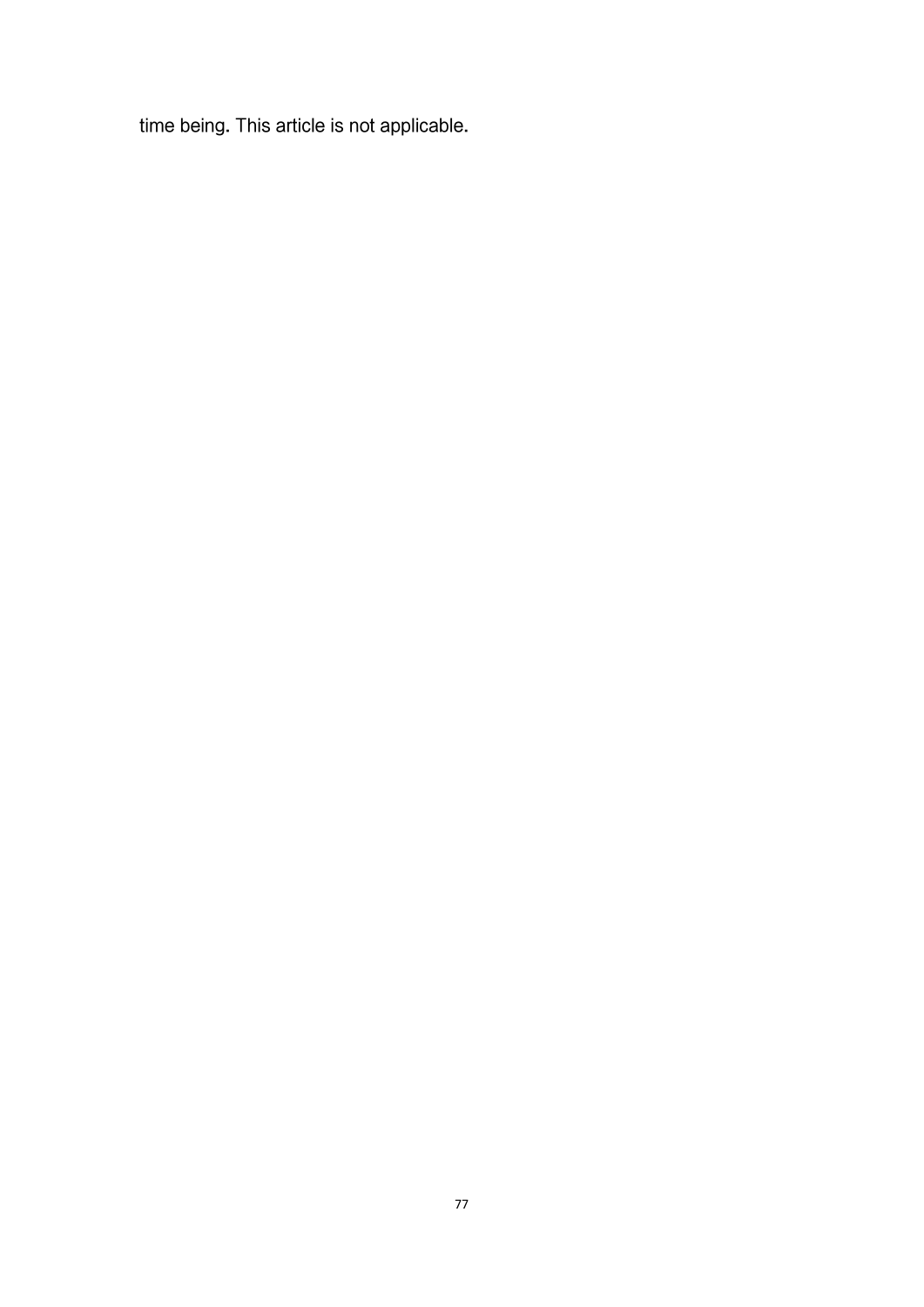# Principle 16: Custody and investment risks

An FMI should safeguard its own and its participants' assets and minimize the risk of loss on and delay in access to these assets. An FMI's investments should be in instruments with minimal credit, market, and liquidity risk.

#### Summary Narrative

Key consideration 1: An FMI should hold its own and its participants' assets at supervised and regulated entities that have robust accounting practices, safekeeping procedures, and internal controls that fully protect these assets.

DCE's own funds and the members' margins are deposited in the depository banks as required. At present, there are 14 banks for holding DCE's own funds and 16 banks for holding the members' margins, all of which are banks established in China's mainland and are supervised and administrated by China Banking and Insurance Regulatory Commission.

According to the relevant requirements in the *Measures for Designated* Depository Banks Management of Dalian Commodity Exchange, DCE sets admittance standards for depository bank. (for details, please refer to the Chapters 2, 4 and 5 of the Measures for Designated Depository Banks Management). Each year, DCE conducts annual qualification checks and business evaluation for the depository banks. They examine the qualifications for the depository bank, system operation and maintenance, staffing, business operations, risk control and other aspects, and coordinate the arrangements for the businesses of the depository banks and the cooperation projects between the two sides on the basis of the results of the annual assessment.

### Key consideration 2: An FMI should have prompt access to its assets and the assets provided by participants, when required.

DCE's own funds and the participants' margins are deposited in the designated depository banks in the form of current or time deposits. According to the relevant provisions of the *Measures for Clearing Management* and the depository agreements signed by DCE and the depository banks, DCE can directly issue instructions to the depository banks, and quickly obtain its own funds and the margins paid by the participants.

The depository agreements signed between DCE and the depository banks specify the rights and obligations of both parties. The agreements have legal effect and are protected by the Commercial Bank Law of the People's Republic of China and other relevant laws and regulations.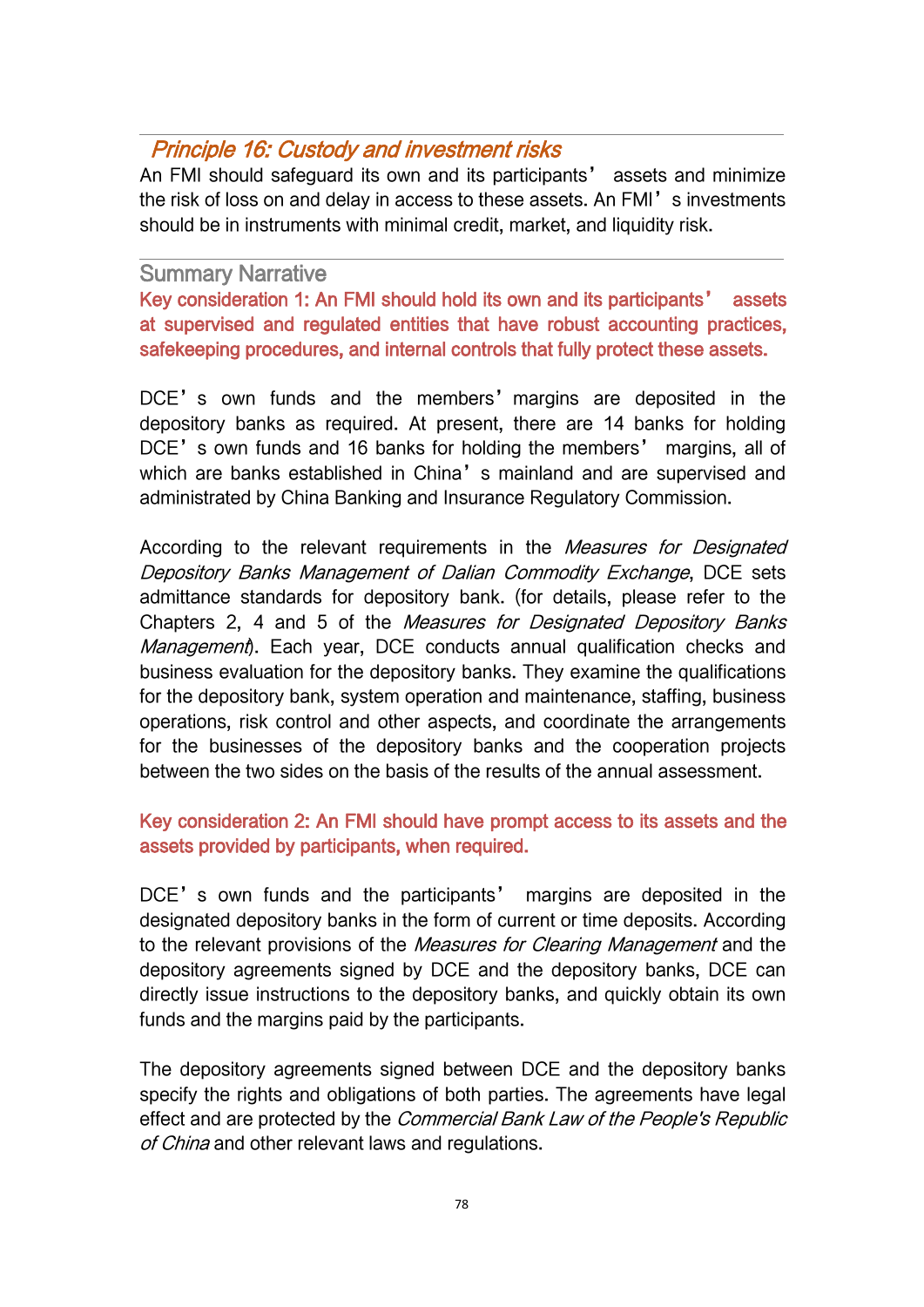Key consideration 3: An FMI should evaluate and understand its exposures to its custodian banks, taking into account the full scope of its relationships with each.

The margins submitted by DCE participants are currently deposited in 16 designated depository banks. DCE requires the members to open dedicated fund accounts with at least two depository banks for the purpose of diversifying risks. DCE conducts monitoring of the liquidity and concentration of the margins deposited in depository banks. In order to test the security of the deposited margins, DCE may transfer the margins across the depository banks at any time.

DCE's own funds are deposited in 14 depository banks. For its own funds, DCE has clearly set the proportion limit for the balance of deposits in a single bank. The Finance Department sums up the balance statements on the deposits in all banks every month, and evaluates the concentration of funds according to the proportions of the deposits in a single bank, so as to generally manage the risk exposures of each bank and rationally arrange the deposit structure according to the capital budget plan. DCE carries out the annual qualification examination and business evaluation of the depository banks every year.

Key consideration 4: An FMI's investment strategy should be consistent with its overall risk-management strategy and fully disclosed to its participants, and investments should be secured by, or be claims on, high-quality obligors.<br>These investments should allow for quick liquidation with little, if any, adverse price effect.

DCE adopts a prudent investment strategy, which is consistent with its overall risk management strategy and is fully disclosed to participants. DCE's own funds are current or time deposits within one year, which are deposited separately in 14 state-owned large-sized state-owned commercial banks and A-share listed national joint-stock commercial banks to ensure the safety of the funds.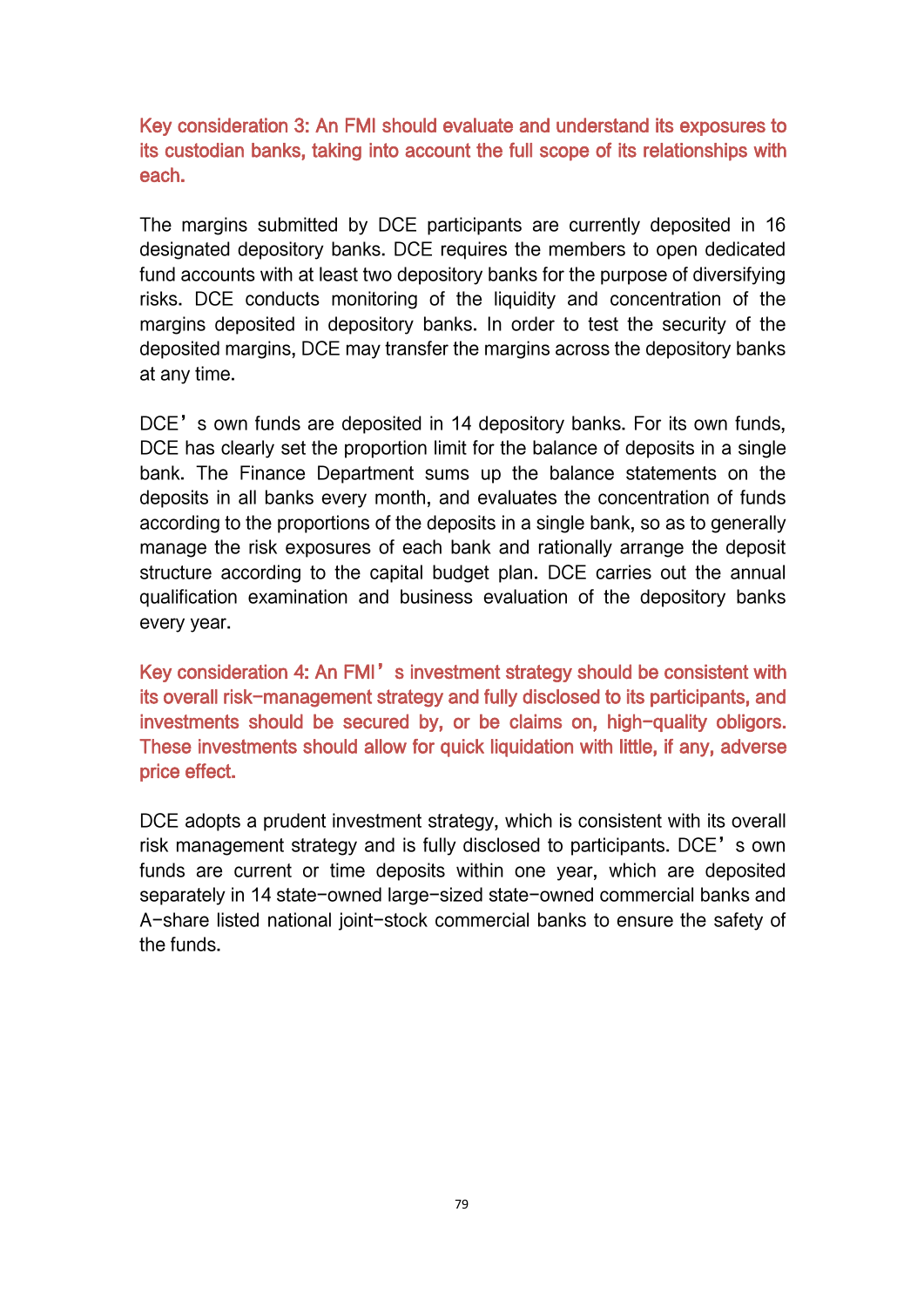# Principle 17: Operational risk

An FMI should identify the plausible sources of operational risk, both internal and external, and mitigate their impact through the use of appropriate systems, policies, procedures, and controls. Systems should be designed to ensure a high degree of security and operational reliability and should have adequate, scalable capacity. Business continuity management should aim for timely recovery of operations and fulfilment of the FMI's obligations, including in the event of a wide-scale or major disruption.

#### Summary Narrative

Key consideration 1: An FMI should establish a robust operational risk-management framework with appropriate systems, policies, procedures, and controls to identify, monitor, and manage operational risks.

DCE has established a robust operational risk-management framework with appropriate systems, policies, procedures and control to identify, monitor and manage operational risks.

The main operation risks currently identified by DCE include: technical operation risks (such as technical system collapse and network intrusion or destruction), risks caused by insufficient system capacity, personnel operation risks, human resource risks (such as the risks caused by insufficient manpower or the personnel lacking relevant skills), external third-party risks (such as communication and power interruption), and events of extensive influence (such as terrorist activities, epidemics, and natural disasters).

DCE has effectively identified and controlled operational risks by establishing procedures and control documents that are compatible with the international standard quality management systems and information security management systems. These international standards include, but are not limited to, the quality management system ISO9001, the IT operation service management process ISO20000, the business continuity management system ISO22301, and the information security management system ISO27001, etc.

With regard to the risks of the wide-reaching technical operation events, DCE manages the risks by setting up corresponding redundant system, data backup system and disaster recovery centers and other means, and has established relevant emergency systems and mechanisms. For personnel operation risks, DCE takes the measures such as organizing business simulation and making operational process manual and emergency response process in management, and conducts performance assessment on the basis of operational audit results. For human resource risks, DCE carries out the management through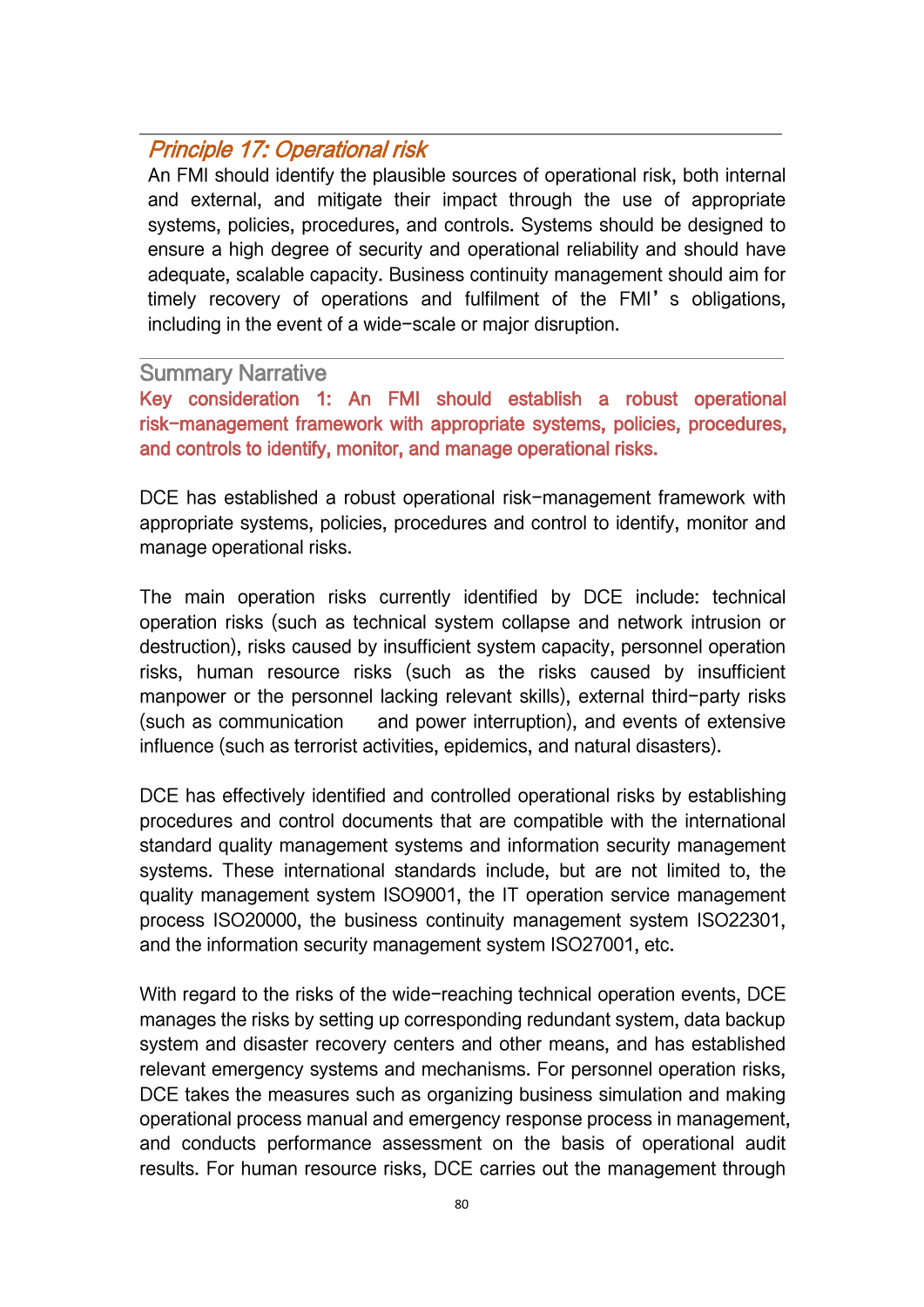strict recruitment, meticulous training, signing confidentiality agreements, providing competitive remuneration packages and other measures.

With regard to the COVID-19 pandemic. DCE cautiously implemented prevention and control work, and continued to make fees reduction policies for members. During this year, the exchange improved the normalization system and emergency mechanism of epidemic prevention and control, deepened its coordination with local disease control and epidemic prevention authorities, and successfully dealt with nine rounds of domestic epidemics. The vaccination rate of personnel within the exchange group has reached 96%. Meanwhile, in order to reduce the burdon on members, the exchange continues to implement fees reduction policies. For example, the fees for physical delivery and using standard warehouse receipts as margins have been exempted until the end of 2022.

Key consideration 2: An FMI's board of directors should clearly define the roles and responsibilities for addressing operational risk and should endorse the FMI ' s operational risk-management framework. Systems, operational policies, procedures, and controls should be reviewed, audited, and tested periodically and after significant changes.

The technical committee under the board of governors of DCE provides opinions and suggestions for the board on the routine maintenance, renovation and transformation of DCE's trading system, the information system and network security, etc.

The executive management is responsible for the authorization of daily operational risk management, with the specific duties performed respectively by the Information Technology Department I, the Information Technology Department II , the Futures IT Co and the Futures Test Co., Ltd., whose responsibilities and roles have been clearly defined.

The release and implementation of the designs of organizational structure, staffing, and procedure related to the operational risk management of DCE are subject to the approval of the executive management. The functional departments and the market risk control committee review the operational risk management system based on the changes in the businesses and market developments, and conduct necessary management of the operational risks. DCE evaluates and adjusts the framework from time to time based on market developments.

Whenever major system changes occur or new systems and new businesses are launched, DCE will solicit the market participants' opinions by various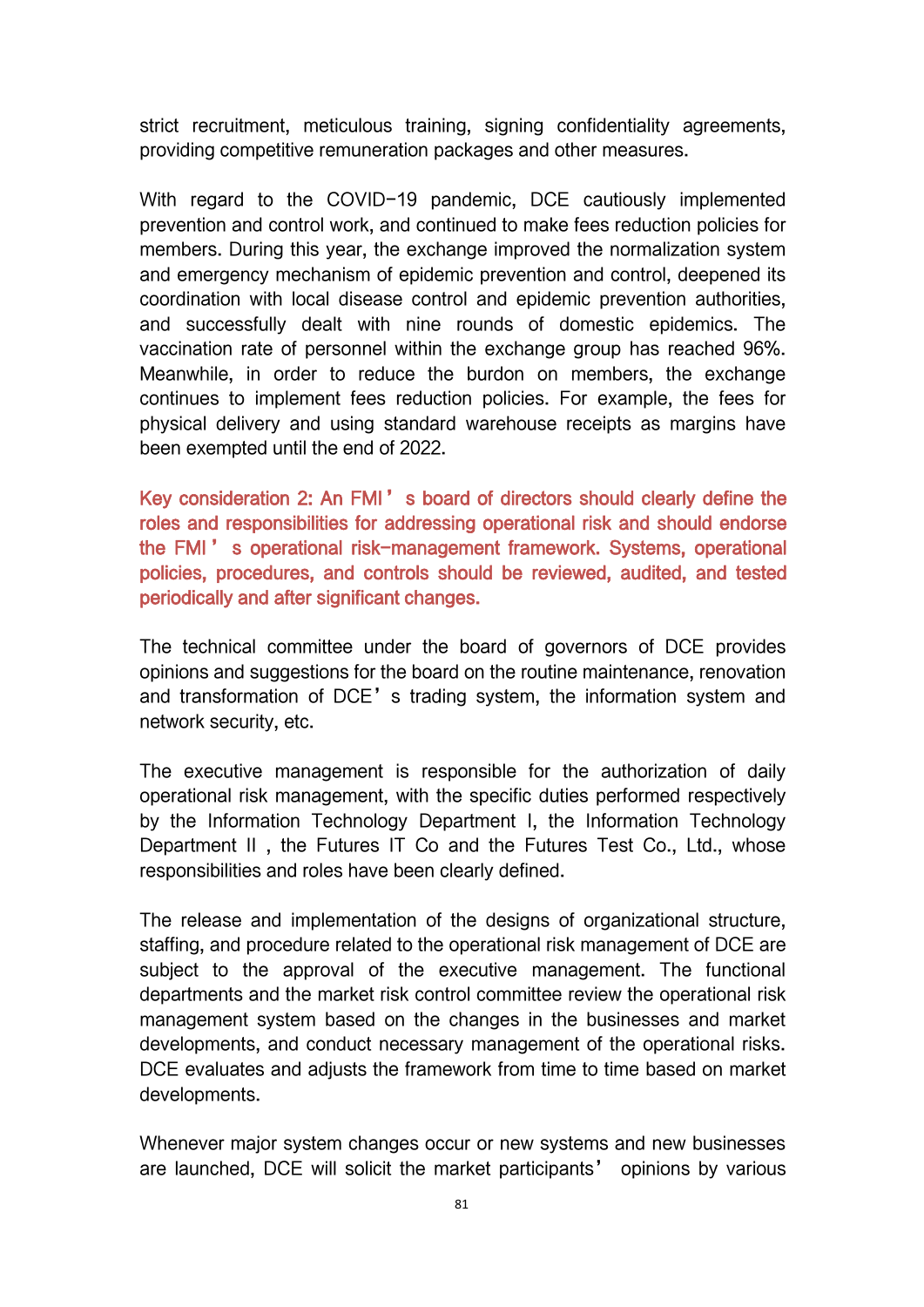means such as market research, rule design and specification, system development and testing, simulated trading, market-wide testing and application for business or system changes in accordance with business rules and technical standards. Only with the approval of CSRC and other relevant parties will DCE officially introduce the major system changes.

The DCE accepts the information security audit by the Bureau of Technology Regulation of CSRC, the Network Security Branch of Dalian Municipal Public Security Bureau and other authorities.

## Key consideration 3: An FMI should have clearly defined operational reliability objectives and should have policies in place that are designed to achieve those objectives.

The goal of operational reliability set by DCE is: No break in trading and no confusion in data. Safety and efficiency are set as key objectives. The steadiness and safe operation of the information system is the basis of market stability. Since the core system of DCE was launched, its availability has remained above 99.99%.

In order to achieve the above objectives, DCE has invested sufficient resources in technical system construction, infrastructure development, business optimization and innovation. The important systems, data and operational processes of DCE have multiple backups in the "three centers in two places".

In accordance with the principle of minimizing authorization, DCE has ensured the high stability of operation through proper authorization and approval processes, the mechanism of independent operation and review and other means. All key operations at DCE require dual-position operation, with the execution and review separated. The operations are conducted in a standardized way based on the operation manual, and the high-risk operations can only be implemented after effective evaluation. DCE also adopts technical means such as technical automation-based start-stop operation mechanism to improve stability.

Key consideration 4: An FMI should ensure that it has scalable capacity adequate to handle increasing stress volumes and to achieve its service-level objectives.

When a system is built and major changes occur, the detailed monitoring data on the daily, weekly and monthly basis will be analyzed to generate corresponding evaluation reports. When the pressure and capacity exceed the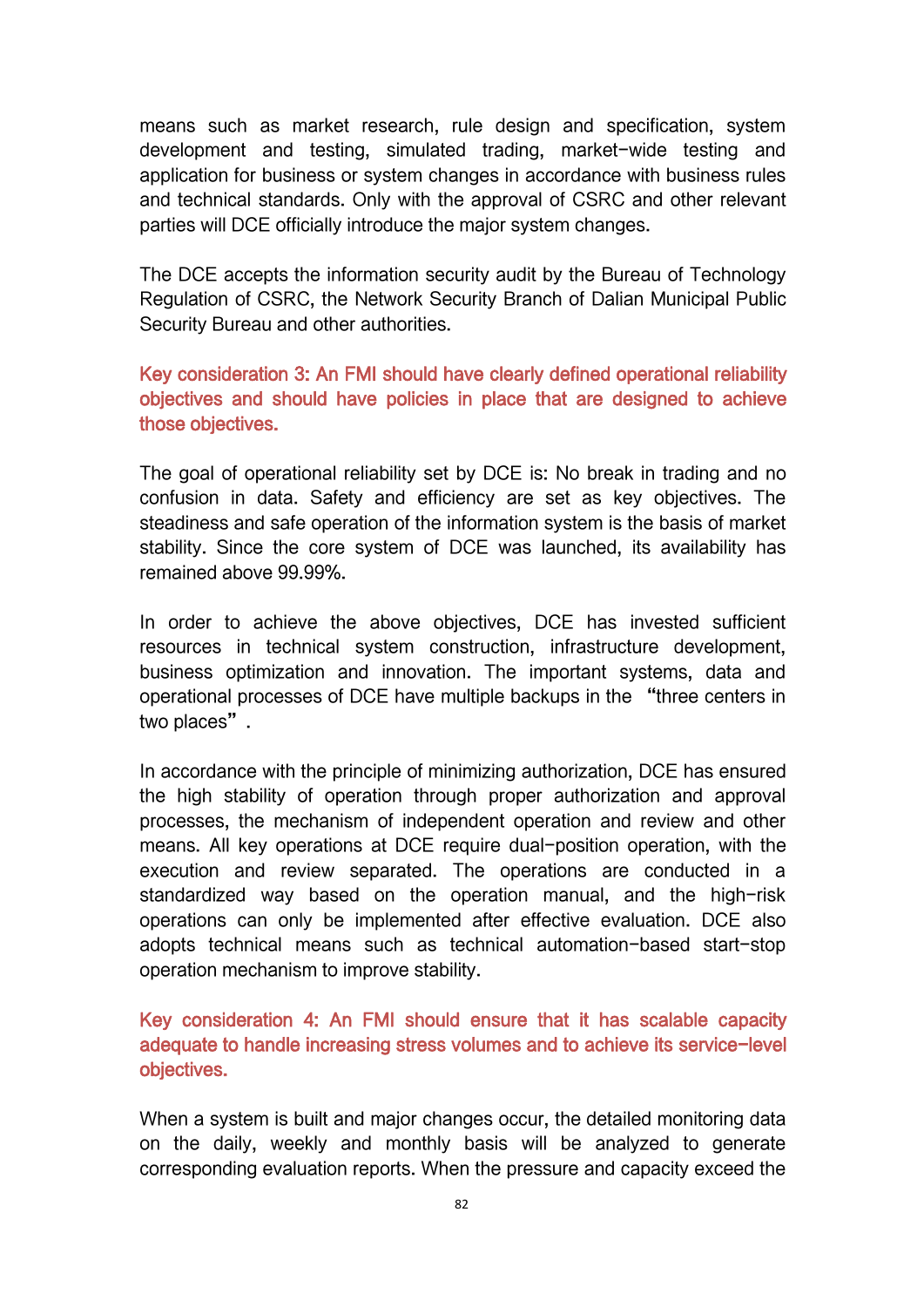predetermined threshold levels, the expansion can be started to ensure the expansibility and sufficiency of the system with the approval based on the management process. The expanded capacity shall be at least 3 times the historical peak.

DCE has detailed rules for the business interruptions or other emergency scenarios (including the circumstances that are close to or beyond the operational capability) of each system, and conducts regular drills, inspections and updates for the business continuity plans, disaster recovery plans and emergency plans.

Key consideration 5: An FMI should have comprehensive physical and information security policies that address all potential vulnerabilities and threats.

DCE has established an information security management system to control and guarantee information security, including the physical security-related access control mechanism, which specifies physical threats at low to high-risk sites such as office space, control centers, and computer rooms.

All policies, procedures and control measures of DCE for physical security and information security comply with relevant national standards and industry standards, including but not limited to: *ISO/IEC 27001* (information security management system requirements), *GB/T 22239-2018* (basic requirements for hierarchical protection of information system security), JR/T 0060-2010 (basic requirements for hierarchical protection of information system security in the securities and futures industry). The technology center of DCE has obtained the certification of *ISO/IEC 27001* information security management system, and the information security assurance mechanism has been strictly implemented in accordance with the requirements of the control measures in the standards.

To deal with the risks of system changes, DCE has set up a complete management system, the Measures for Changes Management of Dalian Commodity Exchange, which can effectively control the risks of system changes.

For project management risks, DCE has established the information system project management mechanism and the mechanism for management of launching supporting system, which can effectively prevent the occurrence of project risks, guarantee project quality, and ensure the safe and effective operation of the systems. At the same time, the project development environment is strictly isolated from the system operating environment, so as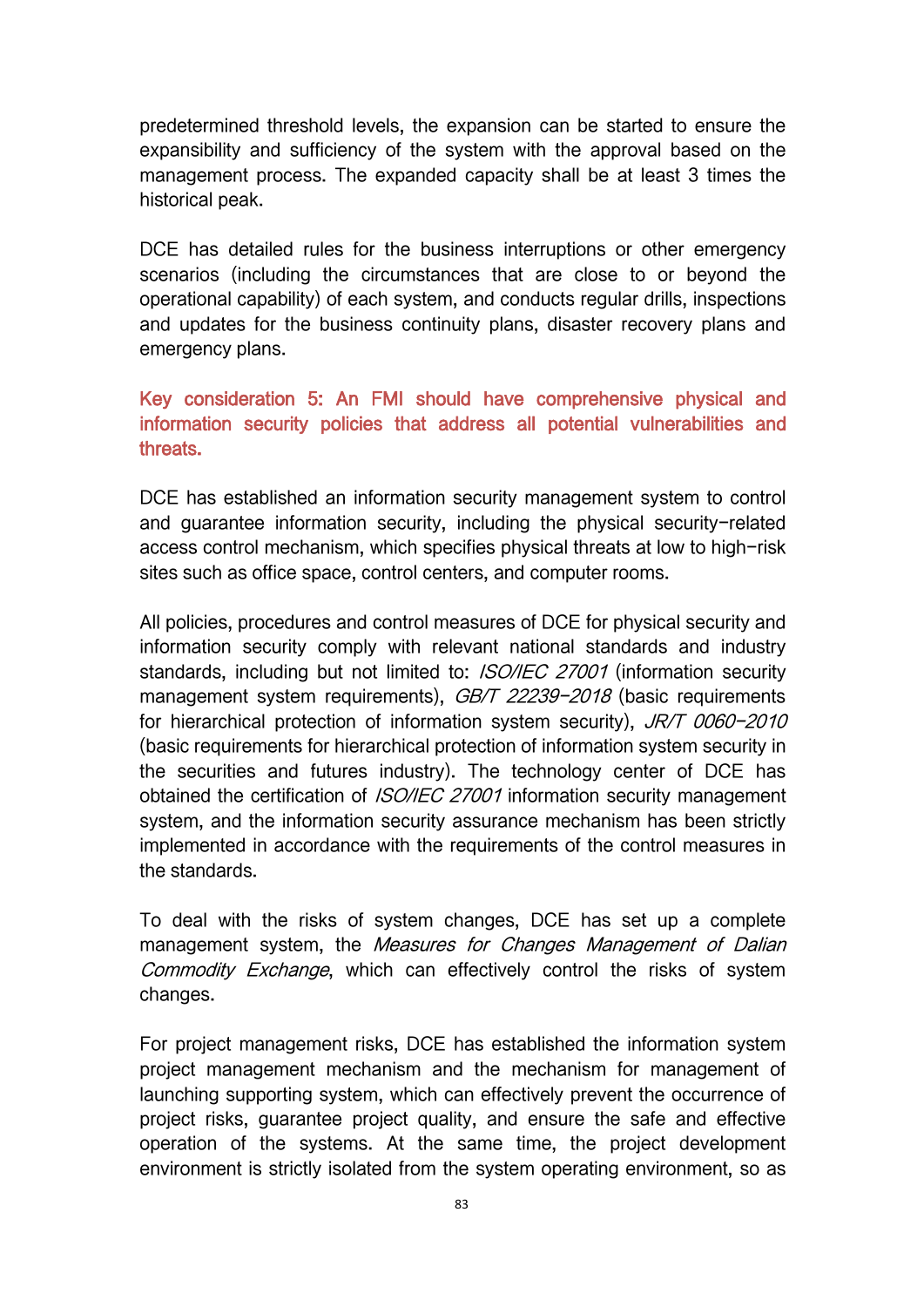to prevent risk transmission and ensure the normal operation of the online system.

For information system vulnerabilities, DCE conducts information security assessments on a regular basis and when major systems and changes are launched. DCE rectifies, reviews and archives the vulnerabilities in relevant procedures.

Key consideration 6: An FMI should have a business continuity plan that addresses events posing a significant risk of disrupting operations, including events that could cause a wide-scale or major disruption. The plan should incorporate the use of a secondary site and should be designed to ensure that critical information technology (IT) systems can resume operations within two hours following disruptive events. The plan should be designed to enable the FMI to complete settlement by the end of the day of the disruption, even in case of extreme circumstances. The FMI should regularly test these arrangements.

DCE has established a complete management process to ensure the continuous operation of important businesses, including strategy, organizational structure, methods, standards and procedures, which can effectively deal with interruptions. In the event of major technical failure, the operation of the core trading system can be restored within 15 minutes by the backup center.

DCE's emergency programs can store all transaction data and ensure information integrity in a number of ways. The trading system of the DCE is characterized by real-time backup and review. Once data loss occurs, the trading system can recover by backup data.

DCE sets up its disaster recovery system in strict accordance with the application levels and recovery levels clearly defined in its business continuity plan. DCE has formulated the *Emergency Plan for Network Security Incidents.* The plan clearly defines the procedures for effective internal communication and external notification, specifies explicit time, contents, measures and routes for notification according to the emergency organizational structure and the duties and roles, and details the process of summarizing and tackling the faults and the problems in the emergency response after the event.

Every year DCE regularly organizes at least 1 or 2 market-wide drills and more than 10 emergency tests, which cover all information systems, so as to test the integrity, operability and effectiveness of the business continuity plans, verify the availability of the business continuity resources, and improve the ability to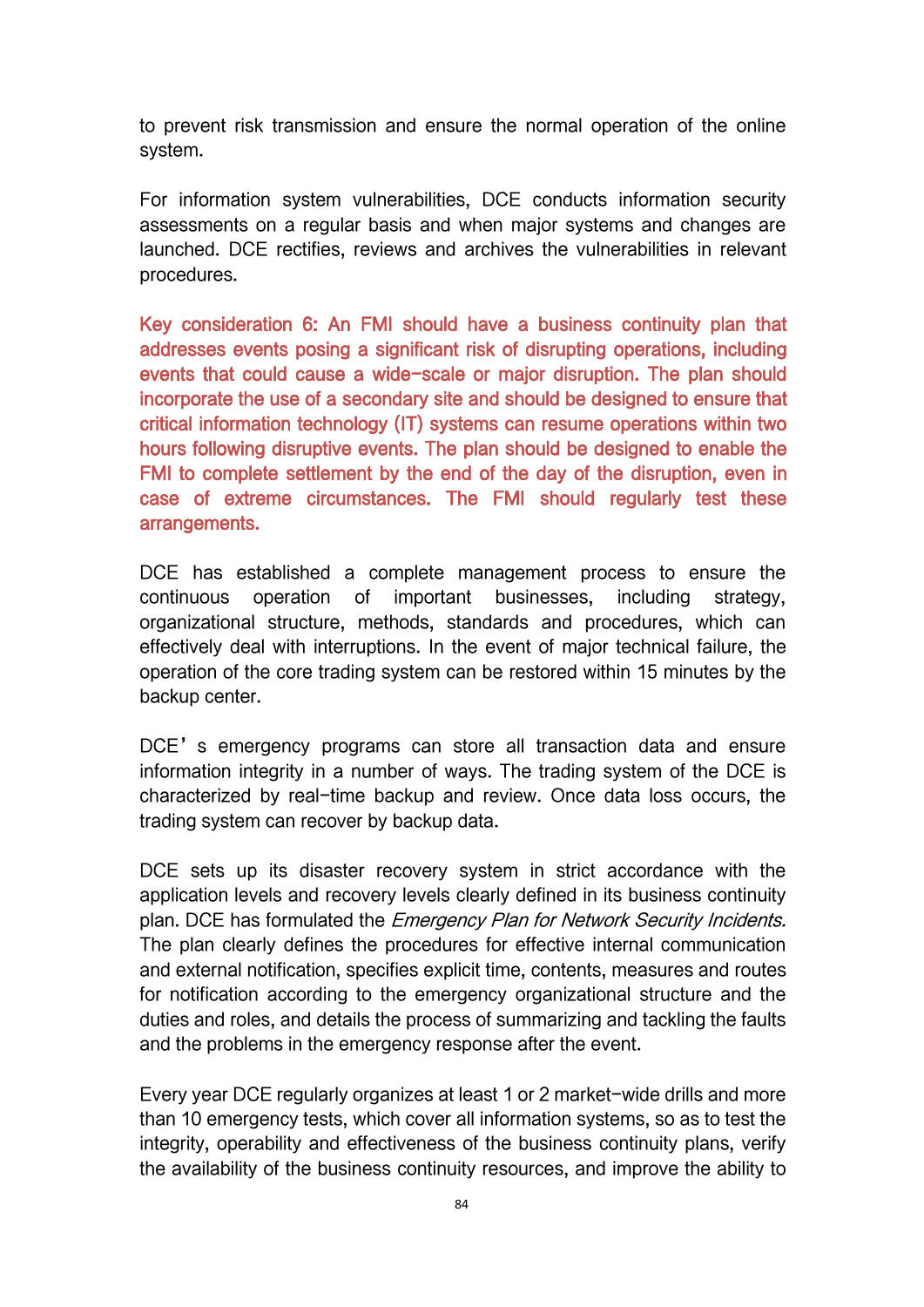cope with disaster events in a coordinated way. DCE analyzes and summarizes the tests and drills, and then reports to CSRC. According to the actual drills, DCE revises and improves the business continuity plans and emergency plans, and formulates the continuous improvement plans.

Currently DCE has completed the construction of the disaster recovery system of the "three centers in two places".

Key consideration 7: An FMI should identify, monitor, and manage the risks that key participants, other FMIs, and service and utility providers might pose to its operations. In addition, an FMI should identify, monitor, and manage the risks its operations might pose to other FMIs.

DCE currently identifies the following risks from third parties: the risk of communication line interruptions related to the communications operators, the risk of power outages, the risk of the errors of the software provided by software vendors due to changes and upgrades, and the risks caused by business interruptions of other core institutions.

DCE takes the following measures to manage the risks mentioned above: systematically monitoring the communication network and data transmission; using multiple network providers simultaneously, and establishing systems with redundancy; setting up disaster recovery centers; conducting adequate analysis and testing in installing new software and upgrading software; conducting real-time monitoring and analyzing of announcements or information from CSRC、other core institutions and public medias, meanwhile, reporting and dealing with the potential risks according to the industry rules.

The key services of DCE are not outsourced. Regarding other peripheral services such as hardware and communications, DCE has signed service guarantee agreements with providers to meet the requirements of reliability and emergency. DCE has no connections with other FMIs.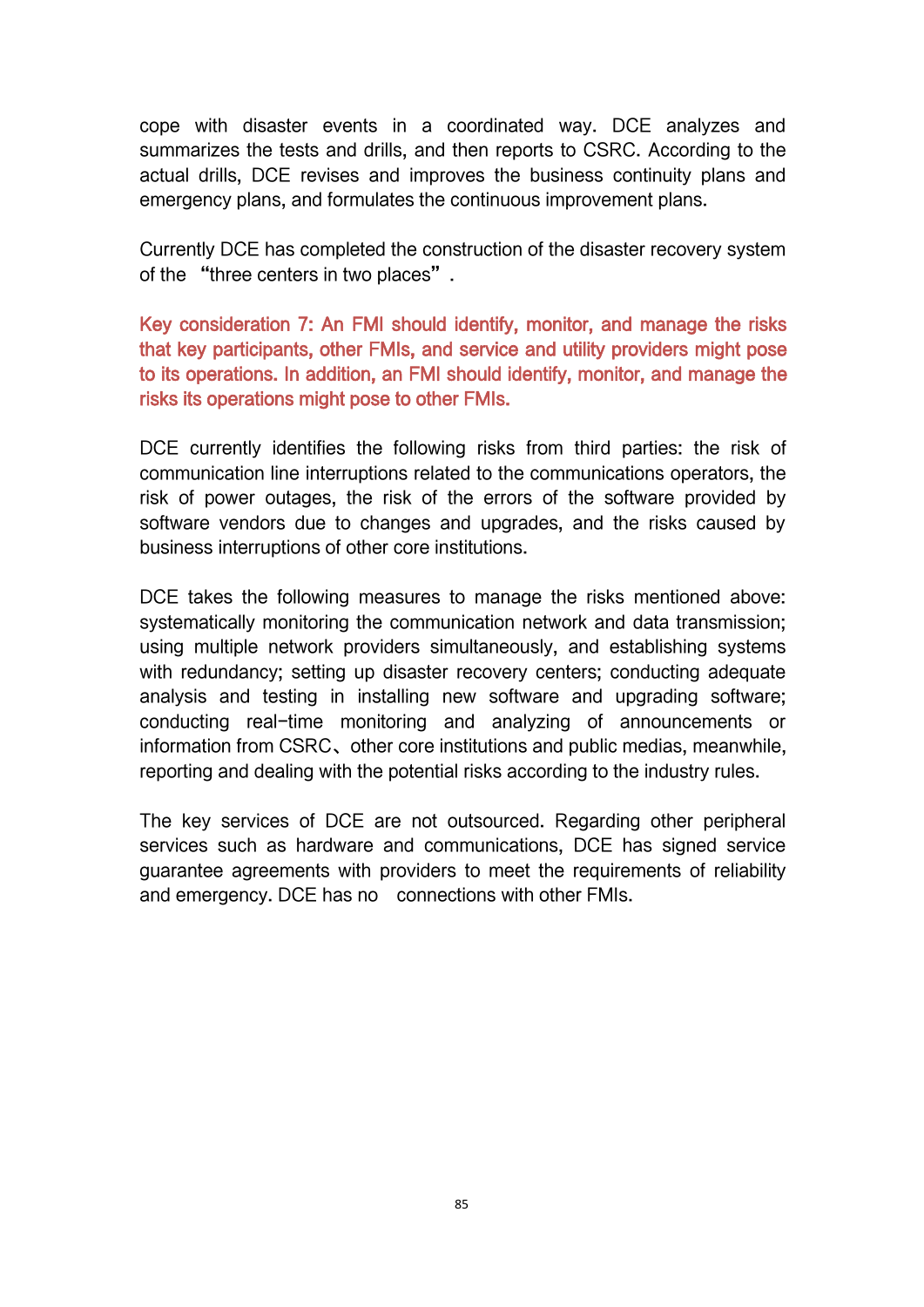## Principle 18: Access and participation requirements

An FMI should have objective, risk-based, and publicly disclosed criteria for participation, which permit fair and open access.

#### Summary Narrative

Key consideration 1: An FMI should allow for fair and open access to its services, including by direct and, where relevant, indirect participants and other FMIs, based on reasonable risk-related participation requirements.

In the context of the all-member clearing system, DCE has defined the access criteria and requirements for its members, and ensured that members and other market participants have access to the services fairly and openly.

First of all, there are two types of members in DCE, namely, futures company members and non-futures company members. The Exchange conducts clearing with its members. Each futures company member conducts clearing with its Principals for Clearing and Delivery. The Overseas Special Brokerage Participants ("OSBPs") and Overseas Intermediaries clear with their clients.

In terms of admittance of members, DCE has established corresponding criteria and requirements for participation, including sufficient registered capital, good reputation and operating history, sound structure, adequate staffing, etc., which are respectively reflected in the Article 25 of the Regulation on the Administration of Futures Trading, Articles 5 and 10 of the Measures for Membership Management, the Measures for Clearing Management, the Measures for Risk Management, the Measures for Administration of Abnormal Trading(for Trial Implementation) and other rules.

In terms of admittance of OSPs, DCE has made the Measures for Overseas Special Participants Management setting admission criteria and requirements for OSPs, including but not limited to sound rules and sufficient capital, etc.

According to Article 5 of the Measures for Administration of Futures Company Members Entrusted by Overseas [Intermediaries](http://www.dce.com.cn/DCE/RulesRegulation/6146719/6146731/6146739/6147590/index.html) with Futures Trading Business of Specified Futures Products, overseas intermediaries shall obtain the relevant qualifications granted by overseas regulatory agencies and meet the requirements for continuous operation, finance and technology, etc.

Secondly, in terms of members' rights, DCE has stipulated the rights of members, including attending the members' meeting, engaging in the prescribed trading, settlement, delivery, exercise, performance and other businesses on DCE, using the trading facilities provided by DCE, and obtaining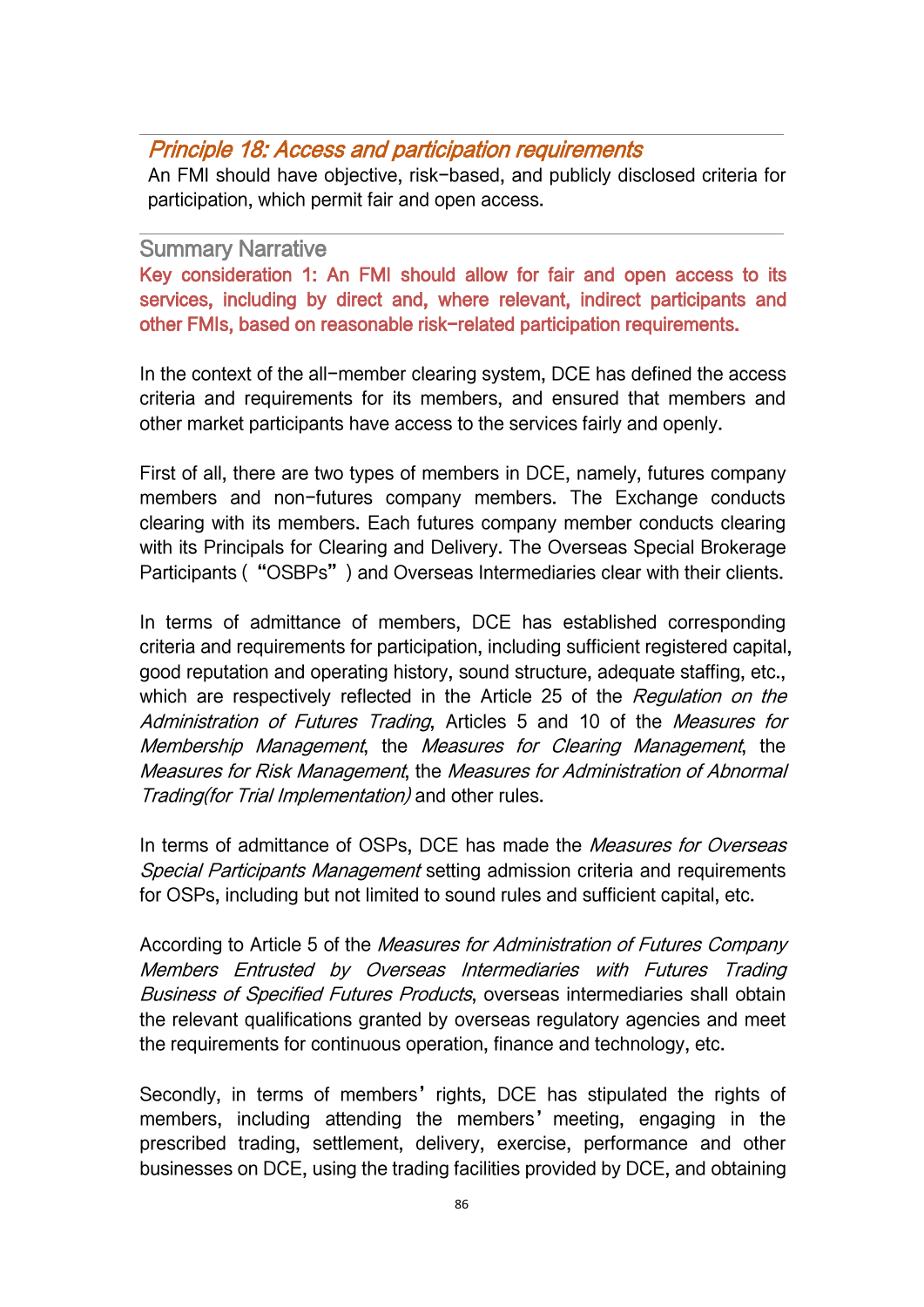information and services related to futures trading, etc. (For details, please refer to Article 21 of the *Bylaws*.) In addition, the operation norms, rights and obligations of members in their daily operations have been stipulated in various detailed business rules of DCE.

Thirdly, the matters such as the participants' access and the rights held by the members have been clearly specified by DCE in the systems, rules and other forms at present, and have been disclosed to the market.

Key consideration 2: An FMI's participation requirements should be justified in terms of the safety and efficiency of the FMI and the markets it serves, be tailored to and commensurate with the FMI's specific risks, and be publicly disclosed. Subject to maintaining acceptable risk control standards, an FMI should endeavor to set requirements that have the least-restrictive impact on access that circumstances permit.

The requirements set by DCE for the access of the members are reasonable with view to the safety and efficiency of the futures market, and are relevant to the specific risks of the commodity futures market. Related requirements have been publicly released to the market.

In terms of safety, on the premise of meeting the general requirements of the Regulation on the Administration of Futures Trading and the Measures for the Supervision and Administration of Futures Companies, the rules of DCE such as the Bylaws, the Measures for Membership Management, the Measures for Overseas Special Participants Management, and the Measures for Administration of the Futures Company Members Entrusted by Overseas Intermediaries with Futures Trading Business of Specified Futures Products state the access conditions for different types of participants. In setting the access conditions, fully taken into consideration was the rationality, as well as the demands of the domestic market and DCE for risk management. For example, it is required that the minimum registered capital and the minimum balance of the clearing deposit of the futures company members should be greater than those of the non-futures company members, which demonstrates DCE's principle that the conditions for participation should be matched with the specific risks of the participants.

In terms of efficiency, the *Measures for Membership Management*, the Measures for Overseas Special Participants Management, and the Measures for Administration of the Futures Company Members Entrusted by Overseas Intermediaries with Futures Trading Business of Specified Futures Products and other rules have clearly defined the specific conditions, materials and procedures for the application, so that applicants can understand the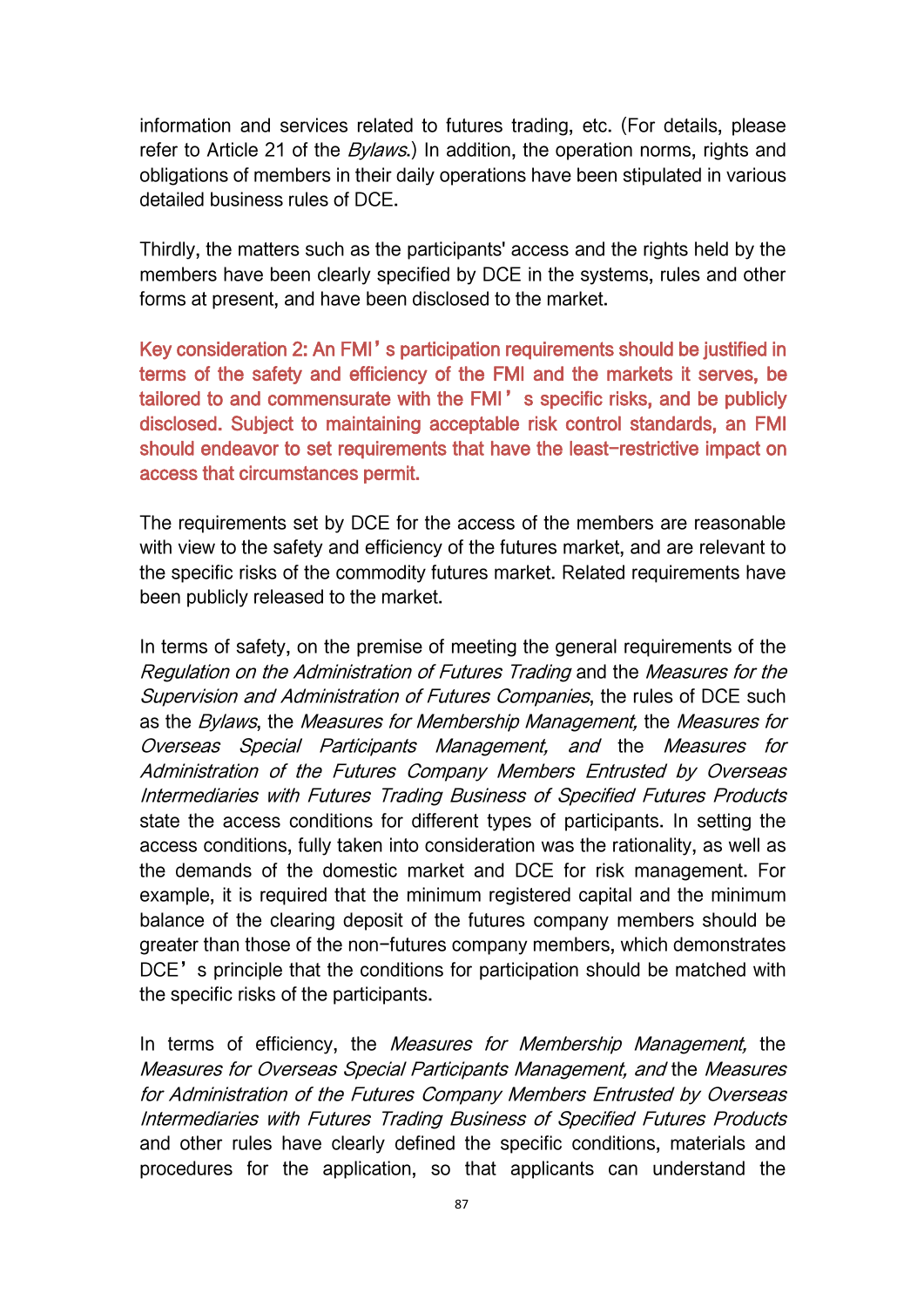application requirements in advance and improve the efficiency of the process.

The contents related to the requirements for the participants in the *Measures* for the Supervision and Administration of Futures Companies, the Measures for the Administration of Risk Supervision Indicators of Futures Companies and the Measures for the Administration of Futures Practitioners shall be reviewed and revised by CSRC. The Measures for Membership Management shall be reviewed and revised annually by DCE as needed.

As noted above, the laws, regulations, rules and exchange bylaws, detailed business implementation rules, etc. are publicly available on the DCE website.

Key consideration 3: An FMI should monitor compliance with its participation requirements on an ongoing basis and have clearly defined and publicly disclosed procedures for facilitating the suspension and orderly exit of a participant that breaches, or no longer meets, the participation requirements.

At present, China's financial regulators have established a continuous monitoring mechanism for the members. DCE specifies its corresponding rights and measures that DCE can adopt under different violation circumstances according to relevant detailed implementation rules that have been publicly disclosed to the market.<br>First of all, the *Measures for the Administration of Risk Supervision Indicators* 

of Futures Companies issued by CSRC stipulates the standards for various risk supervision indicators such as the net capital, and calls for the futures companies to continue to meet the requirements of the standards (for details, please refer to Chapters 2 and 4 of the Measures for the Administration of Risk Supervision Indicators of Futures Companies).

Secondly, DCE has clearly defined the reporting obligation, supervision and administration of the members and other issues. If the members have major changes in business management and other aspects, they shall submit a written report to DCE within 10 working days (see Article 38 of the *Measures* for *Membership Management* for details). If the OSPs have major changes in business management and other aspects, they shall submit a written report to DCE within 10 working days (see Article 31 of the Measures for Overseas Special Participants Management for details.)

Thirdly, DCE has the obligation and right to track and verify the participants' complying with the relevant participation criteria. Article 41 of the *Measures for* Membership Management stipulates that if a member suffers from poor financial management and operating conditions, long-term losses, significant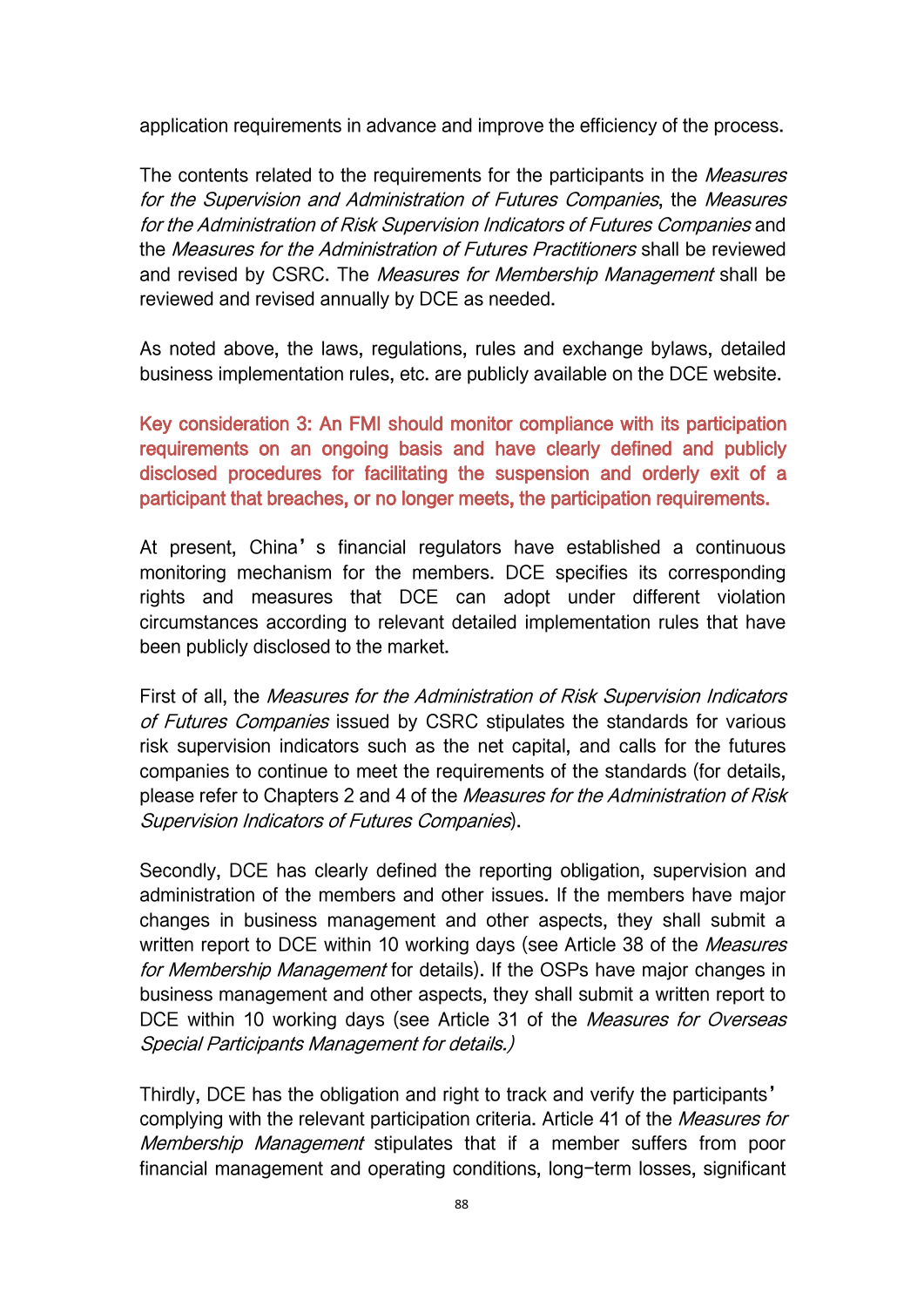decline in liquidity, or major problems found in annual inspections, DCE has the right to require them to make improvements within a given period of time. At the same time, the *Measures against Rule Violations* clearly provides that DCE can exercise certain supervisory functions and powers on the members and OSPs, including requiring the futures market participants to provide the annual reports and the third-party audit reports, etc.; requiring the OSPs, Overseas Intermediaries or the overseas clients to provide the regulatory reports issued by the overseas regulatory authorities.; accessing and copying the information, documents and materials related to futures trading; inquiring into the bank accounts of the futures market participants related to their futures business; examining the technical systems of trading, clearing, finance or otherwise of the futures market participants related to their futures business, etc. When a member or OSP violates or no longer complies with the participation requirements, DCE may take corresponding measures as appropriate for the circumstance, including restricting the withdrawal and deposits of funds, restricting the opening of positions, initiating a formal investigation, etc., or revoking its membership or OSP status, and making a penalty decision of declaring them as "prohibited market accessor" (see Chapter 2 and 3 of the Measures against Rules Violations for details).

Each year, DCE also carries out sample or comprehensive inspections of the members' compliance with the business rules (see Article 40 of the *Measures* for Membership Management for details).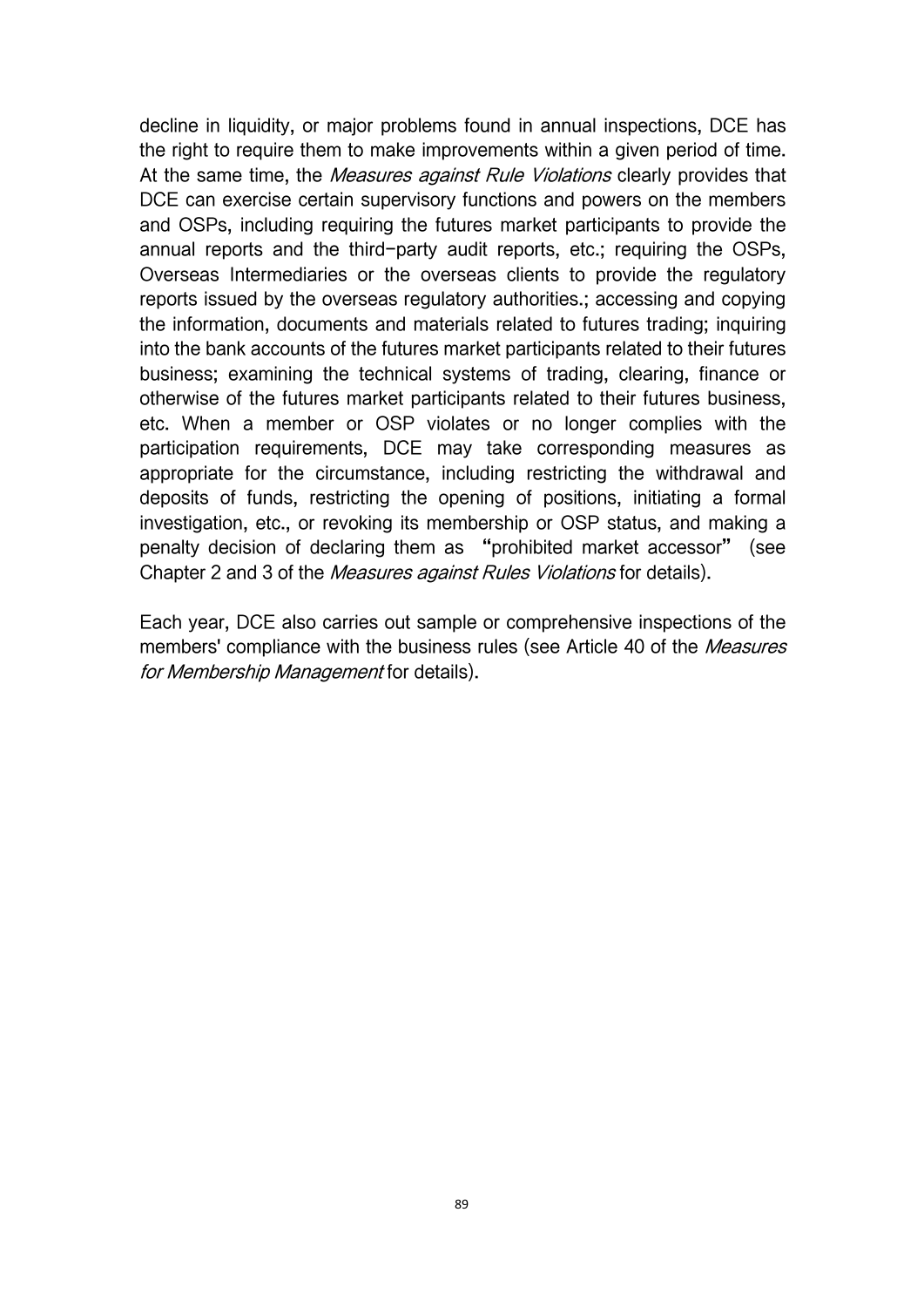## Principle 19: Tiered participation arrangements

An FMI should identify, monitor, and manage the material risks to the FMI arising from tiered participation arrangements.

#### Summary Narrative

Key consideration 1: An FMI should ensure that its rules, procedures, and agreements allow it to gather basic information about indirect participation in order to identify, monitor, and manage any material risks to the FMI arising from such tiered participation arrangements.

Under the framework of the current laws and regulations, exchange rules and supporting measures for management, DCE implements a multilevel participant arrangement for the all-member clearing system. Through the "see-through regulation" and related coding mechanisms and system designs, DCE can collect basic account information of indirect participants, thus identifying, monitoring and managing the substantial risks arising from the hierarchical participation arrangement.

DCE employs all-member clearing. The Exchange conducts clearing with Members. Each Member conducts clearing with its Principals for Clearing and Delivery. And The Overseas Special Brokerage Participants and Overseas Intermediaries clear with their Clients.

By linking with the data of the China Futures Margin Monitoring Center (the Futures Unified Account Opening System), DCE has access to the basic information of members and their Principals for Clearing and Delivery, including name, ID number, mailing address, and contact number, etc. Relevant information is updated in real time with the members' update.

DCE implements a hierarchical responsibility system in risk prevention. DCE guards against the risks of its members. The members take precautions against the risks of Principals for Clearing and Delivery. The Overseas Special Brokerage Participants and Overseas Intermediaries prevent the risks of their clients. Through trading codes, DCE can accurately identify the information of the members and their Principals for Clearing and Delivery about transactions, positions, margins, profits and losses, etc. so as to evaluate the potential risks of the participants at all levels. There are two main risks identified by DCE that may be caused by the hierarchical participation arrangement: the first is the risk of potential default of members and their Principals for Clearing and Delivery due to insufficient margins; the second is the risk caused by the trading behaviors violating rules.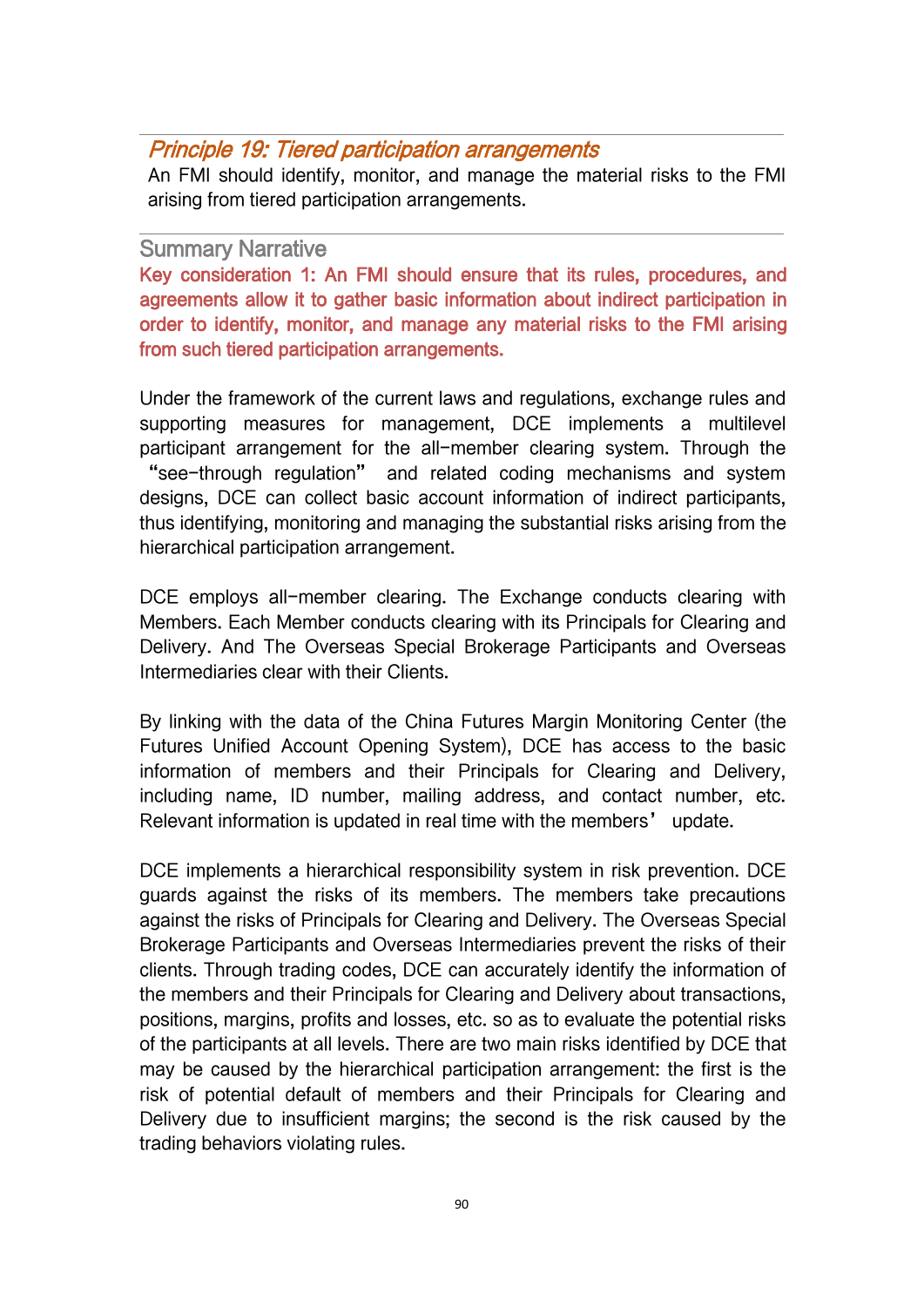In response to the risk of default, DCE has developed a comprehensive risk control system, including the position limit mechanism, the large position report mechanism, the price limit mechanism, the margin mechanism, and the risk warning mechanism.

To deal with the risk stems from rules violation that arise due to trading behaviors, DCE investigates, determines and penalizes the violations of the members and their Principals for Clearing and Delivery in accordance with the provisions of the *Measures against Rule Violations*.

Key consideration 2: An FMI should identify material dependencies between direct and indirect participants that might affect the FMI.

DCE has the ability to identify the substantive dependencies between the direct and indirect participants that may have an impact on DCE.

With the "one code for one account" system, DCE has information about the positions and the trading orders of the members and their Principals for Clearing and Delivery, thus mastering the substantive dependencies between direct and indirect participants, and conducting monitoring through the large position report mechanism and other means.

In addition, DCE and futures companies submit transaction and settlement data to China Futures Market Monitoring Center (CFMMC) on a daily basis. The CFMMC is responsible for monitoring the safe custody of the futures margin, and in case of problems, it will promptly send early warning to the regulatory authorities and DCE. DCE can also obtain the equity data of members and their Principals for Clearing and Delivery from CFMMC when necessary.

Key consideration 3: An FMI should identify indirect participants responsible for a significant proportion of transactions processed by the FMI and indirect participants whose transaction volumes or values are large relative to the capacity of the direct participants through which they access the FMI in order to manage the risks arising from these transactions.

DCE is able to identify the proportion of the activities carried out by a direct participant on behalf of indirect participants within the scope of direct participant 's capacity; a direct participant representing a large number of indirect participants to carry out activities; an indirect participant occupying a significant proportion of the system's turnover; an indirect participant whose trading volume or turnover is greater than that of the direct participant on whom they depend to access DCE, and DCE can manage the risks arising from those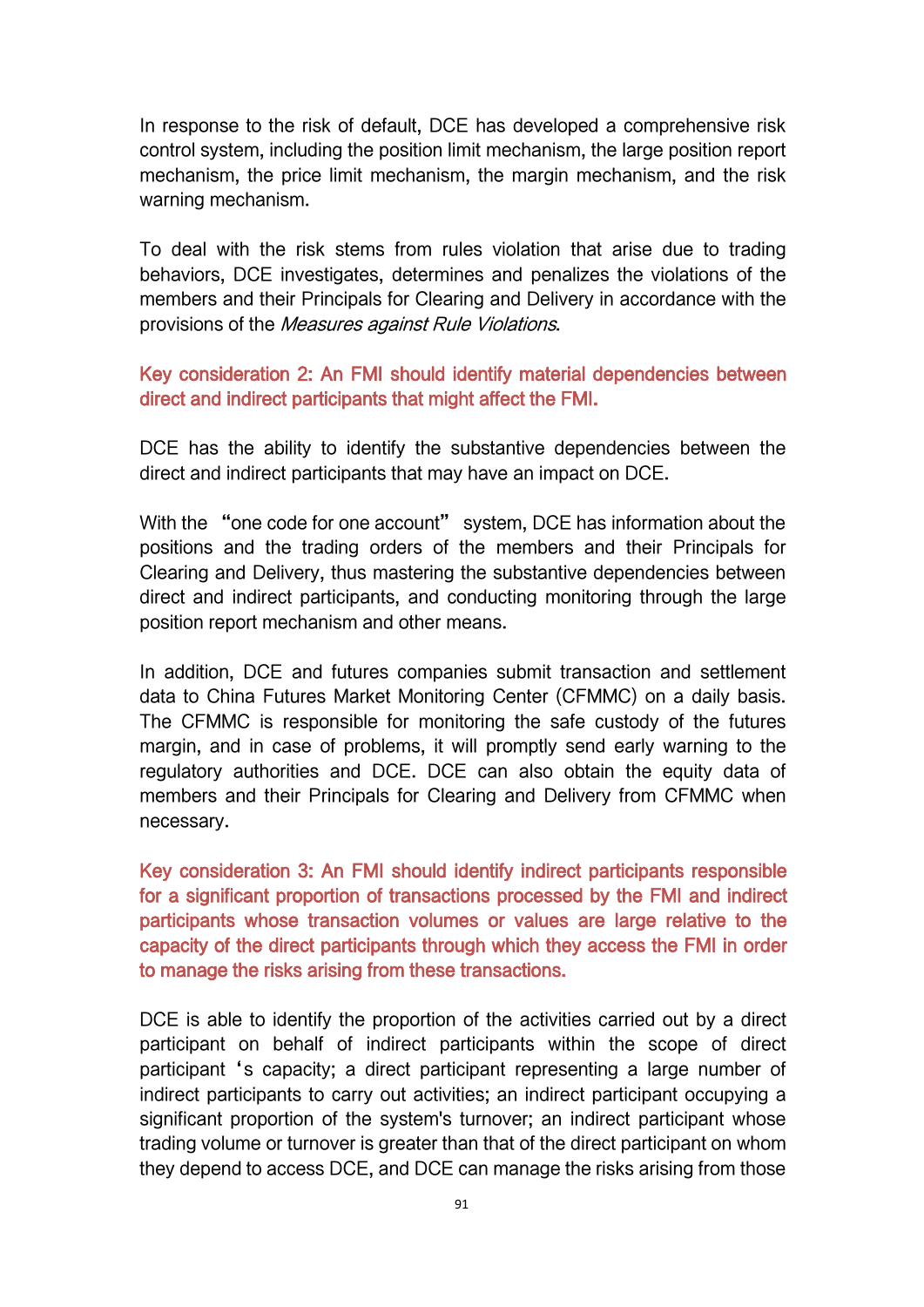transactions.

DCE uses internal systems to record and monitor the transactions and positions of the members and their Principals for Clearing and Delivery, and conducts risk control on the transactions, including checks on position limits and minimum margin requirements. DCE manages risks by implementing the price limit mechanism, the margin mechanism, and the large position report mechanism, etc.

In addition to the risk controls mentioned above, DCE also adopts various measures such as members' inspections, risk management and violation warning publicity to prevent the risk caused by the trading volume or turnover exceeding the tolerance of the indirect participant.

# Key consideration 4: An FMI should regularly review risks arising from tiered participation arrangements and should take mitigating action when appropriate.

DCE always adheres to the principles of openness, fairness, impartiality, prevention of systemic risks, and protection of investors' interests to review the rules and procedures mentioned above. When making plans for formulating and revising rules for the next year at the end of each year, DCE will review the above contents, and when there are business needs or related opinions in the market, DCE will also initiate the review.

When a member's risk exposure is too large, DCE will manage and control risks by taking the measures such as increasing the member's margin, implementing the position limit on the relevant product with excessive positions, and imposing forced position liquidation, on the basis of the *Measures for Risk Management*. The members are responsible for managing the risks of their Principals for Clearing and Delivery.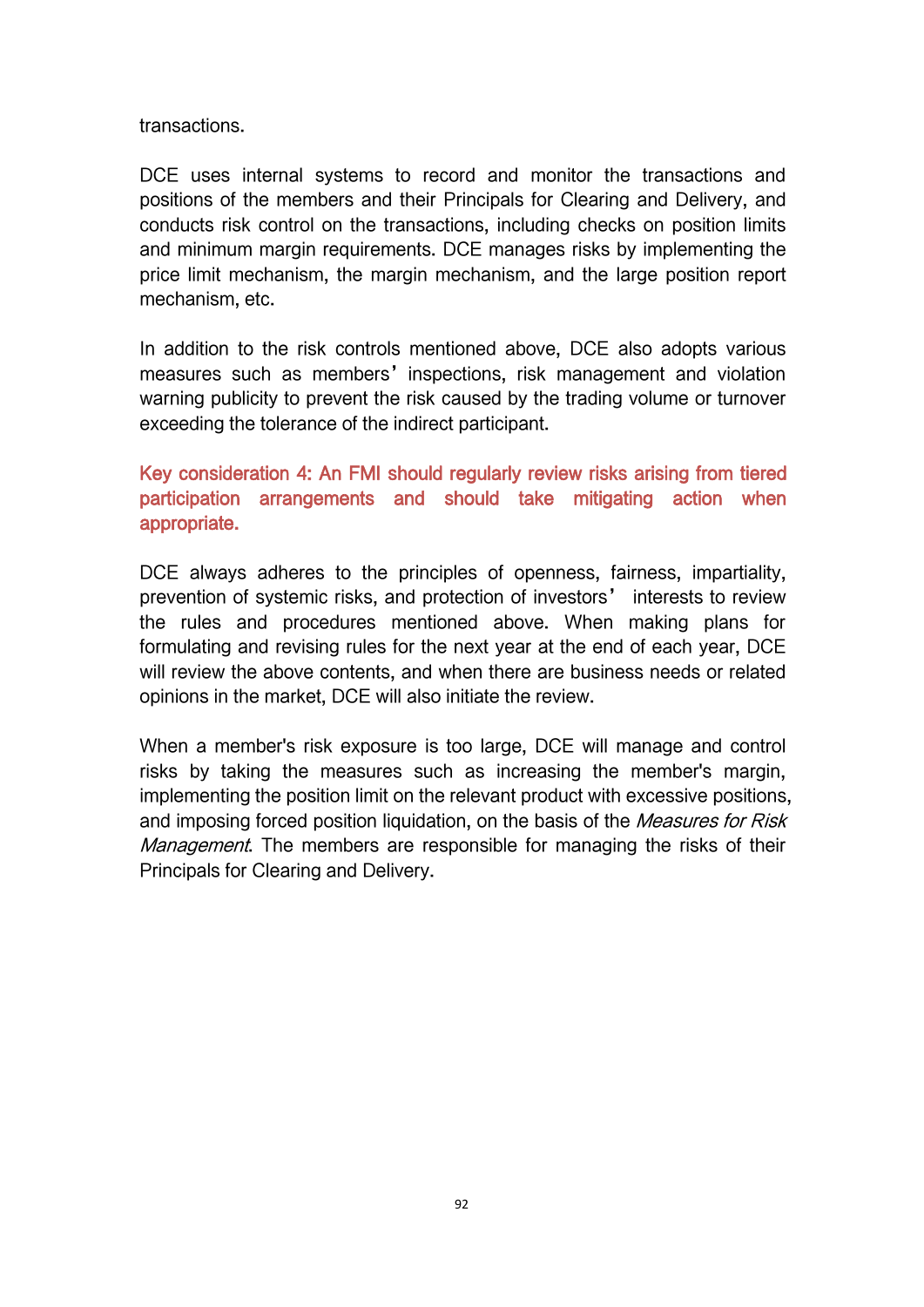# Principle 21: Efficiency and effectiveness

An FMI should be efficient and effective in meeting the requirements of its participants and the markets it serves.

#### Summary Narrative

Key consideration 1: An FMI should be designed to meet the needs of its participants and the markets it serves, in particular, with regard to choice of a clearing and settlement arrangement; operating structure; scope of products cleared, settled, or recorded; and use of technology and procedures.

DCE attaches great importance to the demands of the participants and related markets, and has been building and developing the futures market by focusing on serving the real economy. The specific measures include: researching and developing the traded products on the basis of the industry and market demands; making effective efforts in market services according to industry demands, and guiding and facilitating the enterprises' rational participation in the futures market; ensuring that the prices are reasonable and effective on the basis of the principle of "openness, fairness and impartiality"; giving play to the positive role of the futures market in advancing industrial upgrading to meet the demand for economic development.

In addition, DCE has vigorously participated in various global industry organizations such as WFE, so as to follow the changing trends and demands of the market worldwide. By referring to the advanced CCP business guidelines in the world, DCE has made improvements in selecting the arrangements for clearing and settlement, the use of technologies and other aspects.

DCE has listened to the opinions of the participants and the market players through public consultation, market seminars and other means, so as to ensure that the products and services launched can continuously meet the needs of the participants and related markets.

Key consideration 2: An FMI should have clearly defined goals and objectives that are measurable and achievable, such as in the areas of minimum service levels, risk-management expectations, and business priorities.

The goal of DCE is "orienting our services towards the real economy and aligning our innovation with market needs, we will focus on three priorities which are developing products, driving business with technology, and establishing ecosystems, with the long-term goal of building a world-class derivatives exchange that integrates futures and physical, synergizes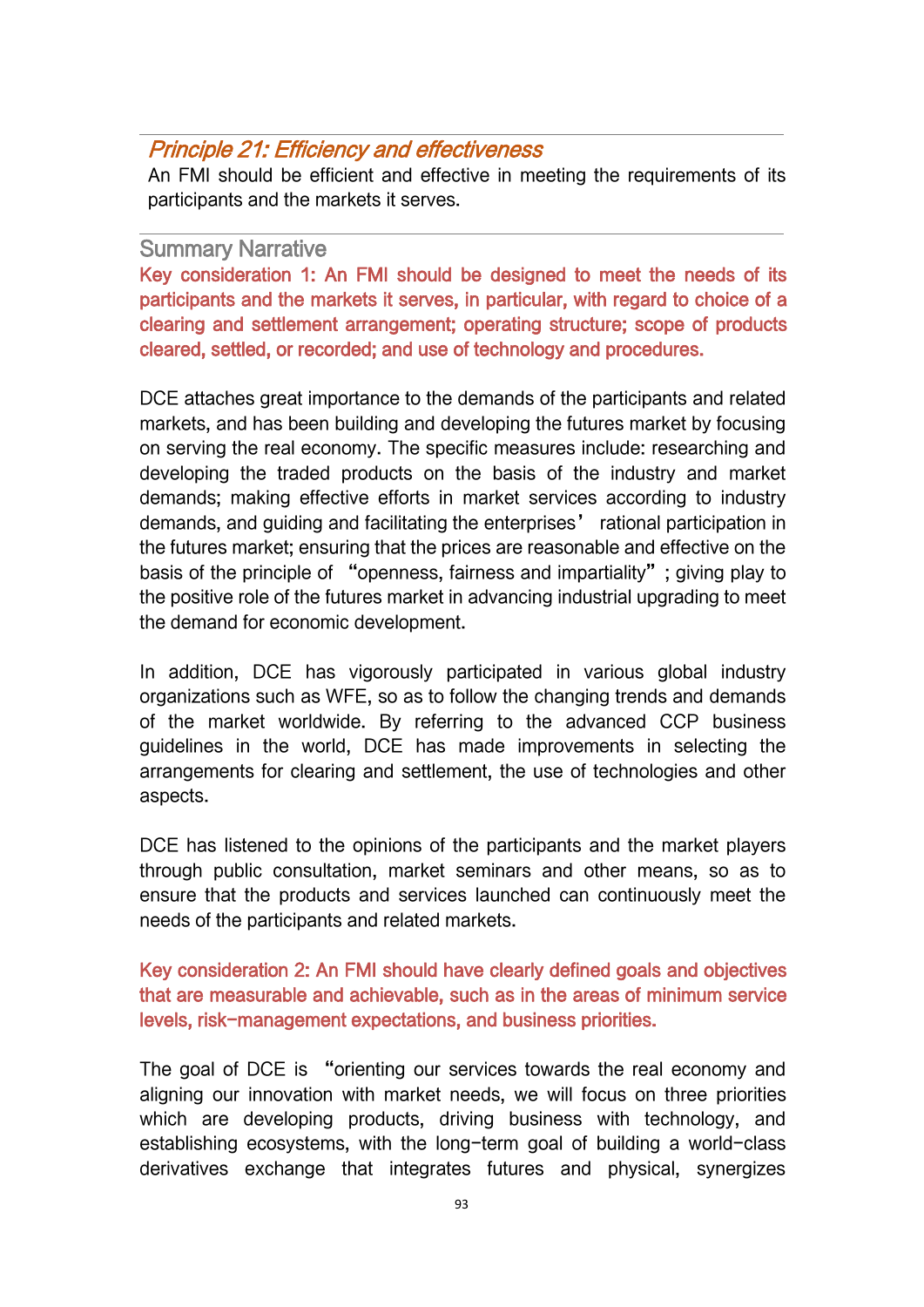exchange and off-exchange, and connects domestic and overseas markets".

In order to achieve the goals mentioned above, DCE has, in its strategic development plan, set clear and measurable short-term and medium-term goals in structure of products, structure of investors, levels of market, trading volume, risk management, information system construction and other aspects, and has provided corresponding guarantee for the key tasks.

DCE evaluates and confirms the completion of the goals through the analysis of the business indicators. The executive management assesses the work and tasks every six months and at the end of each year, and reports the results to the board of governors and CSRC; the board of supervisors evaluates the work of the executive management each year and reports the results to CSRC; the board of governors appraises the progress and effectiveness of implementing the long-term plans and goals.

#### Key consideration 3: An FMI should have established mechanisms for the regular review of its efficiency and effectiveness.

The executive management of DCE holds executive meetings regularly every year to assess the completion of each target and adjust specific steps. The executive management meets every year to listen to and review the work reports of various departments and committees, and conduct year-end assessments of them.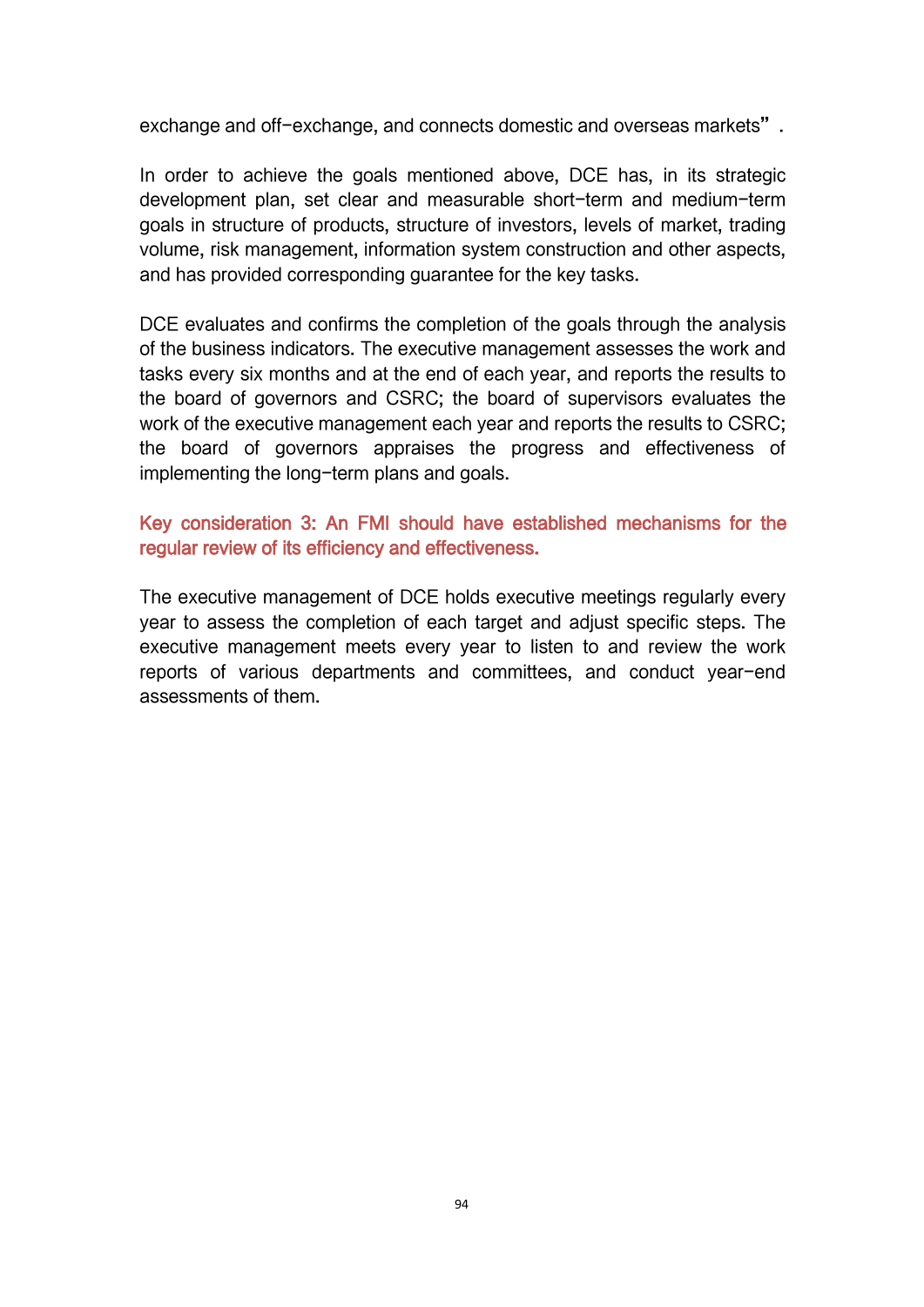# Principle 22: Communication procedures and standards

An FMI should use, or at a minimum accommodate, relevant internationally accepted communication procedures and standards in order to facilitate efficient payment, clearing, settlement, and recording.

#### Summary Narrative

Key consideration 1: An FMI should use, or at a minimum accommodate, internationally accepted communication procedures and standards.

DCE is currently using the communication protocol FTD that meets the national industry standard (JR/T 0016-2004) to complete data exchange and communication, and can meet the demands of existing businesses effectively. If necessary, DCE can interface with the system that uses the internationally common communication program, or introduce the protocol conversion module for connection, while the conversion may be realized with low cost and high efficiency.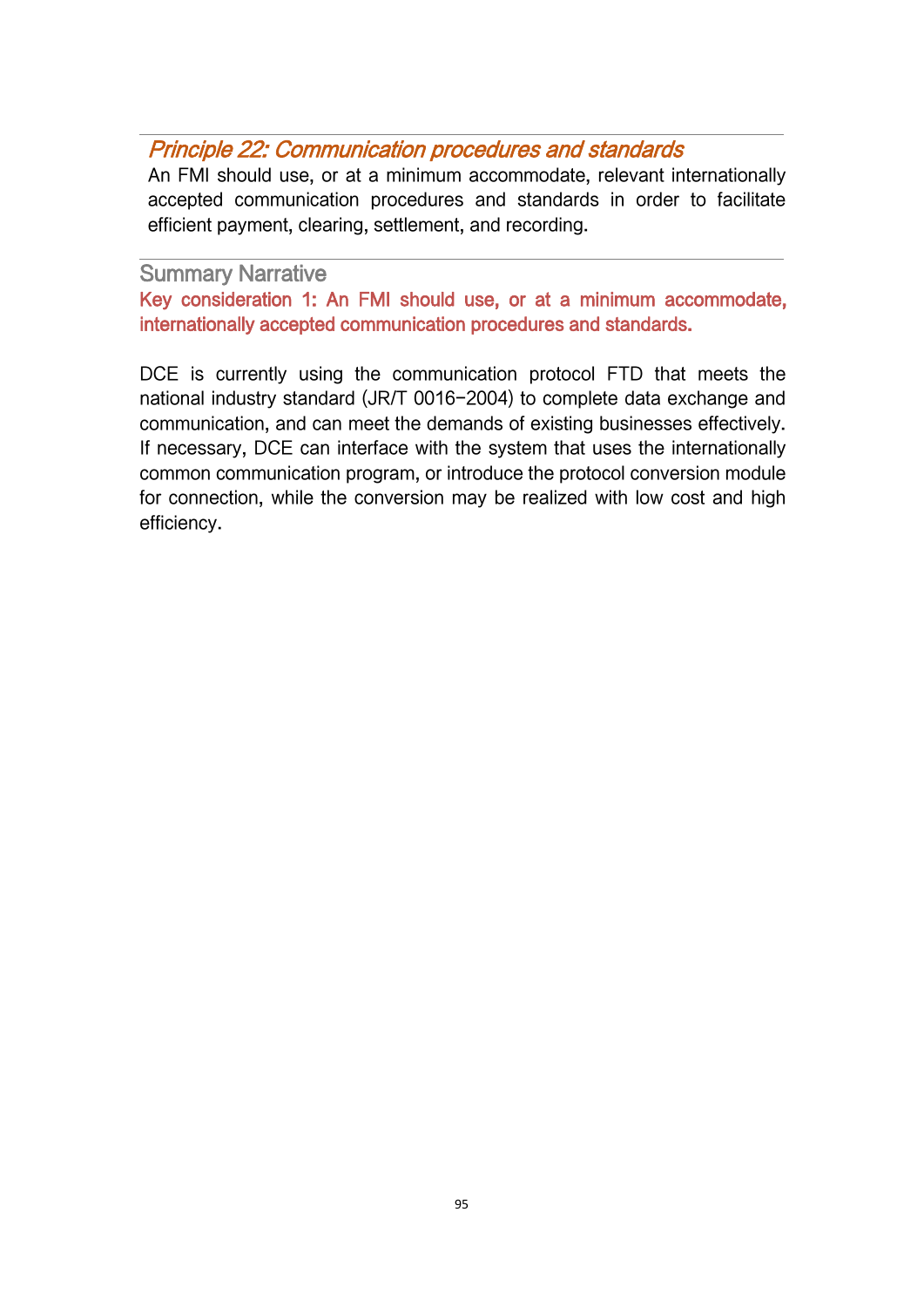Principle 23: Disclosure of rules, key procedures, and market data An FMI should have clear and comprehensive rules and procedures and should provide sufficient information to enable participants to have an accurate understanding of the risks, fees, and other material costs they incur by participating in the FMI. All relevant rules and key procedures should be publicly disclosed.

#### Summary Narrative

Key consideration 1: An FMI should adopt clear and comprehensive rules and procedures that are fully disclosed to participants. Relevant rules and key procedures should also be publicly disclosed.

DCE has comprehensive and clear business rules and procedures and discloses them to the public on the DCE website. Notices on important issues such as revision of rules, changes of fees and system upgrades will also be released simultaneously on the member service system.

Through business presentations, contract rules symposiums, written questionnaires, etc., DCE solicits opinions on the explicitness and comprehensiveness of the rules and procedures in the market, and maintains close contacts with the industry participants.

The procedures for revising rules are laid down in the *Bylaws*. Specifically, the draft amendments to the bylaws and trading rules shall be drawn up by the board of governors and submitted to the members' meeting for deliberation and approval; the amendments to the detailed implementation rules of the trading rules and other measures shall be drafted by the CEO and submitted to the board of governors for deliberation and approval. According to the Measures for the Administration of Futures Exchanges, the revised bylaws and trading rules of DCE shall be approved by CSRC; DCE shall report to CSRC in advance before revising the detailed implementation rules of the trading rules.

The Measures for the Administration of Futures Exchange and the Trading Rules stipulate how to define and deal with the irregularities.

Key consideration 2: An FMI should disclose clear descriptions of the system' s design and operations, as well as the FMI's and participants' rights and obligations, so that participants can assess the risks they would incur by participating in the FMI.

DCE has explicitly disclosed the design and operation of the system, as well as the rights and obligations of itself and the market participants.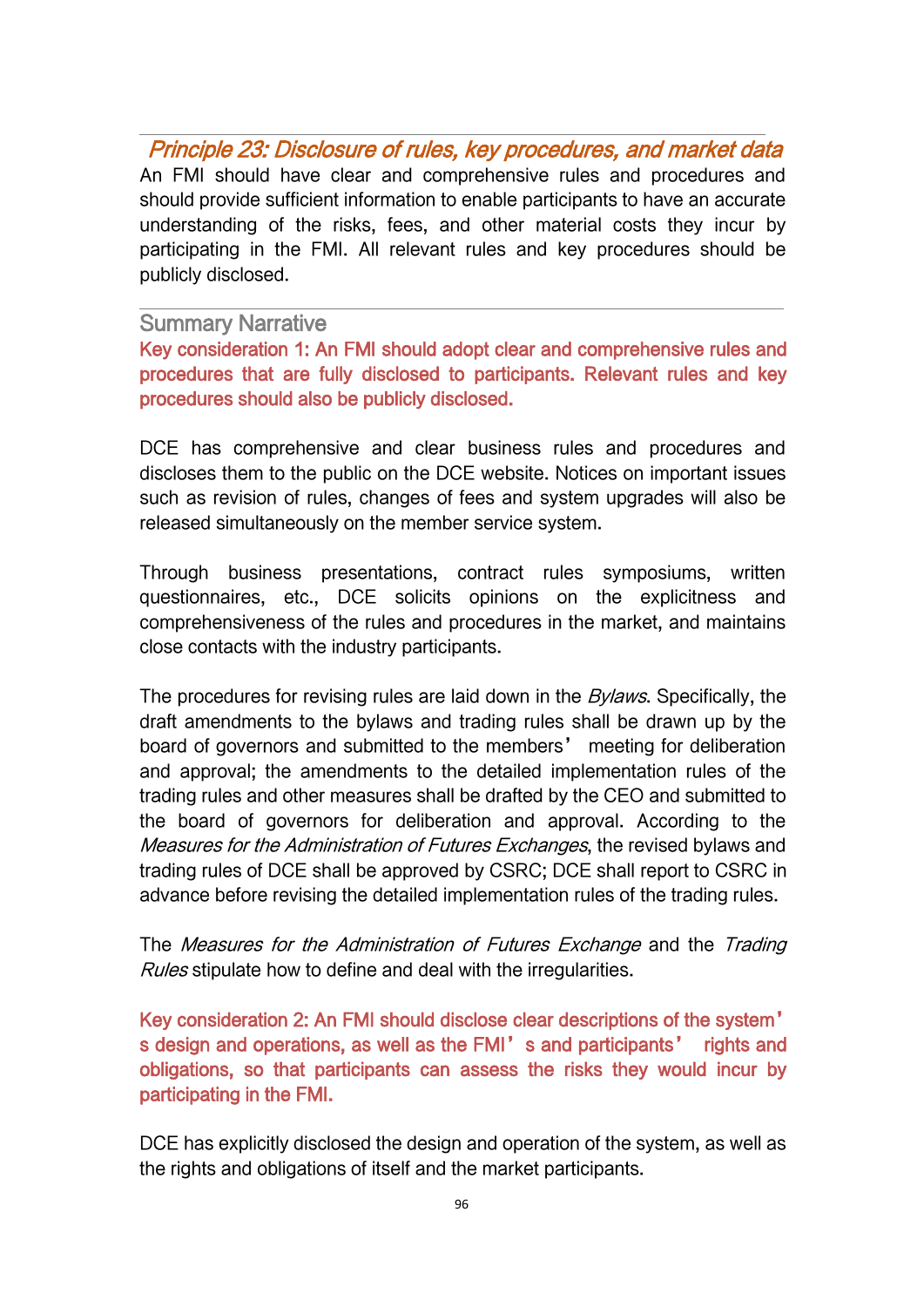DCE discloses key information about system operation to CSRC according to the rules, and provides market participants with information about system design, implementation, testing, deployment and operation on the DCE website and member service system.

The rights and obligations of DCE and the market participants are clearly defined in the rules disclosed to the public, such as Chapter 3 of the Bylaws of DCE and the Measures for Membership Management. The members can also access the member service system by means of authorized encryption to obtain data and statements related to clearing or risk management.

## Key consideration 3: An FMI should provide all necessary and appropriate documentation and training to facilitate participants'understanding of the FMI' s rules and procedures and the risks they face from participating in the FMI.

DCE has developed and revised rules and procedures using concise, understandable and clear statements. Based on the business developments and market research, DCE continues to improve the relevant systems of rules, and adjust and optimize the related business rules. Whenever old rules are revised or new rules are announced, various means such as video training and symposiums will be adopted to provide the relevant background, explanations of articles, risk warnings and precautions.

In terms of investor education, DCE has established various training and interactive platforms for different audiences in the aspects of promotion of knowledge to the investors, risk management and case-based warning education. 1. For industrial clients, practitioners and institutional clients, DCE holds symposiums in various regions in China every year to solicit opinions on revision of rules and answer questions raised by participants; 2. DCE has pushed forward the inclusion of the futures investor education in the national education system, and joined hands with the universities in China to implement the university projects; 3. DCE has offered distinctive arbitration training and CRO training. DCE has long produced the investor education products with the contents focusing on DCE's rules and regulatory cases, including but not limited to video, manuals, comics, books and WeChat H5.

To enhance participants' understanding of the rules, procedures and the risks of participation, DCE will explain to the participants through communication on telephone, written letters, face-to-face discussions and other means. If unclear and ambiguous contents are found in the rules, DCE will amend the relevant provisions in a timely manner. According to the feedback of the market, in the current communication modes, the participants can basically understand the rules, procedures and risks of participation. DCE has not experienced a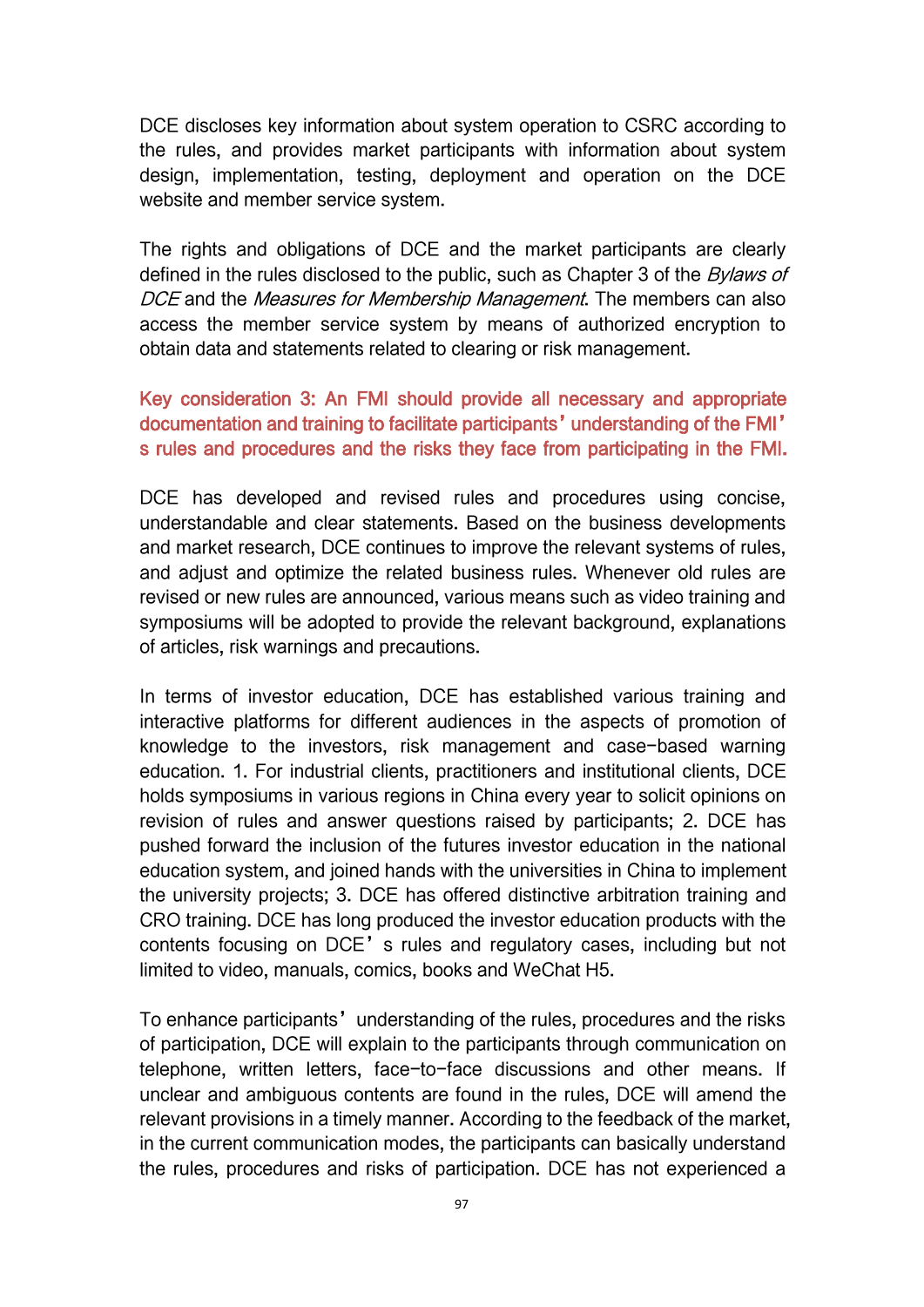risk event caused by the participants failing to understand the information mentioned above.

Key consideration 4: An FMI should publicly disclose its fees at the level of individual services it offers as well as its policies on any available discounts. The FMI should provide clear descriptions of priced services for comparability purposes.

DCE releases the fees for all individual services and the existing discount policies on the DCE website and the customer service system, including membership fees, trading fees, storage fees, etc. When adjusting the service charge standards, DCE will release relevant notices and announcements to the market in advance.

DCE also discloses the requirements for systems, interfaces and dedicated access to the public for participants' comparison.

Key consideration 5: An FMI should complete regularly and disclose publicly responses to the CPSS-IOSCO Disclosure framework for financial market infrastructures. An FMI also should, at a minimum, disclose basic data on transaction volumes and values.

Since May 31<sup>st</sup> of 2019, DCE has updated the evaluation report on the PFMI every year and published it in Chinese and English on the DCE website. DCE also published its quantitative disclosure files every quarter according to the Public quantitative disclosure standards for central counterparties published by CPSS-IOSCO in 2015.

In addition, DCE has adopted both Chinese and English languages to release the information including exchange rules, systems, organizational structure, trading tips and investor education, etc. on the DCE website and the member service system.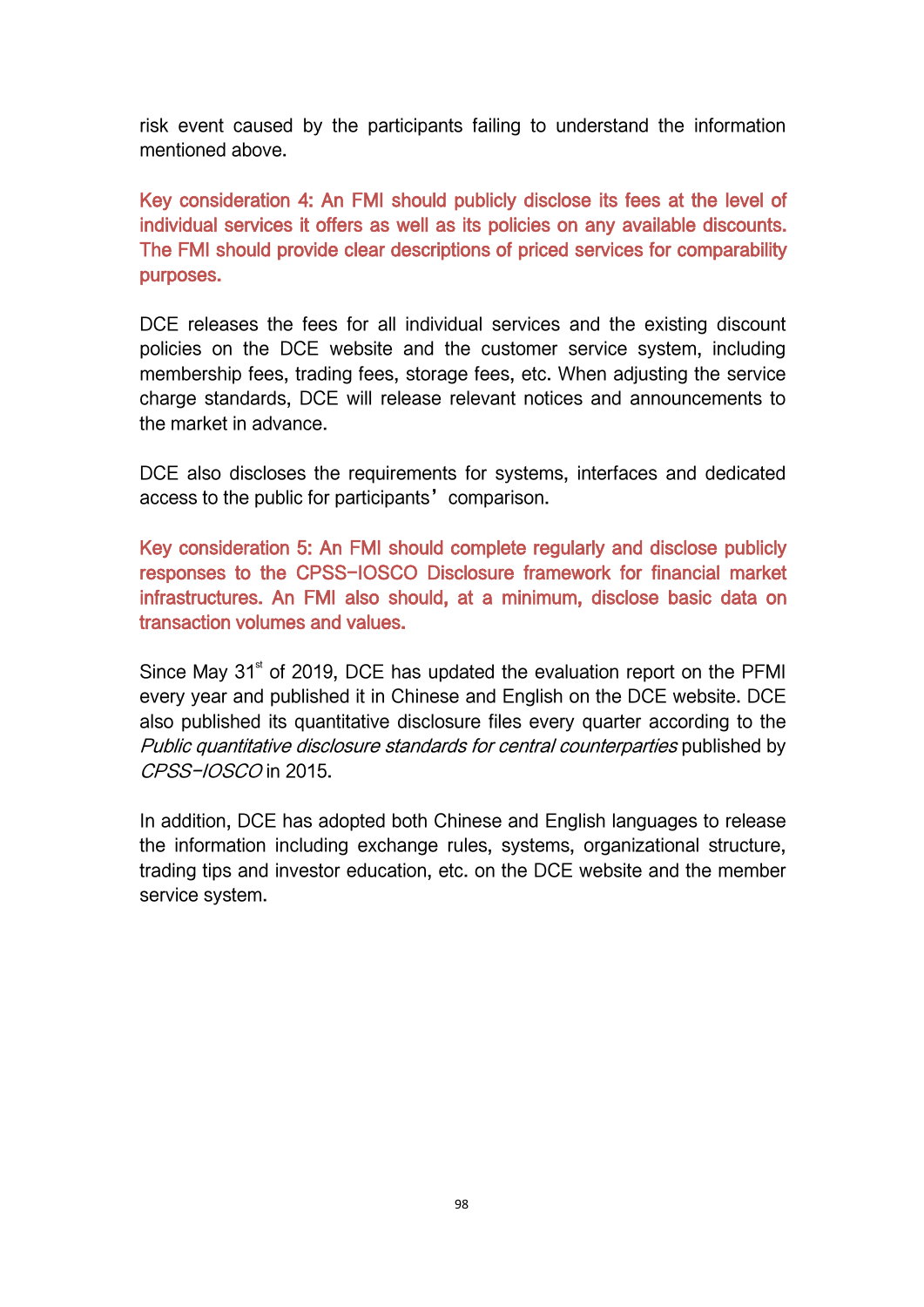## V. Resources Available to Public

1. Civil Code of the People's Republic of China [http://www.npc.gov.cn/englishnpc/c23934/202012/f627aa3a4651475db936899d69419d1e/files/47c1648](http://www.npc.gov.cn/englishnpc/c23934/202012/f627aa3a4651475db936899d69419d1e/files/47c16489e186437eab3244495cb47d66.pdf) 9e186437eab3244495cb47d66.pdf 2. Regulations on Administration of Futures Trading (2007 version) [http://www.csrc.gov.cn/pub/csrc\\_en/laws/rfdm/statelaws/201212/t20121221\\_219506.html](http://www.csrc.gov.cn/pub/csrc_en/laws/rfdm/statelaws/201212/t20121221_219506.html) 3. Bylaws of DCE <http://www.dce.com.cn/DCE/RulesRegulation/6146719/6146723/6146727/6147395/index.html> 4.Trading Rules of DCE <http://www.dce.com.cn/DCE/RulesRegulation/6146719/6146731/6146735/6147416/index.html> 5. Measures for Information Management of Dalian Commodity Exchange <http://www.dce.com.cn/DCE/RulesRegulation/6146719/6146731/6146739/6147666/index.html> 6. Measures against Rule Violations of Dalian Commodity Exchange <http://www.dce.com.cn/DCE/RulesRegulation/6146719/6146731/6146739/6147660/index.html> 7. Measures for Designated Depository Banks Management of Dalian Commodity Exchange <http://www.dce.com.cn/DCE/RulesRegulation/6146719/6146731/6146739/6147654/index.html> 8. Management Measures of Dalian Commodity Exchange for Accounts Involving Actual Control Relationship <http://www.dce.com.cn/DCE/RulesRegulation/6146719/6146731/6146739/6147647/index.html> 9. Regulatory Standards and Handling Procedures for the Measures for Administration of Abnormal Trading of Dalian Commodity Exchange (For Trial Implementation) <http://www.dce.com.cn/DCE/RulesRegulation/6146719/6146731/6146739/6147641/index.html> 10. Measures for Administration of Abnormal Trading of Dalian Commodity Exchange (For Trial Implementation) <http://www.dce.com.cn/DCE/RulesRegulation/6146719/6146731/6146739/6147635/index.html> 11. Measures for Hedging Management of Dalian Commodity Exchange <http://www.dce.com.cn/DCE/RulesRegulation/6146719/6146731/6146739/6147629/index.html> 12. Measures for Market Maker Management of Dalian Commodity Exchange <http://www.dce.com.cn/DCE/RulesRegulation/6146719/6146731/6146739/6147615/index.html> 13. Measures for Management of Options Trading of Dalian Commodity Exchange <http://www.dce.com.cn/DCE/RulesRegulation/6146719/6146731/6146739/6147609/index.html> 14. Management Measures on Futures Trader Suitability of Dalian Commodity Exchange <http://www.dce.com.cn/DCE/RulesRegulation/6146719/6146731/6146739/6147596/index.html> 15. Measures for Administration of Futures Company Members Entrusted by Overseas Brokers with Futures Trading Business of Specified Domestic Futures Products <http://www.dce.com.cn/DCE/RulesRegulation/6146719/6146731/6146739/6147590/index.html> 16. Measures for Membership Management of Dalian Commodity Exchange <http://www.dce.com.cn/DCE/RulesRegulation/6146719/6146731/6146739/6147584/index.html>

17. Measures for Arbitrage Trading Management of Dalian Commodity Exchange <http://www.dce.com.cn/DCE/RulesRegulation/6146719/6146731/6146739/6147578/index.html>

18. Measures for Risk Management of Dalian Commodity Exchange

<http://www.dce.com.cn/DCE/RulesRegulation/6146719/6146731/6146739/6147572/index.html>

19. Measures for Designated Delivery Warehouses Management of Dalian Commodity Exchange